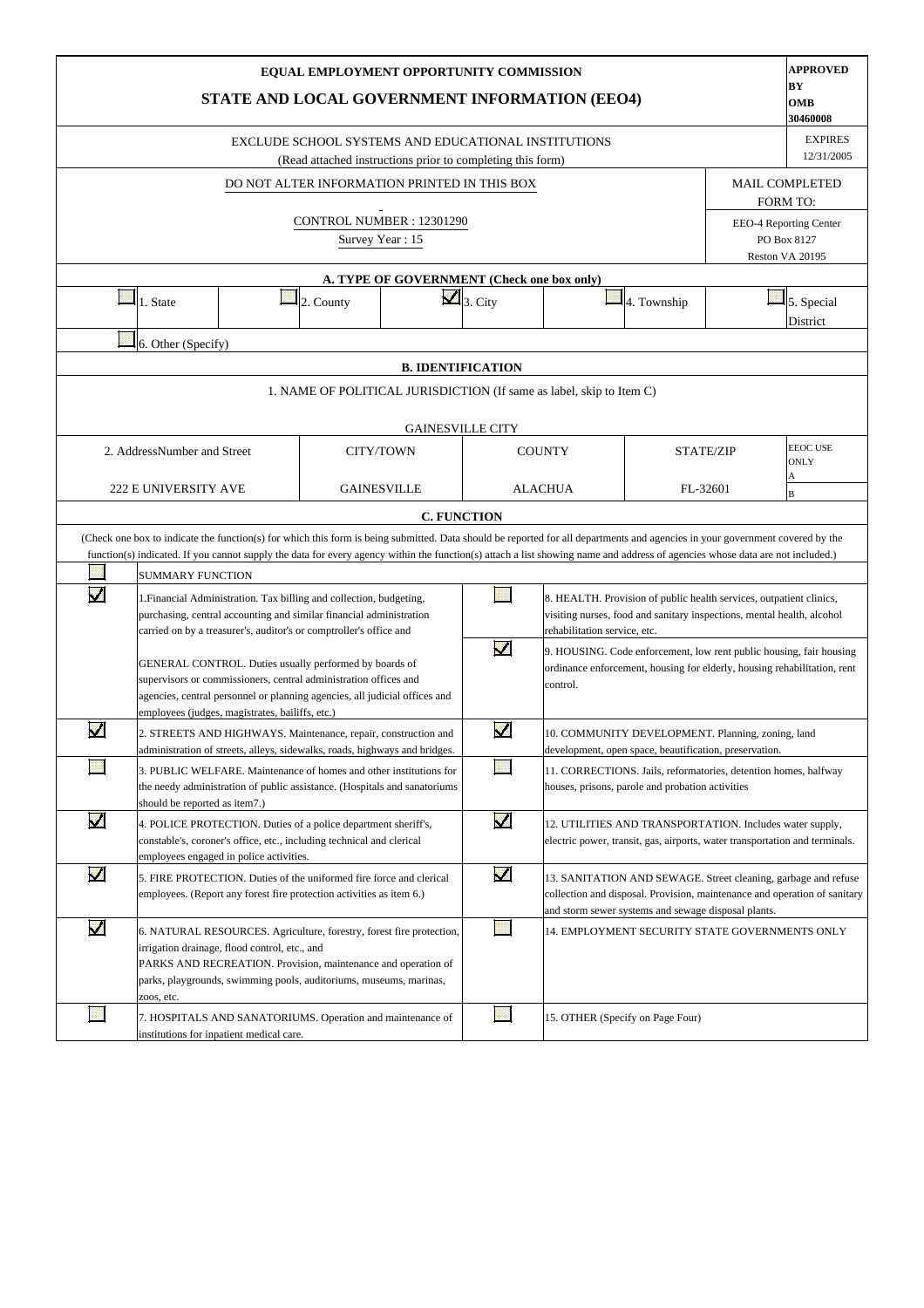|                              |                               |                                      | D.                                   | EMPLOYMENT DATA AS OF JUNE 30    |                                  |                                      |                                      |                                                                              |                              |                                      |                                      | FUNCTION TYPE 1                      |
|------------------------------|-------------------------------|--------------------------------------|--------------------------------------|----------------------------------|----------------------------------|--------------------------------------|--------------------------------------|------------------------------------------------------------------------------|------------------------------|--------------------------------------|--------------------------------------|--------------------------------------|
|                              |                               |                                      |                                      |                                  |                                  |                                      |                                      | (Do not include elected/appointed officials. Blanks will be counted as zero) |                              |                                      |                                      |                                      |
|                              |                               |                                      |                                      |                                  |                                  |                                      |                                      | 1. FULL-TIME EMPLOYEES (Temporary employees are not included)                |                              |                                      |                                      |                                      |
| JOB CATEGORIES               |                               |                                      |                                      |                                  | MALE                             |                                      |                                      |                                                                              |                              | <b>FEMALE</b>                        |                                      |                                      |
|                              | <b>ANNUAL</b>                 | <b>TOTAL</b>                         |                                      | NON-HISPANIC ORIGIN              |                                  | <b>ASIAN</b>                         | <b>AMERICAN</b>                      |                                                                              | NON-HISPANIC ORIGIN          |                                      | <b>ASIAN</b>                         | <b>AMERICAN</b>                      |
|                              | <b>SALARY</b>                 | (COLUMNS                             | <b>WHITE</b>                         | <b>BLACK</b>                     | <b>HISPANIC</b>                  | <b>OR</b><br><b>PACIFIC</b>          | <b>INDIAN</b><br><b>OR</b>           | <b>WHITE</b>                                                                 | <b>BLACK</b>                 | <b>HISPANIC</b>                      | OR<br><b>PACIFIC</b>                 | <b>INDIAN</b><br><b>OR</b>           |
|                              | (In thousands)                | $B-K$ )                              |                                      |                                  |                                  | <b>ISLANDER</b>                      | <b>ALASKAN</b>                       |                                                                              |                              |                                      | <b>ISLANDER</b>                      | <b>ALASKAN</b>                       |
|                              | 000)                          |                                      | B                                    | С                                |                                  |                                      | <b>NATIVE</b>                        | G                                                                            | H                            |                                      |                                      | <b>NATIVE</b>                        |
|                              |                               | А                                    |                                      |                                  | D                                | $\mathbf E$                          | $\boldsymbol{\mathrm{F}}$            |                                                                              |                              | I                                    | J                                    | K                                    |
|                              | 1. \$0.1-15.9                 | $\boldsymbol{0}$                     | $\mathbf{0}$                         | $\boldsymbol{0}$                 | $\mathbf{0}$                     | $\boldsymbol{0}$                     | $\boldsymbol{0}$                     | $\mathbf{0}$                                                                 | $\mathbf{0}$                 | $\boldsymbol{0}$                     | $\boldsymbol{0}$                     | $\boldsymbol{0}$                     |
|                              | 2. 16.0-19.9                  | $\boldsymbol{0}$                     | $\boldsymbol{0}$                     | $\mathbf{0}$                     | $\boldsymbol{0}$                 | $\boldsymbol{0}$                     | $\boldsymbol{0}$                     | $\mathbf{0}$                                                                 | $\overline{0}$               | $\mathbf{0}$                         | $\boldsymbol{0}$                     | $\boldsymbol{0}$                     |
|                              | 3.20.0-24.9                   | $\boldsymbol{0}$                     | $\boldsymbol{0}$                     | $\mathbf{0}$                     | $\mathbf{0}$                     | $\boldsymbol{0}$                     | $\boldsymbol{0}$                     | $\boldsymbol{0}$                                                             | $\mathbf{0}$                 | $\boldsymbol{0}$                     | $\boldsymbol{0}$                     | $\boldsymbol{0}$                     |
|                              | 4.25.0-32.9                   | $\boldsymbol{0}$                     | $\boldsymbol{0}$                     | $\boldsymbol{0}$                 | $\boldsymbol{0}$                 | $\boldsymbol{0}$                     | $\boldsymbol{0}$                     | $\mathbf{0}$                                                                 | $\overline{0}$               | $\boldsymbol{0}$                     | $\boldsymbol{0}$                     | $\boldsymbol{0}$                     |
| Officials and Administrators | 5.33.0-42.9                   | $\boldsymbol{0}$                     | $\boldsymbol{0}$                     | $\boldsymbol{0}$                 | $\boldsymbol{0}$                 | $\boldsymbol{0}$                     | $\boldsymbol{0}$                     | $\mathbf{0}$                                                                 | $\mathbf{0}$                 | $\boldsymbol{0}$                     | $\boldsymbol{0}$                     | $\boldsymbol{0}$                     |
|                              | 6.43.0-54.9                   | $\boldsymbol{0}$                     | $\boldsymbol{0}$                     | $\boldsymbol{0}$                 | $\boldsymbol{0}$                 | $\boldsymbol{0}$                     | $\boldsymbol{0}$                     | $\boldsymbol{0}$                                                             | $\mathbf{0}$                 | $\boldsymbol{0}$                     | $\boldsymbol{0}$                     | $\boldsymbol{0}$                     |
|                              | 7.55.0-69.9                   | $\mathbf{1}$                         | $\boldsymbol{0}$                     | $\mathbf{0}$                     | $\mathbf{0}$                     | $\boldsymbol{0}$                     | $\boldsymbol{0}$                     | $\mathbf{1}$                                                                 | $\mathbf{0}$                 | $\boldsymbol{0}$                     | $\boldsymbol{0}$                     | $\boldsymbol{0}$                     |
|                              | 8.70.0 Plus                   | 12                                   | $\boldsymbol{7}$                     | $\mathbf{1}$                     | $\boldsymbol{0}$                 | $\boldsymbol{0}$                     | $\boldsymbol{0}$                     | $\overline{4}$                                                               | $\overline{0}$               | $\boldsymbol{0}$                     | $\boldsymbol{0}$                     | $\boldsymbol{0}$                     |
|                              | 9. \$0.1-15.9                 | $\boldsymbol{0}$                     | $\boldsymbol{0}$                     | $\boldsymbol{0}$                 | $\mathbf{0}$                     | $\boldsymbol{0}$                     | $\boldsymbol{0}$                     | $\boldsymbol{0}$                                                             | $\mathbf{0}$                 | $\boldsymbol{0}$                     | $\boldsymbol{0}$                     | $\boldsymbol{0}$                     |
|                              | 10.16.0-19.9                  | $\boldsymbol{0}$                     | $\boldsymbol{0}$                     | $\mathbf{0}$                     | $\boldsymbol{0}$                 | $\boldsymbol{0}$                     | $\boldsymbol{0}$                     | $\mathbf{0}$                                                                 | $\mathbf{0}$                 | $\boldsymbol{0}$                     | $\boldsymbol{0}$                     | $\boldsymbol{0}$                     |
| Professionals                | 11.20.0-24.9                  | $\boldsymbol{0}$                     | $\boldsymbol{0}$                     | $\mathbf{0}$                     | $\boldsymbol{0}$                 | $\boldsymbol{0}$                     | $\boldsymbol{0}$                     | $\boldsymbol{0}$                                                             | $\mathbf{0}$                 | $\boldsymbol{0}$                     | $\boldsymbol{0}$                     | $\boldsymbol{0}$                     |
|                              | 12.25.0-32.9                  | $\boldsymbol{0}$                     | $\boldsymbol{0}$                     | $\boldsymbol{0}$                 | $\boldsymbol{0}$                 | $\boldsymbol{0}$                     | $\boldsymbol{0}$                     | $\mathbf{0}$                                                                 | $\mathbf{0}$                 | $\boldsymbol{0}$                     | $\boldsymbol{0}$                     | $\boldsymbol{0}$                     |
|                              | 13.33.0-42.9                  | $\overline{4}$                       | $\sqrt{2}$                           | $\mathbf{1}$                     | $\mathbf{0}$                     | $\boldsymbol{0}$                     | $\boldsymbol{0}$                     | $\mathbf{0}$                                                                 | $\mathbf{1}$                 | $\boldsymbol{0}$                     | $\boldsymbol{0}$                     | $\boldsymbol{0}$                     |
|                              | 14.43.0-54.9                  | 12                                   | 6                                    | $\mathbf{1}$                     | $\mathbf{1}$                     | $\boldsymbol{0}$                     | $\boldsymbol{0}$                     | $\mathbf{0}$                                                                 | $\overline{4}$               | $\boldsymbol{0}$                     | $\boldsymbol{0}$                     | $\boldsymbol{0}$                     |
|                              | 15.55.0-69.9                  | 37                                   | 9                                    | $\mathbf{1}$                     | 1                                | 1                                    | $\boldsymbol{0}$                     | 18                                                                           | $\overline{4}$               | 1                                    | $\overline{c}$                       | $\boldsymbol{0}$                     |
|                              | 16.70.0 Plus                  | 24                                   | 10                                   | $\mathbf{1}$                     | $\boldsymbol{0}$                 | $\boldsymbol{0}$                     | $\boldsymbol{0}$                     | 10                                                                           | 3                            | $\boldsymbol{0}$                     | $\boldsymbol{0}$                     | $\boldsymbol{0}$                     |
|                              | 17. \$0.1-15.9                | $\boldsymbol{0}$                     | $\boldsymbol{0}$                     | $\boldsymbol{0}$<br>$\mathbf{0}$ | $\mathbf{0}$<br>$\boldsymbol{0}$ | $\boldsymbol{0}$<br>$\boldsymbol{0}$ | $\boldsymbol{0}$<br>$\boldsymbol{0}$ | $\mathbf{0}$<br>$\mathbf{0}$                                                 | $\mathbf{0}$<br>$\mathbf{0}$ | $\boldsymbol{0}$<br>$\boldsymbol{0}$ | $\boldsymbol{0}$                     | $\boldsymbol{0}$                     |
|                              | 18.16.0-19.9                  | $\boldsymbol{0}$<br>$\boldsymbol{0}$ | $\boldsymbol{0}$<br>$\boldsymbol{0}$ | $\mathbf{0}$                     | $\boldsymbol{0}$                 | $\boldsymbol{0}$                     | $\boldsymbol{0}$                     | $\boldsymbol{0}$                                                             | $\mathbf{0}$                 | $\boldsymbol{0}$                     | $\boldsymbol{0}$<br>$\boldsymbol{0}$ | $\boldsymbol{0}$<br>$\boldsymbol{0}$ |
|                              | 19.20.0-24.9<br>20. 25.0-32.9 | $\mathbf{1}$                         | $\boldsymbol{0}$                     | $\boldsymbol{0}$                 | $\boldsymbol{0}$                 | $\boldsymbol{0}$                     | $\boldsymbol{0}$                     | $\mathbf{1}$                                                                 | $\overline{0}$               | $\boldsymbol{0}$                     | $\boldsymbol{0}$                     | $\boldsymbol{0}$                     |
| Technicians                  | 21.33.0-42.9                  | $\overline{c}$                       | $\sqrt{2}$                           | $\boldsymbol{0}$                 | $\boldsymbol{0}$                 | $\boldsymbol{0}$                     | $\boldsymbol{0}$                     | $\boldsymbol{0}$                                                             | $\mathbf{0}$                 | $\boldsymbol{0}$                     | $\boldsymbol{0}$                     | $\boldsymbol{0}$                     |
|                              | 22.43.0-54.9                  | 6                                    | 6                                    | $\boldsymbol{0}$                 | $\boldsymbol{0}$                 | $\boldsymbol{0}$                     | $\boldsymbol{0}$                     | $\boldsymbol{0}$                                                             | $\overline{0}$               | $\boldsymbol{0}$                     | $\boldsymbol{0}$                     | $\boldsymbol{0}$                     |
|                              | 23.55.0-69.9                  | $\boldsymbol{0}$                     | $\boldsymbol{0}$                     | $\boldsymbol{0}$                 | $\boldsymbol{0}$                 | $\boldsymbol{0}$                     | $\boldsymbol{0}$                     | $\boldsymbol{0}$                                                             | $\overline{0}$               | $\boldsymbol{0}$                     | $\boldsymbol{0}$                     | $\boldsymbol{0}$                     |
|                              | 24.70.0 Plus                  | $\boldsymbol{0}$                     | $\boldsymbol{0}$                     | $\mathbf{0}$                     | $\boldsymbol{0}$                 | $\boldsymbol{0}$                     | $\boldsymbol{0}$                     | $\boldsymbol{0}$                                                             | $\boldsymbol{0}$             | $\boldsymbol{0}$                     | $\boldsymbol{0}$                     | $\boldsymbol{0}$                     |
|                              | 25. \$0.1-15.9                | $\boldsymbol{0}$                     | $\boldsymbol{0}$                     | $\boldsymbol{0}$                 | $\boldsymbol{0}$                 | $\boldsymbol{0}$                     | $\boldsymbol{0}$                     | $\boldsymbol{0}$                                                             | $\boldsymbol{0}$             | $\boldsymbol{0}$                     | $\boldsymbol{0}$                     | $\boldsymbol{0}$                     |
|                              | 26. 16.0-19.9                 | $\mathbf{0}$                         | $\overline{0}$                       | $\overline{0}$                   | $\boldsymbol{0}$                 | $\mathbf{0}$                         | $\overline{0}$                       | $\mathbf{0}$                                                                 | $\boldsymbol{0}$             | $\mathbf{0}$                         | $\mathbf{0}$                         | $\mathbf{0}$                         |
|                              | 27.20.0-24.9                  | $\boldsymbol{0}$                     | $\mathbf{0}$                         | $\boldsymbol{0}$                 | $\mathbf{0}$                     | $\boldsymbol{0}$                     | $\mathbf{0}$                         | $\boldsymbol{0}$                                                             | $\boldsymbol{0}$             | $\boldsymbol{0}$                     | $\mathbf{0}$                         | $\boldsymbol{0}$                     |
| Protective Service Workers   | 28.25.0-32.9                  | $\boldsymbol{0}$                     | $\mathbf{0}$                         | $\boldsymbol{0}$                 | $\boldsymbol{0}$                 | $\boldsymbol{0}$                     | $\mathbf{0}$                         | $\mathbf{0}$                                                                 | $\boldsymbol{0}$             | $\boldsymbol{0}$                     | $\boldsymbol{0}$                     | $\boldsymbol{0}$                     |
|                              | 29.33.0-42.9                  | $\boldsymbol{0}$                     | $\mathbf{0}$                         | $\boldsymbol{0}$                 | $\boldsymbol{0}$                 | $\boldsymbol{0}$                     | $\mathbf{0}$                         | $\boldsymbol{0}$                                                             | $\boldsymbol{0}$             | $\boldsymbol{0}$                     | $\boldsymbol{0}$                     | $\boldsymbol{0}$                     |
|                              | 30.43.0-54.9                  | $\boldsymbol{0}$                     | $\mathbf{0}$                         | $\mathbf{0}$                     | $\boldsymbol{0}$                 | $\boldsymbol{0}$                     | $\mathbf{0}$                         | $\mathbf{0}$                                                                 | $\boldsymbol{0}$             | $\boldsymbol{0}$                     | $\boldsymbol{0}$                     | $\boldsymbol{0}$                     |
|                              | 31.55.0-69.9                  | $\boldsymbol{0}$                     | $\boldsymbol{0}$                     | $\boldsymbol{0}$                 | $\mathbf{0}$                     | $\boldsymbol{0}$                     | $\boldsymbol{0}$                     | $\boldsymbol{0}$                                                             | $\boldsymbol{0}$             | $\boldsymbol{0}$                     | $\boldsymbol{0}$                     | $\boldsymbol{0}$                     |
|                              | 32.70.0 Plus                  | $\boldsymbol{0}$                     | $\mathbf{0}$                         | $\mathbf{0}$                     | $\boldsymbol{0}$                 | $\boldsymbol{0}$                     | $\mathbf{0}$                         | $\boldsymbol{0}$                                                             | $\boldsymbol{0}$             | $\boldsymbol{0}$                     | $\boldsymbol{0}$                     | $\boldsymbol{0}$                     |
|                              | 33. \$0.1-15.9                | $\boldsymbol{0}$                     | $\mathbf{0}$                         | $\boldsymbol{0}$                 | $\boldsymbol{0}$                 | $\boldsymbol{0}$                     | $\mathbf{0}$                         | $\boldsymbol{0}$                                                             | $\boldsymbol{0}$             | $\boldsymbol{0}$                     | $\boldsymbol{0}$                     | $\boldsymbol{0}$                     |
|                              | 34. 16.0-19.9                 | $\boldsymbol{0}$                     | $\boldsymbol{0}$                     | $\boldsymbol{0}$                 | $\boldsymbol{0}$                 | $\boldsymbol{0}$                     | $\boldsymbol{0}$                     | $\mathbf{0}$                                                                 | $\boldsymbol{0}$             | $\boldsymbol{0}$                     | $\boldsymbol{0}$                     | $\boldsymbol{0}$                     |
| Paraprofessionals            | 35.20.0-24.9                  | $\boldsymbol{0}$                     | $\boldsymbol{0}$                     | $\boldsymbol{0}$                 | $\mathbf{0}$                     | $\boldsymbol{0}$                     | $\mathbf{0}$                         | $\boldsymbol{0}$                                                             | $\boldsymbol{0}$             | $\boldsymbol{0}$                     | $\mathbf{0}$                         | $\boldsymbol{0}$                     |
|                              | 36.25.0-32.9                  | $\boldsymbol{0}$                     | $\boldsymbol{0}$                     | $\boldsymbol{0}$                 | $\boldsymbol{0}$                 | $\boldsymbol{0}$                     | $\mathbf{0}$                         | $\mathbf{0}$                                                                 | $\boldsymbol{0}$             | $\boldsymbol{0}$                     | $\boldsymbol{0}$                     | $\boldsymbol{0}$                     |
|                              | 37.33.0-42.9                  | $\boldsymbol{0}$                     | $\boldsymbol{0}$                     | $\boldsymbol{0}$                 | $\boldsymbol{0}$                 | $\boldsymbol{0}$                     | $\mathbf{0}$                         | $\boldsymbol{0}$                                                             | $\boldsymbol{0}$             | $\boldsymbol{0}$                     | $\boldsymbol{0}$                     | $\boldsymbol{0}$                     |
|                              | 38.43.0-54.9                  | $\boldsymbol{0}$                     | $\boldsymbol{0}$                     | $\mathbf{0}$                     | $\boldsymbol{0}$                 | $\boldsymbol{0}$                     | $\mathbf{0}$                         | $\boldsymbol{0}$                                                             | $\boldsymbol{0}$             | $\boldsymbol{0}$                     | $\boldsymbol{0}$                     | $\boldsymbol{0}$                     |
|                              | 39.55.0-69.9                  | $\boldsymbol{0}$                     | $\boldsymbol{0}$                     | $\boldsymbol{0}$                 | $\mathbf{0}$                     | $\boldsymbol{0}$                     | $\boldsymbol{0}$                     | $\boldsymbol{0}$                                                             | $\boldsymbol{0}$             | $\boldsymbol{0}$                     | $\mathbf{0}$                         | $\boldsymbol{0}$                     |
|                              | 40.70.0 Plus                  | $\boldsymbol{0}$                     | $\mathbf{0}$                         | $\mathbf{0}$                     | $\boldsymbol{0}$                 | $\boldsymbol{0}$                     | $\boldsymbol{0}$                     | $\boldsymbol{0}$                                                             | $\boldsymbol{0}$             | $\boldsymbol{0}$                     | $\boldsymbol{0}$                     | $\boldsymbol{0}$                     |
|                              | 41. \$0.1-15.9                | $\boldsymbol{0}$                     | $\boldsymbol{0}$                     | $\boldsymbol{0}$                 | $\boldsymbol{0}$                 | $\boldsymbol{0}$                     | $\mathbf{0}$                         | $\boldsymbol{0}$                                                             | $\boldsymbol{0}$             | $\boldsymbol{0}$                     | $\boldsymbol{0}$                     | $\boldsymbol{0}$                     |
| Administrative Support       | 42. 16.0-19.9                 | $\boldsymbol{0}$                     | $\mathbf{0}$                         | $\boldsymbol{0}$                 | $\boldsymbol{0}$                 | $\boldsymbol{0}$                     | $\boldsymbol{0}$                     | $\boldsymbol{0}$                                                             | $\boldsymbol{0}$             | $\boldsymbol{0}$                     | $\boldsymbol{0}$                     | $\boldsymbol{0}$                     |
|                              | 43.20.0-24.9                  | $\boldsymbol{0}$                     | $\boldsymbol{0}$                     | $\boldsymbol{0}$                 | $\mathbf{0}$                     | $\boldsymbol{0}$                     | $\overline{0}$                       | $\boldsymbol{0}$                                                             | $\boldsymbol{0}$             | $\boldsymbol{0}$                     | $\mathbf{0}$                         | $\boldsymbol{0}$                     |
|                              | 44.25.0-32.9                  | $\boldsymbol{0}$                     | $\boldsymbol{0}$                     | $\boldsymbol{0}$                 | $\boldsymbol{0}$                 | $\boldsymbol{0}$                     | $\boldsymbol{0}$                     | $\mathbf{0}$                                                                 | $\boldsymbol{0}$             | $\boldsymbol{0}$                     | $\boldsymbol{0}$                     | $\boldsymbol{0}$                     |
|                              | 45.33.0-42.9                  | 13                                   | $\overline{c}$                       | $\boldsymbol{0}$                 | $\boldsymbol{0}$                 | $\boldsymbol{0}$                     | $\mathbf{0}$                         | 9                                                                            | $\overline{c}$               | $\boldsymbol{0}$                     | $\boldsymbol{0}$                     | $\boldsymbol{0}$                     |
|                              | 46.43.0-54.9<br>47.55.0-69.9  | 22<br>9                              | 3<br>$\boldsymbol{0}$                | $\mathbf{0}$<br>$\boldsymbol{0}$ | $\boldsymbol{0}$<br>$\mathbf{0}$ | $\boldsymbol{0}$<br>$\boldsymbol{0}$ | $\boldsymbol{0}$<br>$\boldsymbol{0}$ | 13                                                                           | 5<br>$\mathfrak{Z}$          | $\boldsymbol{0}$<br>$\boldsymbol{0}$ | $\boldsymbol{0}$<br>$\boldsymbol{0}$ | $\mathbf{1}$                         |
|                              | 48.70.0 Plus                  | $\boldsymbol{0}$                     | $\boldsymbol{0}$                     | $\boldsymbol{0}$                 | $\mathbf{0}$                     | $\boldsymbol{0}$                     | $\boldsymbol{0}$                     | 5<br>$\boldsymbol{0}$                                                        | $\boldsymbol{0}$             | $\boldsymbol{0}$                     | $\boldsymbol{0}$                     | $\mathbf{1}$<br>$\boldsymbol{0}$     |
|                              |                               |                                      |                                      |                                  |                                  |                                      |                                      |                                                                              |                              |                                      |                                      |                                      |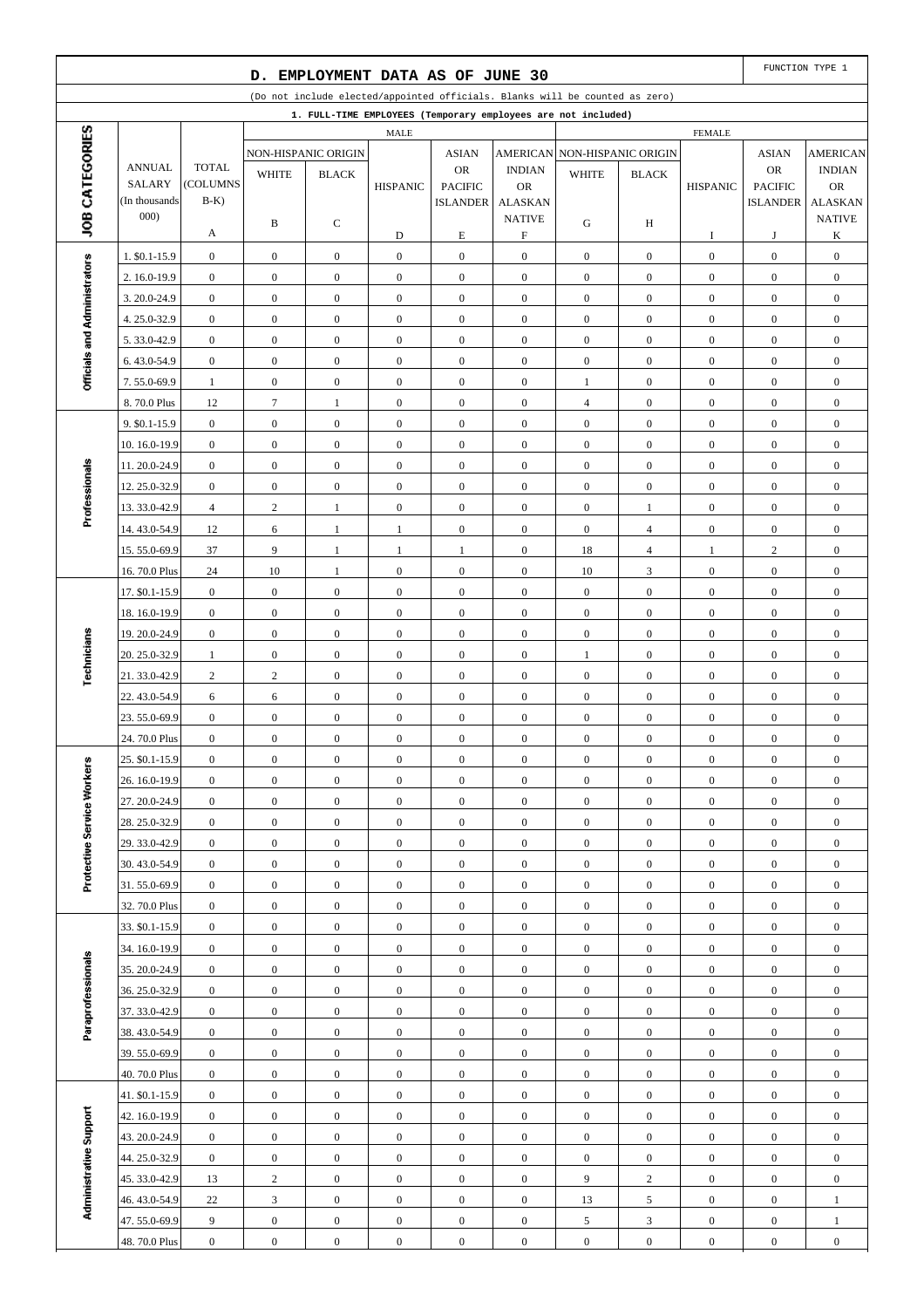|                                      |                                | D.                       |                  | EMPLOYMENT DATA AS OF JUNE 30 (Cont.) |                  |                                   |                             |                                                                              |                  |                  |                                   | FUNCTION TYPE 1             |
|--------------------------------------|--------------------------------|--------------------------|------------------|---------------------------------------|------------------|-----------------------------------|-----------------------------|------------------------------------------------------------------------------|------------------|------------------|-----------------------------------|-----------------------------|
|                                      |                                |                          |                  |                                       |                  |                                   |                             | (Do not include elected/appointed officials. Blanks will be counted as zero) |                  |                  |                                   |                             |
|                                      |                                |                          |                  |                                       |                  |                                   |                             | 1. FULL-TIME EMPLOYEES (Temporary employees are not included)                |                  |                  |                                   |                             |
|                                      |                                |                          |                  |                                       | <b>MALE</b>      |                                   |                             |                                                                              |                  | <b>FEMALE</b>    |                                   |                             |
| JOB CATEGORIES                       |                                |                          |                  | NON-HISPANIC ORIGIN                   |                  | <b>ASIAN</b>                      |                             | AMERICAN NON-HISPANIC ORIGIN                                                 |                  |                  | <b>ASIAN</b>                      | <b>AMERICAN</b>             |
|                                      | <b>ANNUAL</b><br><b>SALARY</b> | <b>TOTAL</b><br>(COLUMNS | <b>WHITE</b>     | <b>BLACK</b>                          |                  | <b>OR</b>                         | <b>INDIAN</b>               | <b>WHITE</b>                                                                 | <b>BLACK</b>     |                  | <b>OR</b>                         | <b>INDIAN</b>               |
|                                      | (In thousands)                 | $B-K$                    |                  |                                       | <b>HISPANIC</b>  | <b>PACIFIC</b><br><b>ISLANDER</b> | <b>OR</b><br><b>ALASKAN</b> |                                                                              |                  | <b>HISPANIC</b>  | <b>PACIFIC</b><br><b>ISLANDER</b> | <b>OR</b><br><b>ALASKAN</b> |
|                                      | 000                            |                          |                  |                                       |                  |                                   | <b>NATIVE</b>               |                                                                              |                  |                  |                                   | <b>NATIVE</b>               |
|                                      |                                | A                        | B                | C                                     | D                | E                                 | $\boldsymbol{\mathrm{F}}$   | G                                                                            | Н                | 1                | J                                 | K                           |
|                                      | 49. \$0.1-15.9                 | $\boldsymbol{0}$         | $\boldsymbol{0}$ | $\boldsymbol{0}$                      | $\boldsymbol{0}$ | $\mathbf{0}$                      | $\mathbf{0}$                | $\boldsymbol{0}$                                                             | $\mathbf{0}$     | $\boldsymbol{0}$ | $\boldsymbol{0}$                  | $\boldsymbol{0}$            |
|                                      | 50.16.0-19.9                   | $\boldsymbol{0}$         | $\boldsymbol{0}$ | $\boldsymbol{0}$                      | $\overline{0}$   | $\boldsymbol{0}$                  | $\overline{0}$              | $\boldsymbol{0}$                                                             | $\overline{0}$   | $\boldsymbol{0}$ | $\boldsymbol{0}$                  | $\boldsymbol{0}$            |
| Skilled Craft Workers                | 51.20.0-24.9                   | $\boldsymbol{0}$         | $\boldsymbol{0}$ | $\boldsymbol{0}$                      | $\boldsymbol{0}$ | $\boldsymbol{0}$                  | $\boldsymbol{0}$            | $\boldsymbol{0}$                                                             | $\mathbf{0}$     | $\boldsymbol{0}$ | $\boldsymbol{0}$                  | $\boldsymbol{0}$            |
|                                      | 52.25.0-32.9                   | $\boldsymbol{0}$         | $\mathbf{0}$     | $\overline{0}$                        | $\boldsymbol{0}$ | $\boldsymbol{0}$                  | $\overline{0}$              | $\boldsymbol{0}$                                                             | $\overline{0}$   | $\boldsymbol{0}$ | $\boldsymbol{0}$                  | $\boldsymbol{0}$            |
|                                      | 53.33.0-42.9                   | $\boldsymbol{0}$         | $\boldsymbol{0}$ | $\boldsymbol{0}$                      | $\boldsymbol{0}$ | $\mathbf{0}$                      | $\overline{0}$              | $\boldsymbol{0}$                                                             | $\overline{0}$   | $\boldsymbol{0}$ | $\boldsymbol{0}$                  | $\boldsymbol{0}$            |
|                                      | 54.43.0-54.9                   | $\boldsymbol{0}$         | $\boldsymbol{0}$ | $\boldsymbol{0}$                      | $\boldsymbol{0}$ | $\boldsymbol{0}$                  | $\overline{0}$              | $\boldsymbol{0}$                                                             | $\overline{0}$   | $\boldsymbol{0}$ | $\boldsymbol{0}$                  | $\boldsymbol{0}$            |
|                                      | 55.55.0-69.9                   | $\boldsymbol{0}$         | $\boldsymbol{0}$ | $\boldsymbol{0}$                      | $\boldsymbol{0}$ | $\boldsymbol{0}$                  | $\boldsymbol{0}$            | $\boldsymbol{0}$                                                             | $\mathbf{0}$     | $\boldsymbol{0}$ | $\boldsymbol{0}$                  | $\boldsymbol{0}$            |
|                                      | 56.70.0 Plus                   | $\boldsymbol{0}$         | $\boldsymbol{0}$ | $\mathbf{0}$                          | $\boldsymbol{0}$ | $\boldsymbol{0}$                  | $\overline{0}$              | $\boldsymbol{0}$                                                             | $\overline{0}$   | $\boldsymbol{0}$ | $\boldsymbol{0}$                  | $\boldsymbol{0}$            |
|                                      | 57. \$0.1-15.9                 | $\boldsymbol{0}$         | $\boldsymbol{0}$ | $\boldsymbol{0}$                      | $\boldsymbol{0}$ | $\mathbf{0}$                      | $\overline{0}$              | $\boldsymbol{0}$                                                             | $\mathbf{0}$     | $\boldsymbol{0}$ | $\boldsymbol{0}$                  | $\boldsymbol{0}$            |
|                                      | 58.16.0-19.9                   | $\boldsymbol{0}$         | $\boldsymbol{0}$ | $\boldsymbol{0}$                      | $\boldsymbol{0}$ | $\boldsymbol{0}$                  | $\overline{0}$              | $\boldsymbol{0}$                                                             | $\overline{0}$   | $\boldsymbol{0}$ | $\boldsymbol{0}$                  | $\boldsymbol{0}$            |
|                                      | 59.20.0-24.9                   | $\boldsymbol{0}$         | $\boldsymbol{0}$ | $\boldsymbol{0}$                      | $\boldsymbol{0}$ | $\boldsymbol{0}$                  | $\boldsymbol{0}$            | $\boldsymbol{0}$                                                             | $\mathbf{0}$     | $\boldsymbol{0}$ | $\boldsymbol{0}$                  | $\boldsymbol{0}$            |
|                                      | 60.25.0-32.9                   | $\boldsymbol{0}$         | $\mathbf{0}$     | $\overline{0}$                        | $\boldsymbol{0}$ | $\boldsymbol{0}$                  | $\overline{0}$              | $\boldsymbol{0}$                                                             | $\overline{0}$   | $\boldsymbol{0}$ | $\boldsymbol{0}$                  | $\boldsymbol{0}$            |
| Service-Maintenance                  | 61.33.0-42.9                   | $\boldsymbol{0}$         | $\boldsymbol{0}$ | $\boldsymbol{0}$                      | $\boldsymbol{0}$ | $\mathbf{0}$                      | $\overline{0}$              | $\boldsymbol{0}$                                                             | $\overline{0}$   | $\boldsymbol{0}$ | $\boldsymbol{0}$                  | $\boldsymbol{0}$            |
|                                      | 62.43.0-54.9                   | $\boldsymbol{0}$         | $\boldsymbol{0}$ | $\boldsymbol{0}$                      | $\boldsymbol{0}$ | $\boldsymbol{0}$                  | $\mathbf{0}$                | $\boldsymbol{0}$                                                             | $\overline{0}$   | $\boldsymbol{0}$ | $\boldsymbol{0}$                  | $\boldsymbol{0}$            |
|                                      | 63.55.0-69.9                   | $\boldsymbol{0}$         | $\boldsymbol{0}$ | $\boldsymbol{0}$                      | $\boldsymbol{0}$ | $\boldsymbol{0}$                  | $\boldsymbol{0}$            | $\boldsymbol{0}$                                                             | $\mathbf{0}$     | $\boldsymbol{0}$ | $\boldsymbol{0}$                  | $\boldsymbol{0}$            |
|                                      | 64.70.0 Plus                   | $\boldsymbol{0}$         | $\mathbf{0}$     | $\overline{0}$                        | $\boldsymbol{0}$ | $\boldsymbol{0}$                  | $\overline{0}$              | $\boldsymbol{0}$                                                             | $\overline{0}$   | $\boldsymbol{0}$ | $\boldsymbol{0}$                  | $\boldsymbol{0}$            |
| <b>65. TOTAL FULL TIME</b>           |                                | 143                      | 47               | 5                                     | 2                | $\mathbf{1}$                      | $\mathbf{0}$                | 61                                                                           | 22               | 1                | $\boldsymbol{2}$                  | $\overline{c}$              |
| (Lines 1-64)                         |                                |                          |                  |                                       |                  |                                   |                             |                                                                              |                  |                  |                                   |                             |
|                                      |                                |                          |                  |                                       |                  |                                   |                             | 2. OTHER THAN FULLTIME EMPLOYEES (Including temporary employees)             |                  |                  |                                   |                             |
| 66.OFFICIALS/ADMIN                   |                                | 1                        | $\mathbf{0}$     | $\overline{0}$                        | $\boldsymbol{0}$ | $\boldsymbol{0}$                  | $\overline{0}$              | $\boldsymbol{0}$                                                             | 1                | $\boldsymbol{0}$ | $\boldsymbol{0}$                  | $\boldsymbol{0}$            |
| 67.PROFESSIONALS                     |                                | $\boldsymbol{0}$         | $\boldsymbol{0}$ | $\boldsymbol{0}$                      | $\boldsymbol{0}$ | $\mathbf{0}$                      | $\mathbf{0}$                | $\boldsymbol{0}$                                                             | $\mathbf{0}$     | $\boldsymbol{0}$ | $\boldsymbol{0}$                  | $\boldsymbol{0}$            |
| <b>68.TECHNICIANS</b>                |                                | $\overline{4}$           | 1                | $\boldsymbol{0}$                      | 1                | $\boldsymbol{0}$                  | $\mathbf{0}$                | $\overline{c}$                                                               | $\overline{0}$   | $\mathbf{0}$     | $\boldsymbol{0}$                  | $\boldsymbol{0}$            |
| <b>69.PROTECTIVE SERVICE</b>         |                                | $\boldsymbol{0}$         | $\boldsymbol{0}$ | $\boldsymbol{0}$                      | $\boldsymbol{0}$ | $\boldsymbol{0}$                  | $\boldsymbol{0}$            | $\boldsymbol{0}$                                                             | $\boldsymbol{0}$ | $\boldsymbol{0}$ | $\boldsymbol{0}$                  | $\boldsymbol{0}$            |
| 70.PARA-PROFESSIONAL                 |                                | $\boldsymbol{0}$         | $\mathbf{0}$     | $\overline{0}$                        | $\boldsymbol{0}$ | $\boldsymbol{0}$                  | $\overline{0}$              | $\boldsymbol{0}$                                                             | $\mathbf{0}$     | $\boldsymbol{0}$ | $\boldsymbol{0}$                  | $\boldsymbol{0}$            |
| 71.ADMIN. SUPPORT                    |                                | $\boldsymbol{2}$         | $\boldsymbol{0}$ | $\boldsymbol{0}$                      | $\boldsymbol{0}$ | $\boldsymbol{0}$                  | $\mathbf{0}$                | $\overline{c}$                                                               | $\boldsymbol{0}$ | $\boldsymbol{0}$ | $\boldsymbol{0}$                  | $\boldsymbol{0}$            |
| 72.SKILLED CRAFT                     |                                | $\boldsymbol{0}$         | $\overline{0}$   | $\boldsymbol{0}$                      | $\overline{0}$   | $\overline{0}$                    | $\overline{0}$              | $\overline{0}$                                                               | $\overline{0}$   | $\overline{0}$   | $\overline{0}$                    | $\boldsymbol{0}$            |
|                                      | 73.SERVICE/MAINTENANCE         | $\boldsymbol{0}$         | $\boldsymbol{0}$ | $\boldsymbol{0}$                      | $\boldsymbol{0}$ | $\boldsymbol{0}$                  | $\boldsymbol{0}$            | $\boldsymbol{0}$                                                             | $\boldsymbol{0}$ | $\mathbf{0}$     | $\boldsymbol{0}$                  | $\overline{0}$              |
| 74. TOTAL OTHER                      |                                | $\tau$                   | $\mathbf{1}$     | $\overline{0}$                        | $\mathbf{1}$     | $\mathbf{0}$                      | $\overline{0}$              | $\overline{4}$                                                               | $\mathbf{1}$     | $\overline{0}$   | $\boldsymbol{0}$                  | $\mathbf{0}$                |
| THAN FULL TIME                       |                                |                          |                  |                                       |                  |                                   |                             |                                                                              |                  |                  |                                   |                             |
| (Lines 66-73)                        |                                |                          |                  |                                       |                  |                                   |                             |                                                                              |                  |                  |                                   |                             |
|                                      |                                |                          |                  |                                       |                  |                                   |                             | 3. NEW HIRES DURING FISCAL YEAR Permanent full time only JULY 1 - JUNE 30    |                  |                  |                                   |                             |
| 75.OFFICIALS/ADMIN                   |                                | $\boldsymbol{0}$         | $\boldsymbol{0}$ | $\boldsymbol{0}$                      | $\boldsymbol{0}$ | $\boldsymbol{0}$                  | $\boldsymbol{0}$            | $\boldsymbol{0}$                                                             | $\boldsymbol{0}$ | $\boldsymbol{0}$ | $\overline{0}$                    | $\boldsymbol{0}$            |
| 76.PROFESSIONALS                     |                                | 8                        | 3                | $\overline{0}$                        | $\mathbf{1}$     | $\boldsymbol{0}$                  | $\overline{0}$              | $\overline{4}$                                                               | $\overline{0}$   | $\mathbf{0}$     | $\boldsymbol{0}$                  | $\overline{0}$              |
| 77.TECHNICIANS                       |                                | $\boldsymbol{0}$         | $\overline{0}$   | $\overline{0}$                        | $\overline{0}$   | $\mathbf{0}$                      | $\overline{0}$              | $\overline{0}$                                                               | $\overline{0}$   | $\mathbf{0}$     | $\overline{0}$                    | $\overline{0}$              |
| 78. PROTECTIVE SERVICE               |                                | $\boldsymbol{0}$         | $\boldsymbol{0}$ | $\boldsymbol{0}$                      | $\boldsymbol{0}$ | $\boldsymbol{0}$                  | $\mathbf{0}$                | $\overline{0}$                                                               | $\overline{0}$   | $\mathbf{0}$     | $\boldsymbol{0}$                  | $\overline{0}$              |
| 79.PARA-PROFESSIONAL                 |                                | $\boldsymbol{0}$         | $\overline{0}$   | $\boldsymbol{0}$                      | $\boldsymbol{0}$ | $\boldsymbol{0}$                  | $\overline{0}$              | $\boldsymbol{0}$                                                             | $\overline{0}$   | $\mathbf{0}$     | $\overline{0}$                    | $\overline{0}$              |
| 80.ADMIN. SUPPORT                    |                                | $\overline{4}$           | $\boldsymbol{0}$ | $\boldsymbol{0}$                      | $\boldsymbol{0}$ | $\boldsymbol{0}$                  | $\boldsymbol{0}$            | 3                                                                            | $\mathbf{1}$     | $\mathbf{0}$     | $\boldsymbol{0}$                  | $\boldsymbol{0}$            |
| 81.SKILLED CRAFT                     |                                | $\boldsymbol{0}$         | $\boldsymbol{0}$ | $\overline{0}$                        | $\overline{0}$   | $\mathbf{0}$                      | $\overline{0}$              | $\overline{0}$                                                               | $\overline{0}$   | $\mathbf{0}$     | $\boldsymbol{0}$                  | $\boldsymbol{0}$            |
|                                      | 82.SERVICE/MAINTENANCE         | $\boldsymbol{0}$         | $\boldsymbol{0}$ | $\boldsymbol{0}$                      | $\boldsymbol{0}$ | $\boldsymbol{0}$                  | $\boldsymbol{0}$            | $\boldsymbol{0}$                                                             | $\overline{0}$   | $\boldsymbol{0}$ | $\boldsymbol{0}$                  | $\boldsymbol{0}$            |
| 83. TOTAL NEW HIRES<br>(Lines 75-82) |                                | 12                       | 3                | $\boldsymbol{0}$                      | 1                | $\boldsymbol{0}$                  | $\overline{0}$              | $\tau$                                                                       | $\mathbf{1}$     | $\mathbf{0}$     | $\boldsymbol{0}$                  | $\boldsymbol{0}$            |
|                                      |                                |                          |                  |                                       |                  |                                   |                             |                                                                              |                  |                  |                                   |                             |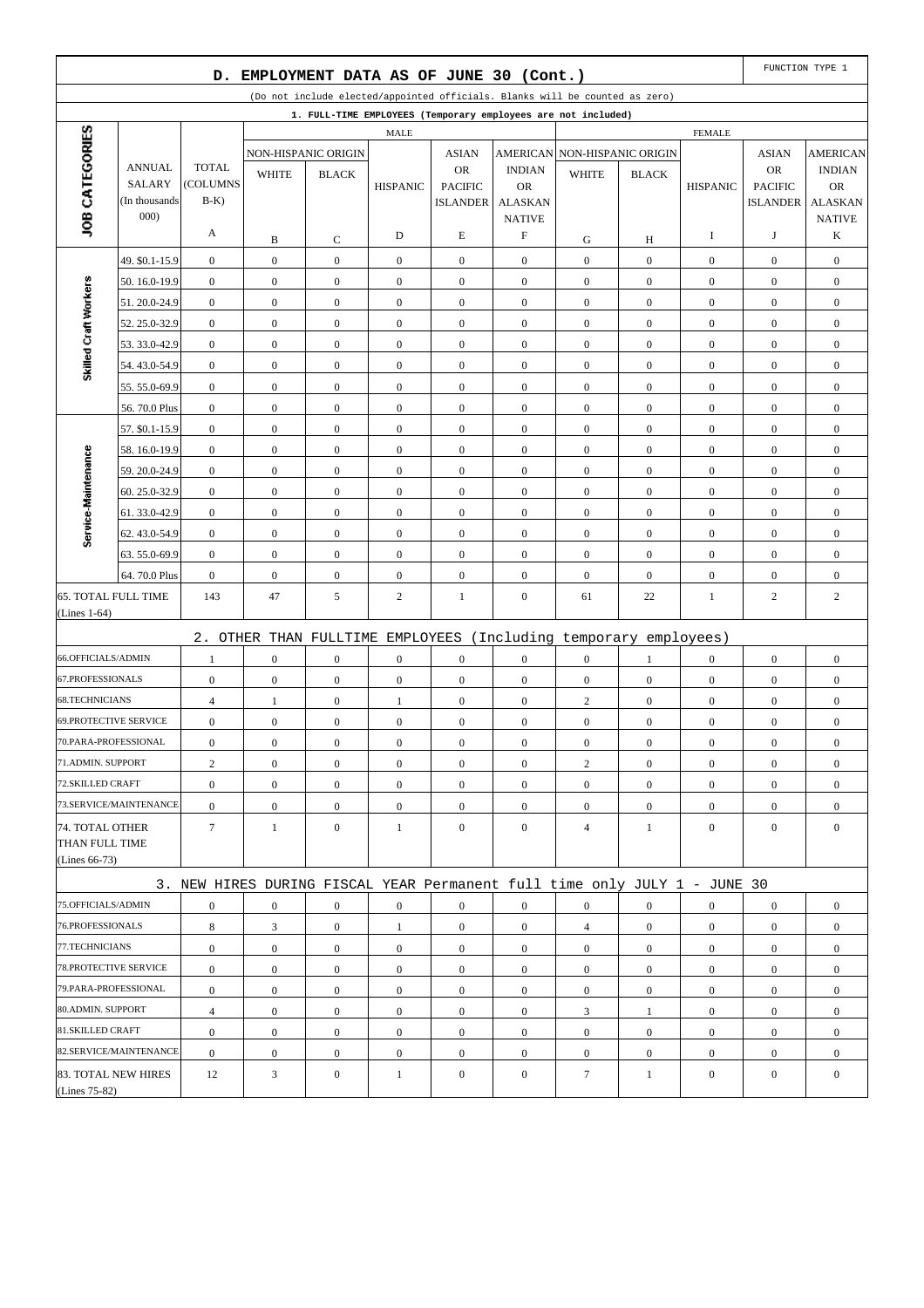**REMARKS (List National Crime Information Center (NCIC) number assigned to any Criminal Justice Agencies whose data are included in this report)**

**\*\*\*LIST AGENCIES INCLUDED ON THIS FORM\*\*\***

The City of Gainesville

|             | NAME OF PERSON TO CONTACT REGARDING THIS FORM       |                                         | <b>TITLE</b>                               |                   |              |
|-------------|-----------------------------------------------------|-----------------------------------------|--------------------------------------------|-------------------|--------------|
|             | Gwendolyn Saffo                                     |                                         | <b>Equal Opportunity Specialist Senior</b> |                   |              |
|             | ADDRESS (Number and Street, City, State, Zip Code)  | <b>TELEPHONE NUMBER</b>                 | Ext                                        | <b>FAX NUMBER</b> |              |
|             | 222 East University Ave Gainesville , Florida 32601 | 352-334-5051                            |                                            |                   | 352-334-2088 |
| <b>DATE</b> | EMAIL.                                              | TYPED NAME/TITLE OF AUTHORIZED OFFICIAL |                                            | <b>SIGNATURE</b>  |              |
| 2015-10-29  | AlstonTL@cityofgainesville.or                       | Torey Alston EO Director                |                                            |                   |              |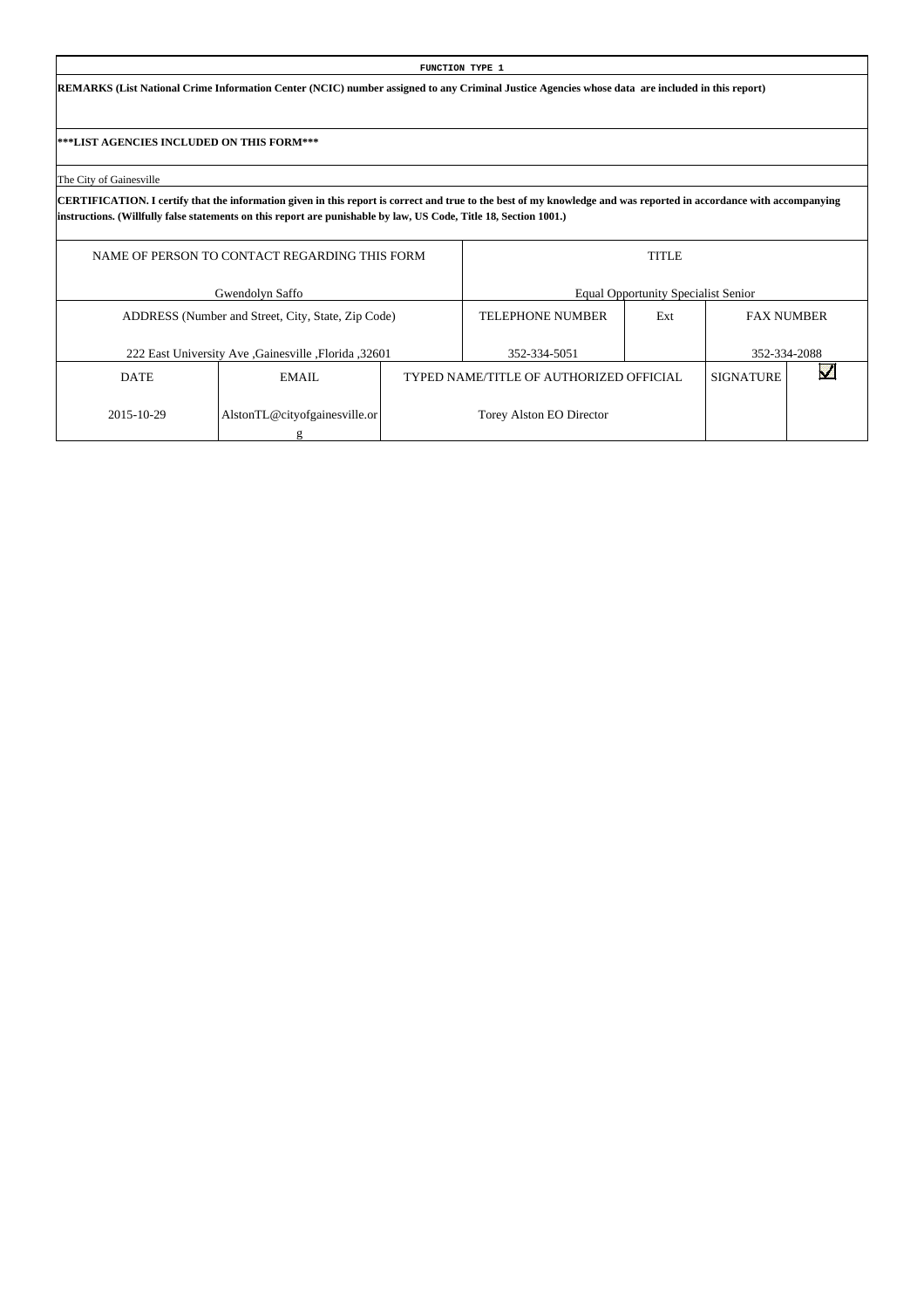|                              |                                |                          | D.                               | EMPLOYMENT DATA AS OF JUNE 30    |                                  |                                      |                                      |                                                                              |                                |                                      |                                      | FUNCTION TYPE 2                      |
|------------------------------|--------------------------------|--------------------------|----------------------------------|----------------------------------|----------------------------------|--------------------------------------|--------------------------------------|------------------------------------------------------------------------------|--------------------------------|--------------------------------------|--------------------------------------|--------------------------------------|
|                              |                                |                          |                                  |                                  |                                  |                                      |                                      | (Do not include elected/appointed officials. Blanks will be counted as zero) |                                |                                      |                                      |                                      |
|                              |                                |                          |                                  |                                  |                                  |                                      |                                      | 1. FULL-TIME EMPLOYEES (Temporary employees are not included)                |                                |                                      |                                      |                                      |
| JOB CATEGORIES               |                                |                          |                                  |                                  | MALE                             |                                      |                                      |                                                                              |                                | <b>FEMALE</b>                        |                                      |                                      |
|                              |                                |                          |                                  | NON-HISPANIC ORIGIN              |                                  | <b>ASIAN</b>                         | <b>AMERICAN</b>                      |                                                                              | NON-HISPANIC ORIGIN            |                                      | <b>ASIAN</b>                         | <b>AMERICAN</b>                      |
|                              | <b>ANNUAL</b><br><b>SALARY</b> | <b>TOTAL</b><br>(COLUMNS | <b>WHITE</b>                     | <b>BLACK</b>                     | <b>HISPANIC</b>                  | <b>OR</b><br><b>PACIFIC</b>          | <b>INDIAN</b><br><b>OR</b>           | <b>WHITE</b>                                                                 | <b>BLACK</b>                   | <b>HISPANIC</b>                      | OR<br><b>PACIFIC</b>                 | <b>INDIAN</b><br><b>OR</b>           |
|                              | (In thousands)                 | $B-K$ )                  |                                  |                                  |                                  | <b>ISLANDER</b>                      | <b>ALASKAN</b>                       |                                                                              |                                |                                      | <b>ISLANDER</b>                      | <b>ALASKAN</b>                       |
|                              | 000)                           |                          | B                                | С                                |                                  |                                      | <b>NATIVE</b>                        | G                                                                            | H                              |                                      |                                      | <b>NATIVE</b>                        |
|                              |                                | А                        |                                  |                                  | D                                | $\mathbf E$                          | $\boldsymbol{\mathrm{F}}$            |                                                                              |                                | I                                    | J                                    | K                                    |
|                              | 1. \$0.1-15.9                  | $\boldsymbol{0}$         | $\boldsymbol{0}$                 | $\boldsymbol{0}$                 | $\mathbf{0}$                     | $\boldsymbol{0}$                     | $\boldsymbol{0}$                     | $\mathbf{0}$                                                                 | $\mathbf{0}$                   | $\boldsymbol{0}$                     | $\boldsymbol{0}$                     | $\boldsymbol{0}$                     |
|                              | 2. 16.0-19.9                   | $\boldsymbol{0}$         | $\boldsymbol{0}$                 | $\mathbf{0}$                     | $\boldsymbol{0}$                 | $\boldsymbol{0}$                     | $\boldsymbol{0}$                     | $\mathbf{0}$                                                                 | $\overline{0}$                 | $\mathbf{0}$                         | $\boldsymbol{0}$                     | $\boldsymbol{0}$                     |
|                              | 3.20.0-24.9                    | $\boldsymbol{0}$         | $\boldsymbol{0}$                 | $\mathbf{0}$                     | $\mathbf{0}$                     | $\boldsymbol{0}$                     | $\boldsymbol{0}$                     | $\boldsymbol{0}$                                                             | $\mathbf{0}$                   | $\boldsymbol{0}$                     | $\boldsymbol{0}$                     | $\boldsymbol{0}$                     |
| Officials and Administrators | 4.25.0-32.9                    | $\boldsymbol{0}$         | $\boldsymbol{0}$                 | $\boldsymbol{0}$                 | $\boldsymbol{0}$                 | $\boldsymbol{0}$                     | $\boldsymbol{0}$                     | $\mathbf{0}$                                                                 | $\overline{0}$                 | $\boldsymbol{0}$                     | $\boldsymbol{0}$                     | $\boldsymbol{0}$                     |
|                              | 5.33.0-42.9                    | $\boldsymbol{0}$         | $\boldsymbol{0}$                 | $\boldsymbol{0}$                 | $\boldsymbol{0}$                 | $\boldsymbol{0}$                     | $\boldsymbol{0}$                     | $\mathbf{0}$                                                                 | $\mathbf{0}$                   | $\boldsymbol{0}$                     | $\boldsymbol{0}$                     | $\boldsymbol{0}$                     |
|                              | 6.43.0-54.9                    | $\mathbf{1}$             | $\boldsymbol{0}$                 | $\boldsymbol{0}$                 | $\boldsymbol{0}$                 | $\boldsymbol{0}$                     | $\boldsymbol{0}$                     | $\mathbf{0}$                                                                 | $\mathbf{1}$                   | $\boldsymbol{0}$                     | $\boldsymbol{0}$                     | $\boldsymbol{0}$                     |
|                              | 7.55.0-69.9                    | 6                        | $\overline{4}$                   | $\mathbf{0}$                     | $\mathbf{0}$                     | $\boldsymbol{0}$                     | $\boldsymbol{0}$                     | $\boldsymbol{0}$                                                             | $\overline{c}$                 | $\boldsymbol{0}$                     | $\boldsymbol{0}$                     | $\boldsymbol{0}$                     |
|                              | 8.70.0 Plus                    | $\sqrt{2}$               | $\sqrt{2}$                       | $\mathbf{0}$                     | $\boldsymbol{0}$                 | $\boldsymbol{0}$                     | $\boldsymbol{0}$                     | $\mathbf{0}$                                                                 | $\overline{0}$                 | $\boldsymbol{0}$                     | $\boldsymbol{0}$                     | $\boldsymbol{0}$                     |
|                              | 9. \$0.1-15.9                  | $\boldsymbol{0}$         | $\boldsymbol{0}$                 | $\boldsymbol{0}$                 | $\mathbf{0}$                     | $\boldsymbol{0}$                     | $\boldsymbol{0}$                     | $\boldsymbol{0}$                                                             | $\mathbf{0}$                   | $\boldsymbol{0}$                     | $\boldsymbol{0}$                     | $\boldsymbol{0}$                     |
|                              | 10.16.0-19.9                   | $\boldsymbol{0}$         | $\boldsymbol{0}$                 | $\mathbf{0}$                     | $\boldsymbol{0}$                 | $\boldsymbol{0}$                     | $\boldsymbol{0}$                     | $\mathbf{0}$                                                                 | $\mathbf{0}$                   | $\boldsymbol{0}$                     | $\boldsymbol{0}$                     | $\boldsymbol{0}$                     |
| Professionals                | 11.20.0-24.9                   | $\boldsymbol{0}$         | $\boldsymbol{0}$                 | $\mathbf{0}$                     | $\boldsymbol{0}$                 | $\boldsymbol{0}$                     | $\boldsymbol{0}$                     | $\boldsymbol{0}$                                                             | $\mathbf{0}$                   | $\boldsymbol{0}$                     | $\boldsymbol{0}$                     | $\boldsymbol{0}$                     |
|                              | 12.25.0-32.9                   | $\boldsymbol{0}$         | $\boldsymbol{0}$                 | $\boldsymbol{0}$                 | $\boldsymbol{0}$                 | $\boldsymbol{0}$                     | $\boldsymbol{0}$                     | $\mathbf{0}$                                                                 | $\overline{0}$                 | $\boldsymbol{0}$                     | $\boldsymbol{0}$                     | $\boldsymbol{0}$                     |
|                              | 13.33.0-42.9                   | $\overline{c}$           | $\boldsymbol{0}$                 | $\boldsymbol{0}$                 | $\boldsymbol{0}$                 | $\boldsymbol{0}$                     | $\boldsymbol{0}$                     | 2                                                                            | $\mathbf{0}$                   | $\boldsymbol{0}$                     | $\boldsymbol{0}$                     | $\boldsymbol{0}$                     |
|                              | 14.43.0-54.9                   | $\sqrt{2}$               | $\sqrt{2}$                       | $\boldsymbol{0}$                 | $\boldsymbol{0}$                 | $\boldsymbol{0}$                     | $\boldsymbol{0}$                     | $\boldsymbol{0}$                                                             | $\mathbf{0}$                   | $\boldsymbol{0}$                     | $\boldsymbol{0}$                     | $\boldsymbol{0}$                     |
|                              | 15.55.0-69.9                   | $\overline{4}$           | 3                                | $\mathbf{0}$                     | $\boldsymbol{0}$                 | 1                                    | $\boldsymbol{0}$                     | $\boldsymbol{0}$                                                             | $\mathbf{0}$                   | $\boldsymbol{0}$                     | $\boldsymbol{0}$                     | $\boldsymbol{0}$                     |
|                              | 16.70.0 Plus                   | $\sqrt{2}$               | $\sqrt{2}$                       | $\boldsymbol{0}$                 | $\boldsymbol{0}$                 | $\boldsymbol{0}$                     | $\boldsymbol{0}$                     | $\boldsymbol{0}$                                                             | $\overline{0}$                 | $\boldsymbol{0}$                     | $\boldsymbol{0}$                     | $\boldsymbol{0}$                     |
|                              | 17. \$0.1-15.9                 | $\boldsymbol{0}$         | $\boldsymbol{0}$                 | $\boldsymbol{0}$                 | $\mathbf{0}$                     | $\boldsymbol{0}$                     | $\boldsymbol{0}$                     | $\boldsymbol{0}$                                                             | $\mathbf{0}$                   | $\boldsymbol{0}$                     | $\boldsymbol{0}$                     | $\boldsymbol{0}$                     |
|                              | 18.16.0-19.9                   | $\boldsymbol{0}$         | $\boldsymbol{0}$                 | $\mathbf{0}$                     | $\boldsymbol{0}$                 | $\boldsymbol{0}$                     | $\boldsymbol{0}$                     | $\boldsymbol{0}$                                                             | $\mathbf{0}$                   | $\boldsymbol{0}$                     | $\boldsymbol{0}$                     | $\boldsymbol{0}$                     |
|                              | 19.20.0-24.9                   | $\boldsymbol{0}$         | $\boldsymbol{0}$                 | $\mathbf{0}$                     | $\boldsymbol{0}$                 | $\boldsymbol{0}$                     | $\boldsymbol{0}$                     | $\boldsymbol{0}$                                                             | $\mathbf{0}$                   | $\boldsymbol{0}$                     | $\boldsymbol{0}$                     | $\boldsymbol{0}$                     |
| Technicians                  | 20. 25.0-32.9                  | $\mathfrak{Z}$           | $\mathfrak{Z}$<br>$\overline{4}$ | $\boldsymbol{0}$                 | $\boldsymbol{0}$<br>$\mathbf{0}$ | $\boldsymbol{0}$                     | $\boldsymbol{0}$<br>$\boldsymbol{0}$ | $\mathbf{0}$<br>$\boldsymbol{0}$                                             | $\overline{0}$<br>$\mathbf{0}$ | $\boldsymbol{0}$                     | $\boldsymbol{0}$<br>$\boldsymbol{0}$ | $\boldsymbol{0}$                     |
|                              | 21.33.0-42.9<br>22.43.0-54.9   | 5<br>11                  | 10                               | $\mathbf{1}$<br>$\boldsymbol{0}$ | $\boldsymbol{0}$                 | $\boldsymbol{0}$<br>$\boldsymbol{0}$ | $\boldsymbol{0}$                     | $\boldsymbol{0}$                                                             | $\mathbf{1}$                   | $\boldsymbol{0}$<br>$\boldsymbol{0}$ | $\boldsymbol{0}$                     | $\boldsymbol{0}$<br>$\boldsymbol{0}$ |
|                              | 23.55.0-69.9                   | 5                        | 5                                | $\boldsymbol{0}$                 | $\boldsymbol{0}$                 | $\boldsymbol{0}$                     | $\boldsymbol{0}$                     | $\boldsymbol{0}$                                                             | $\overline{0}$                 | $\boldsymbol{0}$                     | $\boldsymbol{0}$                     | $\boldsymbol{0}$                     |
|                              | 24.70.0 Plus                   | $\boldsymbol{0}$         | $\boldsymbol{0}$                 | $\mathbf{0}$                     | $\boldsymbol{0}$                 | $\boldsymbol{0}$                     | $\boldsymbol{0}$                     | $\boldsymbol{0}$                                                             | $\boldsymbol{0}$               | $\boldsymbol{0}$                     | $\boldsymbol{0}$                     | $\boldsymbol{0}$                     |
|                              | 25. \$0.1-15.9                 | $\boldsymbol{0}$         | $\boldsymbol{0}$                 | $\boldsymbol{0}$                 | $\boldsymbol{0}$                 | $\boldsymbol{0}$                     | $\boldsymbol{0}$                     | $\boldsymbol{0}$                                                             | $\boldsymbol{0}$               | $\boldsymbol{0}$                     | $\boldsymbol{0}$                     | $\boldsymbol{0}$                     |
|                              | 26. 16.0-19.9                  | $\mathbf{0}$             | $\overline{0}$                   | $\overline{0}$                   | $\boldsymbol{0}$                 | $\mathbf{0}$                         | $\overline{0}$                       | $\mathbf{0}$                                                                 | $\overline{0}$                 | $\mathbf{0}$                         | $\mathbf{0}$                         | $\mathbf{0}$                         |
|                              | 27.20.0-24.9                   | $\mathbf{0}$             | $\mathbf{0}$                     | $\boldsymbol{0}$                 | $\boldsymbol{0}$                 | $\boldsymbol{0}$                     | $\mathbf{0}$                         | $\boldsymbol{0}$                                                             | $\boldsymbol{0}$               | $\boldsymbol{0}$                     | $\mathbf{0}$                         | $\boldsymbol{0}$                     |
| Protective Service Workers   | 28.25.0-32.9                   | $\boldsymbol{0}$         | $\mathbf{0}$                     | $\boldsymbol{0}$                 | $\boldsymbol{0}$                 | $\boldsymbol{0}$                     | $\mathbf{0}$                         | $\mathbf{0}$                                                                 | $\boldsymbol{0}$               | $\boldsymbol{0}$                     | $\boldsymbol{0}$                     | $\boldsymbol{0}$                     |
|                              | 29.33.0-42.9                   | $\boldsymbol{0}$         | $\mathbf{0}$                     | $\boldsymbol{0}$                 | $\boldsymbol{0}$                 | $\boldsymbol{0}$                     | $\mathbf{0}$                         | $\boldsymbol{0}$                                                             | $\boldsymbol{0}$               | $\boldsymbol{0}$                     | $\boldsymbol{0}$                     | $\boldsymbol{0}$                     |
|                              | 30.43.0-54.9                   | $\boldsymbol{0}$         | $\mathbf{0}$                     | $\mathbf{0}$                     | $\boldsymbol{0}$                 | $\boldsymbol{0}$                     | $\mathbf{0}$                         | $\mathbf{0}$                                                                 | $\boldsymbol{0}$               | $\boldsymbol{0}$                     | $\boldsymbol{0}$                     | $\boldsymbol{0}$                     |
|                              | 31.55.0-69.9                   | $\boldsymbol{0}$         | $\boldsymbol{0}$                 | $\boldsymbol{0}$                 | $\boldsymbol{0}$                 | $\boldsymbol{0}$                     | $\boldsymbol{0}$                     | $\boldsymbol{0}$                                                             | $\boldsymbol{0}$               | $\boldsymbol{0}$                     | $\boldsymbol{0}$                     | $\boldsymbol{0}$                     |
|                              | 32.70.0 Plus                   | $\boldsymbol{0}$         | $\boldsymbol{0}$                 | $\mathbf{0}$                     | $\boldsymbol{0}$                 | $\boldsymbol{0}$                     | $\mathbf{0}$                         | $\boldsymbol{0}$                                                             | $\boldsymbol{0}$               | $\boldsymbol{0}$                     | $\boldsymbol{0}$                     | $\boldsymbol{0}$                     |
|                              | 33. \$0.1-15.9                 | $\boldsymbol{0}$         | $\boldsymbol{0}$                 | $\boldsymbol{0}$                 | $\boldsymbol{0}$                 | $\boldsymbol{0}$                     | $\mathbf{0}$                         | $\boldsymbol{0}$                                                             | $\boldsymbol{0}$               | $\boldsymbol{0}$                     | $\boldsymbol{0}$                     | $\boldsymbol{0}$                     |
|                              | 34. 16.0-19.9                  | $\boldsymbol{0}$         | $\mathbf{0}$                     | $\boldsymbol{0}$                 | $\boldsymbol{0}$                 | $\boldsymbol{0}$                     | $\boldsymbol{0}$                     | $\mathbf{0}$                                                                 | $\boldsymbol{0}$               | $\boldsymbol{0}$                     | $\boldsymbol{0}$                     | $\boldsymbol{0}$                     |
| Paraprofessionals            | 35.20.0-24.9                   | $\boldsymbol{0}$         | $\boldsymbol{0}$                 | $\boldsymbol{0}$                 | $\boldsymbol{0}$                 | $\boldsymbol{0}$                     | $\mathbf{0}$                         | $\boldsymbol{0}$                                                             | $\boldsymbol{0}$               | $\boldsymbol{0}$                     | $\mathbf{0}$                         | $\boldsymbol{0}$                     |
|                              | 36.25.0-32.9                   | $\boldsymbol{0}$         | $\boldsymbol{0}$                 | $\boldsymbol{0}$                 | $\boldsymbol{0}$                 | $\boldsymbol{0}$                     | $\mathbf{0}$                         | $\mathbf{0}$                                                                 | $\boldsymbol{0}$               | $\boldsymbol{0}$                     | $\boldsymbol{0}$                     | $\boldsymbol{0}$                     |
|                              | 37.33.0-42.9                   | $\boldsymbol{0}$         | $\mathbf{0}$                     | $\boldsymbol{0}$                 | $\boldsymbol{0}$                 | $\boldsymbol{0}$                     | $\mathbf{0}$                         | $\boldsymbol{0}$                                                             | $\boldsymbol{0}$               | $\boldsymbol{0}$                     | $\boldsymbol{0}$                     | $\boldsymbol{0}$                     |
|                              | 38.43.0-54.9                   | $\boldsymbol{0}$         | $\mathbf{0}$                     | $\mathbf{0}$                     | $\boldsymbol{0}$                 | $\boldsymbol{0}$                     | $\mathbf{0}$                         | $\boldsymbol{0}$                                                             | $\boldsymbol{0}$               | $\boldsymbol{0}$                     | $\boldsymbol{0}$                     | $\boldsymbol{0}$                     |
|                              | 39.55.0-69.9                   | $\boldsymbol{0}$         | $\boldsymbol{0}$                 | $\boldsymbol{0}$                 | $\boldsymbol{0}$                 | $\boldsymbol{0}$                     | $\boldsymbol{0}$                     | $\boldsymbol{0}$                                                             | $\boldsymbol{0}$               | $\boldsymbol{0}$                     | $\mathbf{0}$                         | $\boldsymbol{0}$                     |
|                              | 40.70.0 Plus                   | $\boldsymbol{0}$         | $\mathbf{0}$                     | $\mathbf{0}$                     | $\boldsymbol{0}$                 | $\boldsymbol{0}$                     | $\boldsymbol{0}$                     | $\boldsymbol{0}$                                                             | $\boldsymbol{0}$               | $\boldsymbol{0}$                     | $\boldsymbol{0}$                     | $\boldsymbol{0}$                     |
|                              | 41. \$0.1-15.9                 | $\boldsymbol{0}$         | $\boldsymbol{0}$                 | $\boldsymbol{0}$                 | $\boldsymbol{0}$                 | $\boldsymbol{0}$                     | $\mathbf{0}$                         | $\boldsymbol{0}$                                                             | $\boldsymbol{0}$               | $\boldsymbol{0}$                     | $\boldsymbol{0}$                     | $\boldsymbol{0}$                     |
| Administrative Support       | 42. 16.0-19.9                  | $\mathbf{0}$             | $\boldsymbol{0}$                 | $\boldsymbol{0}$                 | $\boldsymbol{0}$                 | $\boldsymbol{0}$                     | $\boldsymbol{0}$                     | $\mathbf{0}$                                                                 | $\boldsymbol{0}$               | $\boldsymbol{0}$                     | $\boldsymbol{0}$                     | $\boldsymbol{0}$                     |
|                              | 43.20.0-24.9                   | $\boldsymbol{0}$         | $\boldsymbol{0}$                 | $\boldsymbol{0}$                 | $\boldsymbol{0}$                 | $\boldsymbol{0}$                     | $\overline{0}$                       | $\boldsymbol{0}$                                                             | $\boldsymbol{0}$               | $\boldsymbol{0}$                     | $\mathbf{0}$                         | $\boldsymbol{0}$                     |
|                              | 44.25.0-32.9                   | 3                        | $\boldsymbol{0}$                 | $\boldsymbol{0}$                 | $\boldsymbol{0}$                 | $\boldsymbol{0}$                     | $\boldsymbol{0}$                     | $\overline{2}$                                                               | $\mathbf{1}$                   | $\boldsymbol{0}$                     | $\boldsymbol{0}$                     | $\boldsymbol{0}$                     |
|                              | 45.33.0-42.9                   | 6                        | $\mathbf{0}$                     | $\boldsymbol{0}$                 | $\boldsymbol{0}$                 | $\boldsymbol{0}$                     | $\mathbf{0}$                         | 5                                                                            | $\mathbf{1}$                   | $\boldsymbol{0}$                     | $\boldsymbol{0}$                     | $\boldsymbol{0}$                     |
|                              | 46.43.0-54.9                   | $\overline{4}$           | $\mathbf{0}$                     | $\mathbf{1}$                     | $\overline{2}$                   | $\boldsymbol{0}$                     | $\mathbf{0}$                         | $\mathbf{1}$                                                                 | $\boldsymbol{0}$               | $\boldsymbol{0}$                     | $\boldsymbol{0}$                     | $\boldsymbol{0}$                     |
|                              | 47.55.0-69.9                   | $\mathbf{1}$             | $\mathbf{1}$                     | $\boldsymbol{0}$                 | $\mathbf{0}$                     | $\boldsymbol{0}$                     | $\boldsymbol{0}$                     | $\boldsymbol{0}$                                                             | $\boldsymbol{0}$               | $\boldsymbol{0}$                     | $\boldsymbol{0}$                     | $\boldsymbol{0}$                     |
|                              | 48.70.0 Plus                   | $\boldsymbol{0}$         | $\boldsymbol{0}$                 | $\boldsymbol{0}$                 | $\mathbf{0}$                     | $\boldsymbol{0}$                     | $\boldsymbol{0}$                     | $\boldsymbol{0}$                                                             | $\boldsymbol{0}$               | $\boldsymbol{0}$                     | $\boldsymbol{0}$                     | $\boldsymbol{0}$                     |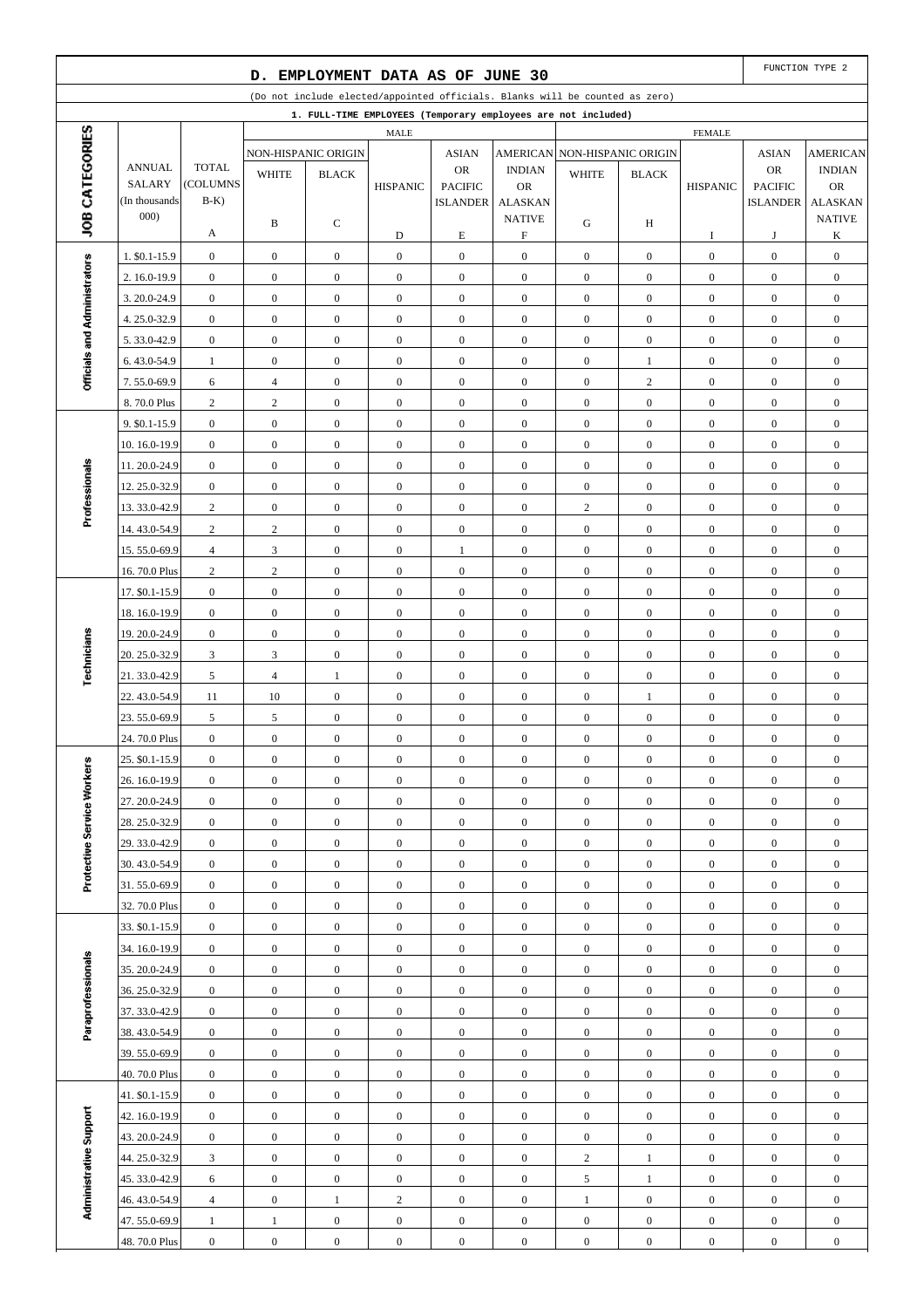|                              |                                | D.                |                  | EMPLOYMENT DATA AS OF JUNE 30 (Cont.) |                  |                                   |                             |                                                                              |                  |                  |                                   | FUNCTION TYPE 2             |
|------------------------------|--------------------------------|-------------------|------------------|---------------------------------------|------------------|-----------------------------------|-----------------------------|------------------------------------------------------------------------------|------------------|------------------|-----------------------------------|-----------------------------|
|                              |                                |                   |                  |                                       |                  |                                   |                             | (Do not include elected/appointed officials. Blanks will be counted as zero) |                  |                  |                                   |                             |
|                              |                                |                   |                  |                                       |                  |                                   |                             | 1. FULL-TIME EMPLOYEES (Temporary employees are not included)                |                  |                  |                                   |                             |
|                              |                                |                   |                  |                                       | <b>MALE</b>      |                                   |                             |                                                                              |                  | <b>FEMALE</b>    |                                   |                             |
| JOB CATEGORIES               |                                |                   |                  | NON-HISPANIC ORIGIN                   |                  | <b>ASIAN</b>                      |                             | AMERICAN NON-HISPANIC ORIGIN                                                 |                  |                  | <b>ASIAN</b>                      | <b>AMERICAN</b>             |
|                              | <b>ANNUAL</b>                  | <b>TOTAL</b>      | <b>WHITE</b>     | <b>BLACK</b>                          |                  | <b>OR</b>                         | <b>INDIAN</b>               | <b>WHITE</b>                                                                 | <b>BLACK</b>     |                  | <b>OR</b>                         | <b>INDIAN</b>               |
|                              | <b>SALARY</b><br>(In thousands | (COLUMNS<br>$B-K$ |                  |                                       | <b>HISPANIC</b>  | <b>PACIFIC</b><br><b>ISLANDER</b> | <b>OR</b><br><b>ALASKAN</b> |                                                                              |                  | <b>HISPANIC</b>  | <b>PACIFIC</b><br><b>ISLANDER</b> | <b>OR</b><br><b>ALASKAN</b> |
|                              | 000)                           |                   |                  |                                       |                  |                                   | <b>NATIVE</b>               |                                                                              |                  |                  |                                   | <b>NATIVE</b>               |
|                              |                                | A                 | B                | C                                     | D                | E                                 | F                           | G                                                                            | Н                | I                | J                                 | K                           |
|                              | 49. \$0.1-15.9                 | $\boldsymbol{0}$  | $\boldsymbol{0}$ | $\boldsymbol{0}$                      | $\boldsymbol{0}$ | $\boldsymbol{0}$                  | $\mathbf{0}$                | $\boldsymbol{0}$                                                             | $\boldsymbol{0}$ | $\mathbf{0}$     | $\boldsymbol{0}$                  | $\boldsymbol{0}$            |
|                              | 50.16.0-19.9                   | $\mathbf{0}$      | $\boldsymbol{0}$ | $\boldsymbol{0}$                      | $\boldsymbol{0}$ | $\boldsymbol{0}$                  | $\mathbf{0}$                | $\boldsymbol{0}$                                                             | $\overline{0}$   | $\boldsymbol{0}$ | $\boldsymbol{0}$                  | $\boldsymbol{0}$            |
| Skilled Craft Workers        | 51.20.0-24.9                   | $\boldsymbol{0}$  | $\boldsymbol{0}$ | $\boldsymbol{0}$                      | $\boldsymbol{0}$ | $\boldsymbol{0}$                  | $\boldsymbol{0}$            | $\boldsymbol{0}$                                                             | $\boldsymbol{0}$ | $\boldsymbol{0}$ | $\boldsymbol{0}$                  | $\boldsymbol{0}$            |
|                              | 52.25.0-32.9                   | 5                 | 2                | 3                                     | $\mathbf{0}$     | $\boldsymbol{0}$                  | $\mathbf{0}$                | $\boldsymbol{0}$                                                             | $\overline{0}$   | $\boldsymbol{0}$ | $\boldsymbol{0}$                  | $\boldsymbol{0}$            |
|                              | 53.33.0-42.9                   | 26                | 13               | 12                                    | $\boldsymbol{0}$ | $\boldsymbol{0}$                  | $\mathbf{0}$                | $\boldsymbol{0}$                                                             | $\mathbf{1}$     | $\mathbf{0}$     | $\boldsymbol{0}$                  | $\boldsymbol{0}$            |
|                              | 54.43.0-54.9                   | 16                | 14               | $\overline{c}$                        | $\boldsymbol{0}$ | $\boldsymbol{0}$                  | $\mathbf{0}$                | $\boldsymbol{0}$                                                             | $\overline{0}$   | $\mathbf{0}$     | $\boldsymbol{0}$                  | $\boldsymbol{0}$            |
|                              | 55.55.0-69.9                   | $\boldsymbol{0}$  | $\boldsymbol{0}$ | $\boldsymbol{0}$                      | $\boldsymbol{0}$ | $\boldsymbol{0}$                  | $\boldsymbol{0}$            | $\boldsymbol{0}$                                                             | $\boldsymbol{0}$ | $\boldsymbol{0}$ | $\boldsymbol{0}$                  | $\boldsymbol{0}$            |
|                              | 56.70.0 Plus                   | $\boldsymbol{0}$  | $\mathbf{0}$     | $\boldsymbol{0}$                      | $\mathbf{0}$     | $\boldsymbol{0}$                  | $\mathbf{0}$                | $\boldsymbol{0}$                                                             | $\overline{0}$   | $\boldsymbol{0}$ | $\boldsymbol{0}$                  | $\boldsymbol{0}$            |
|                              | 57. \$0.1-15.9                 | $\boldsymbol{0}$  | $\mathbf{0}$     | $\mathbf{0}$                          | $\boldsymbol{0}$ | $\boldsymbol{0}$                  | $\mathbf{0}$                | $\boldsymbol{0}$                                                             | $\boldsymbol{0}$ | $\boldsymbol{0}$ | $\boldsymbol{0}$                  | $\boldsymbol{0}$            |
|                              | 58.16.0-19.9                   | $\mathbf{0}$      | $\mathbf{0}$     | $\boldsymbol{0}$                      | $\boldsymbol{0}$ | $\boldsymbol{0}$                  | $\mathbf{0}$                | $\boldsymbol{0}$                                                             | $\overline{0}$   | $\mathbf{0}$     | $\boldsymbol{0}$                  | $\boldsymbol{0}$            |
|                              | 59.20.0-24.9                   | 11                | $\tau$           | $\overline{4}$                        | $\boldsymbol{0}$ | $\boldsymbol{0}$                  | $\boldsymbol{0}$            | $\boldsymbol{0}$                                                             | $\mathbf{0}$     | $\boldsymbol{0}$ | $\boldsymbol{0}$                  | $\boldsymbol{0}$            |
|                              | 60.25.0-32.9                   | 17                | 11               | 6                                     | $\mathbf{0}$     | $\boldsymbol{0}$                  | $\mathbf{0}$                | $\boldsymbol{0}$                                                             | $\overline{0}$   | $\mathbf{0}$     | $\boldsymbol{0}$                  | $\boldsymbol{0}$            |
| Service-Maintenance          | 61.33.0-42.9                   | $\overline{4}$    | 3                | $\boldsymbol{0}$                      | 1                | $\boldsymbol{0}$                  | $\mathbf{0}$                | $\boldsymbol{0}$                                                             | $\boldsymbol{0}$ | $\mathbf{0}$     | $\boldsymbol{0}$                  | $\boldsymbol{0}$            |
|                              | 62.43.0-54.9                   | $\mathbf{0}$      | $\boldsymbol{0}$ | $\boldsymbol{0}$                      | $\boldsymbol{0}$ | $\boldsymbol{0}$                  | $\mathbf{0}$                | $\boldsymbol{0}$                                                             | $\overline{0}$   | $\mathbf{0}$     | $\boldsymbol{0}$                  | $\boldsymbol{0}$            |
|                              | 63.55.0-69.9                   | $\boldsymbol{0}$  | $\boldsymbol{0}$ | $\boldsymbol{0}$                      | $\boldsymbol{0}$ | $\boldsymbol{0}$                  | $\mathbf{0}$                | $\boldsymbol{0}$                                                             | $\boldsymbol{0}$ | $\mathbf{0}$     | $\boldsymbol{0}$                  | $\boldsymbol{0}$            |
|                              | 64.70.0 Plus                   | $\mathbf{0}$      | $\boldsymbol{0}$ | $\boldsymbol{0}$                      | $\mathbf{0}$     | $\boldsymbol{0}$                  | $\mathbf{0}$                | $\boldsymbol{0}$                                                             | $\overline{0}$   | $\boldsymbol{0}$ | $\boldsymbol{0}$                  | $\boldsymbol{0}$            |
| 65. TOTAL FULL TIME          |                                | 136               | 86               | 29                                    | 3                | $\mathbf{1}$                      | $\mathbf{0}$                | 10                                                                           | $\tau$           | $\boldsymbol{0}$ | $\boldsymbol{0}$                  | $\boldsymbol{0}$            |
| (Lines $1-64$ )              |                                |                   |                  |                                       |                  |                                   |                             |                                                                              |                  |                  |                                   |                             |
|                              |                                |                   |                  |                                       |                  |                                   |                             | 2. OTHER THAN FULLTIME EMPLOYEES (Including temporary employees)             |                  |                  |                                   |                             |
| 66.OFFICIALS/ADMIN           |                                | $\boldsymbol{0}$  | $\boldsymbol{0}$ | $\mathbf{0}$                          | $\boldsymbol{0}$ | $\boldsymbol{0}$                  | $\mathbf{0}$                | $\boldsymbol{0}$                                                             | $\overline{0}$   | $\mathbf{0}$     | $\boldsymbol{0}$                  | $\boldsymbol{0}$            |
| 67.PROFESSIONALS             |                                | 5                 | $\mathbf{1}$     | $\boldsymbol{0}$                      | 1                | $\boldsymbol{0}$                  | $\mathbf{0}$                | $\overline{c}$                                                               | $\boldsymbol{0}$ | $\mathbf{1}$     | $\boldsymbol{0}$                  | $\boldsymbol{0}$            |
| 68.TECHNICIANS               |                                | $\boldsymbol{0}$  | $\boldsymbol{0}$ | $\boldsymbol{0}$                      | $\boldsymbol{0}$ | $\boldsymbol{0}$                  | $\mathbf{0}$                | $\boldsymbol{0}$                                                             | $\overline{0}$   | $\boldsymbol{0}$ | $\boldsymbol{0}$                  | $\boldsymbol{0}$            |
| <b>69.PROTECTIVE SERVICE</b> |                                | $\boldsymbol{0}$  | $\boldsymbol{0}$ | $\boldsymbol{0}$                      | $\boldsymbol{0}$ | $\boldsymbol{0}$                  | $\boldsymbol{0}$            | $\boldsymbol{0}$                                                             | $\boldsymbol{0}$ | $\boldsymbol{0}$ | $\boldsymbol{0}$                  | $\boldsymbol{0}$            |
| 70.PARA-PROFESSIONAL         |                                | $\boldsymbol{0}$  | $\mathbf{0}$     | $\boldsymbol{0}$                      | $\boldsymbol{0}$ | $\boldsymbol{0}$                  | $\mathbf{0}$                | $\boldsymbol{0}$                                                             | $\boldsymbol{0}$ | $\boldsymbol{0}$ | $\boldsymbol{0}$                  | $\boldsymbol{0}$            |
| 71.ADMIN. SUPPORT            |                                | $\mathbf{1}$      | $\boldsymbol{0}$ | $\mathbf{0}$                          | $\boldsymbol{0}$ | $\mathbf{0}$                      | $\mathbf{0}$                | $\mathbf{1}$                                                                 | $\overline{0}$   | $\mathbf{0}$     | $\boldsymbol{0}$                  | $\boldsymbol{0}$            |
| 72.SKILLED CRAFT             |                                | $\boldsymbol{0}$  | $\mathbf{0}$     | $\boldsymbol{0}$                      | $\overline{0}$   | $\boldsymbol{0}$                  | $\overline{0}$              | $\boldsymbol{0}$                                                             | $\overline{0}$   | $\overline{0}$   | $\boldsymbol{0}$                  | $\boldsymbol{0}$            |
|                              | 73.SERVICE/MAINTENANCE         | $\mathbf{1}$      | $\boldsymbol{0}$ | $\boldsymbol{0}$                      | $\boldsymbol{0}$ | $\boldsymbol{0}$                  | $\boldsymbol{0}$            | $\mathbf{1}$                                                                 | $\boldsymbol{0}$ | $\boldsymbol{0}$ | $\boldsymbol{0}$                  | $\boldsymbol{0}$            |
| 74. TOTAL OTHER              |                                | $\tau$            | $\mathbf{1}$     | $\overline{0}$                        | $\mathbf{1}$     | $\boldsymbol{0}$                  | $\overline{0}$              | $\overline{4}$                                                               | $\overline{0}$   | $\mathbf{1}$     | $\boldsymbol{0}$                  | $\mathbf{0}$                |
| THAN FULL TIME               |                                |                   |                  |                                       |                  |                                   |                             |                                                                              |                  |                  |                                   |                             |
| (Lines $66-73$ )             |                                |                   |                  |                                       |                  |                                   |                             |                                                                              |                  |                  |                                   |                             |
|                              |                                |                   |                  |                                       |                  |                                   |                             | 3. NEW HIRES DURING FISCAL YEAR Permanent full time only JULY 1 - JUNE 30    |                  |                  |                                   |                             |
| 75.OFFICIALS/ADMIN           |                                | $\boldsymbol{0}$  | $\boldsymbol{0}$ | $\boldsymbol{0}$                      | $\boldsymbol{0}$ | $\boldsymbol{0}$                  | $\boldsymbol{0}$            | $\boldsymbol{0}$                                                             | $\boldsymbol{0}$ | $\boldsymbol{0}$ | $\boldsymbol{0}$                  | $\boldsymbol{0}$            |
| 76.PROFESSIONALS             |                                | $\overline{4}$    | $\overline{c}$   | $\mathbf{0}$                          | $\boldsymbol{0}$ | $\mathbf{1}$                      | $\boldsymbol{0}$            | $\mathbf{1}$                                                                 | $\mathbf{0}$     | $\mathbf{0}$     | $\boldsymbol{0}$                  | $\boldsymbol{0}$            |
| 77.TECHNICIANS               |                                | 7                 | $\overline{4}$   | $\overline{c}$                        | $\boldsymbol{0}$ | $\boldsymbol{0}$                  | $\mathbf{1}$                | $\mathbf{0}$                                                                 | $\overline{0}$   | $\mathbf{0}$     | $\boldsymbol{0}$                  | $\boldsymbol{0}$            |
| 78. PROTECTIVE SERVICE       |                                | $\boldsymbol{0}$  | $\boldsymbol{0}$ | $\boldsymbol{0}$                      | $\boldsymbol{0}$ | $\mathbf{0}$                      | $\mathbf{0}$                | $\boldsymbol{0}$                                                             | $\overline{0}$   | $\mathbf{0}$     | $\boldsymbol{0}$                  | $\overline{0}$              |
| 79.PARA-PROFESSIONAL         |                                | $\boldsymbol{0}$  | $\mathbf{0}$     | $\boldsymbol{0}$                      | $\boldsymbol{0}$ | $\boldsymbol{0}$                  | $\mathbf{0}$                | $\boldsymbol{0}$                                                             | $\overline{0}$   | $\mathbf{0}$     | $\overline{0}$                    | $\boldsymbol{0}$            |
| 80.ADMIN. SUPPORT            |                                | 3                 | $\boldsymbol{0}$ | $\mathbf{0}$                          | $\boldsymbol{0}$ | $\mathbf{0}$                      | $\boldsymbol{0}$            | 3                                                                            | $\boldsymbol{0}$ | $\mathbf{0}$     | $\boldsymbol{0}$                  | $\overline{0}$              |
| 81.SKILLED CRAFT             |                                | $\boldsymbol{0}$  | $\mathbf{0}$     | $\mathbf{0}$                          | $\overline{0}$   | $\boldsymbol{0}$                  | $\mathbf{0}$                | $\mathbf{0}$                                                                 | $\overline{0}$   | $\mathbf{0}$     | $\boldsymbol{0}$                  | $\overline{0}$              |
|                              | 82.SERVICE/MAINTENANCE         | $\boldsymbol{0}$  | $\boldsymbol{0}$ | $\mathbf{0}$                          | $\boldsymbol{0}$ | $\boldsymbol{0}$                  | $\boldsymbol{0}$            | $\boldsymbol{0}$                                                             | $\overline{0}$   | $\mathbf{0}$     | $\boldsymbol{0}$                  | $\overline{0}$              |
|                              | 83. TOTAL NEW HIRES            | 14                | 6                | $\overline{c}$                        | $\boldsymbol{0}$ | $\mathbf{1}$                      | $\mathbf{1}$                | $\overline{4}$                                                               | $\mathbf{0}$     | $\mathbf{0}$     | $\boldsymbol{0}$                  | $\boldsymbol{0}$            |
| (Lines 75-82)                |                                |                   |                  |                                       |                  |                                   |                             |                                                                              |                  |                  |                                   |                             |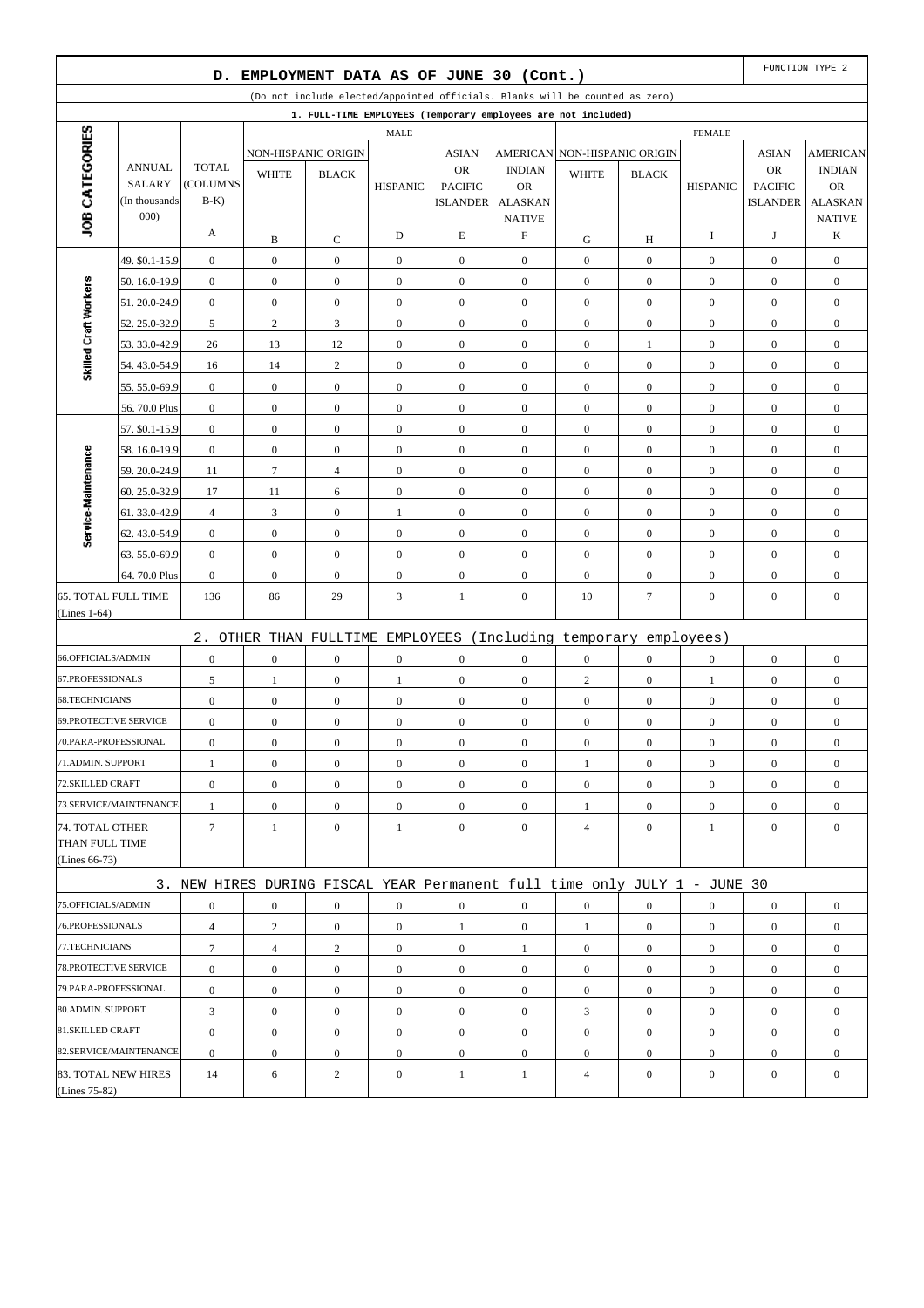**REMARKS (List National Crime Information Center (NCIC) number assigned to any Criminal Justice Agencies whose data are included in this report)**

**\*\*\*LIST AGENCIES INCLUDED ON THIS FORM\*\*\***

The City of Gainesville

|             | NAME OF PERSON TO CONTACT REGARDING THIS FORM       |                                         | <b>TITLE</b>                               |                   |              |
|-------------|-----------------------------------------------------|-----------------------------------------|--------------------------------------------|-------------------|--------------|
|             | Gwendolyn Saffo                                     |                                         | <b>Equal Opportunity Specialist Senior</b> |                   |              |
|             | ADDRESS (Number and Street, City, State, Zip Code)  | <b>TELEPHONE NUMBER</b>                 | Ext                                        | <b>FAX NUMBER</b> |              |
|             | 222 East University Ave Gainesville , Florida 32601 | 352-334-5051                            |                                            |                   | 352-334-2088 |
| <b>DATE</b> | EMAIL.                                              | TYPED NAME/TITLE OF AUTHORIZED OFFICIAL |                                            | <b>SIGNATURE</b>  |              |
| 2015-10-29  | AlstonTL@cityofgainesville.or                       | Torey Alston EO Director                |                                            |                   |              |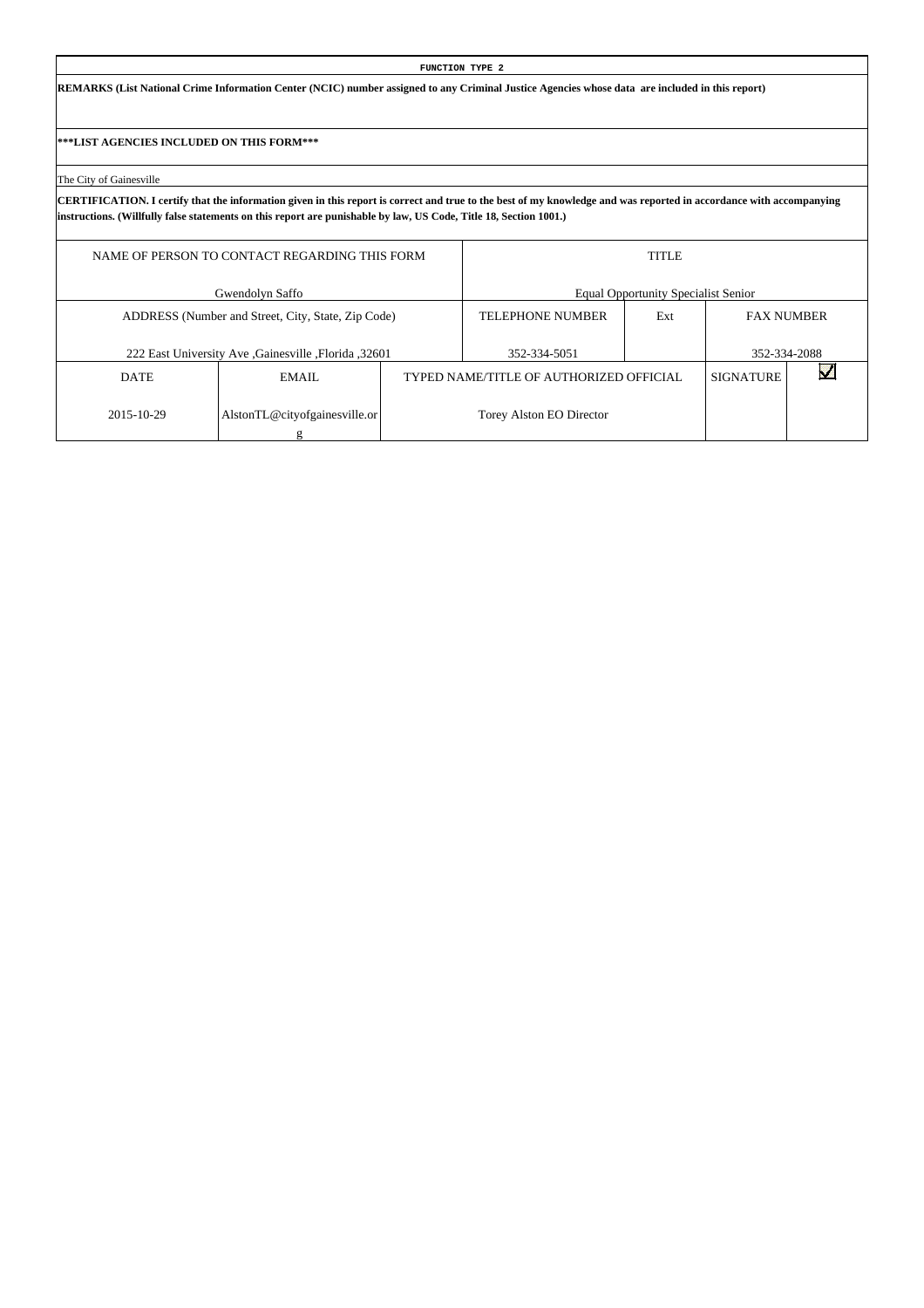|                              |                                |                                      | D.                                   |                                      |                                      | EMPLOYMENT DATA AS OF JUNE 30                                                |                                      |                                      |                                      |                                      |                                      | FUNCTION TYPE 4                      |
|------------------------------|--------------------------------|--------------------------------------|--------------------------------------|--------------------------------------|--------------------------------------|------------------------------------------------------------------------------|--------------------------------------|--------------------------------------|--------------------------------------|--------------------------------------|--------------------------------------|--------------------------------------|
|                              |                                |                                      |                                      |                                      |                                      | (Do not include elected/appointed officials. Blanks will be counted as zero) |                                      |                                      |                                      |                                      |                                      |                                      |
|                              |                                |                                      |                                      |                                      |                                      | 1. FULL-TIME EMPLOYEES (Temporary employees are not included)                |                                      |                                      |                                      |                                      |                                      |                                      |
| JOB CATEGORIES               |                                |                                      |                                      |                                      | <b>MALE</b>                          |                                                                              |                                      |                                      |                                      | <b>FEMALE</b>                        |                                      |                                      |
|                              |                                |                                      |                                      | NON-HISPANIC ORIGIN                  |                                      | <b>ASIAN</b>                                                                 |                                      | AMERICAN NON-HISPANIC ORIGIN         |                                      |                                      | <b>ASIAN</b>                         | <b>AMERICAN</b>                      |
|                              | <b>ANNUAL</b><br><b>SALARY</b> | <b>TOTAL</b><br>(COLUMNS             | <b>WHITE</b>                         | <b>BLACK</b>                         | <b>HISPANIC</b>                      | <b>OR</b><br><b>PACIFIC</b>                                                  | <b>INDIAN</b><br><b>OR</b>           | <b>WHITE</b>                         | <b>BLACK</b>                         | <b>HISPANIC</b>                      | <b>OR</b><br><b>PACIFIC</b>          | <b>INDIAN</b><br><b>OR</b>           |
|                              | (In thousands                  | $B-K$                                |                                      |                                      |                                      | <b>ISLANDER</b>                                                              | <b>ALASKAN</b>                       |                                      |                                      |                                      | <b>ISLANDER</b>                      | <b>ALASKAN</b>                       |
|                              | 000)                           |                                      | B                                    | C                                    |                                      |                                                                              | <b>NATIVE</b>                        | G                                    | H                                    |                                      |                                      | <b>NATIVE</b>                        |
|                              |                                | A                                    |                                      |                                      | D                                    | E                                                                            | F                                    |                                      |                                      | I                                    | J                                    | K                                    |
|                              | 1. \$0.1-15.9                  | $\boldsymbol{0}$                     | $\boldsymbol{0}$                     | $\boldsymbol{0}$                     | $\boldsymbol{0}$                     | $\boldsymbol{0}$                                                             | $\boldsymbol{0}$                     | $\boldsymbol{0}$                     | $\boldsymbol{0}$                     | $\boldsymbol{0}$                     | $\boldsymbol{0}$                     | $\boldsymbol{0}$                     |
|                              | 2.16.0-19.9                    | $\boldsymbol{0}$                     | $\boldsymbol{0}$                     | $\boldsymbol{0}$                     | $\boldsymbol{0}$                     | $\boldsymbol{0}$                                                             | $\boldsymbol{0}$                     | $\boldsymbol{0}$                     | $\boldsymbol{0}$                     | $\boldsymbol{0}$                     | $\boldsymbol{0}$                     | $\boldsymbol{0}$                     |
|                              | 3.20.0-24.9                    | $\boldsymbol{0}$                     | $\boldsymbol{0}$                     | $\overline{0}$                       | $\boldsymbol{0}$                     | $\mathbf{0}$                                                                 | $\overline{0}$                       | $\boldsymbol{0}$                     | $\overline{0}$                       | $\boldsymbol{0}$                     | $\boldsymbol{0}$                     | $\boldsymbol{0}$                     |
|                              | 4.25.0-32.9                    | $\boldsymbol{0}$                     | $\boldsymbol{0}$                     | $\boldsymbol{0}$                     | $\boldsymbol{0}$                     | $\mathbf{0}$                                                                 | $\boldsymbol{0}$                     | $\boldsymbol{0}$                     | $\boldsymbol{0}$                     | $\boldsymbol{0}$                     | $\boldsymbol{0}$                     | $\boldsymbol{0}$                     |
| Officials and Administrators | 5.33.0-42.9                    | $\boldsymbol{0}$                     | $\boldsymbol{0}$                     | $\boldsymbol{0}$                     | $\boldsymbol{0}$                     | $\boldsymbol{0}$                                                             | $\boldsymbol{0}$                     | $\boldsymbol{0}$                     | $\boldsymbol{0}$                     | $\boldsymbol{0}$                     | $\boldsymbol{0}$                     | $\boldsymbol{0}$                     |
|                              | 6.43.0-54.9                    | $\boldsymbol{0}$                     | $\boldsymbol{0}$                     | $\boldsymbol{0}$                     | $\boldsymbol{0}$                     | $\boldsymbol{0}$                                                             | $\boldsymbol{0}$                     | $\boldsymbol{0}$                     | $\boldsymbol{0}$                     | $\boldsymbol{0}$                     | $\boldsymbol{0}$                     | $\boldsymbol{0}$                     |
|                              | 7.55.0-69.9                    | $\boldsymbol{0}$                     | $\boldsymbol{0}$                     | $\mathbf{0}$                         | $\boldsymbol{0}$                     | $\boldsymbol{0}$                                                             | $\overline{0}$                       | $\boldsymbol{0}$                     | $\overline{0}$                       | $\boldsymbol{0}$                     | $\boldsymbol{0}$                     | $\boldsymbol{0}$                     |
|                              | 8.70.0 Plus                    | $\overline{4}$                       | $\overline{\mathbf{c}}$              | $\overline{c}$                       | $\boldsymbol{0}$                     | $\boldsymbol{0}$                                                             | $\boldsymbol{0}$                     | $\boldsymbol{0}$                     | $\boldsymbol{0}$                     | $\boldsymbol{0}$                     | $\boldsymbol{0}$                     | $\boldsymbol{0}$                     |
|                              | 9. \$0.1-15.9                  | $\boldsymbol{0}$                     | $\boldsymbol{0}$                     | $\boldsymbol{0}$                     | $\boldsymbol{0}$                     | $\boldsymbol{0}$                                                             | $\boldsymbol{0}$                     | $\boldsymbol{0}$                     | $\overline{0}$                       | $\boldsymbol{0}$                     | $\boldsymbol{0}$                     | $\boldsymbol{0}$                     |
|                              | 10.16.0-19.9                   | $\boldsymbol{0}$                     | $\boldsymbol{0}$                     | $\boldsymbol{0}$                     | $\boldsymbol{0}$                     | $\boldsymbol{0}$                                                             | $\boldsymbol{0}$                     | $\boldsymbol{0}$                     | $\boldsymbol{0}$                     | $\boldsymbol{0}$                     | $\boldsymbol{0}$                     | $\boldsymbol{0}$                     |
| Professionals                | 11.20.0-24.9                   | $\boldsymbol{0}$                     | $\mathbf{0}$                         | $\overline{0}$                       | $\boldsymbol{0}$                     | $\mathbf{0}$                                                                 | $\overline{0}$                       | $\boldsymbol{0}$                     | $\overline{0}$                       | $\boldsymbol{0}$                     | $\boldsymbol{0}$                     | $\boldsymbol{0}$                     |
|                              | 12.25.0-32.9                   | $\boldsymbol{0}$                     | $\boldsymbol{0}$                     | $\boldsymbol{0}$                     | $\boldsymbol{0}$                     | $\boldsymbol{0}$                                                             | $\boldsymbol{0}$                     | $\boldsymbol{0}$                     | $\mathbf{0}$                         | $\boldsymbol{0}$                     | $\boldsymbol{0}$                     | $\boldsymbol{0}$                     |
|                              | 13.33.0-42.9                   | $\boldsymbol{0}$                     | $\boldsymbol{0}$                     | $\boldsymbol{0}$                     | $\boldsymbol{0}$                     | $\boldsymbol{0}$                                                             | $\boldsymbol{0}$                     | $\boldsymbol{0}$                     | $\boldsymbol{0}$                     | $\boldsymbol{0}$                     | $\boldsymbol{0}$                     | $\boldsymbol{0}$                     |
|                              | 14.43.0-54.9                   | $\boldsymbol{2}$                     | $\mathbf{1}$                         | $\mathbf{1}$                         | $\boldsymbol{0}$                     | $\boldsymbol{0}$                                                             | $\boldsymbol{0}$                     | $\boldsymbol{0}$                     | $\boldsymbol{0}$                     | $\boldsymbol{0}$                     | $\boldsymbol{0}$                     | $\boldsymbol{0}$                     |
|                              | 15.55.0-69.9                   | $\overline{c}$                       | $\mathbf{1}$                         | $\overline{0}$                       | $\boldsymbol{0}$                     | $\boldsymbol{0}$                                                             | $\overline{0}$                       | $\mathbf{1}$                         | $\overline{0}$                       | $\boldsymbol{0}$                     | $\boldsymbol{0}$                     | $\boldsymbol{0}$                     |
|                              | 16.70.0 Plus                   | $\mathbf{1}$                         | 1                                    | $\boldsymbol{0}$                     | $\boldsymbol{0}$                     | $\boldsymbol{0}$                                                             | $\mathbf{0}$                         | $\boldsymbol{0}$                     | $\boldsymbol{0}$                     | $\boldsymbol{0}$                     | $\boldsymbol{0}$                     | $\boldsymbol{0}$                     |
|                              | 17. \$0.1-15.9<br>18.16.0-19.9 | $\boldsymbol{0}$<br>$\boldsymbol{0}$ | $\boldsymbol{0}$<br>$\boldsymbol{0}$ | $\boldsymbol{0}$<br>$\boldsymbol{0}$ | $\boldsymbol{0}$<br>$\boldsymbol{0}$ | $\boldsymbol{0}$<br>$\boldsymbol{0}$                                         | $\boldsymbol{0}$<br>$\boldsymbol{0}$ | $\boldsymbol{0}$<br>$\boldsymbol{0}$ | $\boldsymbol{0}$<br>$\boldsymbol{0}$ | $\boldsymbol{0}$<br>$\boldsymbol{0}$ | $\boldsymbol{0}$<br>$\boldsymbol{0}$ | $\boldsymbol{0}$<br>$\boldsymbol{0}$ |
|                              | 19.20.0-24.9                   | $\boldsymbol{0}$                     | $\boldsymbol{0}$                     | $\mathbf{0}$                         | $\boldsymbol{0}$                     | $\boldsymbol{0}$                                                             | $\overline{0}$                       | $\boldsymbol{0}$                     | $\overline{0}$                       | $\boldsymbol{0}$                     | $\boldsymbol{0}$                     | $\boldsymbol{0}$                     |
|                              | 20. 25.0-32.9                  | $\boldsymbol{0}$                     | $\boldsymbol{0}$                     | $\boldsymbol{0}$                     | $\boldsymbol{0}$                     | $\boldsymbol{0}$                                                             | $\boldsymbol{0}$                     | $\boldsymbol{0}$                     | $\mathbf{0}$                         | $\boldsymbol{0}$                     | $\boldsymbol{0}$                     | $\boldsymbol{0}$                     |
| Technicians                  | 21.33.0-42.9                   | 3                                    | $\boldsymbol{0}$                     | $\boldsymbol{0}$                     | $\boldsymbol{0}$                     | $\boldsymbol{0}$                                                             | $\boldsymbol{0}$                     | 3                                    | $\boldsymbol{0}$                     | $\boldsymbol{0}$                     | $\boldsymbol{0}$                     | $\boldsymbol{0}$                     |
|                              | 22.43.0-54.9                   | $\boldsymbol{2}$                     | $\boldsymbol{0}$                     | $\boldsymbol{0}$                     | $\boldsymbol{0}$                     | $\boldsymbol{0}$                                                             | $\boldsymbol{0}$                     | $\mathbf{1}$                         | $\mathbf{1}$                         | $\boldsymbol{0}$                     | $\boldsymbol{0}$                     | $\boldsymbol{0}$                     |
|                              | 23.55.0-69.9                   | 1                                    | $\boldsymbol{0}$                     | $\boldsymbol{0}$                     | $\boldsymbol{0}$                     | $\boldsymbol{0}$                                                             | $\overline{0}$                       | 1                                    | $\mathbf{0}$                         | $\boldsymbol{0}$                     | $\boldsymbol{0}$                     | $\boldsymbol{0}$                     |
|                              | 24.70.0 Plus                   | $\boldsymbol{0}$                     | $\boldsymbol{0}$                     | $\boldsymbol{0}$                     | $\boldsymbol{0}$                     | $\boldsymbol{0}$                                                             | $\boldsymbol{0}$                     | $\boldsymbol{0}$                     | $\boldsymbol{0}$                     | $\boldsymbol{0}$                     | $\boldsymbol{0}$                     | $\boldsymbol{0}$                     |
|                              | 25. \$0.1-15.9                 | $\boldsymbol{0}$                     | $\boldsymbol{0}$                     | $\boldsymbol{0}$                     | $\boldsymbol{0}$                     | $\boldsymbol{0}$                                                             | $\boldsymbol{0}$                     | $\boldsymbol{0}$                     | $\boldsymbol{0}$                     | $\boldsymbol{0}$                     | $\boldsymbol{0}$                     | $\boldsymbol{0}$                     |
|                              | 26. 16.0-19.9                  | $\boldsymbol{0}$                     | $\mathbf{0}$                         | $\boldsymbol{0}$                     | $\boldsymbol{0}$                     | $\boldsymbol{0}$                                                             | $\boldsymbol{0}$                     | $\boldsymbol{0}$                     | $\mathbf{0}$                         | $\boldsymbol{0}$                     | $\boldsymbol{0}$                     | $\boldsymbol{0}$                     |
|                              | 27.20.0-24.9                   | $\boldsymbol{0}$                     | $\mathbf{0}$                         | $\boldsymbol{0}$                     | $\boldsymbol{0}$                     | $\boldsymbol{0}$                                                             | $\boldsymbol{0}$                     | $\boldsymbol{0}$                     | $\overline{0}$                       | $\boldsymbol{0}$                     | $\boldsymbol{0}$                     | $\boldsymbol{0}$                     |
|                              | 28.25.0-32.9                   | $\overline{2}$                       | $\mathbf{1}$                         | $\boldsymbol{0}$                     | $\boldsymbol{0}$                     | $\boldsymbol{0}$                                                             | $\boldsymbol{0}$                     | $\mathbf{1}$                         | $\boldsymbol{0}$                     | $\boldsymbol{0}$                     | $\boldsymbol{0}$                     | $\boldsymbol{0}$                     |
|                              | 29.33.0-42.9                   | 32                                   | 16                                   | $\overline{4}$                       | $\mathfrak{Z}$                       | $\boldsymbol{0}$                                                             | $\boldsymbol{0}$                     | 8                                    | $\mathbf{1}$                         | $\boldsymbol{0}$                     | $\boldsymbol{0}$                     | $\boldsymbol{0}$                     |
| Protective Service Workers   | 30.43.0-54.9                   | 210                                  | 127                                  | 27                                   | 12                                   | $\sqrt{2}$                                                                   | $\boldsymbol{0}$                     | $30\,$                               | 8                                    | $\overline{4}$                       | $\boldsymbol{0}$                     | $\boldsymbol{0}$                     |
|                              | 31.55.0-69.9                   | 65                                   | 45                                   | $\overline{4}$                       | $\overline{2}$                       | $\mathbf{1}$                                                                 | $\boldsymbol{0}$                     | 8                                    | $\overline{4}$                       | $\mathbf{1}$                         | $\boldsymbol{0}$                     | $\boldsymbol{0}$                     |
|                              | 32.70.0 Plus                   | 39                                   | 22                                   | 3                                    | $\overline{c}$                       | $\boldsymbol{0}$                                                             | $\boldsymbol{0}$                     | $\tau$                               | 5                                    | $\boldsymbol{0}$                     | $\boldsymbol{0}$                     | $\boldsymbol{0}$                     |
|                              | 33. \$0.1-15.9                 | $\mathbf{0}$                         | $\boldsymbol{0}$                     | $\boldsymbol{0}$                     | $\boldsymbol{0}$                     | $\boldsymbol{0}$                                                             | $\boldsymbol{0}$                     | $\boldsymbol{0}$                     | $\boldsymbol{0}$                     | $\boldsymbol{0}$                     | $\boldsymbol{0}$                     | $\boldsymbol{0}$                     |
|                              | 34.16.0-19.9                   | $\boldsymbol{0}$                     | $\boldsymbol{0}$                     | $\boldsymbol{0}$                     | $\boldsymbol{0}$                     | $\boldsymbol{0}$                                                             | $\boldsymbol{0}$                     | $\boldsymbol{0}$                     | $\mathbf{0}$                         | $\boldsymbol{0}$                     | $\boldsymbol{0}$                     | $\boldsymbol{0}$                     |
|                              | 35.20.0-24.9                   | $\boldsymbol{0}$                     | $\mathbf{0}$                         | $\boldsymbol{0}$                     | $\boldsymbol{0}$                     | $\boldsymbol{0}$                                                             | $\boldsymbol{0}$                     | $\boldsymbol{0}$                     | $\overline{0}$                       | $\boldsymbol{0}$                     | $\boldsymbol{0}$                     | $\boldsymbol{0}$                     |
| Paraprofessionals            | 36.25.0-32.9                   | $\boldsymbol{0}$                     | $\boldsymbol{0}$                     | $\boldsymbol{0}$                     | $\boldsymbol{0}$                     | $\boldsymbol{0}$                                                             | $\boldsymbol{0}$                     | $\boldsymbol{0}$                     | $\mathbf{0}$                         | $\boldsymbol{0}$                     | $\boldsymbol{0}$                     | $\boldsymbol{0}$                     |
|                              | 37.33.0-42.9                   | $\overline{0}$                       | $\boldsymbol{0}$                     | $\boldsymbol{0}$                     | $\boldsymbol{0}$                     | $\boldsymbol{0}$                                                             | $\boldsymbol{0}$                     | $\boldsymbol{0}$                     | $\mathbf{0}$                         | $\boldsymbol{0}$                     | $\boldsymbol{0}$                     | $\boldsymbol{0}$                     |
|                              | 38.43.0-54.9                   | $\boldsymbol{0}$                     | $\boldsymbol{0}$                     | $\boldsymbol{0}$                     | $\boldsymbol{0}$                     | $\boldsymbol{0}$                                                             | $\boldsymbol{0}$                     | $\boldsymbol{0}$                     | $\boldsymbol{0}$                     | $\boldsymbol{0}$                     | $\boldsymbol{0}$                     | $\boldsymbol{0}$                     |
|                              | 39.55.0-69.9                   | $\boldsymbol{0}$                     | $\mathbf{0}$                         | $\boldsymbol{0}$                     | $\boldsymbol{0}$                     | $\boldsymbol{0}$                                                             | $\boldsymbol{0}$                     | $\boldsymbol{0}$                     | $\mathbf{0}$                         | $\boldsymbol{0}$                     | $\boldsymbol{0}$                     | $\boldsymbol{0}$                     |
|                              | 40.70.0 Plus                   | $\boldsymbol{0}$                     | $\boldsymbol{0}$                     | $\boldsymbol{0}$                     | $\boldsymbol{0}$                     | $\boldsymbol{0}$                                                             | $\boldsymbol{0}$                     | $\boldsymbol{0}$                     | $\mathbf{0}$                         | $\boldsymbol{0}$                     | $\boldsymbol{0}$                     | $\boldsymbol{0}$                     |
|                              | 41. \$0.1-15.9                 | $\boldsymbol{0}$                     | $\boldsymbol{0}$                     | $\boldsymbol{0}$                     | $\boldsymbol{0}$                     | $\boldsymbol{0}$                                                             | $\boldsymbol{0}$                     | $\boldsymbol{0}$                     | $\boldsymbol{0}$                     | $\boldsymbol{0}$                     | $\boldsymbol{0}$                     | $\boldsymbol{0}$                     |
| Administrative Support       | 42. 16.0-19.9                  | $\boldsymbol{0}$                     | $\boldsymbol{0}$                     | $\boldsymbol{0}$                     | $\boldsymbol{0}$                     | $\boldsymbol{0}$                                                             | $\boldsymbol{0}$                     | $\boldsymbol{0}$                     | $\mathbf{0}$                         | $\boldsymbol{0}$                     | $\boldsymbol{0}$                     | $\boldsymbol{0}$                     |
|                              | 43.20.0-24.9                   | $\boldsymbol{0}$                     | $\mathbf{0}$                         | $\boldsymbol{0}$                     | $\boldsymbol{0}$                     | $\boldsymbol{0}$                                                             | $\boldsymbol{0}$                     | $\boldsymbol{0}$                     | $\mathbf{0}$                         | $\boldsymbol{0}$                     | $\boldsymbol{0}$                     | $\boldsymbol{0}$                     |
|                              | 44.25.0-32.9                   | $\tau$                               | $\mathbf{1}$                         | $\boldsymbol{0}$                     | $\boldsymbol{0}$                     | $\boldsymbol{0}$                                                             | $\boldsymbol{0}$                     | $\overline{4}$                       | $\overline{c}$                       | $\boldsymbol{0}$                     | $\boldsymbol{0}$                     | $\boldsymbol{0}$                     |
|                              | 45.33.0-42.9                   | 19                                   | $\mathbf{1}$                         | $\mathbf{1}$                         | $\boldsymbol{0}$                     | $\boldsymbol{0}$                                                             | $\boldsymbol{0}$                     | 14                                   | 3                                    | $\boldsymbol{0}$                     | $\boldsymbol{0}$                     | $\boldsymbol{0}$                     |
|                              | 46.43.0-54.9<br>47.55.0-69.9   | 3<br>$\boldsymbol{0}$                | $\mathbf{1}$<br>$\mathbf{0}$         | $\boldsymbol{0}$                     | $\boldsymbol{0}$<br>$\overline{0}$   | $\boldsymbol{0}$<br>$\boldsymbol{0}$                                         | $\boldsymbol{0}$<br>$\boldsymbol{0}$ | $\overline{c}$                       | $\boldsymbol{0}$<br>$\overline{0}$   | $\boldsymbol{0}$<br>$\boldsymbol{0}$ | $\boldsymbol{0}$<br>$\boldsymbol{0}$ | $\boldsymbol{0}$                     |
|                              | 48.70.0 Plus                   | $\boldsymbol{0}$                     | $\boldsymbol{0}$                     | $\boldsymbol{0}$<br>$\boldsymbol{0}$ | $\boldsymbol{0}$                     | $\boldsymbol{0}$                                                             | $\boldsymbol{0}$                     | $\boldsymbol{0}$<br>$\boldsymbol{0}$ | $\mathbf{0}$                         | $\boldsymbol{0}$                     | $\boldsymbol{0}$                     | $\boldsymbol{0}$<br>$\boldsymbol{0}$ |
|                              |                                |                                      |                                      |                                      |                                      |                                                                              |                                      |                                      |                                      |                                      |                                      |                                      |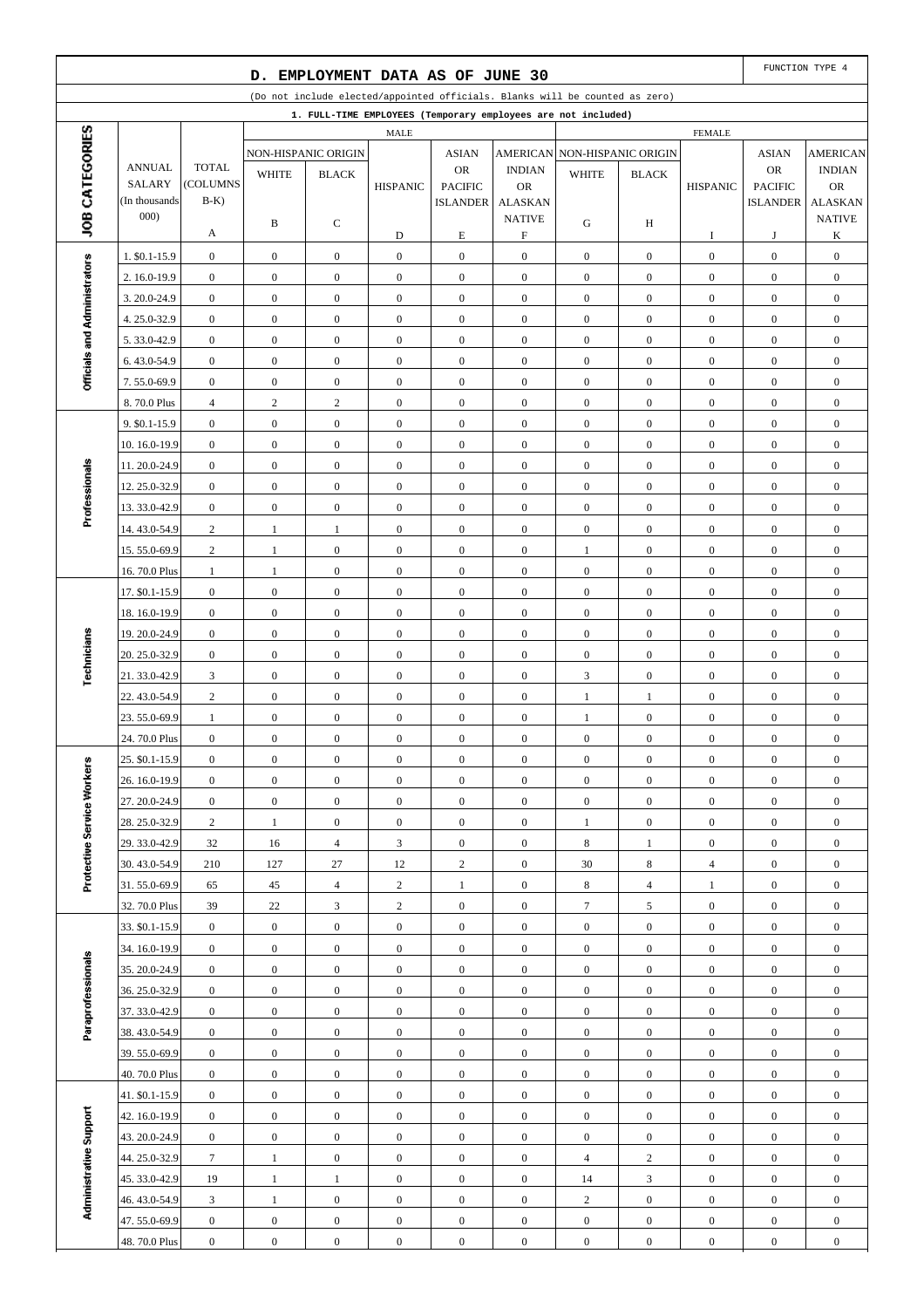|                                                       |                                | D.                                   |                                    | EMPLOYMENT DATA AS OF JUNE 30 (Cont.) |                                  |                                             |                                      |                                                                              |                                    |                                      |                                             | FUNCTION TYPE 4                               |
|-------------------------------------------------------|--------------------------------|--------------------------------------|------------------------------------|---------------------------------------|----------------------------------|---------------------------------------------|--------------------------------------|------------------------------------------------------------------------------|------------------------------------|--------------------------------------|---------------------------------------------|-----------------------------------------------|
|                                                       |                                |                                      |                                    |                                       |                                  |                                             |                                      | (Do not include elected/appointed officials. Blanks will be counted as zero) |                                    |                                      |                                             |                                               |
|                                                       |                                |                                      |                                    |                                       |                                  |                                             |                                      | 1. FULL-TIME EMPLOYEES (Temporary employees are not included)                |                                    |                                      |                                             |                                               |
|                                                       |                                |                                      |                                    |                                       | <b>MALE</b>                      |                                             |                                      |                                                                              |                                    | <b>FEMALE</b>                        |                                             |                                               |
| JOB CATEGORIES                                        | <b>ANNUAL</b><br><b>SALARY</b> | <b>TOTAL</b><br>(COLUMNS             | <b>WHITE</b>                       | NON-HISPANIC ORIGIN<br><b>BLACK</b>   | <b>HISPANIC</b>                  | <b>ASIAN</b><br><b>OR</b><br><b>PACIFIC</b> | <b>INDIAN</b><br><b>OR</b>           | AMERICAN NON-HISPANIC ORIGIN<br><b>WHITE</b>                                 | <b>BLACK</b>                       | <b>HISPANIC</b>                      | <b>ASIAN</b><br><b>OR</b><br><b>PACIFIC</b> | <b>AMERICAN</b><br><b>INDIAN</b><br><b>OR</b> |
|                                                       | (In thousands<br>000)          | $B-K$<br>A                           |                                    |                                       | D                                | <b>ISLANDER</b><br>E                        | <b>ALASKAN</b><br><b>NATIVE</b><br>F |                                                                              |                                    | I                                    | <b>ISLANDER</b><br>J                        | <b>ALASKAN</b><br><b>NATIVE</b><br>K          |
|                                                       |                                |                                      | B                                  | C                                     |                                  |                                             |                                      | G<br>$\boldsymbol{0}$                                                        | Н                                  |                                      |                                             |                                               |
|                                                       | 49. \$0.1-15.9                 | $\boldsymbol{0}$<br>$\boldsymbol{0}$ | $\boldsymbol{0}$                   | $\boldsymbol{0}$                      | $\boldsymbol{0}$                 | $\boldsymbol{0}$                            | $\mathbf{0}$<br>$\mathbf{0}$         |                                                                              | $\boldsymbol{0}$<br>$\overline{0}$ | $\mathbf{0}$<br>$\boldsymbol{0}$     | $\boldsymbol{0}$                            | $\boldsymbol{0}$                              |
| Skilled Craft Workers                                 | 50.16.0-19.9                   |                                      | $\boldsymbol{0}$                   | $\boldsymbol{0}$                      | $\boldsymbol{0}$                 | $\boldsymbol{0}$                            |                                      | $\boldsymbol{0}$                                                             |                                    | $\boldsymbol{0}$                     | $\boldsymbol{0}$                            | $\boldsymbol{0}$                              |
|                                                       | 51.20.0-24.9                   | $\boldsymbol{0}$                     | $\boldsymbol{0}$                   | $\boldsymbol{0}$                      | $\boldsymbol{0}$                 | $\boldsymbol{0}$                            | $\boldsymbol{0}$                     | $\boldsymbol{0}$                                                             | $\mathbf{0}$                       |                                      | $\boldsymbol{0}$                            | $\boldsymbol{0}$                              |
|                                                       | 52.25.0-32.9                   | $\mathbf{0}$                         | $\boldsymbol{0}$                   | $\boldsymbol{0}$                      | $\mathbf{0}$                     | $\boldsymbol{0}$                            | $\mathbf{0}$                         | $\boldsymbol{0}$                                                             | $\overline{0}$                     | $\mathbf{0}$                         | $\boldsymbol{0}$                            | $\boldsymbol{0}$                              |
|                                                       | 53.33.0-42.9                   | $\boldsymbol{0}$                     | $\boldsymbol{0}$                   | $\boldsymbol{0}$                      | $\boldsymbol{0}$                 | $\boldsymbol{0}$                            | $\mathbf{0}$                         | $\boldsymbol{0}$                                                             | $\boldsymbol{0}$                   | $\mathbf{0}$                         | $\boldsymbol{0}$                            | $\boldsymbol{0}$                              |
|                                                       | 54.43.0-54.9                   | $\mathbf{0}$                         | $\boldsymbol{0}$                   | $\boldsymbol{0}$                      | $\boldsymbol{0}$                 | $\boldsymbol{0}$                            | $\mathbf{0}$                         | $\boldsymbol{0}$                                                             | $\overline{0}$                     | $\mathbf{0}$                         | $\boldsymbol{0}$                            | $\boldsymbol{0}$                              |
|                                                       | 55.55.0-69.9                   | $\boldsymbol{0}$<br>$\boldsymbol{0}$ | $\boldsymbol{0}$<br>$\mathbf{0}$   | $\boldsymbol{0}$<br>$\boldsymbol{0}$  | $\boldsymbol{0}$<br>$\mathbf{0}$ | $\boldsymbol{0}$<br>$\boldsymbol{0}$        | $\boldsymbol{0}$<br>$\mathbf{0}$     | $\boldsymbol{0}$<br>$\boldsymbol{0}$                                         | $\boldsymbol{0}$<br>$\overline{0}$ | $\boldsymbol{0}$<br>$\boldsymbol{0}$ | $\boldsymbol{0}$<br>$\boldsymbol{0}$        | $\boldsymbol{0}$                              |
|                                                       | 56.70.0 Plus                   |                                      |                                    |                                       |                                  |                                             |                                      |                                                                              |                                    |                                      |                                             | $\boldsymbol{0}$                              |
|                                                       | 57. \$0.1-15.9                 | $\boldsymbol{0}$                     | $\mathbf{0}$                       | $\boldsymbol{0}$                      | $\boldsymbol{0}$                 | $\boldsymbol{0}$                            | $\mathbf{0}$                         | $\boldsymbol{0}$                                                             | $\boldsymbol{0}$                   | $\boldsymbol{0}$                     | $\boldsymbol{0}$                            | $\boldsymbol{0}$                              |
|                                                       | 58.16.0-19.9                   | $\mathbf{0}$                         | $\boldsymbol{0}$                   | $\boldsymbol{0}$                      | $\boldsymbol{0}$                 | $\boldsymbol{0}$                            | $\mathbf{0}$                         | $\boldsymbol{0}$                                                             | $\overline{0}$                     | $\mathbf{0}$                         | $\boldsymbol{0}$                            | $\boldsymbol{0}$                              |
|                                                       | 59.20.0-24.9                   | $\boldsymbol{0}$                     | $\boldsymbol{0}$                   | $\boldsymbol{0}$                      | $\boldsymbol{0}$                 | $\boldsymbol{0}$                            | $\boldsymbol{0}$                     | $\boldsymbol{0}$                                                             | $\mathbf{0}$                       | $\boldsymbol{0}$                     | $\boldsymbol{0}$                            | $\boldsymbol{0}$                              |
|                                                       | 60.25.0-32.9                   | $\overline{4}$<br>$\boldsymbol{0}$   | $\overline{c}$<br>$\boldsymbol{0}$ | $\boldsymbol{0}$                      | $\mathbf{2}$<br>$\boldsymbol{0}$ | $\boldsymbol{0}$<br>$\boldsymbol{0}$        | $\mathbf{0}$<br>$\mathbf{0}$         | $\boldsymbol{0}$<br>$\boldsymbol{0}$                                         | $\overline{0}$<br>$\boldsymbol{0}$ | $\mathbf{0}$<br>$\mathbf{0}$         | $\boldsymbol{0}$<br>$\boldsymbol{0}$        | $\boldsymbol{0}$                              |
| Service-Maintenance                                   | 61.33.0-42.9<br>62.43.0-54.9   | $\boldsymbol{0}$                     | $\boldsymbol{0}$                   | $\boldsymbol{0}$<br>$\boldsymbol{0}$  | $\boldsymbol{0}$                 | $\boldsymbol{0}$                            | $\mathbf{0}$                         | $\boldsymbol{0}$                                                             | $\overline{0}$                     | $\mathbf{0}$                         | $\boldsymbol{0}$                            | $\boldsymbol{0}$<br>$\boldsymbol{0}$          |
|                                                       | 63.55.0-69.9                   | $\boldsymbol{0}$                     | $\boldsymbol{0}$                   | $\boldsymbol{0}$                      | $\boldsymbol{0}$                 | $\boldsymbol{0}$                            | $\mathbf{0}$                         | $\boldsymbol{0}$                                                             | $\boldsymbol{0}$                   | $\mathbf{0}$                         | $\boldsymbol{0}$                            | $\boldsymbol{0}$                              |
|                                                       | 64.70.0 Plus                   | $\mathbf{0}$                         | $\boldsymbol{0}$                   | $\boldsymbol{0}$                      | $\mathbf{0}$                     | $\boldsymbol{0}$                            | $\mathbf{0}$                         | $\boldsymbol{0}$                                                             | $\overline{0}$                     | $\boldsymbol{0}$                     | $\boldsymbol{0}$                            | $\boldsymbol{0}$                              |
| <b>65. TOTAL FULL TIME</b>                            |                                | 396                                  | 221                                | 42                                    | 21                               | 3                                           | $\mathbf{0}$                         | 80                                                                           | 24                                 | 5                                    | $\boldsymbol{0}$                            | $\boldsymbol{0}$                              |
| (Lines $1-64$ )                                       |                                |                                      |                                    |                                       |                                  |                                             |                                      |                                                                              |                                    |                                      |                                             |                                               |
|                                                       |                                |                                      |                                    |                                       |                                  |                                             |                                      | 2. OTHER THAN FULLTIME EMPLOYEES (Including temporary employees)             |                                    |                                      |                                             |                                               |
| 66.OFFICIALS/ADMIN                                    |                                | $\boldsymbol{0}$                     | $\mathbf{0}$                       | $\mathbf{0}$                          | $\boldsymbol{0}$                 | $\boldsymbol{0}$                            | $\mathbf{0}$                         | $\boldsymbol{0}$                                                             | $\overline{0}$                     | $\mathbf{0}$                         | $\boldsymbol{0}$                            | $\boldsymbol{0}$                              |
| 67.PROFESSIONALS                                      |                                | $\boldsymbol{0}$                     | $\boldsymbol{0}$                   | $\boldsymbol{0}$                      | $\boldsymbol{0}$                 | $\boldsymbol{0}$                            | $\mathbf{0}$                         | $\boldsymbol{0}$                                                             | $\boldsymbol{0}$                   | $\boldsymbol{0}$                     | $\boldsymbol{0}$                            | $\boldsymbol{0}$                              |
| <b>68.TECHNICIANS</b>                                 |                                | $\boldsymbol{0}$                     | $\boldsymbol{0}$                   | $\boldsymbol{0}$                      | $\boldsymbol{0}$                 | $\boldsymbol{0}$                            | $\mathbf{0}$                         | $\boldsymbol{0}$                                                             | $\overline{0}$                     | $\boldsymbol{0}$                     | $\boldsymbol{0}$                            | $\boldsymbol{0}$                              |
| <b>69.PROTECTIVE SERVICE</b>                          |                                | 25                                   | $\overline{c}$                     | $\sqrt{2}$                            | $\boldsymbol{0}$                 | $\boldsymbol{0}$                            | $\boldsymbol{0}$                     | 11                                                                           | 10                                 | $\boldsymbol{0}$                     | $\boldsymbol{0}$                            | $\boldsymbol{0}$                              |
| 70.PARA-PROFESSIONAL                                  |                                | $\boldsymbol{0}$                     | $\mathbf{0}$                       | $\boldsymbol{0}$                      | $\boldsymbol{0}$                 | $\boldsymbol{0}$                            | $\mathbf{0}$                         | $\boldsymbol{0}$                                                             | $\overline{0}$                     | $\boldsymbol{0}$                     | $\boldsymbol{0}$                            | $\boldsymbol{0}$                              |
| 71.ADMIN. SUPPORT                                     |                                | $\overline{c}$                       | $\boldsymbol{0}$                   | $\boldsymbol{0}$                      | $\boldsymbol{0}$                 | $\mathbf{0}$                                | $\mathbf{0}$                         | $\overline{c}$                                                               | $\overline{0}$                     | $\mathbf{0}$                         | $\boldsymbol{0}$                            | $\boldsymbol{0}$                              |
| 72.SKILLED CRAFT                                      |                                | $\boldsymbol{0}$                     | $\mathbf{0}$                       | $\boldsymbol{0}$                      | $\overline{0}$                   | $\boldsymbol{0}$                            | $\mathbf{0}$                         | $\boldsymbol{0}$                                                             | $\overline{0}$                     | $\mathbf{0}$                         | $\boldsymbol{0}$                            | $\boldsymbol{0}$                              |
|                                                       | 73.SERVICE/MAINTENANCE         | $\boldsymbol{0}$                     | $\boldsymbol{0}$                   | $\boldsymbol{0}$                      | $\boldsymbol{0}$                 | $\boldsymbol{0}$                            | $\boldsymbol{0}$                     | $\boldsymbol{0}$                                                             | $\mathbf{0}$                       | $\mathbf{0}$                         | $\boldsymbol{0}$                            | $\boldsymbol{0}$                              |
| 74. TOTAL OTHER<br>THAN FULL TIME<br>(Lines $66-73$ ) |                                | 27                                   | $\overline{c}$                     | $\overline{c}$                        | $\mathbf{0}$                     | $\boldsymbol{0}$                            | $\overline{0}$                       | 13                                                                           | 10                                 | $\mathbf{0}$                         | $\boldsymbol{0}$                            | $\mathbf{0}$                                  |
|                                                       |                                |                                      |                                    |                                       |                                  |                                             |                                      | 3. NEW HIRES DURING FISCAL YEAR Permanent full time only JULY 1 - JUNE 30    |                                    |                                      |                                             |                                               |
| 75.OFFICIALS/ADMIN                                    |                                | $\boldsymbol{0}$                     | $\boldsymbol{0}$                   | $\boldsymbol{0}$                      | $\boldsymbol{0}$                 | $\boldsymbol{0}$                            | $\boldsymbol{0}$                     |                                                                              | $\boldsymbol{0}$                   | $\boldsymbol{0}$                     | $\boldsymbol{0}$                            | $\boldsymbol{0}$                              |
| 76.PROFESSIONALS                                      |                                | $\boldsymbol{0}$                     | $\boldsymbol{0}$                   | $\overline{0}$                        | $\boldsymbol{0}$                 | $\mathbf{0}$                                | $\overline{0}$                       | $\boldsymbol{0}$<br>$\mathbf{0}$                                             | $\boldsymbol{0}$                   | $\mathbf{0}$                         | $\boldsymbol{0}$                            | $\overline{0}$                                |
| 77.TECHNICIANS                                        |                                | $\mathbf{0}$                         | $\mathbf{0}$                       | $\overline{0}$                        | $\overline{0}$                   | $\boldsymbol{0}$                            | $\overline{0}$                       | $\mathbf{0}$                                                                 | $\overline{0}$                     | $\mathbf{0}$                         | $\overline{0}$                              | $\overline{0}$                                |
| 78. PROTECTIVE SERVICE                                |                                | 38                                   | 15                                 | 10                                    | 1                                | $\mathbf{0}$                                | $\mathbf{0}$                         | 7                                                                            | $\overline{4}$                     | $\mathbf{0}$                         | $\boldsymbol{0}$                            | 1                                             |
| 79.PARA-PROFESSIONAL                                  |                                | $\boldsymbol{0}$                     | $\mathbf{0}$                       | $\boldsymbol{0}$                      | $\boldsymbol{0}$                 | $\boldsymbol{0}$                            | $\overline{0}$                       | $\boldsymbol{0}$                                                             | $\overline{0}$                     | $\mathbf{0}$                         | $\overline{0}$                              | $\boldsymbol{0}$                              |
| 80.ADMIN. SUPPORT                                     |                                | $\boldsymbol{0}$                     | $\boldsymbol{0}$                   | $\overline{0}$                        | $\boldsymbol{0}$                 | $\mathbf{0}$                                | $\boldsymbol{0}$                     | $\boldsymbol{0}$                                                             | $\boldsymbol{0}$                   | $\mathbf{0}$                         | $\boldsymbol{0}$                            | $\overline{0}$                                |
| 81.SKILLED CRAFT                                      |                                | $\boldsymbol{0}$                     | $\mathbf{0}$                       | $\overline{0}$                        | $\overline{0}$                   | $\boldsymbol{0}$                            | $\mathbf{0}$                         | $\boldsymbol{0}$                                                             | $\overline{0}$                     | $\mathbf{0}$                         | $\boldsymbol{0}$                            | $\overline{0}$                                |
|                                                       | 82.SERVICE/MAINTENANCE         | $\boldsymbol{0}$                     | $\boldsymbol{0}$                   | $\mathbf{0}$                          | $\boldsymbol{0}$                 | $\mathbf{0}$                                | $\mathbf{0}$                         | $\boldsymbol{0}$                                                             | $\overline{0}$                     | $\mathbf{0}$                         | $\boldsymbol{0}$                            | $\boldsymbol{0}$                              |
|                                                       | 83. TOTAL NEW HIRES            | 38                                   | 15                                 | 10                                    | $\mathbf{1}$                     | $\mathbf{0}$                                | $\mathbf{0}$                         | $\tau$                                                                       | $\overline{4}$                     | $\mathbf{0}$                         | $\boldsymbol{0}$                            | $\mathbf{1}$                                  |
| (Lines 75-82)                                         |                                |                                      |                                    |                                       |                                  |                                             |                                      |                                                                              |                                    |                                      |                                             |                                               |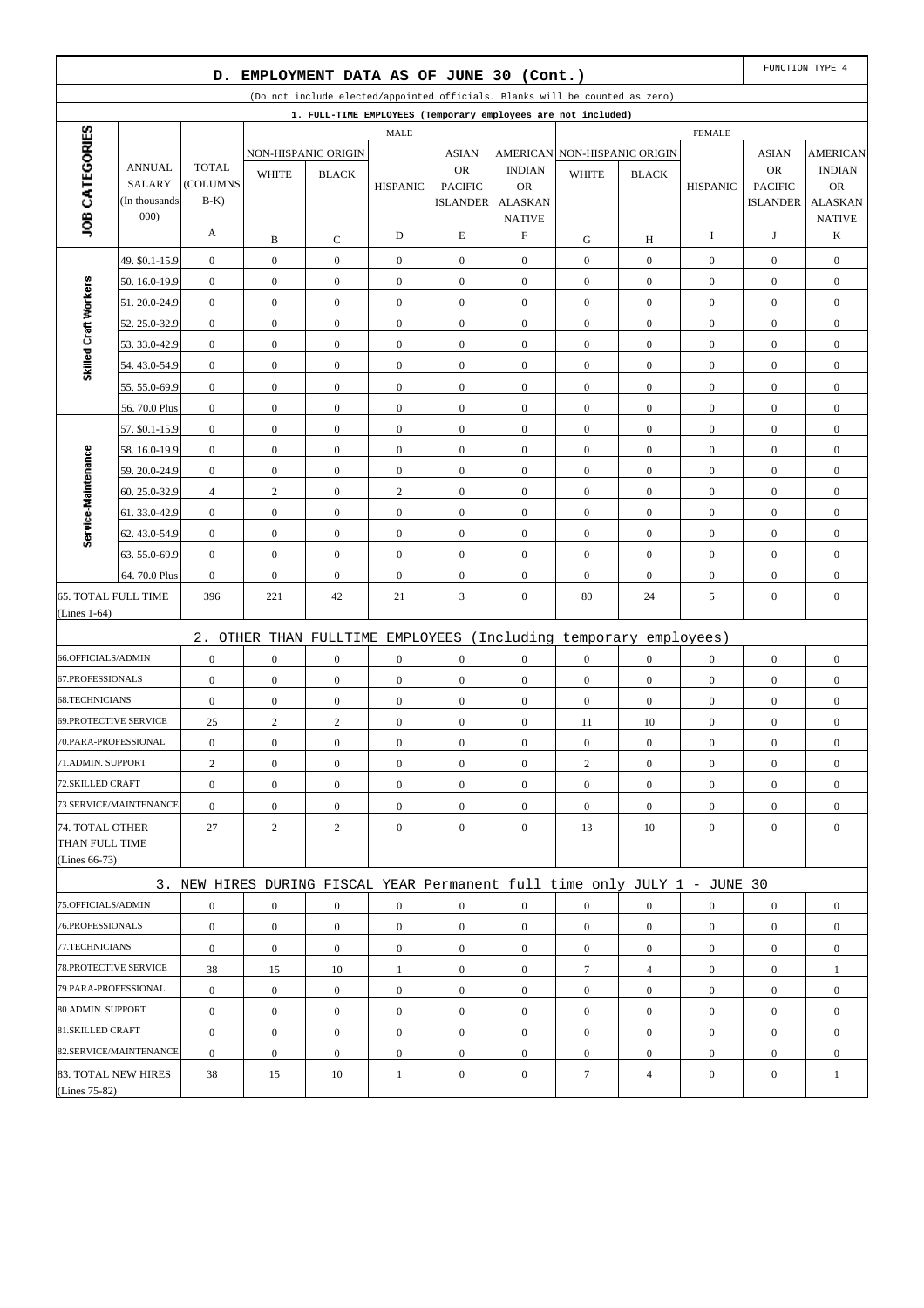**REMARKS (List National Crime Information Center (NCIC) number assigned to any Criminal Justice Agencies whose data are included in this report)**

**\*\*\*LIST AGENCIES INCLUDED ON THIS FORM\*\*\***

The City of Gainesville

|             | NAME OF PERSON TO CONTACT REGARDING THIS FORM       |                                         | <b>TITLE</b>                               |                   |              |
|-------------|-----------------------------------------------------|-----------------------------------------|--------------------------------------------|-------------------|--------------|
|             | Gwendolyn Saffo                                     |                                         | <b>Equal Opportunity Specialist Senior</b> |                   |              |
|             | ADDRESS (Number and Street, City, State, Zip Code)  | <b>TELEPHONE NUMBER</b>                 | Ext                                        | <b>FAX NUMBER</b> |              |
|             | 222 East University Ave Gainesville , Florida 32601 | 352-334-5051                            |                                            |                   | 352-334-2088 |
| <b>DATE</b> | EMAIL.                                              | TYPED NAME/TITLE OF AUTHORIZED OFFICIAL |                                            | <b>SIGNATURE</b>  |              |
| 2015-10-29  | AlstonTL@cityofgainesville.or                       | Torey Alston EO Director                |                                            |                   |              |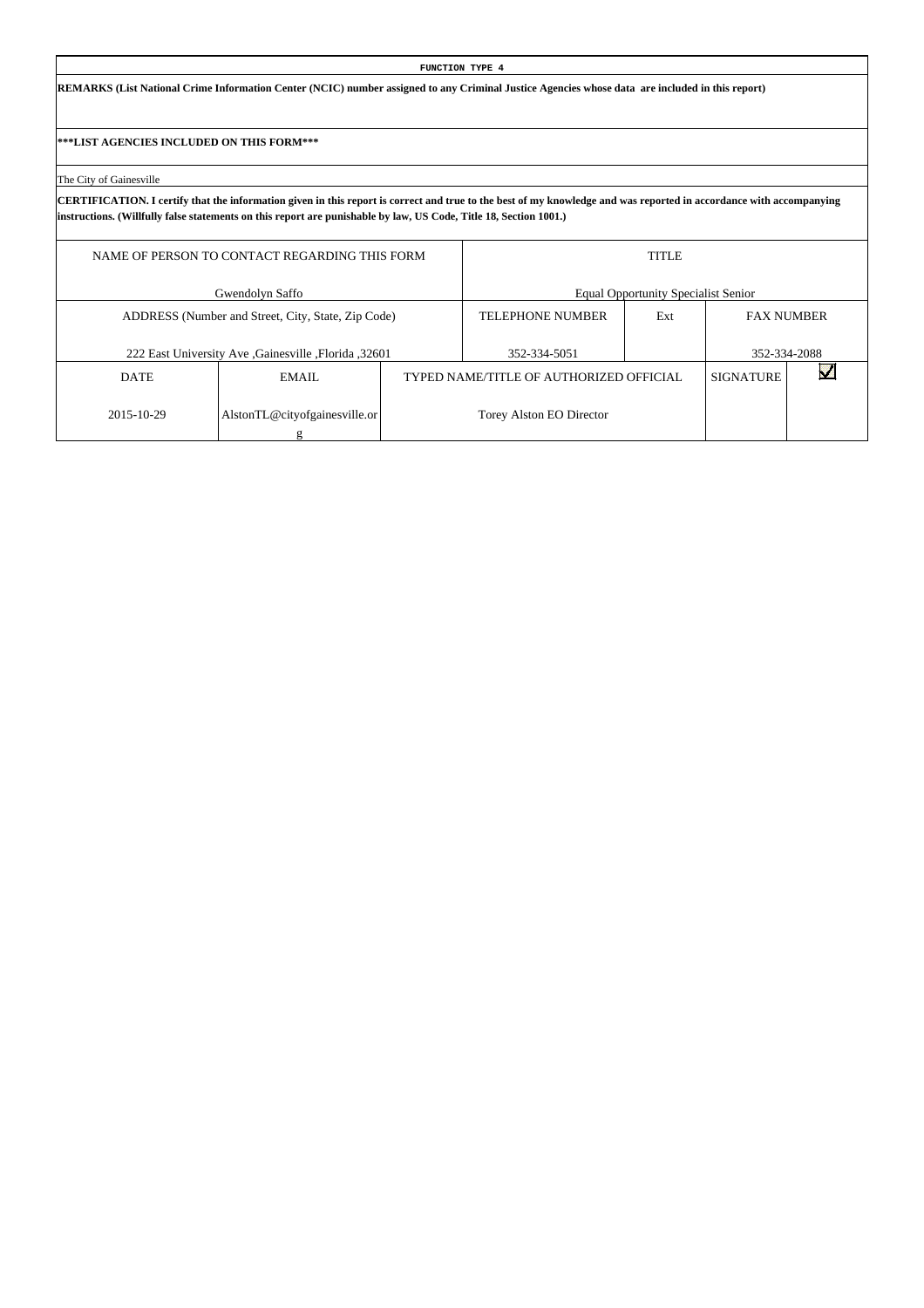|                              |                                |                                      | D.                                   |                                      |                                  | EMPLOYMENT DATA AS OF JUNE 30        |                                      |                                                                              |                                      |                                      |                                      | FUNCTION TYPE 5                      |
|------------------------------|--------------------------------|--------------------------------------|--------------------------------------|--------------------------------------|----------------------------------|--------------------------------------|--------------------------------------|------------------------------------------------------------------------------|--------------------------------------|--------------------------------------|--------------------------------------|--------------------------------------|
|                              |                                |                                      |                                      |                                      |                                  |                                      |                                      | (Do not include elected/appointed officials. Blanks will be counted as zero) |                                      |                                      |                                      |                                      |
|                              |                                |                                      |                                      |                                      |                                  |                                      |                                      | 1. FULL-TIME EMPLOYEES (Temporary employees are not included)                |                                      |                                      |                                      |                                      |
| JOB CATEGORIES               |                                |                                      |                                      |                                      | MALE                             |                                      |                                      |                                                                              |                                      | <b>FEMALE</b>                        |                                      |                                      |
|                              |                                |                                      |                                      | NON-HISPANIC ORIGIN                  |                                  | <b>ASIAN</b>                         | <b>AMERICAN</b>                      |                                                                              | NON-HISPANIC ORIGIN                  |                                      | <b>ASIAN</b>                         | <b>AMERICAN</b>                      |
|                              | <b>ANNUAL</b><br><b>SALARY</b> | <b>TOTAL</b><br>(COLUMNS             | <b>WHITE</b>                         | <b>BLACK</b>                         | <b>HISPANIC</b>                  | <b>OR</b><br><b>PACIFIC</b>          | <b>INDIAN</b><br><b>OR</b>           | <b>WHITE</b>                                                                 | <b>BLACK</b>                         | <b>HISPANIC</b>                      | OR<br><b>PACIFIC</b>                 | <b>INDIAN</b><br><b>OR</b>           |
|                              | (In thousands)                 | $B-K$ )                              |                                      |                                      |                                  | <b>ISLANDER</b>                      | <b>ALASKAN</b>                       |                                                                              |                                      |                                      | <b>ISLANDER</b>                      | <b>ALASKAN</b>                       |
|                              | 000)                           |                                      | B                                    | С                                    |                                  |                                      | <b>NATIVE</b>                        | G                                                                            | H                                    |                                      |                                      | <b>NATIVE</b>                        |
|                              |                                | А                                    |                                      |                                      | D                                | $\mathbf E$                          | $\boldsymbol{\mathrm{F}}$            |                                                                              |                                      | I                                    | J                                    | K                                    |
|                              | 1. \$0.1-15.9                  | $\boldsymbol{0}$                     | $\mathbf{0}$                         | $\boldsymbol{0}$                     | $\mathbf{0}$                     | $\boldsymbol{0}$                     | $\boldsymbol{0}$                     | $\mathbf{0}$                                                                 | $\mathbf{0}$                         | $\boldsymbol{0}$                     | $\boldsymbol{0}$                     | $\boldsymbol{0}$                     |
|                              | 2. 16.0-19.9                   | $\boldsymbol{0}$                     | $\boldsymbol{0}$                     | $\mathbf{0}$                         | $\boldsymbol{0}$                 | $\boldsymbol{0}$                     | $\boldsymbol{0}$                     | $\mathbf{0}$                                                                 | $\overline{0}$                       | $\mathbf{0}$                         | $\boldsymbol{0}$                     | $\boldsymbol{0}$                     |
|                              | 3.20.0-24.9                    | $\boldsymbol{0}$                     | $\boldsymbol{0}$                     | $\mathbf{0}$                         | $\mathbf{0}$                     | $\boldsymbol{0}$                     | $\boldsymbol{0}$                     | $\boldsymbol{0}$                                                             | $\mathbf{0}$                         | $\boldsymbol{0}$                     | $\boldsymbol{0}$                     | $\boldsymbol{0}$                     |
|                              | 4.25.0-32.9                    | $\boldsymbol{0}$                     | $\boldsymbol{0}$                     | $\boldsymbol{0}$                     | $\boldsymbol{0}$                 | $\boldsymbol{0}$                     | $\boldsymbol{0}$                     | $\mathbf{0}$                                                                 | $\overline{0}$                       | $\boldsymbol{0}$                     | $\boldsymbol{0}$                     | $\boldsymbol{0}$                     |
| Officials and Administrators | 5.33.0-42.9                    | $\boldsymbol{0}$                     | $\boldsymbol{0}$                     | $\boldsymbol{0}$                     | $\boldsymbol{0}$                 | $\boldsymbol{0}$                     | $\boldsymbol{0}$                     | $\mathbf{0}$                                                                 | $\mathbf{0}$                         | $\boldsymbol{0}$                     | $\boldsymbol{0}$                     | $\boldsymbol{0}$                     |
|                              | 6.43.0-54.9                    | $\boldsymbol{0}$                     | $\boldsymbol{0}$                     | $\boldsymbol{0}$                     | $\boldsymbol{0}$                 | $\boldsymbol{0}$                     | $\boldsymbol{0}$                     | $\mathbf{0}$                                                                 | $\mathbf{0}$                         | $\boldsymbol{0}$                     | $\boldsymbol{0}$                     | $\boldsymbol{0}$                     |
|                              | 7.55.0-69.9                    | $\boldsymbol{0}$                     | $\boldsymbol{0}$                     | $\mathbf{0}$                         | $\mathbf{0}$                     | $\boldsymbol{0}$                     | $\boldsymbol{0}$                     | $\boldsymbol{0}$                                                             | $\mathbf{0}$                         | $\boldsymbol{0}$                     | $\boldsymbol{0}$                     | $\boldsymbol{0}$                     |
|                              | 8.70.0 Plus                    | $\,$ 8 $\,$                          | 6                                    | $\mathbf{1}$                         | $\boldsymbol{0}$                 | $\boldsymbol{0}$                     | $\mathbf{1}$                         | $\mathbf{0}$                                                                 | $\overline{0}$                       | $\boldsymbol{0}$                     | $\boldsymbol{0}$                     | $\boldsymbol{0}$                     |
|                              | 9. \$0.1-15.9                  | $\boldsymbol{0}$                     | $\boldsymbol{0}$                     | $\boldsymbol{0}$                     | $\mathbf{0}$                     | $\boldsymbol{0}$                     | $\boldsymbol{0}$                     | $\boldsymbol{0}$                                                             | $\mathbf{0}$                         | $\boldsymbol{0}$                     | $\boldsymbol{0}$                     | $\boldsymbol{0}$                     |
|                              | 10.16.0-19.9                   | $\boldsymbol{0}$                     | $\boldsymbol{0}$                     | $\mathbf{0}$                         | $\boldsymbol{0}$                 | $\boldsymbol{0}$                     | $\boldsymbol{0}$                     | $\mathbf{0}$                                                                 | $\mathbf{0}$                         | $\boldsymbol{0}$                     | $\boldsymbol{0}$                     | $\boldsymbol{0}$                     |
| Professionals                | 11.20.0-24.9                   | $\boldsymbol{0}$                     | $\boldsymbol{0}$                     | $\mathbf{0}$                         | $\boldsymbol{0}$                 | $\boldsymbol{0}$                     | $\boldsymbol{0}$                     | $\boldsymbol{0}$                                                             | $\mathbf{0}$                         | $\boldsymbol{0}$                     | $\boldsymbol{0}$                     | $\boldsymbol{0}$                     |
|                              | 12.25.0-32.9                   | $\boldsymbol{0}$                     | $\boldsymbol{0}$                     | $\boldsymbol{0}$                     | $\boldsymbol{0}$                 | $\boldsymbol{0}$                     | $\boldsymbol{0}$                     | $\mathbf{0}$                                                                 | $\overline{0}$                       | $\boldsymbol{0}$                     | $\boldsymbol{0}$                     | $\boldsymbol{0}$                     |
|                              | 13.33.0-42.9                   | $\boldsymbol{0}$                     | $\boldsymbol{0}$                     | $\boldsymbol{0}$                     | $\boldsymbol{0}$                 | $\boldsymbol{0}$                     | $\boldsymbol{0}$                     | $\mathbf{0}$                                                                 | $\mathbf{0}$                         | $\boldsymbol{0}$                     | $\boldsymbol{0}$                     | $\boldsymbol{0}$                     |
|                              | 14.43.0-54.9                   | $\mathbf{1}$                         | $\boldsymbol{0}$                     | $\boldsymbol{0}$                     | $\boldsymbol{0}$                 | $\boldsymbol{0}$                     | $\boldsymbol{0}$                     | $\mathbf{1}$                                                                 | $\mathbf{0}$                         | $\boldsymbol{0}$                     | $\boldsymbol{0}$                     | $\boldsymbol{0}$                     |
|                              | 15.55.0-69.9                   | $\boldsymbol{0}$                     | $\boldsymbol{0}$                     | $\mathbf{0}$                         | $\boldsymbol{0}$                 | $\boldsymbol{0}$                     | $\boldsymbol{0}$                     | $\boldsymbol{0}$                                                             | $\mathbf{0}$                         | $\boldsymbol{0}$                     | $\boldsymbol{0}$                     | $\boldsymbol{0}$                     |
|                              | 16.70.0 Plus                   | $\mathbf{1}$                         | $\mathbf{1}$                         | $\boldsymbol{0}$                     | $\boldsymbol{0}$                 | $\boldsymbol{0}$                     | $\boldsymbol{0}$                     | $\boldsymbol{0}$                                                             | $\overline{0}$                       | $\boldsymbol{0}$                     | $\boldsymbol{0}$                     | $\boldsymbol{0}$                     |
|                              | 17. \$0.1-15.9                 | $\boldsymbol{0}$<br>$\boldsymbol{0}$ | $\boldsymbol{0}$<br>$\boldsymbol{0}$ | $\boldsymbol{0}$<br>$\mathbf{0}$     | $\mathbf{0}$<br>$\boldsymbol{0}$ | $\boldsymbol{0}$<br>$\boldsymbol{0}$ | $\boldsymbol{0}$<br>$\boldsymbol{0}$ | $\boldsymbol{0}$<br>$\mathbf{0}$                                             | $\mathbf{0}$<br>$\mathbf{0}$         | $\boldsymbol{0}$<br>$\boldsymbol{0}$ | $\boldsymbol{0}$<br>$\boldsymbol{0}$ | $\boldsymbol{0}$<br>$\boldsymbol{0}$ |
|                              | 18.16.0-19.9                   | $\boldsymbol{0}$                     | $\boldsymbol{0}$                     | $\mathbf{0}$                         | $\boldsymbol{0}$                 | $\boldsymbol{0}$                     | $\boldsymbol{0}$                     | $\boldsymbol{0}$                                                             | $\mathbf{0}$                         | $\boldsymbol{0}$                     | $\boldsymbol{0}$                     | $\boldsymbol{0}$                     |
|                              | 19.20.0-24.9<br>20. 25.0-32.9  | $\boldsymbol{0}$                     | $\boldsymbol{0}$                     | $\boldsymbol{0}$                     | $\boldsymbol{0}$                 | $\boldsymbol{0}$                     | $\boldsymbol{0}$                     | $\mathbf{0}$                                                                 | $\overline{0}$                       | $\boldsymbol{0}$                     | $\boldsymbol{0}$                     | $\boldsymbol{0}$                     |
| Technicians                  | 21.33.0-42.9                   | $\boldsymbol{0}$                     | $\boldsymbol{0}$                     | $\boldsymbol{0}$                     | $\boldsymbol{0}$                 | $\boldsymbol{0}$                     | $\boldsymbol{0}$                     | $\boldsymbol{0}$                                                             | $\mathbf{0}$                         | $\boldsymbol{0}$                     | $\boldsymbol{0}$                     | $\boldsymbol{0}$                     |
|                              | 22.43.0-54.9                   | $\boldsymbol{0}$                     | $\boldsymbol{0}$                     | $\boldsymbol{0}$                     | $\boldsymbol{0}$                 | $\boldsymbol{0}$                     | $\boldsymbol{0}$                     | $\boldsymbol{0}$                                                             | $\overline{0}$                       | $\boldsymbol{0}$                     | $\boldsymbol{0}$                     | $\boldsymbol{0}$                     |
|                              | 23.55.0-69.9                   | $\boldsymbol{0}$                     | $\boldsymbol{0}$                     | $\boldsymbol{0}$                     | $\boldsymbol{0}$                 | $\boldsymbol{0}$                     | $\boldsymbol{0}$                     | $\boldsymbol{0}$                                                             | $\overline{0}$                       | $\boldsymbol{0}$                     | $\boldsymbol{0}$                     | $\boldsymbol{0}$                     |
|                              | 24.70.0 Plus                   | $\boldsymbol{0}$                     | $\boldsymbol{0}$                     | $\mathbf{0}$                         | $\boldsymbol{0}$                 | $\boldsymbol{0}$                     | $\boldsymbol{0}$                     | $\boldsymbol{0}$                                                             | $\boldsymbol{0}$                     | $\boldsymbol{0}$                     | $\boldsymbol{0}$                     | $\boldsymbol{0}$                     |
|                              | 25. \$0.1-15.9                 | $\boldsymbol{0}$                     | $\boldsymbol{0}$                     | $\boldsymbol{0}$                     | $\boldsymbol{0}$                 | $\boldsymbol{0}$                     | $\boldsymbol{0}$                     | $\boldsymbol{0}$                                                             | $\boldsymbol{0}$                     | $\boldsymbol{0}$                     | $\boldsymbol{0}$                     | $\boldsymbol{0}$                     |
|                              | 26. 16.0-19.9                  | $\mathbf{0}$                         | $\overline{0}$                       | $\overline{0}$                       | $\boldsymbol{0}$                 | $\mathbf{0}$                         | $\overline{0}$                       | $\mathbf{0}$                                                                 | $\boldsymbol{0}$                     | $\mathbf{0}$                         | $\mathbf{0}$                         | $\mathbf{0}$                         |
|                              | 27.20.0-24.9                   | $\boldsymbol{0}$                     | $\mathbf{0}$                         | $\boldsymbol{0}$                     | $\mathbf{0}$                     | $\boldsymbol{0}$                     | $\mathbf{0}$                         | $\boldsymbol{0}$                                                             | $\boldsymbol{0}$                     | $\boldsymbol{0}$                     | $\mathbf{0}$                         | $\boldsymbol{0}$                     |
|                              | 28.25.0-32.9                   | $\boldsymbol{0}$                     | $\mathbf{0}$                         | $\boldsymbol{0}$                     | $\boldsymbol{0}$                 | $\boldsymbol{0}$                     | $\mathbf{0}$                         | $\mathbf{0}$                                                                 | $\boldsymbol{0}$                     | $\boldsymbol{0}$                     | $\boldsymbol{0}$                     | $\boldsymbol{0}$                     |
| Protective Service Workers   | 29.33.0-42.9                   | 16                                   | $12\,$                               | $\overline{c}$                       | $\overline{c}$                   | $\boldsymbol{0}$                     | $\mathbf{0}$                         | $\boldsymbol{0}$                                                             | $\boldsymbol{0}$                     | $\boldsymbol{0}$                     | $\boldsymbol{0}$                     | $\boldsymbol{0}$                     |
|                              | 30.43.0-54.9                   | 77                                   | 57                                   | $7\phantom{.0}$                      | $\overline{9}$                   | $\boldsymbol{0}$                     | $1\,$                                | 3                                                                            | $\boldsymbol{0}$                     | $\boldsymbol{0}$                     | $\boldsymbol{0}$                     | $\boldsymbol{0}$                     |
|                              | 31.55.0-69.9                   | 62                                   | 41                                   | $11\,$                               | $\mathbf{1}$                     | $\boldsymbol{0}$                     | $\boldsymbol{0}$                     | 9                                                                            | $\boldsymbol{0}$                     | $\boldsymbol{0}$                     | $\boldsymbol{0}$                     | $\boldsymbol{0}$                     |
|                              | 32.70.0 Plus                   | $\boldsymbol{0}$                     | $\mathbf{0}$                         | $\boldsymbol{0}$                     | $\boldsymbol{0}$                 | $\boldsymbol{0}$                     | $\boldsymbol{0}$                     | $\boldsymbol{0}$                                                             | $\boldsymbol{0}$                     | $\boldsymbol{0}$                     | $\boldsymbol{0}$                     | $\boldsymbol{0}$                     |
|                              | 33. \$0.1-15.9                 | $\boldsymbol{0}$                     | $\boldsymbol{0}$                     | $\boldsymbol{0}$                     | $\boldsymbol{0}$                 | $\boldsymbol{0}$                     | $\mathbf{0}$                         | $\boldsymbol{0}$                                                             | $\boldsymbol{0}$                     | $\boldsymbol{0}$                     | $\boldsymbol{0}$                     | $\boldsymbol{0}$                     |
|                              | 34. 16.0-19.9                  | $\boldsymbol{0}$                     | $\mathbf{0}$                         | $\boldsymbol{0}$                     | $\boldsymbol{0}$                 | $\boldsymbol{0}$                     | $\boldsymbol{0}$                     | $\mathbf{0}$                                                                 | $\boldsymbol{0}$                     | $\boldsymbol{0}$                     | $\boldsymbol{0}$                     | $\boldsymbol{0}$                     |
| Paraprofessionals            | 35.20.0-24.9                   | $\boldsymbol{0}$                     | $\mathbf{0}$                         | $\boldsymbol{0}$                     | $\mathbf{0}$                     | $\boldsymbol{0}$                     | $\mathbf{0}$                         | $\boldsymbol{0}$                                                             | $\boldsymbol{0}$                     | $\boldsymbol{0}$                     | $\mathbf{0}$                         | $\boldsymbol{0}$                     |
|                              | 36.25.0-32.9                   | $\boldsymbol{0}$                     | $\boldsymbol{0}$                     | $\boldsymbol{0}$                     | $\boldsymbol{0}$                 | $\boldsymbol{0}$                     | $\mathbf{0}$                         | $\mathbf{0}$                                                                 | $\boldsymbol{0}$                     | $\boldsymbol{0}$                     | $\boldsymbol{0}$                     | $\boldsymbol{0}$                     |
|                              | 37.33.0-42.9                   | $\boldsymbol{0}$                     | $\mathbf{0}$                         | $\boldsymbol{0}$                     | $\boldsymbol{0}$                 | $\boldsymbol{0}$                     | $\mathbf{0}$                         | $\boldsymbol{0}$                                                             | $\boldsymbol{0}$                     | $\boldsymbol{0}$                     | $\boldsymbol{0}$                     | $\boldsymbol{0}$                     |
|                              | 38.43.0-54.9                   | $\boldsymbol{0}$                     | $\mathbf{0}$                         | $\mathbf{0}$                         | $\boldsymbol{0}$                 | $\boldsymbol{0}$                     | $\mathbf{0}$                         | $\boldsymbol{0}$                                                             | $\boldsymbol{0}$                     | $\boldsymbol{0}$                     | $\boldsymbol{0}$                     | $\boldsymbol{0}$                     |
|                              | 39.55.0-69.9                   | $\boldsymbol{0}$                     | $\boldsymbol{0}$                     | $\boldsymbol{0}$                     | $\mathbf{0}$                     | $\boldsymbol{0}$                     | $\boldsymbol{0}$                     | $\boldsymbol{0}$                                                             | $\boldsymbol{0}$                     | $\boldsymbol{0}$                     | $\mathbf{0}$                         | $\boldsymbol{0}$                     |
|                              | 40.70.0 Plus                   | $\boldsymbol{0}$                     | $\mathbf{0}$                         | $\mathbf{0}$                         | $\boldsymbol{0}$                 | $\boldsymbol{0}$                     | $\boldsymbol{0}$                     | $\boldsymbol{0}$                                                             | $\boldsymbol{0}$                     | $\boldsymbol{0}$                     | $\boldsymbol{0}$                     | $\boldsymbol{0}$                     |
|                              | 41. \$0.1-15.9                 | $\boldsymbol{0}$                     | $\boldsymbol{0}$                     | $\boldsymbol{0}$                     | $\boldsymbol{0}$                 | $\boldsymbol{0}$                     | $\mathbf{0}$                         | $\boldsymbol{0}$                                                             | $\boldsymbol{0}$                     | $\boldsymbol{0}$                     | $\boldsymbol{0}$                     | $\boldsymbol{0}$                     |
| Administrative Support       | 42. 16.0-19.9                  | $\boldsymbol{0}$                     | $\mathbf{0}$                         | $\boldsymbol{0}$                     | $\boldsymbol{0}$                 | $\boldsymbol{0}$                     | $\boldsymbol{0}$                     | $\boldsymbol{0}$                                                             | $\boldsymbol{0}$                     | $\boldsymbol{0}$                     | $\boldsymbol{0}$                     | $\boldsymbol{0}$                     |
|                              | 43.20.0-24.9                   | $\boldsymbol{0}$                     | $\boldsymbol{0}$                     | $\boldsymbol{0}$                     | $\mathbf{0}$                     | $\boldsymbol{0}$                     | $\mathbf{0}$                         | $\boldsymbol{0}$                                                             | $\boldsymbol{0}$                     | $\boldsymbol{0}$                     | $\mathbf{0}$                         | $\boldsymbol{0}$                     |
|                              | 44.25.0-32.9                   | $\overline{c}$                       | $\boldsymbol{0}$                     | $\boldsymbol{0}$                     | $\boldsymbol{0}$                 | $\boldsymbol{0}$                     | $\boldsymbol{0}$                     | $\overline{2}$                                                               | $\boldsymbol{0}$                     | $\boldsymbol{0}$                     | $\boldsymbol{0}$                     | $\boldsymbol{0}$                     |
|                              | 45.33.0-42.9                   | $\boldsymbol{0}$                     | $\mathbf{0}$                         | $\boldsymbol{0}$                     | $\boldsymbol{0}$                 | $\boldsymbol{0}$                     | $\mathbf{0}$                         | $\boldsymbol{0}$                                                             | $\boldsymbol{0}$                     | $\boldsymbol{0}$                     | $\boldsymbol{0}$                     | $\boldsymbol{0}$                     |
|                              | 46.43.0-54.9                   | $\mathbf{1}$                         | $\mathbf{0}$                         | $\mathbf{0}$                         | $\boldsymbol{0}$                 | $\boldsymbol{0}$                     | $\mathbf{0}$                         | $\mathbf{1}$                                                                 | $\boldsymbol{0}$                     | $\boldsymbol{0}$                     | $\boldsymbol{0}$                     | $\boldsymbol{0}$                     |
|                              | 47.55.0-69.9<br>48.70.0 Plus   | $\boldsymbol{0}$<br>$\boldsymbol{0}$ | $\boldsymbol{0}$<br>$\boldsymbol{0}$ | $\boldsymbol{0}$<br>$\boldsymbol{0}$ | $\mathbf{0}$<br>$\mathbf{0}$     | $\boldsymbol{0}$<br>$\boldsymbol{0}$ | $\boldsymbol{0}$<br>$\boldsymbol{0}$ | $\boldsymbol{0}$<br>$\boldsymbol{0}$                                         | $\boldsymbol{0}$<br>$\boldsymbol{0}$ | $\boldsymbol{0}$<br>$\boldsymbol{0}$ | $\boldsymbol{0}$<br>$\boldsymbol{0}$ | $\boldsymbol{0}$<br>$\boldsymbol{0}$ |
|                              |                                |                                      |                                      |                                      |                                  |                                      |                                      |                                                                              |                                      |                                      |                                      |                                      |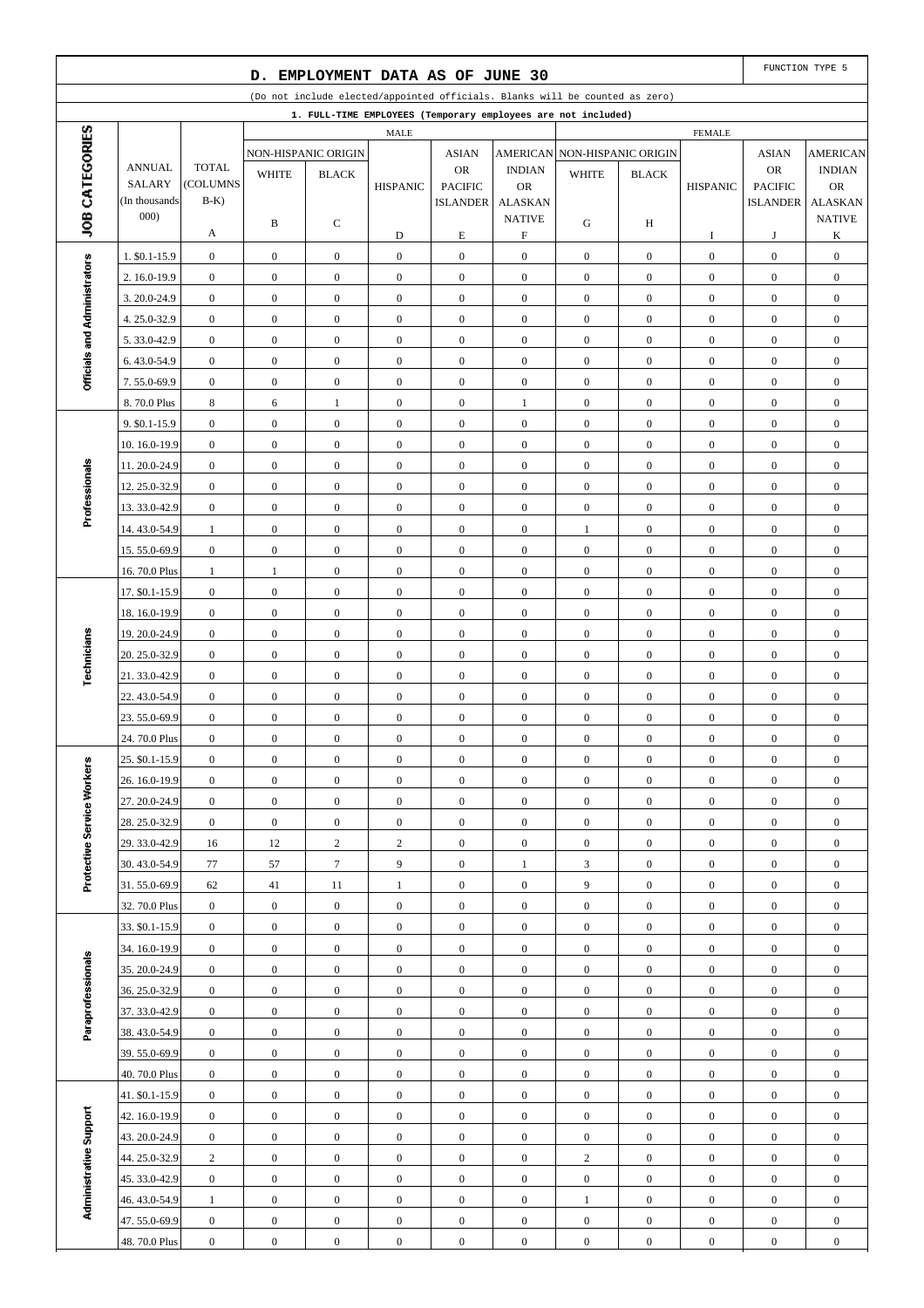|                                   |                                | D.                       |                  | EMPLOYMENT DATA AS OF JUNE 30 (Cont.) |                  |                                   |                                              |                                                                              |                  |                  |                                   | FUNCTION TYPE 5                              |
|-----------------------------------|--------------------------------|--------------------------|------------------|---------------------------------------|------------------|-----------------------------------|----------------------------------------------|------------------------------------------------------------------------------|------------------|------------------|-----------------------------------|----------------------------------------------|
|                                   |                                |                          |                  |                                       |                  |                                   |                                              | (Do not include elected/appointed officials. Blanks will be counted as zero) |                  |                  |                                   |                                              |
|                                   |                                |                          |                  |                                       |                  |                                   |                                              | 1. FULL-TIME EMPLOYEES (Temporary employees are not included)                |                  |                  |                                   |                                              |
|                                   |                                |                          |                  |                                       | <b>MALE</b>      |                                   |                                              |                                                                              |                  | <b>FEMALE</b>    |                                   |                                              |
| JOB CATEGORIES                    | <b>ANNUAL</b><br><b>SALARY</b> | <b>TOTAL</b><br>(COLUMNS | <b>WHITE</b>     | NON-HISPANIC ORIGIN<br><b>BLACK</b>   |                  | <b>ASIAN</b><br><b>OR</b>         | <b>INDIAN</b>                                | AMERICAN NON-HISPANIC ORIGIN<br><b>WHITE</b>                                 | <b>BLACK</b>     |                  | <b>ASIAN</b><br><b>OR</b>         | <b>AMERICAN</b><br><b>INDIAN</b>             |
|                                   | (In thousands<br>000)          | $B-K$                    |                  |                                       | <b>HISPANIC</b>  | <b>PACIFIC</b><br><b>ISLANDER</b> | <b>OR</b><br><b>ALASKAN</b><br><b>NATIVE</b> |                                                                              |                  | <b>HISPANIC</b>  | <b>PACIFIC</b><br><b>ISLANDER</b> | <b>OR</b><br><b>ALASKAN</b><br><b>NATIVE</b> |
|                                   |                                | A                        | B                | C                                     | D                | E                                 | F                                            | G                                                                            | Н                | I                | J                                 | K                                            |
|                                   | 49. \$0.1-15.9                 | $\boldsymbol{0}$         | $\boldsymbol{0}$ | $\boldsymbol{0}$                      | $\boldsymbol{0}$ | $\boldsymbol{0}$                  | $\mathbf{0}$                                 | $\boldsymbol{0}$                                                             | $\boldsymbol{0}$ | $\mathbf{0}$     | $\boldsymbol{0}$                  | $\boldsymbol{0}$                             |
|                                   | 50.16.0-19.9                   | $\boldsymbol{0}$         | $\boldsymbol{0}$ | $\boldsymbol{0}$                      | $\boldsymbol{0}$ | $\boldsymbol{0}$                  | $\mathbf{0}$                                 | $\boldsymbol{0}$                                                             | $\overline{0}$   | $\boldsymbol{0}$ | $\boldsymbol{0}$                  | $\boldsymbol{0}$                             |
| Skilled Craft Workers             | 51.20.0-24.9                   | $\boldsymbol{0}$         | $\boldsymbol{0}$ | $\boldsymbol{0}$                      | $\boldsymbol{0}$ | $\boldsymbol{0}$                  | $\boldsymbol{0}$                             | $\boldsymbol{0}$                                                             | $\mathbf{0}$     | $\boldsymbol{0}$ | $\boldsymbol{0}$                  | $\boldsymbol{0}$                             |
|                                   | 52.25.0-32.9                   | $\mathbf{0}$             | $\boldsymbol{0}$ | $\boldsymbol{0}$                      | $\mathbf{0}$     | $\boldsymbol{0}$                  | $\mathbf{0}$                                 | $\boldsymbol{0}$                                                             | $\overline{0}$   | $\mathbf{0}$     | $\boldsymbol{0}$                  | $\boldsymbol{0}$                             |
|                                   | 53.33.0-42.9                   | $\boldsymbol{0}$         | $\boldsymbol{0}$ | $\boldsymbol{0}$                      | $\boldsymbol{0}$ | $\boldsymbol{0}$                  | $\mathbf{0}$                                 | $\boldsymbol{0}$                                                             | $\boldsymbol{0}$ | $\mathbf{0}$     | $\boldsymbol{0}$                  | $\boldsymbol{0}$                             |
|                                   | 54.43.0-54.9                   | $\mathbf{0}$             | $\boldsymbol{0}$ | $\boldsymbol{0}$                      | $\boldsymbol{0}$ | $\boldsymbol{0}$                  | $\mathbf{0}$                                 | $\boldsymbol{0}$                                                             | $\overline{0}$   | $\mathbf{0}$     | $\boldsymbol{0}$                  | $\boldsymbol{0}$                             |
|                                   | 55.55.0-69.9                   | $\boldsymbol{0}$         | $\boldsymbol{0}$ | $\boldsymbol{0}$                      | $\boldsymbol{0}$ | $\boldsymbol{0}$                  | $\boldsymbol{0}$                             | $\boldsymbol{0}$                                                             | $\boldsymbol{0}$ | $\boldsymbol{0}$ | $\boldsymbol{0}$                  | $\boldsymbol{0}$                             |
|                                   | 56.70.0 Plus                   | $\boldsymbol{0}$         | $\mathbf{0}$     | $\boldsymbol{0}$                      | $\mathbf{0}$     | $\boldsymbol{0}$                  | $\mathbf{0}$                                 | $\boldsymbol{0}$                                                             | $\overline{0}$   | $\boldsymbol{0}$ | $\boldsymbol{0}$                  | $\boldsymbol{0}$                             |
|                                   | 57. \$0.1-15.9                 | $\boldsymbol{0}$         | $\mathbf{0}$     | $\mathbf{0}$                          | $\boldsymbol{0}$ | $\boldsymbol{0}$                  | $\mathbf{0}$                                 | $\boldsymbol{0}$                                                             | $\boldsymbol{0}$ | $\boldsymbol{0}$ | $\boldsymbol{0}$                  | $\boldsymbol{0}$                             |
|                                   | 58.16.0-19.9                   | $\mathbf{0}$             | $\boldsymbol{0}$ | $\boldsymbol{0}$                      | $\boldsymbol{0}$ | $\boldsymbol{0}$                  | $\mathbf{0}$                                 | $\boldsymbol{0}$                                                             | $\overline{0}$   | $\mathbf{0}$     | $\boldsymbol{0}$                  | $\boldsymbol{0}$                             |
|                                   | 59.20.0-24.9                   | $\boldsymbol{0}$         | $\boldsymbol{0}$ | $\boldsymbol{0}$                      | $\boldsymbol{0}$ | $\boldsymbol{0}$                  | $\boldsymbol{0}$                             | $\boldsymbol{0}$                                                             | $\mathbf{0}$     | $\boldsymbol{0}$ | $\boldsymbol{0}$                  | $\boldsymbol{0}$                             |
|                                   | 60.25.0-32.9                   | $\mathbf{0}$             | $\mathbf{0}$     | $\boldsymbol{0}$                      | $\mathbf{0}$     | $\boldsymbol{0}$                  | $\mathbf{0}$                                 | $\boldsymbol{0}$                                                             | $\overline{0}$   | $\mathbf{0}$     | $\boldsymbol{0}$                  | $\boldsymbol{0}$                             |
| Service-Maintenance               | 61.33.0-42.9                   | $\boldsymbol{0}$         | $\boldsymbol{0}$ | $\boldsymbol{0}$                      | $\boldsymbol{0}$ | $\boldsymbol{0}$                  | $\mathbf{0}$                                 | $\boldsymbol{0}$                                                             | $\boldsymbol{0}$ | $\mathbf{0}$     | $\boldsymbol{0}$                  | $\boldsymbol{0}$                             |
|                                   | 62.43.0-54.9                   | $\mathbf{0}$             | $\boldsymbol{0}$ | $\boldsymbol{0}$                      | $\boldsymbol{0}$ | $\boldsymbol{0}$                  | $\mathbf{0}$                                 | $\boldsymbol{0}$                                                             | $\overline{0}$   | $\mathbf{0}$     | $\boldsymbol{0}$                  | $\boldsymbol{0}$                             |
|                                   | 63.55.0-69.9                   | $\boldsymbol{0}$         | $\boldsymbol{0}$ | $\boldsymbol{0}$                      | $\boldsymbol{0}$ | $\boldsymbol{0}$                  | $\mathbf{0}$                                 | $\boldsymbol{0}$                                                             | $\boldsymbol{0}$ | $\mathbf{0}$     | $\boldsymbol{0}$                  | $\boldsymbol{0}$                             |
|                                   | 64.70.0 Plus                   | $\mathbf{0}$             | $\mathbf{0}$     | $\boldsymbol{0}$                      | $\mathbf{0}$     | $\boldsymbol{0}$                  | $\mathbf{0}$                                 | $\boldsymbol{0}$                                                             | $\overline{0}$   | $\boldsymbol{0}$ | $\boldsymbol{0}$                  | $\boldsymbol{0}$                             |
| (Lines $1-64$ )                   | 65. TOTAL FULL TIME            | 168                      | 117              | 21                                    | 12               | $\boldsymbol{0}$                  | 2                                            | 16                                                                           | $\mathbf{0}$     | $\boldsymbol{0}$ | $\boldsymbol{0}$                  | $\boldsymbol{0}$                             |
|                                   |                                |                          |                  |                                       |                  |                                   |                                              | 2. OTHER THAN FULLTIME EMPLOYEES (Including temporary employees)             |                  |                  |                                   |                                              |
| 66.OFFICIALS/ADMIN                |                                | $\boldsymbol{0}$         | $\boldsymbol{0}$ | $\mathbf{0}$                          | $\boldsymbol{0}$ | $\boldsymbol{0}$                  | $\mathbf{0}$                                 | $\boldsymbol{0}$                                                             | $\overline{0}$   | $\mathbf{0}$     | $\boldsymbol{0}$                  | $\boldsymbol{0}$                             |
| 67.PROFESSIONALS                  |                                | $\boldsymbol{0}$         | $\boldsymbol{0}$ | $\boldsymbol{0}$                      | $\boldsymbol{0}$ | $\boldsymbol{0}$                  | $\mathbf{0}$                                 | $\boldsymbol{0}$                                                             | $\boldsymbol{0}$ | $\boldsymbol{0}$ | $\boldsymbol{0}$                  | $\boldsymbol{0}$                             |
| <b>68.TECHNICIANS</b>             |                                | 1                        | 1                | $\boldsymbol{0}$                      | $\boldsymbol{0}$ | $\boldsymbol{0}$                  | $\mathbf{0}$                                 | $\boldsymbol{0}$                                                             | $\overline{0}$   | $\boldsymbol{0}$ | $\boldsymbol{0}$                  | $\boldsymbol{0}$                             |
| <b>69.PROTECTIVE SERVICE</b>      |                                | $\boldsymbol{0}$         | $\boldsymbol{0}$ | $\boldsymbol{0}$                      | $\boldsymbol{0}$ | $\boldsymbol{0}$                  | $\boldsymbol{0}$                             | $\boldsymbol{0}$                                                             | $\boldsymbol{0}$ | $\boldsymbol{0}$ | $\boldsymbol{0}$                  | $\boldsymbol{0}$                             |
| 70.PARA-PROFESSIONAL              |                                | $\boldsymbol{0}$         | $\boldsymbol{0}$ | $\boldsymbol{0}$                      | $\boldsymbol{0}$ | $\boldsymbol{0}$                  | $\mathbf{0}$                                 | $\boldsymbol{0}$                                                             | $\boldsymbol{0}$ | $\boldsymbol{0}$ | $\boldsymbol{0}$                  | $\boldsymbol{0}$                             |
| 71.ADMIN. SUPPORT                 |                                | 1                        | 1                | $\mathbf{0}$                          | $\boldsymbol{0}$ | $\mathbf{0}$                      | $\mathbf{0}$                                 | $\boldsymbol{0}$                                                             | $\overline{0}$   | $\mathbf{0}$     | $\boldsymbol{0}$                  | $\boldsymbol{0}$                             |
| 72.SKILLED CRAFT                  |                                | $\boldsymbol{0}$         | $\mathbf{0}$     | $\boldsymbol{0}$                      | $\overline{0}$   | $\boldsymbol{0}$                  | $\mathbf{0}$                                 | $\boldsymbol{0}$                                                             | $\overline{0}$   | $\mathbf{0}$     | $\boldsymbol{0}$                  | $\boldsymbol{0}$                             |
|                                   | 73.SERVICE/MAINTENANCE         | $\boldsymbol{0}$         | $\boldsymbol{0}$ | $\boldsymbol{0}$                      | $\boldsymbol{0}$ | $\boldsymbol{0}$                  | $\boldsymbol{0}$                             | $\boldsymbol{0}$                                                             | $\boldsymbol{0}$ | $\mathbf{0}$     | $\boldsymbol{0}$                  | $\boldsymbol{0}$                             |
| 74. TOTAL OTHER<br>THAN FULL TIME |                                | $\overline{c}$           | $\overline{c}$   | $\overline{0}$                        | $\mathbf{0}$     | $\boldsymbol{0}$                  | $\overline{0}$                               | $\boldsymbol{0}$                                                             | $\overline{0}$   | $\mathbf{0}$     | $\boldsymbol{0}$                  | $\mathbf{0}$                                 |
| (Lines $66-73$ )                  |                                |                          |                  |                                       |                  |                                   |                                              |                                                                              |                  |                  |                                   |                                              |
|                                   |                                |                          |                  |                                       |                  |                                   |                                              | 3. NEW HIRES DURING FISCAL YEAR Permanent full time only JULY 1 - JUNE 30    |                  |                  |                                   |                                              |
| 75.OFFICIALS/ADMIN                |                                | $\boldsymbol{0}$         | $\boldsymbol{0}$ | $\boldsymbol{0}$                      | $\boldsymbol{0}$ | $\boldsymbol{0}$                  | $\boldsymbol{0}$                             | $\boldsymbol{0}$                                                             | $\boldsymbol{0}$ | $\boldsymbol{0}$ | $\boldsymbol{0}$                  | $\boldsymbol{0}$                             |
| 76.PROFESSIONALS                  |                                | $\boldsymbol{0}$         | $\boldsymbol{0}$ | $\overline{0}$                        | $\boldsymbol{0}$ | $\mathbf{0}$                      | $\overline{0}$                               | $\mathbf{0}$                                                                 | $\boldsymbol{0}$ | $\mathbf{0}$     | $\boldsymbol{0}$                  | $\boldsymbol{0}$                             |
| 77.TECHNICIANS                    |                                | $\mathbf{0}$             | $\mathbf{0}$     | $\overline{0}$                        | $\boldsymbol{0}$ | $\boldsymbol{0}$                  | $\overline{0}$                               | $\mathbf{0}$                                                                 | $\overline{0}$   | $\mathbf{0}$     | $\boldsymbol{0}$                  | $\boldsymbol{0}$                             |
| 78. PROTECTIVE SERVICE            |                                | 10                       | 9                | $\overline{0}$                        | 1                | $\mathbf{0}$                      | $\mathbf{0}$                                 | $\boldsymbol{0}$                                                             | $\overline{0}$   | $\mathbf{0}$     | $\boldsymbol{0}$                  | $\boldsymbol{0}$                             |
| 79.PARA-PROFESSIONAL              |                                | $\boldsymbol{0}$         | $\mathbf{0}$     | $\boldsymbol{0}$                      | $\boldsymbol{0}$ | $\boldsymbol{0}$                  | $\overline{0}$                               | $\boldsymbol{0}$                                                             | $\overline{0}$   | $\mathbf{0}$     | $\boldsymbol{0}$                  | $\boldsymbol{0}$                             |
| 80.ADMIN. SUPPORT                 |                                | $\boldsymbol{0}$         | $\boldsymbol{0}$ | $\overline{0}$                        | $\boldsymbol{0}$ | $\mathbf{0}$                      | $\boldsymbol{0}$                             | $\boldsymbol{0}$                                                             | $\boldsymbol{0}$ | $\mathbf{0}$     | $\boldsymbol{0}$                  | $\overline{0}$                               |
| 81.SKILLED CRAFT                  |                                | $\boldsymbol{0}$         | $\mathbf{0}$     | $\overline{0}$                        | $\overline{0}$   | $\boldsymbol{0}$                  | $\overline{0}$                               | $\boldsymbol{0}$                                                             | $\overline{0}$   | $\mathbf{0}$     | $\boldsymbol{0}$                  | $\overline{0}$                               |
|                                   | 82.SERVICE/MAINTENANCE         | $\boldsymbol{0}$         | $\boldsymbol{0}$ | $\mathbf{0}$                          | $\boldsymbol{0}$ | $\mathbf{0}$                      | $\mathbf{0}$                                 | $\boldsymbol{0}$                                                             | $\overline{0}$   | $\mathbf{0}$     | $\boldsymbol{0}$                  | $\overline{0}$                               |
| (Lines 75-82)                     | 83. TOTAL NEW HIRES            | 10                       | 9                | $\mathbf{0}$                          | $\mathbf{1}$     | $\mathbf{0}$                      | $\mathbf{0}$                                 | $\boldsymbol{0}$                                                             | $\mathbf{0}$     | $\mathbf{0}$     | $\boldsymbol{0}$                  | $\overline{0}$                               |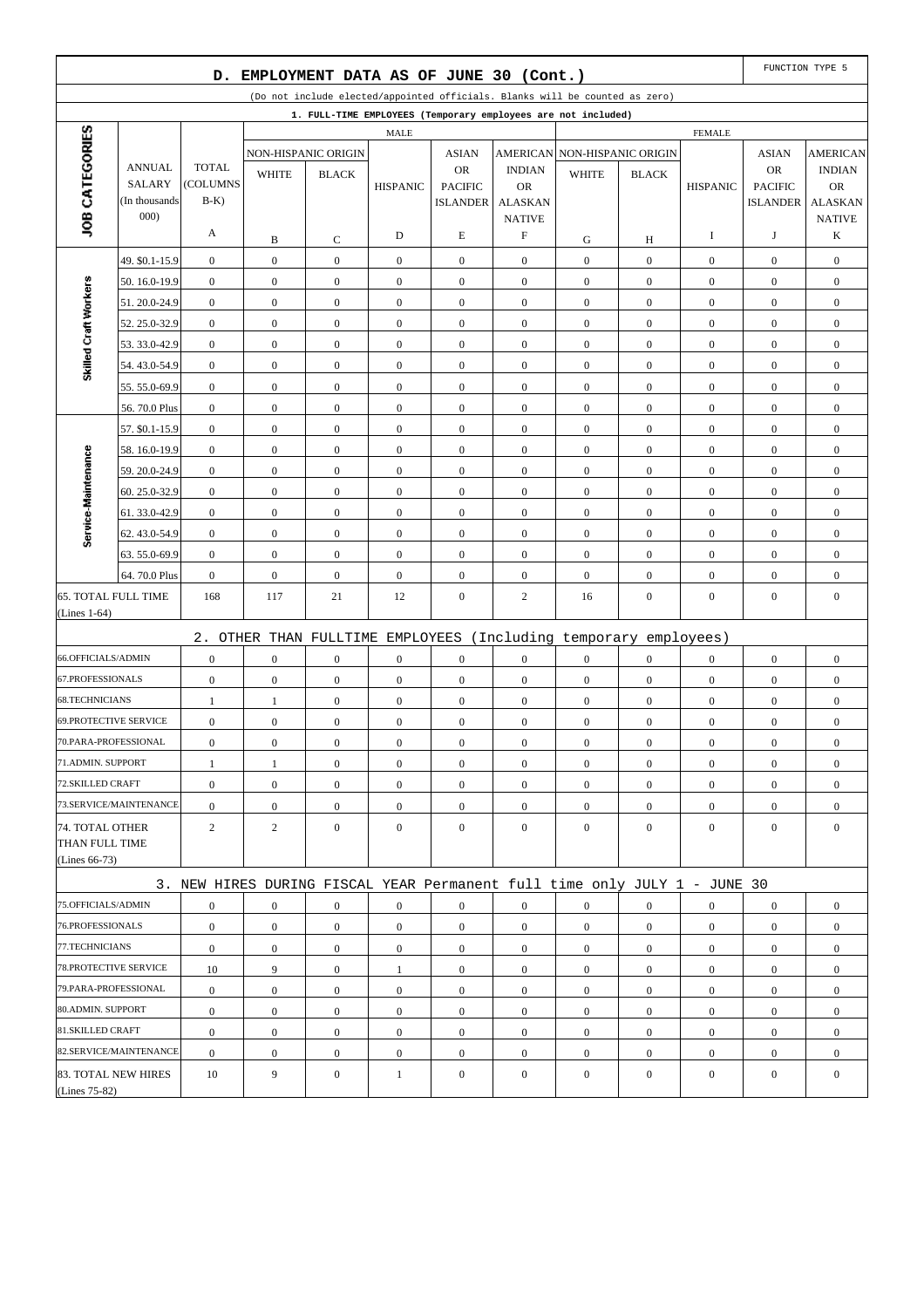**REMARKS (List National Crime Information Center (NCIC) number assigned to any Criminal Justice Agencies whose data are included in this report)**

**\*\*\*LIST AGENCIES INCLUDED ON THIS FORM\*\*\***

The City of Gainesville

|             | NAME OF PERSON TO CONTACT REGARDING THIS FORM       |                                         | <b>TITLE</b>                               |                   |              |
|-------------|-----------------------------------------------------|-----------------------------------------|--------------------------------------------|-------------------|--------------|
|             | Gwendolyn Saffo                                     |                                         | <b>Equal Opportunity Specialist Senior</b> |                   |              |
|             | ADDRESS (Number and Street, City, State, Zip Code)  | <b>TELEPHONE NUMBER</b>                 | Ext                                        | <b>FAX NUMBER</b> |              |
|             | 222 East University Ave Gainesville , Florida 32601 | 352-334-5051                            |                                            |                   | 352-334-2088 |
| <b>DATE</b> | EMAIL.                                              | TYPED NAME/TITLE OF AUTHORIZED OFFICIAL |                                            | <b>SIGNATURE</b>  |              |
| 2015-10-29  | AlstonTL@cityofgainesville.or                       | Torey Alston EO Director                |                                            |                   |              |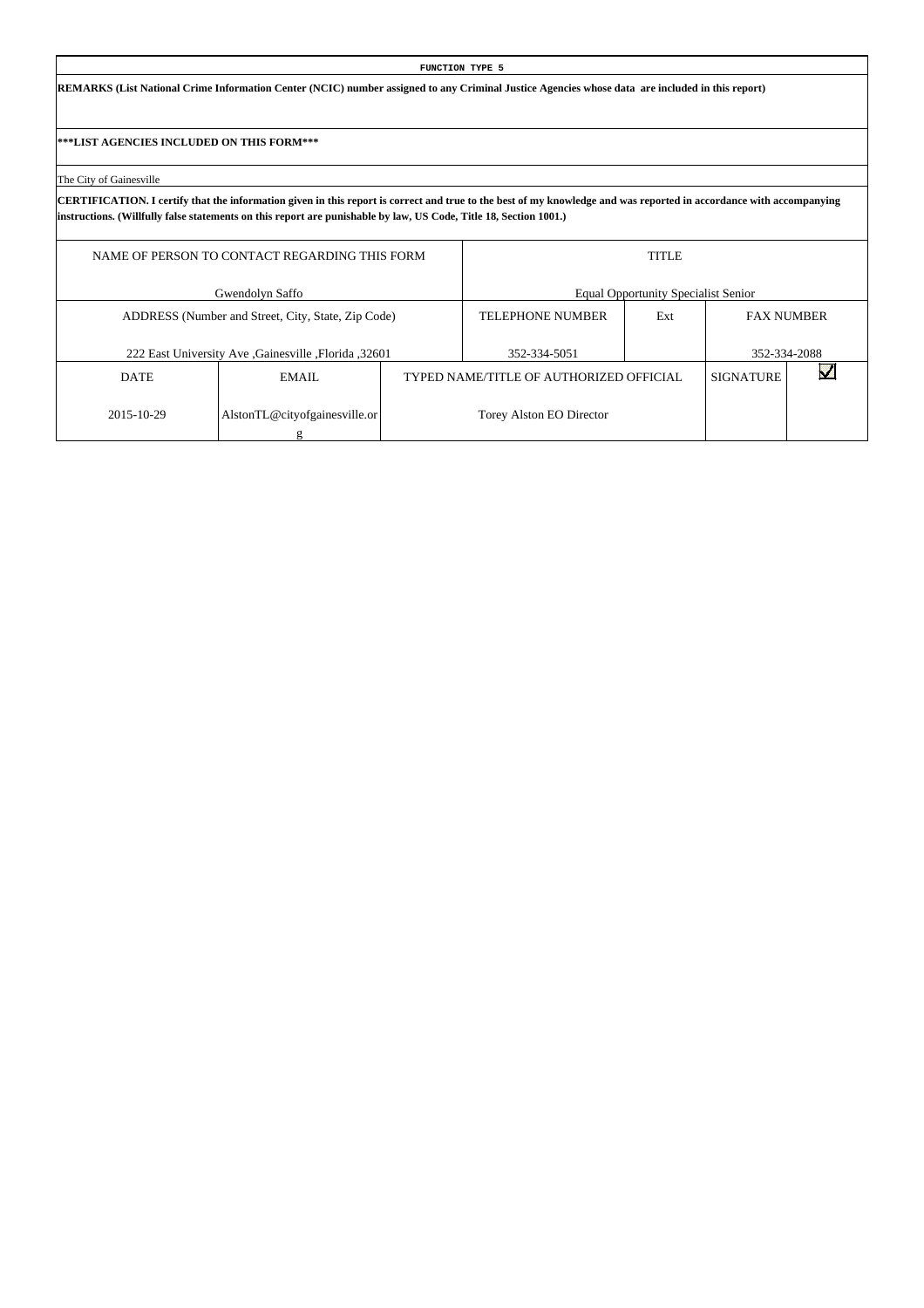|                              |                                |                                      | D.                               | EMPLOYMENT DATA AS OF JUNE 30    |                                      |                                      |                                      |                                                                              |                                      |                                      |                                      | FUNCTION TYPE 6                      |
|------------------------------|--------------------------------|--------------------------------------|----------------------------------|----------------------------------|--------------------------------------|--------------------------------------|--------------------------------------|------------------------------------------------------------------------------|--------------------------------------|--------------------------------------|--------------------------------------|--------------------------------------|
|                              |                                |                                      |                                  |                                  |                                      |                                      |                                      | (Do not include elected/appointed officials. Blanks will be counted as zero) |                                      |                                      |                                      |                                      |
|                              |                                |                                      |                                  |                                  |                                      |                                      |                                      | 1. FULL-TIME EMPLOYEES (Temporary employees are not included)                |                                      |                                      |                                      |                                      |
| JOB CATEGORIES               |                                |                                      |                                  |                                  | MALE                                 |                                      |                                      |                                                                              |                                      | <b>FEMALE</b>                        |                                      |                                      |
|                              |                                |                                      |                                  | NON-HISPANIC ORIGIN              |                                      | <b>ASIAN</b>                         | <b>AMERICAN</b>                      |                                                                              | NON-HISPANIC ORIGIN                  |                                      | <b>ASIAN</b>                         | <b>AMERICAN</b>                      |
|                              | <b>ANNUAL</b><br><b>SALARY</b> | <b>TOTAL</b><br>(COLUMNS             | <b>WHITE</b>                     | <b>BLACK</b>                     | <b>HISPANIC</b>                      | <b>OR</b><br><b>PACIFIC</b>          | <b>INDIAN</b><br><b>OR</b>           | <b>WHITE</b>                                                                 | <b>BLACK</b>                         | <b>HISPANIC</b>                      | OR<br><b>PACIFIC</b>                 | <b>INDIAN</b><br><b>OR</b>           |
|                              | (In thousands)                 | $B-K$ )                              |                                  |                                  |                                      | <b>ISLANDER</b>                      | <b>ALASKAN</b>                       |                                                                              |                                      |                                      | <b>ISLANDER</b>                      | <b>ALASKAN</b>                       |
|                              | 000)                           |                                      | B                                | С                                |                                      |                                      | <b>NATIVE</b>                        | G                                                                            | H                                    |                                      |                                      | <b>NATIVE</b>                        |
|                              |                                | А                                    |                                  |                                  | D                                    | $\mathbf E$                          | $\boldsymbol{\mathrm{F}}$            |                                                                              |                                      | I                                    | J                                    | K                                    |
|                              | 1. \$0.1-15.9                  | $\boldsymbol{0}$                     | $\mathbf{0}$                     | $\boldsymbol{0}$                 | $\mathbf{0}$                         | $\boldsymbol{0}$                     | $\boldsymbol{0}$                     | $\mathbf{0}$                                                                 | $\mathbf{0}$                         | $\boldsymbol{0}$                     | $\boldsymbol{0}$                     | $\boldsymbol{0}$                     |
|                              | 2. 16.0-19.9                   | $\boldsymbol{0}$                     | $\boldsymbol{0}$                 | $\mathbf{0}$                     | $\boldsymbol{0}$                     | $\boldsymbol{0}$                     | $\boldsymbol{0}$                     | $\mathbf{0}$                                                                 | $\overline{0}$                       | $\mathbf{0}$                         | $\boldsymbol{0}$                     | $\overline{0}$                       |
|                              | 3.20.0-24.9                    | $\boldsymbol{0}$                     | $\boldsymbol{0}$                 | $\mathbf{0}$                     | $\mathbf{0}$                         | $\boldsymbol{0}$                     | $\boldsymbol{0}$                     | $\boldsymbol{0}$                                                             | $\mathbf{0}$                         | $\boldsymbol{0}$                     | $\boldsymbol{0}$                     | $\boldsymbol{0}$                     |
|                              | 4.25.0-32.9                    | $\boldsymbol{0}$                     | $\boldsymbol{0}$                 | $\boldsymbol{0}$                 | $\boldsymbol{0}$                     | $\boldsymbol{0}$                     | $\boldsymbol{0}$                     | $\mathbf{0}$                                                                 | $\overline{0}$                       | $\boldsymbol{0}$                     | $\boldsymbol{0}$                     | $\boldsymbol{0}$                     |
| Officials and Administrators | 5.33.0-42.9                    | $\boldsymbol{0}$                     | $\boldsymbol{0}$                 | $\boldsymbol{0}$                 | $\boldsymbol{0}$                     | $\boldsymbol{0}$                     | $\boldsymbol{0}$                     | $\mathbf{0}$                                                                 | $\mathbf{0}$                         | $\boldsymbol{0}$                     | $\boldsymbol{0}$                     | $\boldsymbol{0}$                     |
|                              | 6.43.0-54.9                    | $\boldsymbol{0}$                     | $\boldsymbol{0}$                 | $\boldsymbol{0}$                 | $\boldsymbol{0}$                     | $\boldsymbol{0}$                     | $\boldsymbol{0}$                     | $\boldsymbol{0}$                                                             | $\mathbf{0}$                         | $\boldsymbol{0}$                     | $\boldsymbol{0}$                     | $\boldsymbol{0}$                     |
|                              | 7.55.0-69.9                    | $\mathbf{1}$                         | $\boldsymbol{0}$                 | $\mathbf{0}$                     | $\mathbf{0}$                         | $\boldsymbol{0}$                     | $\boldsymbol{0}$                     | $\mathbf{1}$                                                                 | $\mathbf{0}$                         | $\boldsymbol{0}$                     | $\boldsymbol{0}$                     | $\boldsymbol{0}$                     |
|                              | 8.70.0 Plus                    | $\mathfrak{Z}$                       | $\boldsymbol{0}$                 | $\mathbf{1}$                     | $\boldsymbol{0}$                     | $\boldsymbol{0}$                     | $\boldsymbol{0}$                     | $\overline{c}$                                                               | $\overline{0}$                       | $\boldsymbol{0}$                     | $\boldsymbol{0}$                     | $\boldsymbol{0}$                     |
|                              | 9. \$0.1-15.9                  | $\boldsymbol{0}$                     | $\boldsymbol{0}$                 | $\boldsymbol{0}$                 | $\mathbf{0}$                         | $\boldsymbol{0}$                     | $\boldsymbol{0}$                     | $\boldsymbol{0}$                                                             | $\mathbf{0}$                         | $\boldsymbol{0}$                     | $\boldsymbol{0}$                     | $\boldsymbol{0}$                     |
|                              | 10.16.0-19.9                   | $\boldsymbol{0}$                     | $\boldsymbol{0}$                 | $\mathbf{0}$                     | $\boldsymbol{0}$                     | $\boldsymbol{0}$                     | $\boldsymbol{0}$                     | $\mathbf{0}$                                                                 | $\mathbf{0}$                         | $\boldsymbol{0}$                     | $\boldsymbol{0}$                     | $\boldsymbol{0}$                     |
| Professionals                | 11.20.0-24.9                   | $\boldsymbol{0}$                     | $\boldsymbol{0}$                 | $\mathbf{0}$                     | $\boldsymbol{0}$                     | $\boldsymbol{0}$                     | $\boldsymbol{0}$                     | $\boldsymbol{0}$                                                             | $\mathbf{0}$                         | $\boldsymbol{0}$                     | $\boldsymbol{0}$                     | $\boldsymbol{0}$                     |
|                              | 12.25.0-32.9                   | $\boldsymbol{0}$                     | $\boldsymbol{0}$                 | $\boldsymbol{0}$                 | $\boldsymbol{0}$                     | $\boldsymbol{0}$                     | $\boldsymbol{0}$                     | $\mathbf{0}$                                                                 | $\overline{0}$                       | $\boldsymbol{0}$                     | $\boldsymbol{0}$                     | $\boldsymbol{0}$                     |
|                              | 13.33.0-42.9                   | 1                                    | $\mathbf{1}$                     | $\boldsymbol{0}$                 | $\boldsymbol{0}$                     | $\boldsymbol{0}$                     | $\boldsymbol{0}$                     | $\boldsymbol{0}$                                                             | $\mathbf{0}$                         | $\boldsymbol{0}$                     | $\boldsymbol{0}$                     | $\boldsymbol{0}$                     |
|                              | 14.43.0-54.9                   | 6<br>3                               | $\sqrt{2}$<br>$\mathbf{2}$       | $\boldsymbol{0}$<br>$\mathbf{0}$ | $\boldsymbol{0}$<br>$\boldsymbol{0}$ | $\boldsymbol{0}$<br>$\boldsymbol{0}$ | $\boldsymbol{0}$<br>$\boldsymbol{0}$ | $\overline{4}$<br>$\mathbf{1}$                                               | $\mathbf{0}$<br>$\mathbf{0}$         | $\boldsymbol{0}$<br>$\boldsymbol{0}$ | $\boldsymbol{0}$<br>$\boldsymbol{0}$ | $\boldsymbol{0}$                     |
|                              | 15.55.0-69.9<br>16.70.0 Plus   | $\boldsymbol{0}$                     | $\boldsymbol{0}$                 | $\boldsymbol{0}$                 | $\boldsymbol{0}$                     | $\boldsymbol{0}$                     | $\boldsymbol{0}$                     | $\boldsymbol{0}$                                                             | $\overline{0}$                       | $\boldsymbol{0}$                     | $\boldsymbol{0}$                     | $\boldsymbol{0}$<br>$\boldsymbol{0}$ |
|                              | 17. \$0.1-15.9                 | $\boldsymbol{0}$                     | $\boldsymbol{0}$                 | $\boldsymbol{0}$                 | $\mathbf{0}$                         | $\boldsymbol{0}$                     | $\boldsymbol{0}$                     | $\boldsymbol{0}$                                                             | $\mathbf{0}$                         | $\boldsymbol{0}$                     | $\boldsymbol{0}$                     | $\boldsymbol{0}$                     |
|                              | 18.16.0-19.9                   | $\boldsymbol{0}$                     | $\boldsymbol{0}$                 | $\mathbf{0}$                     | $\boldsymbol{0}$                     | $\boldsymbol{0}$                     | $\boldsymbol{0}$                     | $\mathbf{0}$                                                                 | $\mathbf{0}$                         | $\boldsymbol{0}$                     | $\boldsymbol{0}$                     | $\boldsymbol{0}$                     |
|                              | 19.20.0-24.9                   | $\boldsymbol{0}$                     | $\boldsymbol{0}$                 | $\mathbf{0}$                     | $\boldsymbol{0}$                     | $\boldsymbol{0}$                     | $\boldsymbol{0}$                     | $\boldsymbol{0}$                                                             | $\mathbf{0}$                         | $\boldsymbol{0}$                     | $\boldsymbol{0}$                     | $\boldsymbol{0}$                     |
|                              | 20. 25.0-32.9                  | $\boldsymbol{0}$                     | $\boldsymbol{0}$                 | $\boldsymbol{0}$                 | $\boldsymbol{0}$                     | $\boldsymbol{0}$                     | $\boldsymbol{0}$                     | $\mathbf{0}$                                                                 | $\overline{0}$                       | $\boldsymbol{0}$                     | $\boldsymbol{0}$                     | $\boldsymbol{0}$                     |
| Technicians                  | 21.33.0-42.9                   | $\overline{c}$                       | $\boldsymbol{0}$                 | $\boldsymbol{0}$                 | $\boldsymbol{0}$                     | $\boldsymbol{0}$                     | $\boldsymbol{0}$                     | $\overline{c}$                                                               | $\mathbf{0}$                         | $\boldsymbol{0}$                     | $\boldsymbol{0}$                     | $\boldsymbol{0}$                     |
|                              | 22.43.0-54.9                   | $\sqrt{2}$                           | $\sqrt{2}$                       | $\boldsymbol{0}$                 | $\boldsymbol{0}$                     | $\boldsymbol{0}$                     | $\boldsymbol{0}$                     | $\boldsymbol{0}$                                                             | $\overline{0}$                       | $\boldsymbol{0}$                     | $\boldsymbol{0}$                     | $\boldsymbol{0}$                     |
|                              | 23.55.0-69.9                   | $\boldsymbol{0}$                     | $\boldsymbol{0}$                 | $\boldsymbol{0}$                 | $\boldsymbol{0}$                     | $\boldsymbol{0}$                     | $\boldsymbol{0}$                     | $\boldsymbol{0}$                                                             | $\overline{0}$                       | $\boldsymbol{0}$                     | $\boldsymbol{0}$                     | $\boldsymbol{0}$                     |
|                              | 24.70.0 Plus                   | $\boldsymbol{0}$                     | $\boldsymbol{0}$                 | $\mathbf{0}$                     | $\boldsymbol{0}$                     | $\boldsymbol{0}$                     | $\boldsymbol{0}$                     | $\boldsymbol{0}$                                                             | $\boldsymbol{0}$                     | $\boldsymbol{0}$                     | $\boldsymbol{0}$                     | $\boldsymbol{0}$                     |
|                              | 25. \$0.1-15.9                 | $\boldsymbol{0}$                     | $\boldsymbol{0}$                 | $\boldsymbol{0}$                 | $\boldsymbol{0}$                     | $\boldsymbol{0}$                     | $\boldsymbol{0}$                     | $\boldsymbol{0}$                                                             | $\boldsymbol{0}$                     | $\boldsymbol{0}$                     | $\boldsymbol{0}$                     | $\boldsymbol{0}$                     |
|                              | 26. 16.0-19.9                  | $\mathbf{0}$                         | $\overline{0}$                   | $\overline{0}$                   | $\boldsymbol{0}$                     | $\mathbf{0}$                         | $\overline{0}$                       | $\mathbf{0}$                                                                 | $\overline{0}$                       | $\mathbf{0}$                         | $\mathbf{0}$                         | $\mathbf{0}$                         |
|                              | 27.20.0-24.9                   | $\boldsymbol{0}$                     | $\boldsymbol{0}$                 | $\boldsymbol{0}$                 | $\mathbf{0}$                         | $\boldsymbol{0}$                     | $\mathbf{0}$                         | $\boldsymbol{0}$                                                             | $\boldsymbol{0}$                     | $\boldsymbol{0}$                     | $\mathbf{0}$                         | $\boldsymbol{0}$                     |
| Protective Service Workers   | 28.25.0-32.9                   | $\boldsymbol{0}$                     | $\boldsymbol{0}$                 | $\boldsymbol{0}$                 | $\boldsymbol{0}$                     | $\boldsymbol{0}$                     | $\mathbf{0}$                         | $\mathbf{0}$                                                                 | $\boldsymbol{0}$                     | $\boldsymbol{0}$                     | $\boldsymbol{0}$                     | $\boldsymbol{0}$                     |
|                              | 29.33.0-42.9                   | $\boldsymbol{0}$                     | $\boldsymbol{0}$                 | $\boldsymbol{0}$                 | $\boldsymbol{0}$                     | $\boldsymbol{0}$                     | $\mathbf{0}$                         | $\boldsymbol{0}$                                                             | $\boldsymbol{0}$                     | $\boldsymbol{0}$                     | $\boldsymbol{0}$                     | $\boldsymbol{0}$                     |
|                              | 30.43.0-54.9                   | $\boldsymbol{0}$                     | $\mathbf{0}$                     | $\mathbf{0}$                     | $\boldsymbol{0}$                     | $\boldsymbol{0}$                     | $\mathbf{0}$                         | $\mathbf{0}$                                                                 | $\boldsymbol{0}$                     | $\boldsymbol{0}$                     | $\boldsymbol{0}$                     | $\boldsymbol{0}$                     |
|                              | 31.55.0-69.9                   | $\boldsymbol{0}$                     | $\boldsymbol{0}$                 | $\boldsymbol{0}$                 | $\mathbf{0}$                         | $\boldsymbol{0}$                     | $\boldsymbol{0}$                     | $\boldsymbol{0}$                                                             | $\boldsymbol{0}$                     | $\boldsymbol{0}$                     | $\mathbf{0}$                         | $\boldsymbol{0}$                     |
|                              | 32.70.0 Plus                   | $\boldsymbol{0}$                     | $\mathbf{0}$                     | $\mathbf{0}$                     | $\boldsymbol{0}$                     | $\boldsymbol{0}$                     | $\mathbf{0}$                         | $\boldsymbol{0}$                                                             | $\boldsymbol{0}$                     | $\boldsymbol{0}$                     | $\boldsymbol{0}$                     | $\boldsymbol{0}$                     |
|                              | 33. \$0.1-15.9                 | $\boldsymbol{0}$                     | $\mathbf{0}$                     | $\boldsymbol{0}$                 | $\boldsymbol{0}$                     | $\boldsymbol{0}$                     | $\mathbf{0}$                         | $\boldsymbol{0}$                                                             | $\boldsymbol{0}$                     | $\boldsymbol{0}$                     | $\boldsymbol{0}$                     | $\boldsymbol{0}$                     |
|                              | 34. 16.0-19.9                  | $\boldsymbol{0}$                     | $\mathbf{0}$                     | $\boldsymbol{0}$                 | $\boldsymbol{0}$                     | $\boldsymbol{0}$                     | $\boldsymbol{0}$                     | $\mathbf{0}$                                                                 | $\boldsymbol{0}$                     | $\boldsymbol{0}$                     | $\boldsymbol{0}$                     | $\boldsymbol{0}$                     |
| Paraprofessionals            | 35.20.0-24.9                   | $\boldsymbol{0}$                     | $\boldsymbol{0}$                 | $\boldsymbol{0}$                 | $\mathbf{0}$                         | $\boldsymbol{0}$                     | $\mathbf{0}$                         | $\boldsymbol{0}$                                                             | $\boldsymbol{0}$                     | $\boldsymbol{0}$                     | $\mathbf{0}$                         | $\boldsymbol{0}$                     |
|                              | 36.25.0-32.9                   | $\boldsymbol{0}$                     | $\boldsymbol{0}$                 | $\boldsymbol{0}$                 | $\boldsymbol{0}$                     | $\boldsymbol{0}$                     | $\mathbf{0}$                         | $\mathbf{0}$                                                                 | $\boldsymbol{0}$                     | $\boldsymbol{0}$                     | $\boldsymbol{0}$                     | $\boldsymbol{0}$                     |
|                              | 37.33.0-42.9                   | $\boldsymbol{0}$                     | $\mathbf{0}$                     | $\boldsymbol{0}$                 | $\boldsymbol{0}$                     | $\boldsymbol{0}$                     | $\mathbf{0}$                         | $\boldsymbol{0}$                                                             | $\boldsymbol{0}$                     | $\boldsymbol{0}$                     | $\boldsymbol{0}$                     | $\boldsymbol{0}$                     |
|                              | 38.43.0-54.9                   | $\boldsymbol{0}$                     | $\mathbf{0}$                     | $\mathbf{0}$                     | $\boldsymbol{0}$                     | $\boldsymbol{0}$                     | $\mathbf{0}$                         | $\boldsymbol{0}$                                                             | $\boldsymbol{0}$                     | $\boldsymbol{0}$                     | $\boldsymbol{0}$                     | $\boldsymbol{0}$                     |
|                              | 39.55.0-69.9                   | $\boldsymbol{0}$                     | $\boldsymbol{0}$                 | $\boldsymbol{0}$                 | $\mathbf{0}$                         | $\boldsymbol{0}$                     | $\boldsymbol{0}$                     | $\boldsymbol{0}$                                                             | $\boldsymbol{0}$                     | $\boldsymbol{0}$                     | $\mathbf{0}$                         | $\boldsymbol{0}$                     |
|                              | 40.70.0 Plus<br>41. \$0.1-15.9 | $\boldsymbol{0}$<br>$\boldsymbol{0}$ | $\mathbf{0}$<br>$\boldsymbol{0}$ | $\mathbf{0}$<br>$\boldsymbol{0}$ | $\boldsymbol{0}$                     | $\boldsymbol{0}$<br>$\boldsymbol{0}$ | $\boldsymbol{0}$<br>$\mathbf{0}$     | $\boldsymbol{0}$<br>$\boldsymbol{0}$                                         | $\boldsymbol{0}$<br>$\boldsymbol{0}$ | $\boldsymbol{0}$<br>$\boldsymbol{0}$ | $\boldsymbol{0}$<br>$\boldsymbol{0}$ | $\boldsymbol{0}$                     |
|                              | 42. 16.0-19.9                  | $\boldsymbol{0}$                     | $\mathbf{0}$                     | $\boldsymbol{0}$                 | $\boldsymbol{0}$<br>$\boldsymbol{0}$ | $\boldsymbol{0}$                     | $\boldsymbol{0}$                     | $\mathbf{0}$                                                                 | $\boldsymbol{0}$                     | $\boldsymbol{0}$                     | $\boldsymbol{0}$                     | $\boldsymbol{0}$<br>$\boldsymbol{0}$ |
| Administrative Support       | 43.20.0-24.9                   | $\boldsymbol{0}$                     | $\mathbf{0}$                     | $\boldsymbol{0}$                 | $\mathbf{0}$                         | $\boldsymbol{0}$                     | $\overline{0}$                       | $\boldsymbol{0}$                                                             | $\boldsymbol{0}$                     | $\boldsymbol{0}$                     | $\mathbf{0}$                         | $\boldsymbol{0}$                     |
|                              | 44.25.0-32.9                   | 8                                    | $\sqrt{2}$                       | $\boldsymbol{0}$                 | $\boldsymbol{0}$                     | $\boldsymbol{0}$                     | $\boldsymbol{0}$                     | 6                                                                            | $\boldsymbol{0}$                     | $\boldsymbol{0}$                     | $\boldsymbol{0}$                     | $\boldsymbol{0}$                     |
|                              | 45.33.0-42.9                   | $\overline{4}$                       | $\mathbf{1}$                     | $\mathbf{1}$                     | $\boldsymbol{0}$                     | $\boldsymbol{0}$                     | $\mathbf{0}$                         | $\mathbf{1}$                                                                 | $\mathbf{1}$                         | $\boldsymbol{0}$                     | $\boldsymbol{0}$                     | $\boldsymbol{0}$                     |
|                              | 46.43.0-54.9                   | $\overline{c}$                       | $\mathbf{0}$                     | $\mathbf{0}$                     | $\boldsymbol{0}$                     | $\boldsymbol{0}$                     | $\mathbf{0}$                         | $\overline{2}$                                                               | $\boldsymbol{0}$                     | $\boldsymbol{0}$                     | $\boldsymbol{0}$                     | $\boldsymbol{0}$                     |
|                              | 47.55.0-69.9                   | $\boldsymbol{0}$                     | $\mathbf{0}$                     | $\boldsymbol{0}$                 | $\mathbf{0}$                         | $\boldsymbol{0}$                     | $\boldsymbol{0}$                     | $\boldsymbol{0}$                                                             | $\boldsymbol{0}$                     | $\boldsymbol{0}$                     | $\boldsymbol{0}$                     | $\boldsymbol{0}$                     |
|                              | 48.70.0 Plus                   | $\boldsymbol{0}$                     | $\boldsymbol{0}$                 | $\boldsymbol{0}$                 | $\mathbf{0}$                         | $\boldsymbol{0}$                     | $\boldsymbol{0}$                     | $\boldsymbol{0}$                                                             | $\boldsymbol{0}$                     | $\boldsymbol{0}$                     | $\boldsymbol{0}$                     | $\boldsymbol{0}$                     |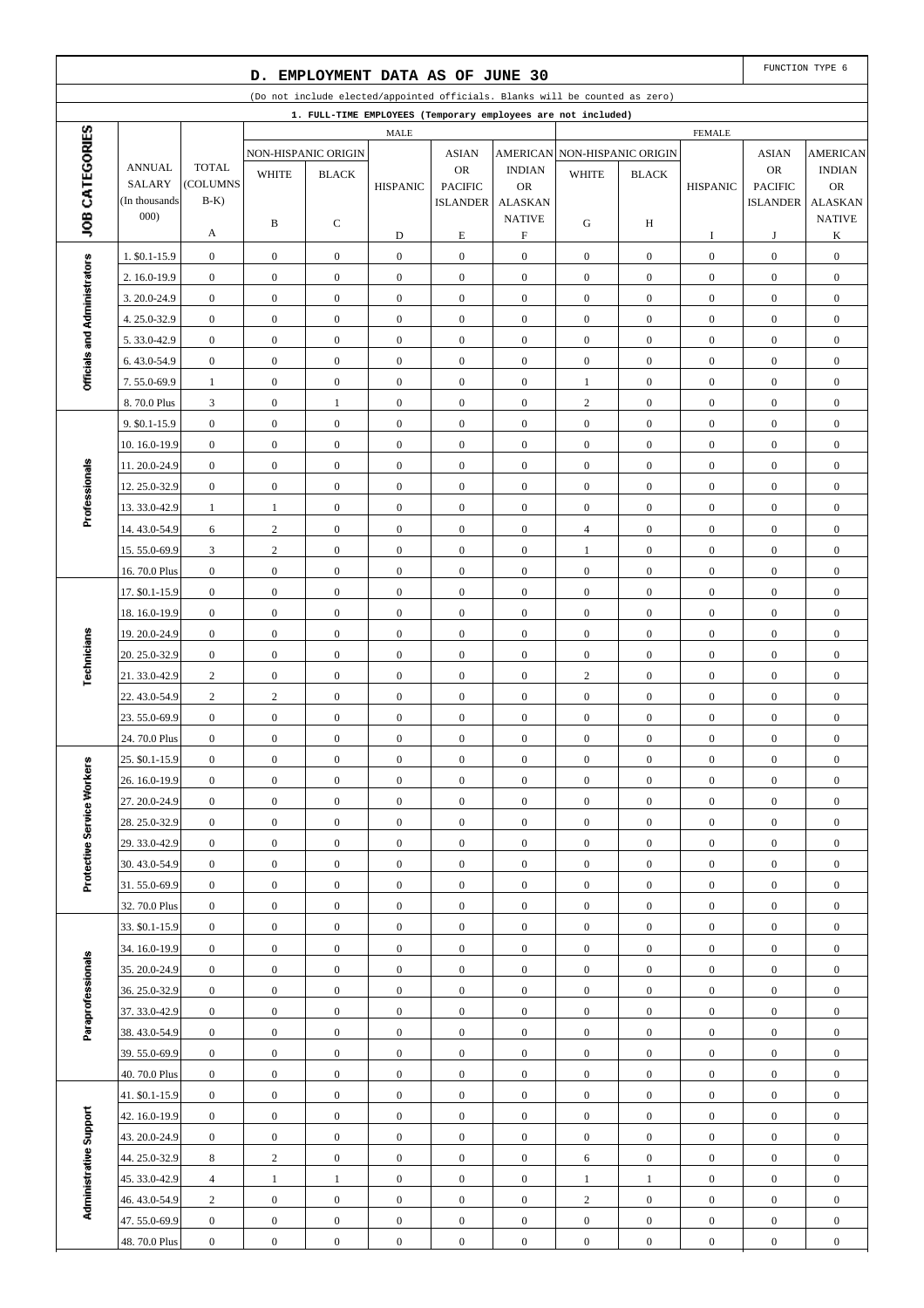|                              |                                | D.                |                  | EMPLOYMENT DATA AS OF JUNE 30 (Cont.) |                  |                                   |                             |                                                                              |                  |                  |                                   | FUNCTION TYPE 6             |
|------------------------------|--------------------------------|-------------------|------------------|---------------------------------------|------------------|-----------------------------------|-----------------------------|------------------------------------------------------------------------------|------------------|------------------|-----------------------------------|-----------------------------|
|                              |                                |                   |                  |                                       |                  |                                   |                             | (Do not include elected/appointed officials. Blanks will be counted as zero) |                  |                  |                                   |                             |
|                              |                                |                   |                  |                                       |                  |                                   |                             | 1. FULL-TIME EMPLOYEES (Temporary employees are not included)                |                  |                  |                                   |                             |
|                              |                                |                   |                  |                                       | <b>MALE</b>      |                                   |                             |                                                                              |                  | <b>FEMALE</b>    |                                   |                             |
| JOB CATEGORIES               |                                |                   |                  | NON-HISPANIC ORIGIN                   |                  | <b>ASIAN</b>                      |                             | AMERICAN NON-HISPANIC ORIGIN                                                 |                  |                  | <b>ASIAN</b>                      | <b>AMERICAN</b>             |
|                              | <b>ANNUAL</b>                  | <b>TOTAL</b>      | <b>WHITE</b>     | <b>BLACK</b>                          |                  | <b>OR</b>                         | <b>INDIAN</b>               | <b>WHITE</b>                                                                 | <b>BLACK</b>     |                  | <b>OR</b>                         | <b>INDIAN</b>               |
|                              | <b>SALARY</b><br>(In thousands | (COLUMNS<br>$B-K$ |                  |                                       | <b>HISPANIC</b>  | <b>PACIFIC</b><br><b>ISLANDER</b> | <b>OR</b><br><b>ALASKAN</b> |                                                                              |                  | <b>HISPANIC</b>  | <b>PACIFIC</b><br><b>ISLANDER</b> | <b>OR</b><br><b>ALASKAN</b> |
|                              | 000)                           |                   |                  |                                       |                  |                                   | <b>NATIVE</b>               |                                                                              |                  |                  |                                   | <b>NATIVE</b>               |
|                              |                                | A                 | B                | C                                     | D                | E                                 | F                           | G                                                                            | Н                | I                | J                                 | K                           |
|                              | 49. \$0.1-15.9                 | $\boldsymbol{0}$  | $\boldsymbol{0}$ | $\boldsymbol{0}$                      | $\boldsymbol{0}$ | $\boldsymbol{0}$                  | $\mathbf{0}$                | $\boldsymbol{0}$                                                             | $\boldsymbol{0}$ | $\mathbf{0}$     | $\boldsymbol{0}$                  | $\boldsymbol{0}$            |
|                              | 50.16.0-19.9                   | $\boldsymbol{0}$  | $\boldsymbol{0}$ | $\boldsymbol{0}$                      | $\boldsymbol{0}$ | $\boldsymbol{0}$                  | $\mathbf{0}$                | $\boldsymbol{0}$                                                             | $\overline{0}$   | $\boldsymbol{0}$ | $\boldsymbol{0}$                  | $\boldsymbol{0}$            |
| Skilled Craft Workers        | 51.20.0-24.9                   | $\boldsymbol{0}$  | $\boldsymbol{0}$ | $\boldsymbol{0}$                      | $\boldsymbol{0}$ | $\boldsymbol{0}$                  | $\boldsymbol{0}$            | $\boldsymbol{0}$                                                             | $\boldsymbol{0}$ | $\boldsymbol{0}$ | $\boldsymbol{0}$                  | $\boldsymbol{0}$            |
|                              | 52.25.0-32.9                   | 8                 | 6                | $\sqrt{2}$                            | $\mathbf{0}$     | $\boldsymbol{0}$                  | $\mathbf{0}$                | $\boldsymbol{0}$                                                             | $\overline{0}$   | $\boldsymbol{0}$ | $\boldsymbol{0}$                  | $\boldsymbol{0}$            |
|                              | 53.33.0-42.9                   | $\tau$            | 5                | $\boldsymbol{2}$                      | $\boldsymbol{0}$ | $\boldsymbol{0}$                  | $\mathbf{0}$                | $\boldsymbol{0}$                                                             | $\boldsymbol{0}$ | $\mathbf{0}$     | $\boldsymbol{0}$                  | $\boldsymbol{0}$            |
|                              | 54.43.0-54.9                   | $\overline{c}$    | $\overline{c}$   | $\boldsymbol{0}$                      | $\boldsymbol{0}$ | $\boldsymbol{0}$                  | $\mathbf{0}$                | $\boldsymbol{0}$                                                             | $\overline{0}$   | $\mathbf{0}$     | $\boldsymbol{0}$                  | $\boldsymbol{0}$            |
|                              | 55.55.0-69.9                   | $\mathbf{1}$      | $\mathbf{1}$     | $\boldsymbol{0}$                      | $\boldsymbol{0}$ | $\boldsymbol{0}$                  | $\boldsymbol{0}$            | $\boldsymbol{0}$                                                             | $\boldsymbol{0}$ | $\boldsymbol{0}$ | $\boldsymbol{0}$                  | $\boldsymbol{0}$            |
|                              | 56.70.0 Plus                   | $\boldsymbol{0}$  | $\boldsymbol{0}$ | $\boldsymbol{0}$                      | $\boldsymbol{0}$ | $\boldsymbol{0}$                  | $\mathbf{0}$                | $\boldsymbol{0}$                                                             | $\overline{0}$   | $\boldsymbol{0}$ | $\boldsymbol{0}$                  | $\boldsymbol{0}$            |
|                              | 57. \$0.1-15.9                 | $\boldsymbol{0}$  | $\mathbf{0}$     | $\boldsymbol{0}$                      | $\boldsymbol{0}$ | $\boldsymbol{0}$                  | $\mathbf{0}$                | $\boldsymbol{0}$                                                             | $\boldsymbol{0}$ | $\boldsymbol{0}$ | $\boldsymbol{0}$                  | $\boldsymbol{0}$            |
|                              | 58.16.0-19.9                   | 5                 | $\overline{4}$   | $\mathbf{1}$                          | $\boldsymbol{0}$ | $\boldsymbol{0}$                  | $\mathbf{0}$                | $\boldsymbol{0}$                                                             | $\mathbf{0}$     | $\mathbf{0}$     | $\boldsymbol{0}$                  | $\boldsymbol{0}$            |
|                              | 59.20.0-24.9                   | 5                 | $\mathbf{1}$     | $\sqrt{2}$                            | $\boldsymbol{0}$ | $\boldsymbol{0}$                  | $\boldsymbol{0}$            | $\boldsymbol{0}$                                                             | $\overline{c}$   | $\boldsymbol{0}$ | $\boldsymbol{0}$                  | $\boldsymbol{0}$            |
|                              | 60.25.0-32.9                   | 2                 | $\mathbf{0}$     | $\mathbf{1}$                          | $\mathbf{0}$     | $\boldsymbol{0}$                  | $\mathbf{0}$                | $\boldsymbol{0}$                                                             | $\mathbf{1}$     | $\mathbf{0}$     | $\boldsymbol{0}$                  | $\boldsymbol{0}$            |
|                              | 61.33.0-42.9                   | $\boldsymbol{0}$  | $\boldsymbol{0}$ | $\boldsymbol{0}$                      | $\boldsymbol{0}$ | $\boldsymbol{0}$                  | $\mathbf{0}$                | $\boldsymbol{0}$                                                             | $\boldsymbol{0}$ | $\mathbf{0}$     | $\boldsymbol{0}$                  | $\boldsymbol{0}$            |
| Service-Maintenance          | 62.43.0-54.9                   | $\boldsymbol{0}$  | $\boldsymbol{0}$ | $\boldsymbol{0}$                      | $\boldsymbol{0}$ | $\boldsymbol{0}$                  | $\mathbf{0}$                | $\boldsymbol{0}$                                                             | $\overline{0}$   | $\mathbf{0}$     | $\boldsymbol{0}$                  | $\boldsymbol{0}$            |
|                              | 63.55.0-69.9                   | $\boldsymbol{0}$  | $\boldsymbol{0}$ | $\boldsymbol{0}$                      | $\boldsymbol{0}$ | $\boldsymbol{0}$                  | $\mathbf{0}$                | $\boldsymbol{0}$                                                             | $\boldsymbol{0}$ | $\mathbf{0}$     | $\boldsymbol{0}$                  | $\boldsymbol{0}$            |
|                              | 64.70.0 Plus                   | $\mathbf{0}$      | $\boldsymbol{0}$ | $\boldsymbol{0}$                      | $\mathbf{0}$     | $\boldsymbol{0}$                  | $\mathbf{0}$                | $\boldsymbol{0}$                                                             | $\overline{0}$   | $\boldsymbol{0}$ | $\boldsymbol{0}$                  | $\boldsymbol{0}$            |
| <b>65. TOTAL FULL TIME</b>   |                                | 62                | 29               | 10                                    | $\boldsymbol{0}$ | $\boldsymbol{0}$                  | $\mathbf{0}$                | 19                                                                           | 4                | $\boldsymbol{0}$ | $\boldsymbol{0}$                  | $\boldsymbol{0}$            |
| (Lines $1-64$ )              |                                |                   |                  |                                       |                  |                                   |                             |                                                                              |                  |                  |                                   |                             |
|                              |                                |                   |                  |                                       |                  |                                   |                             | 2. OTHER THAN FULLTIME EMPLOYEES (Including temporary employees)             |                  |                  |                                   |                             |
| 66.OFFICIALS/ADMIN           |                                | $\boldsymbol{0}$  | $\mathbf{0}$     | $\mathbf{0}$                          | $\boldsymbol{0}$ | $\boldsymbol{0}$                  | $\mathbf{0}$                | $\boldsymbol{0}$                                                             | $\overline{0}$   | $\mathbf{0}$     | $\boldsymbol{0}$                  | $\boldsymbol{0}$            |
| 67.PROFESSIONALS             |                                | 11                | $\mathbf{1}$     | $\boldsymbol{2}$                      | 1                | $\boldsymbol{0}$                  | $\mathbf{0}$                | 3                                                                            | $\mathbf{2}$     | $\sqrt{2}$       | $\boldsymbol{0}$                  | $\boldsymbol{0}$            |
| <b>68.TECHNICIANS</b>        |                                | $\boldsymbol{0}$  | $\boldsymbol{0}$ | $\boldsymbol{0}$                      | $\boldsymbol{0}$ | $\boldsymbol{0}$                  | $\mathbf{0}$                | $\boldsymbol{0}$                                                             | $\mathbf{0}$     | $\boldsymbol{0}$ | $\boldsymbol{0}$                  | $\boldsymbol{0}$            |
| <b>69.PROTECTIVE SERVICE</b> |                                | $\boldsymbol{0}$  | $\boldsymbol{0}$ | $\boldsymbol{0}$                      | $\boldsymbol{0}$ | $\boldsymbol{0}$                  | $\boldsymbol{0}$            | $\boldsymbol{0}$                                                             | $\overline{0}$   | $\boldsymbol{0}$ | $\boldsymbol{0}$                  | $\boldsymbol{0}$            |
| 70.PARA-PROFESSIONAL         |                                | 90                | 26               | 18                                    | $\overline{4}$   | $\boldsymbol{0}$                  | $\mathbf{0}$                | 21                                                                           | 18               | $\overline{c}$   | 1                                 | $\boldsymbol{0}$            |
| 71.ADMIN. SUPPORT            |                                | $\mathbf{1}$      | $\boldsymbol{0}$ | $\boldsymbol{0}$                      | $\boldsymbol{0}$ | $\mathbf{0}$                      | $\mathbf{0}$                | $\boldsymbol{0}$                                                             | $\mathbf{1}$     | $\mathbf{0}$     | $\boldsymbol{0}$                  | $\boldsymbol{0}$            |
| 72.SKILLED CRAFT             |                                | $\mathbf{0}$      | $\mathbf{0}$     | $\boldsymbol{0}$                      | $\overline{0}$   | $\boldsymbol{0}$                  | $\overline{0}$              | $\boldsymbol{0}$                                                             | $\overline{0}$   | $\overline{0}$   | $\overline{0}$                    | $\boldsymbol{0}$            |
|                              | 73.SERVICE/MAINTENANCE         | 26                | 12               | 10                                    | $\mathbf{1}$     | $\boldsymbol{0}$                  | $\boldsymbol{0}$            | $\overline{2}$                                                               | $\mathbf{1}$     | $\mathbf{0}$     | $\boldsymbol{0}$                  | $\overline{0}$              |
| 74. TOTAL OTHER              |                                | 128               | 39               | 30                                    | 6                | $\boldsymbol{0}$                  | $\overline{0}$              | 26                                                                           | 22               | $\overline{4}$   | $\mathbf{1}$                      | $\mathbf{0}$                |
| THAN FULL TIME               |                                |                   |                  |                                       |                  |                                   |                             |                                                                              |                  |                  |                                   |                             |
| (Lines $66-73$ )             |                                |                   |                  |                                       |                  |                                   |                             |                                                                              |                  |                  |                                   |                             |
|                              |                                |                   |                  |                                       |                  |                                   |                             | 3. NEW HIRES DURING FISCAL YEAR Permanent full time only JULY 1 - JUNE 30    |                  |                  |                                   |                             |
| 75.OFFICIALS/ADMIN           |                                | $\boldsymbol{0}$  | $\boldsymbol{0}$ | $\boldsymbol{0}$                      | $\overline{0}$   | $\boldsymbol{0}$                  | $\boldsymbol{0}$            | $\boldsymbol{0}$                                                             | $\boldsymbol{0}$ | $\boldsymbol{0}$ | $\boldsymbol{0}$                  | $\boldsymbol{0}$            |
| 76.PROFESSIONALS             |                                | $\boldsymbol{0}$  | $\boldsymbol{0}$ | $\overline{0}$                        | $\boldsymbol{0}$ | $\mathbf{0}$                      | $\overline{0}$              | $\boldsymbol{0}$                                                             | $\mathbf{0}$     | $\mathbf{0}$     | $\boldsymbol{0}$                  | $\boldsymbol{0}$            |
| 77.TECHNICIANS               |                                | $\boldsymbol{0}$  | $\mathbf{0}$     | $\overline{0}$                        | $\mathbf{0}$     | $\boldsymbol{0}$                  | $\overline{0}$              | $\mathbf{0}$                                                                 | $\overline{0}$   | $\mathbf{0}$     | $\boldsymbol{0}$                  | $\boldsymbol{0}$            |
| 78. PROTECTIVE SERVICE       |                                | $\boldsymbol{0}$  | $\boldsymbol{0}$ | $\boldsymbol{0}$                      | $\boldsymbol{0}$ | $\mathbf{0}$                      | $\boldsymbol{0}$            | $\boldsymbol{0}$                                                             | $\overline{0}$   | $\mathbf{0}$     | $\boldsymbol{0}$                  | $\boldsymbol{0}$            |
| 79.PARA-PROFESSIONAL         |                                | 78                | 28               | $\tau$                                | 3                | $\boldsymbol{0}$                  | $\mathbf{1}$                | 17                                                                           | 19               | 1                | $\boldsymbol{0}$                  | $\overline{c}$              |
| 80.ADMIN. SUPPORT            |                                | $\boldsymbol{0}$  | $\boldsymbol{0}$ | $\boldsymbol{0}$                      | $\boldsymbol{0}$ | $\boldsymbol{0}$                  | $\boldsymbol{0}$            | $\boldsymbol{0}$                                                             | $\boldsymbol{0}$ | $\boldsymbol{0}$ | $\boldsymbol{0}$                  | $\boldsymbol{0}$            |
| 81.SKILLED CRAFT             |                                | $\boldsymbol{0}$  | $\mathbf{0}$     | $\overline{0}$                        | $\boldsymbol{0}$ | $\boldsymbol{0}$                  | $\overline{0}$              | $\mathbf{0}$                                                                 | $\overline{0}$   | $\mathbf{0}$     | $\boldsymbol{0}$                  | $\boldsymbol{0}$            |
|                              | 82.SERVICE/MAINTENANCE         | $\boldsymbol{0}$  | $\boldsymbol{0}$ | $\overline{0}$                        | $\boldsymbol{0}$ | $\mathbf{0}$                      | $\boldsymbol{0}$            | $\boldsymbol{0}$                                                             | $\overline{0}$   | $\mathbf{0}$     | $\boldsymbol{0}$                  | $\boldsymbol{0}$            |
| 83. TOTAL NEW HIRES          |                                | 78                | 28               | $\tau$                                | 3                | $\mathbf{0}$                      | $\mathbf{1}$                | 17                                                                           | 19               | $\mathbf{1}$     | $\boldsymbol{0}$                  | $\overline{c}$              |
| (Lines 75-82)                |                                |                   |                  |                                       |                  |                                   |                             |                                                                              |                  |                  |                                   |                             |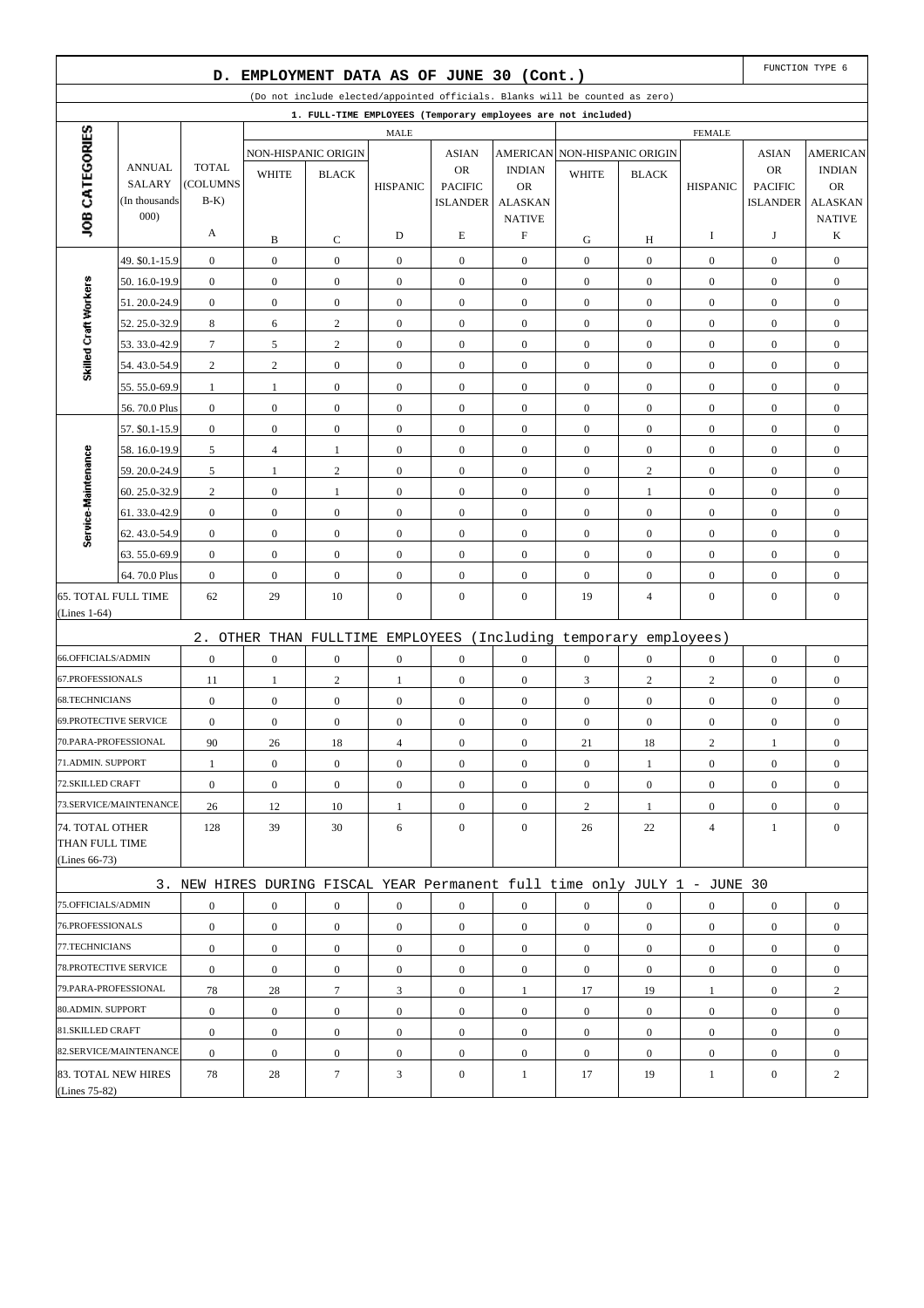**REMARKS (List National Crime Information Center (NCIC) number assigned to any Criminal Justice Agencies whose data are included in this report)**

**\*\*\*LIST AGENCIES INCLUDED ON THIS FORM\*\*\***

City of Gainesville

|             | NAME OF PERSON TO CONTACT REGARDING THIS FORM       |                                         | <b>TITLE</b>                               |                   |              |
|-------------|-----------------------------------------------------|-----------------------------------------|--------------------------------------------|-------------------|--------------|
|             | Gwendolyn Saffo                                     |                                         | <b>Equal Opportunity Specialist Senior</b> |                   |              |
|             | ADDRESS (Number and Street, City, State, Zip Code)  | <b>TELEPHONE NUMBER</b>                 | Ext                                        | <b>FAX NUMBER</b> |              |
|             | 222 East University Ave Gainesville , Florida 32601 | 352-334-5051                            |                                            |                   | 352-334-2088 |
| <b>DATE</b> | EMAIL.                                              | TYPED NAME/TITLE OF AUTHORIZED OFFICIAL |                                            | <b>SIGNATURE</b>  |              |
| 2015-10-29  | AlstonTL@cityofgainesville.or                       | Torey Alston EO Director                |                                            |                   |              |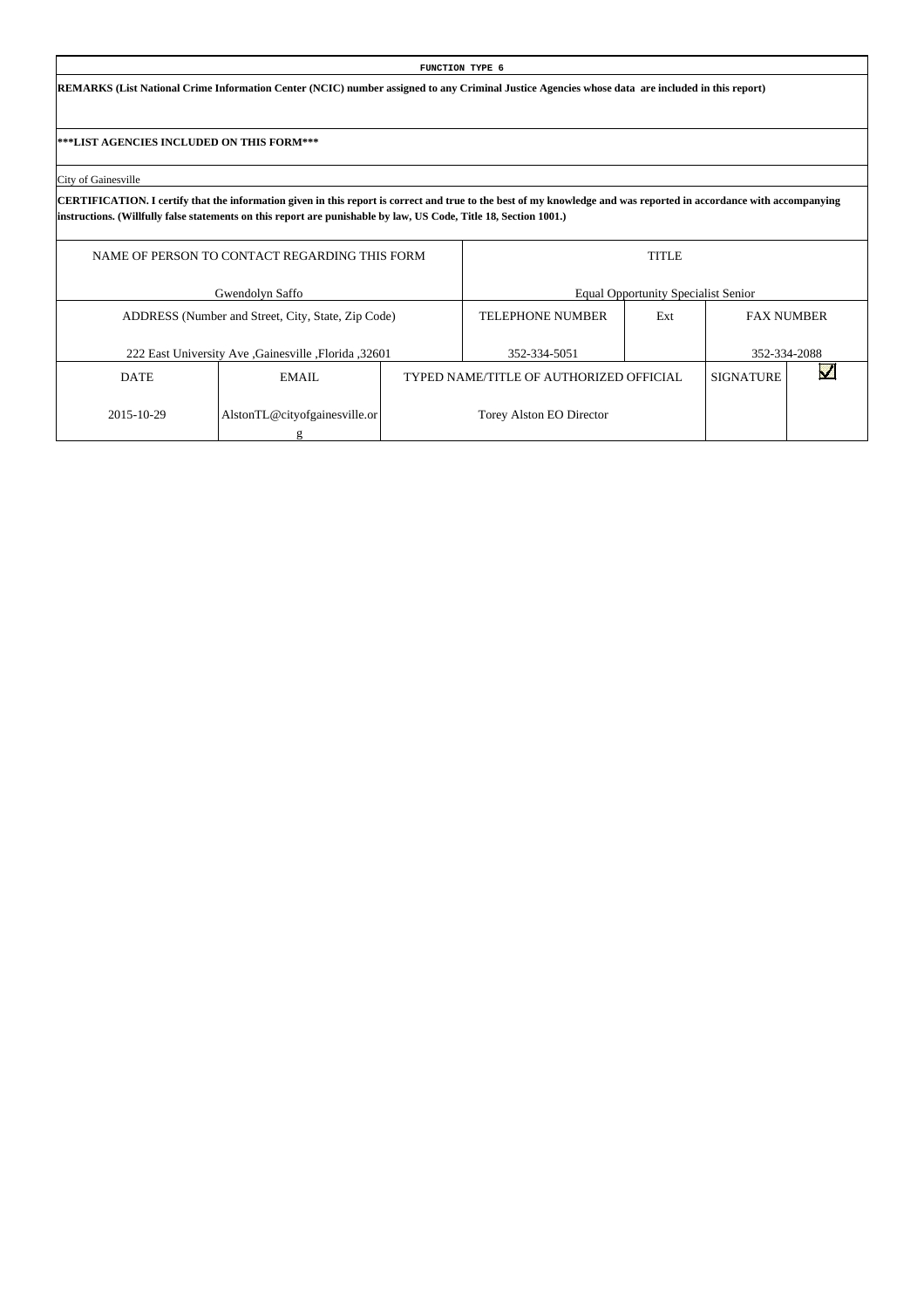|                              |                               |                                      | D.                                   |                                      |                                      | EMPLOYMENT DATA AS OF JUNE 30        |                                      |                                                                              |                                      |                                      |                                      | FUNCTION TYPE 9                      |
|------------------------------|-------------------------------|--------------------------------------|--------------------------------------|--------------------------------------|--------------------------------------|--------------------------------------|--------------------------------------|------------------------------------------------------------------------------|--------------------------------------|--------------------------------------|--------------------------------------|--------------------------------------|
|                              |                               |                                      |                                      |                                      |                                      |                                      |                                      | (Do not include elected/appointed officials. Blanks will be counted as zero) |                                      |                                      |                                      |                                      |
|                              |                               |                                      |                                      |                                      |                                      |                                      |                                      | 1. FULL-TIME EMPLOYEES (Temporary employees are not included)                |                                      |                                      |                                      |                                      |
| JOB CATEGORIES               |                               |                                      |                                      |                                      | MALE                                 |                                      |                                      |                                                                              |                                      | <b>FEMALE</b>                        |                                      |                                      |
|                              | <b>ANNUAL</b>                 | <b>TOTAL</b>                         |                                      | NON-HISPANIC ORIGIN                  |                                      | <b>ASIAN</b>                         | <b>AMERICAN</b>                      |                                                                              | NON-HISPANIC ORIGIN                  |                                      | <b>ASIAN</b>                         | <b>AMERICAN</b>                      |
|                              | <b>SALARY</b>                 | (COLUMNS                             | <b>WHITE</b>                         | <b>BLACK</b>                         | <b>HISPANIC</b>                      | <b>OR</b><br><b>PACIFIC</b>          | <b>INDIAN</b><br><b>OR</b>           | <b>WHITE</b>                                                                 | <b>BLACK</b>                         | <b>HISPANIC</b>                      | OR<br><b>PACIFIC</b>                 | <b>INDIAN</b><br><b>OR</b>           |
|                              | (In thousands)                | $B-K$ )                              |                                      |                                      |                                      | <b>ISLANDER</b>                      | <b>ALASKAN</b>                       |                                                                              |                                      |                                      | <b>ISLANDER</b>                      | <b>ALASKAN</b>                       |
|                              | 000)                          |                                      | B                                    | С                                    |                                      |                                      | <b>NATIVE</b>                        | G                                                                            | H                                    |                                      |                                      | <b>NATIVE</b>                        |
|                              |                               | А                                    |                                      |                                      | D                                    | $\mathbf E$                          | $\boldsymbol{\mathrm{F}}$            |                                                                              |                                      | I                                    | J                                    | K                                    |
|                              | 1. \$0.1-15.9                 | $\boldsymbol{0}$                     | $\boldsymbol{0}$                     | $\boldsymbol{0}$                     | $\mathbf{0}$                         | $\boldsymbol{0}$                     | $\boldsymbol{0}$                     | $\mathbf{0}$                                                                 | $\mathbf{0}$                         | $\boldsymbol{0}$                     | $\boldsymbol{0}$                     | $\boldsymbol{0}$                     |
|                              | 2. 16.0-19.9                  | $\boldsymbol{0}$                     | $\boldsymbol{0}$                     | $\mathbf{0}$                         | $\boldsymbol{0}$                     | $\boldsymbol{0}$                     | $\boldsymbol{0}$                     | $\mathbf{0}$                                                                 | $\overline{0}$                       | $\mathbf{0}$                         | $\boldsymbol{0}$                     | $\boldsymbol{0}$                     |
|                              | 3.20.0-24.9                   | $\boldsymbol{0}$                     | $\boldsymbol{0}$                     | $\mathbf{0}$                         | $\mathbf{0}$                         | $\boldsymbol{0}$                     | $\boldsymbol{0}$                     | $\boldsymbol{0}$                                                             | $\mathbf{0}$                         | $\boldsymbol{0}$                     | $\boldsymbol{0}$                     | $\boldsymbol{0}$                     |
| Officials and Administrators | 4.25.0-32.9                   | $\boldsymbol{0}$                     | $\boldsymbol{0}$                     | $\boldsymbol{0}$                     | $\boldsymbol{0}$                     | $\boldsymbol{0}$                     | $\boldsymbol{0}$                     | $\mathbf{0}$                                                                 | $\overline{0}$                       | $\boldsymbol{0}$                     | $\boldsymbol{0}$                     | $\boldsymbol{0}$                     |
|                              | 5.33.0-42.9                   | $\boldsymbol{0}$                     | $\boldsymbol{0}$                     | $\boldsymbol{0}$                     | $\boldsymbol{0}$                     | $\boldsymbol{0}$                     | $\boldsymbol{0}$                     | $\mathbf{0}$                                                                 | $\mathbf{0}$                         | $\boldsymbol{0}$                     | $\boldsymbol{0}$                     | $\boldsymbol{0}$                     |
|                              | 6.43.0-54.9                   | $\boldsymbol{0}$                     | $\boldsymbol{0}$                     | $\boldsymbol{0}$                     | $\boldsymbol{0}$                     | $\boldsymbol{0}$                     | $\boldsymbol{0}$                     | $\mathbf{0}$                                                                 | $\mathbf{0}$                         | $\boldsymbol{0}$                     | $\boldsymbol{0}$                     | $\boldsymbol{0}$                     |
|                              | 7.55.0-69.9                   | $\boldsymbol{0}$                     | $\boldsymbol{0}$                     | $\mathbf{0}$                         | $\mathbf{0}$                         | $\boldsymbol{0}$                     | $\boldsymbol{0}$                     | $\boldsymbol{0}$                                                             | $\mathbf{0}$                         | $\boldsymbol{0}$                     | $\boldsymbol{0}$                     | $\boldsymbol{0}$                     |
|                              | 8.70.0 Plus                   | $\sqrt{2}$                           | $\boldsymbol{0}$                     | $\mathbf{1}$                         | $\boldsymbol{0}$                     | $\boldsymbol{0}$                     | $\boldsymbol{0}$                     | $\mathbf{0}$                                                                 | $\mathbf{1}$                         | $\boldsymbol{0}$                     | $\boldsymbol{0}$                     | $\boldsymbol{0}$                     |
|                              | 9. \$0.1-15.9                 | $\boldsymbol{0}$                     | $\boldsymbol{0}$                     | $\boldsymbol{0}$                     | $\mathbf{0}$                         | $\boldsymbol{0}$                     | $\boldsymbol{0}$                     | $\boldsymbol{0}$                                                             | $\mathbf{0}$                         | $\boldsymbol{0}$                     | $\boldsymbol{0}$                     | $\boldsymbol{0}$                     |
|                              | 10.16.0-19.9                  | $\boldsymbol{0}$                     | $\boldsymbol{0}$                     | $\mathbf{0}$                         | $\boldsymbol{0}$                     | $\boldsymbol{0}$                     | $\boldsymbol{0}$                     | $\mathbf{0}$                                                                 | $\mathbf{0}$                         | $\boldsymbol{0}$                     | $\boldsymbol{0}$                     | $\boldsymbol{0}$                     |
| Professionals                | 11.20.0-24.9                  | $\boldsymbol{0}$                     | $\boldsymbol{0}$                     | $\mathbf{0}$                         | $\boldsymbol{0}$                     | $\boldsymbol{0}$                     | $\boldsymbol{0}$                     | $\boldsymbol{0}$                                                             | $\mathbf{0}$                         | $\boldsymbol{0}$                     | $\boldsymbol{0}$                     | $\boldsymbol{0}$                     |
|                              | 12.25.0-32.9                  | $\boldsymbol{0}$                     | $\boldsymbol{0}$                     | $\boldsymbol{0}$                     | $\boldsymbol{0}$                     | $\boldsymbol{0}$                     | $\boldsymbol{0}$                     | $\mathbf{0}$                                                                 | $\overline{0}$                       | $\boldsymbol{0}$                     | $\boldsymbol{0}$                     | $\boldsymbol{0}$                     |
|                              | 13.33.0-42.9                  | $\boldsymbol{0}$                     | $\boldsymbol{0}$                     | $\boldsymbol{0}$                     | $\boldsymbol{0}$                     | $\boldsymbol{0}$                     | $\boldsymbol{0}$                     | $\mathbf{0}$                                                                 | $\mathbf{0}$                         | $\boldsymbol{0}$                     | $\boldsymbol{0}$                     | $\boldsymbol{0}$                     |
|                              | 14.43.0-54.9                  | $\boldsymbol{0}$                     | $\boldsymbol{0}$                     | $\boldsymbol{0}$                     | $\boldsymbol{0}$                     | $\boldsymbol{0}$                     | $\boldsymbol{0}$                     | $\boldsymbol{0}$                                                             | $\mathbf{0}$                         | $\boldsymbol{0}$                     | $\boldsymbol{0}$                     | $\boldsymbol{0}$                     |
|                              | 15.55.0-69.9                  | 3                                    | $\mathbf{1}$                         | $\mathbf{0}$                         | $\boldsymbol{0}$                     | $\boldsymbol{0}$                     | $\boldsymbol{0}$                     | $\mathbf{2}$                                                                 | $\mathbf{0}$                         | $\boldsymbol{0}$                     | $\boldsymbol{0}$                     | $\boldsymbol{0}$                     |
|                              | 16.70.0 Plus                  | $\boldsymbol{0}$                     | $\boldsymbol{0}$                     | $\boldsymbol{0}$                     | $\boldsymbol{0}$                     | $\boldsymbol{0}$                     | $\boldsymbol{0}$                     | $\boldsymbol{0}$                                                             | $\overline{0}$                       | $\boldsymbol{0}$                     | $\boldsymbol{0}$                     | $\boldsymbol{0}$                     |
|                              | 17. \$0.1-15.9                | $\boldsymbol{0}$<br>$\boldsymbol{0}$ | $\boldsymbol{0}$                     | $\boldsymbol{0}$<br>$\mathbf{0}$     | $\mathbf{0}$<br>$\boldsymbol{0}$     | $\boldsymbol{0}$<br>$\boldsymbol{0}$ | $\boldsymbol{0}$<br>$\boldsymbol{0}$ | $\boldsymbol{0}$<br>$\mathbf{0}$                                             | $\mathbf{0}$<br>$\mathbf{0}$         | $\boldsymbol{0}$<br>$\boldsymbol{0}$ | $\boldsymbol{0}$                     | $\boldsymbol{0}$<br>$\boldsymbol{0}$ |
|                              | 18.16.0-19.9                  | $\boldsymbol{0}$                     | $\boldsymbol{0}$<br>$\boldsymbol{0}$ | $\mathbf{0}$                         | $\boldsymbol{0}$                     | $\boldsymbol{0}$                     | $\boldsymbol{0}$                     | $\boldsymbol{0}$                                                             | $\mathbf{0}$                         | $\boldsymbol{0}$                     | $\boldsymbol{0}$<br>$\boldsymbol{0}$ | $\boldsymbol{0}$                     |
|                              | 19.20.0-24.9<br>20. 25.0-32.9 | $\boldsymbol{0}$                     | $\boldsymbol{0}$                     | $\boldsymbol{0}$                     | $\boldsymbol{0}$                     | $\boldsymbol{0}$                     | $\boldsymbol{0}$                     | $\mathbf{0}$                                                                 | $\overline{0}$                       | $\boldsymbol{0}$                     | $\boldsymbol{0}$                     | $\boldsymbol{0}$                     |
| Technicians                  | 21.33.0-42.9                  | $\overline{c}$                       | $\sqrt{2}$                           | $\boldsymbol{0}$                     | $\mathbf{0}$                         | $\boldsymbol{0}$                     | $\boldsymbol{0}$                     | $\boldsymbol{0}$                                                             | $\mathbf{0}$                         | $\boldsymbol{0}$                     | $\boldsymbol{0}$                     | $\boldsymbol{0}$                     |
|                              | 22.43.0-54.9                  | 10                                   | $\sqrt{5}$                           | $\mathbf{1}$                         | $\boldsymbol{0}$                     | $\boldsymbol{0}$                     | $\boldsymbol{0}$                     | $\overline{4}$                                                               | $\overline{0}$                       | $\boldsymbol{0}$                     | $\boldsymbol{0}$                     | $\boldsymbol{0}$                     |
|                              | 23.55.0-69.9                  | $\boldsymbol{0}$                     | $\boldsymbol{0}$                     | $\boldsymbol{0}$                     | $\boldsymbol{0}$                     | $\boldsymbol{0}$                     | $\boldsymbol{0}$                     | $\boldsymbol{0}$                                                             | $\overline{0}$                       | $\boldsymbol{0}$                     | $\boldsymbol{0}$                     | $\boldsymbol{0}$                     |
|                              | 24.70.0 Plus                  | $\boldsymbol{0}$                     | $\boldsymbol{0}$                     | $\mathbf{0}$                         | $\boldsymbol{0}$                     | $\boldsymbol{0}$                     | $\boldsymbol{0}$                     | $\boldsymbol{0}$                                                             | $\boldsymbol{0}$                     | $\boldsymbol{0}$                     | $\boldsymbol{0}$                     | $\boldsymbol{0}$                     |
|                              | 25. \$0.1-15.9                | $\boldsymbol{0}$                     | $\boldsymbol{0}$                     | $\boldsymbol{0}$                     | $\boldsymbol{0}$                     | $\boldsymbol{0}$                     | $\boldsymbol{0}$                     | $\boldsymbol{0}$                                                             | $\boldsymbol{0}$                     | $\boldsymbol{0}$                     | $\boldsymbol{0}$                     | $\boldsymbol{0}$                     |
|                              | 26. 16.0-19.9                 | $\mathbf{0}$                         | $\overline{0}$                       | $\overline{0}$                       | $\boldsymbol{0}$                     | $\mathbf{0}$                         | $\overline{0}$                       | $\mathbf{0}$                                                                 | $\overline{0}$                       | $\mathbf{0}$                         | $\mathbf{0}$                         | $\mathbf{0}$                         |
|                              | 27.20.0-24.9                  | $\mathbf{0}$                         | $\boldsymbol{0}$                     | $\boldsymbol{0}$                     | $\boldsymbol{0}$                     | $\boldsymbol{0}$                     | $\mathbf{0}$                         | $\boldsymbol{0}$                                                             | $\boldsymbol{0}$                     | $\boldsymbol{0}$                     | $\mathbf{0}$                         | $\boldsymbol{0}$                     |
| Protective Service Workers   | 28.25.0-32.9                  | $\boldsymbol{0}$                     | $\boldsymbol{0}$                     | $\boldsymbol{0}$                     | $\boldsymbol{0}$                     | $\boldsymbol{0}$                     | $\mathbf{0}$                         | $\mathbf{0}$                                                                 | $\boldsymbol{0}$                     | $\boldsymbol{0}$                     | $\boldsymbol{0}$                     | $\boldsymbol{0}$                     |
|                              | 29.33.0-42.9                  | $\boldsymbol{0}$                     | $\boldsymbol{0}$                     | $\boldsymbol{0}$                     | $\boldsymbol{0}$                     | $\boldsymbol{0}$                     | $\mathbf{0}$                         | $\boldsymbol{0}$                                                             | $\boldsymbol{0}$                     | $\boldsymbol{0}$                     | $\boldsymbol{0}$                     | $\boldsymbol{0}$                     |
|                              | 30.43.0-54.9                  | $\boldsymbol{0}$                     | $\boldsymbol{0}$                     | $\mathbf{0}$                         | $\boldsymbol{0}$                     | $\boldsymbol{0}$                     | $\mathbf{0}$                         | $\mathbf{0}$                                                                 | $\boldsymbol{0}$                     | $\boldsymbol{0}$                     | $\boldsymbol{0}$                     | $\boldsymbol{0}$                     |
|                              | 31.55.0-69.9                  | $\boldsymbol{0}$                     | $\boldsymbol{0}$                     | $\boldsymbol{0}$                     | $\boldsymbol{0}$                     | $\boldsymbol{0}$                     | $\boldsymbol{0}$                     | $\boldsymbol{0}$                                                             | $\boldsymbol{0}$                     | $\boldsymbol{0}$                     | $\boldsymbol{0}$                     | $\boldsymbol{0}$                     |
|                              | 32.70.0 Plus                  | $\boldsymbol{0}$                     | $\mathbf{0}$                         | $\mathbf{0}$                         | $\boldsymbol{0}$                     | $\boldsymbol{0}$                     | $\mathbf{0}$                         | $\boldsymbol{0}$                                                             | $\boldsymbol{0}$                     | $\boldsymbol{0}$                     | $\boldsymbol{0}$                     | $\boldsymbol{0}$                     |
|                              | 33. \$0.1-15.9                | $\boldsymbol{0}$                     | $\mathbf{0}$                         | $\boldsymbol{0}$                     | $\boldsymbol{0}$                     | $\boldsymbol{0}$                     | $\mathbf{0}$                         | $\boldsymbol{0}$                                                             | $\boldsymbol{0}$                     | $\boldsymbol{0}$                     | $\boldsymbol{0}$                     | $\boldsymbol{0}$                     |
|                              | 34. 16.0-19.9                 | $\boldsymbol{0}$                     | $\mathbf{0}$                         | $\boldsymbol{0}$                     | $\boldsymbol{0}$                     | $\boldsymbol{0}$                     | $\boldsymbol{0}$                     | $\mathbf{0}$                                                                 | $\boldsymbol{0}$                     | $\boldsymbol{0}$                     | $\boldsymbol{0}$                     | $\boldsymbol{0}$                     |
| Paraprofessionals            | 35.20.0-24.9                  | $\boldsymbol{0}$                     | $\boldsymbol{0}$                     | $\boldsymbol{0}$                     | $\boldsymbol{0}$                     | $\boldsymbol{0}$                     | $\mathbf{0}$                         | $\boldsymbol{0}$                                                             | $\boldsymbol{0}$                     | $\boldsymbol{0}$                     | $\mathbf{0}$                         | $\boldsymbol{0}$                     |
|                              | 36.25.0-32.9                  | $\boldsymbol{0}$                     | $\boldsymbol{0}$                     | $\boldsymbol{0}$                     | $\boldsymbol{0}$                     | $\boldsymbol{0}$                     | $\mathbf{0}$                         | $\mathbf{0}$                                                                 | $\boldsymbol{0}$                     | $\boldsymbol{0}$                     | $\boldsymbol{0}$                     | $\boldsymbol{0}$                     |
|                              | 37.33.0-42.9                  | $\boldsymbol{0}$                     | $\mathbf{0}$                         | $\boldsymbol{0}$                     | $\boldsymbol{0}$                     | $\boldsymbol{0}$                     | $\mathbf{0}$                         | $\boldsymbol{0}$                                                             | $\boldsymbol{0}$                     | $\boldsymbol{0}$                     | $\boldsymbol{0}$                     | $\boldsymbol{0}$                     |
|                              | 38.43.0-54.9                  | $\boldsymbol{0}$                     | $\mathbf{0}$                         | $\mathbf{0}$                         | $\boldsymbol{0}$                     | $\boldsymbol{0}$                     | $\mathbf{0}$                         | $\boldsymbol{0}$                                                             | $\boldsymbol{0}$                     | $\boldsymbol{0}$                     | $\boldsymbol{0}$                     | $\boldsymbol{0}$                     |
|                              | 39.55.0-69.9                  | $\boldsymbol{0}$                     | $\boldsymbol{0}$                     | $\boldsymbol{0}$                     | $\boldsymbol{0}$                     | $\boldsymbol{0}$                     | $\boldsymbol{0}$                     | $\boldsymbol{0}$                                                             | $\boldsymbol{0}$                     | $\boldsymbol{0}$                     | $\mathbf{0}$                         | $\boldsymbol{0}$                     |
|                              | 40.70.0 Plus                  | $\boldsymbol{0}$                     | $\boldsymbol{0}$                     | $\mathbf{0}$                         | $\boldsymbol{0}$                     | $\boldsymbol{0}$                     | $\boldsymbol{0}$                     | $\boldsymbol{0}$                                                             | $\boldsymbol{0}$                     | $\boldsymbol{0}$                     | $\boldsymbol{0}$                     | $\boldsymbol{0}$                     |
|                              | 41. \$0.1-15.9                | $\boldsymbol{0}$                     | $\boldsymbol{0}$                     | $\boldsymbol{0}$                     | $\boldsymbol{0}$                     | $\boldsymbol{0}$                     | $\mathbf{0}$                         | $\boldsymbol{0}$                                                             | $\boldsymbol{0}$                     | $\boldsymbol{0}$                     | $\boldsymbol{0}$                     | $\boldsymbol{0}$                     |
| Administrative Support       | 42. 16.0-19.9                 | $\mathbf{0}$                         | $\mathbf{0}$                         | $\boldsymbol{0}$                     | $\boldsymbol{0}$                     | $\boldsymbol{0}$                     | $\boldsymbol{0}$                     | $\mathbf{0}$                                                                 | $\boldsymbol{0}$                     | $\boldsymbol{0}$                     | $\boldsymbol{0}$                     | $\boldsymbol{0}$                     |
|                              | 43.20.0-24.9                  | $\boldsymbol{0}$                     | $\boldsymbol{0}$                     | $\boldsymbol{0}$                     | $\boldsymbol{0}$                     | $\boldsymbol{0}$                     | $\overline{0}$                       | $\boldsymbol{0}$                                                             | $\boldsymbol{0}$                     | $\boldsymbol{0}$                     | $\mathbf{0}$                         | $\boldsymbol{0}$                     |
|                              | 44.25.0-32.9                  | $\boldsymbol{0}$                     | $\boldsymbol{0}$                     | $\boldsymbol{0}$                     | $\boldsymbol{0}$                     | $\boldsymbol{0}$                     | $\boldsymbol{0}$                     | $\mathbf{0}$                                                                 | $\boldsymbol{0}$                     | $\boldsymbol{0}$                     | $\boldsymbol{0}$                     | $\boldsymbol{0}$                     |
|                              | 45.33.0-42.9                  | $\overline{4}$                       | $\mathbf{0}$                         | $\boldsymbol{0}$                     | $\boldsymbol{0}$                     | $\boldsymbol{0}$                     | $\mathbf{0}$                         | $\mathbf{1}$                                                                 | $\mathfrak{Z}$                       | $\boldsymbol{0}$                     | $\boldsymbol{0}$                     | $\boldsymbol{0}$                     |
|                              | 46.43.0-54.9                  | $\boldsymbol{0}$                     | $\mathbf{0}$                         | $\mathbf{0}$                         | $\boldsymbol{0}$                     | $\boldsymbol{0}$                     | $\mathbf{0}$                         | $\boldsymbol{0}$                                                             | $\boldsymbol{0}$                     | $\boldsymbol{0}$                     | $\boldsymbol{0}$                     | $\boldsymbol{0}$                     |
|                              | 47.55.0-69.9<br>48.70.0 Plus  | $\boldsymbol{0}$<br>$\boldsymbol{0}$ | $\mathbf{0}$<br>$\boldsymbol{0}$     | $\boldsymbol{0}$<br>$\boldsymbol{0}$ | $\boldsymbol{0}$<br>$\boldsymbol{0}$ | $\boldsymbol{0}$<br>$\boldsymbol{0}$ | $\boldsymbol{0}$<br>$\boldsymbol{0}$ | $\boldsymbol{0}$<br>$\boldsymbol{0}$                                         | $\boldsymbol{0}$<br>$\boldsymbol{0}$ | $\boldsymbol{0}$<br>$\boldsymbol{0}$ | $\boldsymbol{0}$<br>$\boldsymbol{0}$ | $\boldsymbol{0}$<br>$\boldsymbol{0}$ |
|                              |                               |                                      |                                      |                                      |                                      |                                      |                                      |                                                                              |                                      |                                      |                                      |                                      |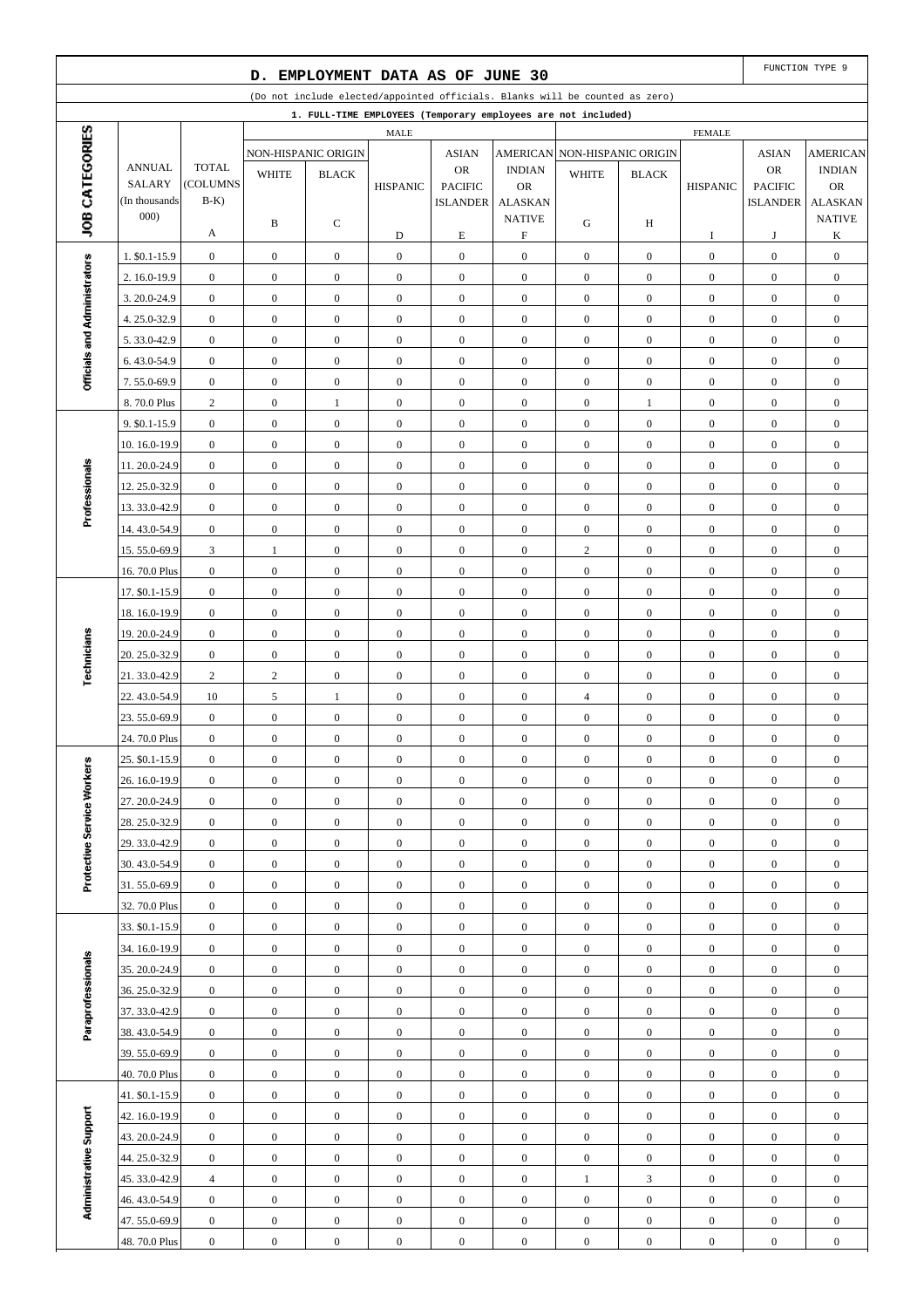|                              |                                | D.                       |                  | EMPLOYMENT DATA AS OF JUNE 30 (Cont.) |                  |                                   |                             |                                                                              |                  |                  |                                   | FUNCTION TYPE 9             |
|------------------------------|--------------------------------|--------------------------|------------------|---------------------------------------|------------------|-----------------------------------|-----------------------------|------------------------------------------------------------------------------|------------------|------------------|-----------------------------------|-----------------------------|
|                              |                                |                          |                  |                                       |                  |                                   |                             | (Do not include elected/appointed officials. Blanks will be counted as zero) |                  |                  |                                   |                             |
|                              |                                |                          |                  |                                       |                  |                                   |                             | 1. FULL-TIME EMPLOYEES (Temporary employees are not included)                |                  |                  |                                   |                             |
|                              |                                |                          |                  |                                       | <b>MALE</b>      |                                   |                             |                                                                              |                  | <b>FEMALE</b>    |                                   |                             |
| JOB CATEGORIES               |                                |                          |                  | NON-HISPANIC ORIGIN                   |                  | <b>ASIAN</b>                      |                             | AMERICAN NON-HISPANIC ORIGIN                                                 |                  |                  | <b>ASIAN</b>                      | <b>AMERICAN</b>             |
|                              | <b>ANNUAL</b><br><b>SALARY</b> | <b>TOTAL</b><br>(COLUMNS | <b>WHITE</b>     | <b>BLACK</b>                          |                  | <b>OR</b>                         | <b>INDIAN</b>               | <b>WHITE</b>                                                                 | <b>BLACK</b>     |                  | <b>OR</b>                         | <b>INDIAN</b>               |
|                              | (In thousands                  | $B-K$                    |                  |                                       | <b>HISPANIC</b>  | <b>PACIFIC</b><br><b>ISLANDER</b> | <b>OR</b><br><b>ALASKAN</b> |                                                                              |                  | <b>HISPANIC</b>  | <b>PACIFIC</b><br><b>ISLANDER</b> | <b>OR</b><br><b>ALASKAN</b> |
|                              | 000)                           |                          |                  |                                       |                  |                                   | <b>NATIVE</b>               |                                                                              |                  |                  |                                   | <b>NATIVE</b>               |
|                              |                                | A                        | B                | C                                     | D                | E                                 | F                           | G                                                                            | Н                | I                | J                                 | K                           |
|                              | 49. \$0.1-15.9                 | $\boldsymbol{0}$         | $\boldsymbol{0}$ | $\boldsymbol{0}$                      | $\boldsymbol{0}$ | $\boldsymbol{0}$                  | $\mathbf{0}$                | $\boldsymbol{0}$                                                             | $\boldsymbol{0}$ | $\mathbf{0}$     | $\boldsymbol{0}$                  | $\boldsymbol{0}$            |
|                              | 50.16.0-19.9                   | $\boldsymbol{0}$         | $\boldsymbol{0}$ | $\boldsymbol{0}$                      | $\boldsymbol{0}$ | $\boldsymbol{0}$                  | $\mathbf{0}$                | $\boldsymbol{0}$                                                             | $\overline{0}$   | $\boldsymbol{0}$ | $\boldsymbol{0}$                  | $\boldsymbol{0}$            |
| Skilled Craft Workers        | 51.20.0-24.9                   | $\boldsymbol{0}$         | $\boldsymbol{0}$ | $\boldsymbol{0}$                      | $\boldsymbol{0}$ | $\boldsymbol{0}$                  | $\boldsymbol{0}$            | $\boldsymbol{0}$                                                             | $\boldsymbol{0}$ | $\boldsymbol{0}$ | $\boldsymbol{0}$                  | $\boldsymbol{0}$            |
|                              | 52.25.0-32.9                   | $\mathbf{0}$             | $\mathbf{0}$     | $\boldsymbol{0}$                      | $\mathbf{0}$     | $\boldsymbol{0}$                  | $\mathbf{0}$                | $\boldsymbol{0}$                                                             | $\overline{0}$   | $\boldsymbol{0}$ | $\boldsymbol{0}$                  | $\boldsymbol{0}$            |
|                              | 53.33.0-42.9                   | $\boldsymbol{0}$         | $\boldsymbol{0}$ | $\boldsymbol{0}$                      | $\boldsymbol{0}$ | $\boldsymbol{0}$                  | $\mathbf{0}$                | $\boldsymbol{0}$                                                             | $\boldsymbol{0}$ | $\mathbf{0}$     | $\boldsymbol{0}$                  | $\boldsymbol{0}$            |
|                              | 54.43.0-54.9                   | $\mathbf{1}$             | $\mathbf{1}$     | $\boldsymbol{0}$                      | $\boldsymbol{0}$ | $\boldsymbol{0}$                  | $\mathbf{0}$                | $\boldsymbol{0}$                                                             | $\overline{0}$   | $\mathbf{0}$     | $\boldsymbol{0}$                  | $\boldsymbol{0}$            |
|                              | 55.55.0-69.9                   | $\mathbf{1}$             | $\boldsymbol{0}$ | $\boldsymbol{0}$                      | $\boldsymbol{0}$ | $\boldsymbol{0}$                  | $\boldsymbol{0}$            | $\boldsymbol{0}$                                                             | $\mathbf{1}$     | $\boldsymbol{0}$ | $\boldsymbol{0}$                  | $\boldsymbol{0}$            |
|                              | 56.70.0 Plus                   | $\mathbf{1}$             | $\mathbf{0}$     | $\boldsymbol{0}$                      | $\boldsymbol{0}$ | $\boldsymbol{0}$                  | $\mathbf{0}$                | $\boldsymbol{0}$                                                             | $\mathbf{1}$     | $\boldsymbol{0}$ | $\boldsymbol{0}$                  | $\boldsymbol{0}$            |
|                              | 57. \$0.1-15.9                 | $\boldsymbol{0}$         | $\mathbf{0}$     | $\boldsymbol{0}$                      | $\boldsymbol{0}$ | $\boldsymbol{0}$                  | $\mathbf{0}$                | $\boldsymbol{0}$                                                             | $\boldsymbol{0}$ | $\mathbf{0}$     | $\boldsymbol{0}$                  | $\boldsymbol{0}$            |
|                              | 58.16.0-19.9                   | $\mathbf{0}$             | $\boldsymbol{0}$ | $\boldsymbol{0}$                      | $\boldsymbol{0}$ | $\boldsymbol{0}$                  | $\mathbf{0}$                | $\boldsymbol{0}$                                                             | $\overline{0}$   | $\mathbf{0}$     | $\boldsymbol{0}$                  | $\boldsymbol{0}$            |
|                              | 59.20.0-24.9                   | $\boldsymbol{0}$         | $\boldsymbol{0}$ | $\boldsymbol{0}$                      | $\boldsymbol{0}$ | $\boldsymbol{0}$                  | $\boldsymbol{0}$            | $\boldsymbol{0}$                                                             | $\boldsymbol{0}$ | $\boldsymbol{0}$ | $\boldsymbol{0}$                  | $\boldsymbol{0}$            |
|                              | 60.25.0-32.9                   | $\mathbf{0}$             | $\boldsymbol{0}$ | $\boldsymbol{0}$                      | $\mathbf{0}$     | $\boldsymbol{0}$                  | $\mathbf{0}$                | $\boldsymbol{0}$                                                             | $\overline{0}$   | $\mathbf{0}$     | $\boldsymbol{0}$                  | $\boldsymbol{0}$            |
| Service-Maintenance          | 61.33.0-42.9                   | $\boldsymbol{0}$         | $\boldsymbol{0}$ | $\boldsymbol{0}$                      | $\boldsymbol{0}$ | $\boldsymbol{0}$                  | $\mathbf{0}$                | $\boldsymbol{0}$                                                             | $\boldsymbol{0}$ | $\mathbf{0}$     | $\boldsymbol{0}$                  | $\boldsymbol{0}$            |
|                              | 62.43.0-54.9                   | $\mathbf{0}$             | $\boldsymbol{0}$ | $\boldsymbol{0}$                      | $\boldsymbol{0}$ | $\boldsymbol{0}$                  | $\mathbf{0}$                | $\boldsymbol{0}$                                                             | $\overline{0}$   | $\mathbf{0}$     | $\boldsymbol{0}$                  | $\boldsymbol{0}$            |
|                              | 63.55.0-69.9                   | $\boldsymbol{0}$         | $\boldsymbol{0}$ | $\boldsymbol{0}$                      | $\boldsymbol{0}$ | $\boldsymbol{0}$                  | $\mathbf{0}$                | $\boldsymbol{0}$                                                             | $\boldsymbol{0}$ | $\mathbf{0}$     | $\boldsymbol{0}$                  | $\boldsymbol{0}$            |
|                              | 64.70.0 Plus                   | $\boldsymbol{0}$         | $\boldsymbol{0}$ | $\boldsymbol{0}$                      | $\mathbf{0}$     | $\boldsymbol{0}$                  | $\mathbf{0}$                | $\boldsymbol{0}$                                                             | $\overline{0}$   | $\boldsymbol{0}$ | $\boldsymbol{0}$                  | $\boldsymbol{0}$            |
| <b>65. TOTAL FULL TIME</b>   |                                | 24                       | 9                | $\overline{c}$                        | $\boldsymbol{0}$ | $\boldsymbol{0}$                  | $\mathbf{0}$                | 7                                                                            | 6                | $\boldsymbol{0}$ | $\boldsymbol{0}$                  | $\boldsymbol{0}$            |
| (Lines $1-64$ )              |                                |                          |                  |                                       |                  |                                   |                             |                                                                              |                  |                  |                                   |                             |
|                              |                                |                          |                  |                                       |                  |                                   |                             | 2. OTHER THAN FULLTIME EMPLOYEES (Including temporary employees)             |                  |                  |                                   |                             |
| 66.OFFICIALS/ADMIN           |                                | $\boldsymbol{0}$         | $\mathbf{0}$     | $\mathbf{0}$                          | $\boldsymbol{0}$ | $\boldsymbol{0}$                  | $\mathbf{0}$                | $\boldsymbol{0}$                                                             | $\overline{0}$   | $\mathbf{0}$     | $\boldsymbol{0}$                  | $\boldsymbol{0}$            |
| 67.PROFESSIONALS             |                                | $\mathbf{1}$             | $\boldsymbol{0}$ | $\boldsymbol{0}$                      | $\boldsymbol{0}$ | $\boldsymbol{0}$                  | $\mathbf{0}$                | $\boldsymbol{0}$                                                             | $\mathbf{1}$     | $\boldsymbol{0}$ | $\boldsymbol{0}$                  | $\boldsymbol{0}$            |
| <b>68.TECHNICIANS</b>        |                                | $\overline{c}$           | $\boldsymbol{0}$ | $\boldsymbol{0}$                      | $\boldsymbol{0}$ | $\boldsymbol{0}$                  | $\mathbf{0}$                | $\boldsymbol{0}$                                                             | $\overline{c}$   | $\boldsymbol{0}$ | $\boldsymbol{0}$                  | $\boldsymbol{0}$            |
| <b>69.PROTECTIVE SERVICE</b> |                                | $\boldsymbol{0}$         | $\boldsymbol{0}$ | $\boldsymbol{0}$                      | $\boldsymbol{0}$ | $\boldsymbol{0}$                  | $\boldsymbol{0}$            | $\boldsymbol{0}$                                                             | $\boldsymbol{0}$ | $\boldsymbol{0}$ | $\boldsymbol{0}$                  | $\boldsymbol{0}$            |
| 70.PARA-PROFESSIONAL         |                                | $\boldsymbol{0}$         | $\boldsymbol{0}$ | $\boldsymbol{0}$                      | $\boldsymbol{0}$ | $\boldsymbol{0}$                  | $\mathbf{0}$                | $\boldsymbol{0}$                                                             | $\boldsymbol{0}$ | $\boldsymbol{0}$ | $\boldsymbol{0}$                  | $\boldsymbol{0}$            |
| 71.ADMIN. SUPPORT            |                                | $\boldsymbol{0}$         | $\boldsymbol{0}$ | $\mathbf{0}$                          | $\boldsymbol{0}$ | $\mathbf{0}$                      | $\mathbf{0}$                | $\boldsymbol{0}$                                                             | $\overline{0}$   | $\mathbf{0}$     | $\boldsymbol{0}$                  | $\boldsymbol{0}$            |
| 72.SKILLED CRAFT             |                                | $\boldsymbol{0}$         | $\mathbf{0}$     | $\boldsymbol{0}$                      | $\boldsymbol{0}$ | $\boldsymbol{0}$                  | $\overline{0}$              | $\boldsymbol{0}$                                                             | $\overline{0}$   | $\overline{0}$   | $\overline{0}$                    | $\boldsymbol{0}$            |
|                              | 73.SERVICE/MAINTENANCE         | $\boldsymbol{0}$         | $\boldsymbol{0}$ | $\boldsymbol{0}$                      | $\boldsymbol{0}$ | $\boldsymbol{0}$                  | $\boldsymbol{0}$            | $\boldsymbol{0}$                                                             | $\boldsymbol{0}$ | $\mathbf{0}$     | $\boldsymbol{0}$                  | $\overline{0}$              |
| 74. TOTAL OTHER              |                                | 3                        | $\overline{0}$   | $\overline{0}$                        | $\mathbf{0}$     | $\boldsymbol{0}$                  | $\overline{0}$              | $\boldsymbol{0}$                                                             | 3                | $\mathbf{0}$     | $\boldsymbol{0}$                  | $\mathbf{0}$                |
| THAN FULL TIME               |                                |                          |                  |                                       |                  |                                   |                             |                                                                              |                  |                  |                                   |                             |
| (Lines $66-73$ )             |                                |                          |                  |                                       |                  |                                   |                             |                                                                              |                  |                  |                                   |                             |
|                              |                                |                          |                  |                                       |                  |                                   |                             | 3. NEW HIRES DURING FISCAL YEAR Permanent full time only JULY 1 - JUNE 30    |                  |                  |                                   |                             |
| 75.OFFICIALS/ADMIN           |                                | $\boldsymbol{0}$         | $\boldsymbol{0}$ | $\boldsymbol{0}$                      | $\boldsymbol{0}$ | $\boldsymbol{0}$                  | $\boldsymbol{0}$            | $\boldsymbol{0}$                                                             | $\boldsymbol{0}$ | $\boldsymbol{0}$ | $\boldsymbol{0}$                  | $\boldsymbol{0}$            |
| 76.PROFESSIONALS             |                                | $\boldsymbol{0}$         | $\boldsymbol{0}$ | $\overline{0}$                        | $\boldsymbol{0}$ | $\mathbf{0}$                      | $\overline{0}$              | $\mathbf{0}$                                                                 | $\mathbf{0}$     | $\mathbf{0}$     | $\boldsymbol{0}$                  | $\overline{0}$              |
| 77.TECHNICIANS               |                                | $\boldsymbol{0}$         | $\mathbf{0}$     | $\overline{0}$                        | $\overline{0}$   | $\boldsymbol{0}$                  | $\overline{0}$              | $\mathbf{0}$                                                                 | $\overline{0}$   | $\mathbf{0}$     | $\overline{0}$                    | $\overline{0}$              |
| 78. PROTECTIVE SERVICE       |                                | $\boldsymbol{0}$         | $\boldsymbol{0}$ | $\overline{0}$                        | $\boldsymbol{0}$ | $\mathbf{0}$                      | $\mathbf{0}$                | $\boldsymbol{0}$                                                             | $\overline{0}$   | $\mathbf{0}$     | $\boldsymbol{0}$                  | $\overline{0}$              |
| 79.PARA-PROFESSIONAL         |                                | $\boldsymbol{0}$         | $\mathbf{0}$     | $\boldsymbol{0}$                      | $\boldsymbol{0}$ | $\boldsymbol{0}$                  | $\overline{0}$              | $\boldsymbol{0}$                                                             | $\overline{0}$   | $\mathbf{0}$     | $\boldsymbol{0}$                  | $\boldsymbol{0}$            |
| 80.ADMIN. SUPPORT            |                                | $\boldsymbol{0}$         | $\boldsymbol{0}$ | $\overline{0}$                        | $\boldsymbol{0}$ | $\mathbf{0}$                      | $\boldsymbol{0}$            | $\boldsymbol{0}$                                                             | $\boldsymbol{0}$ | $\mathbf{0}$     | $\boldsymbol{0}$                  | $\boldsymbol{0}$            |
| 81.SKILLED CRAFT             |                                | $\boldsymbol{0}$         | $\mathbf{0}$     | $\mathbf{0}$                          | $\boldsymbol{0}$ | $\mathbf{0}$                      | $\mathbf{0}$                | $\boldsymbol{0}$                                                             | $\overline{0}$   | $\mathbf{0}$     | $\boldsymbol{0}$                  | $\boldsymbol{0}$            |
|                              | 82.SERVICE/MAINTENANCE         | $\boldsymbol{0}$         | $\boldsymbol{0}$ | $\mathbf{0}$                          | $\boldsymbol{0}$ | $\mathbf{0}$                      | $\mathbf{0}$                | $\boldsymbol{0}$                                                             | $\overline{0}$   | $\mathbf{0}$     | $\boldsymbol{0}$                  | $\boldsymbol{0}$            |
| (Lines 75-82)                | 83. TOTAL NEW HIRES            | $\boldsymbol{0}$         | $\boldsymbol{0}$ | $\mathbf{0}$                          | $\boldsymbol{0}$ | $\mathbf{0}$                      | $\mathbf{0}$                | $\boldsymbol{0}$                                                             | $\mathbf{0}$     | $\mathbf{0}$     | $\boldsymbol{0}$                  | $\boldsymbol{0}$            |
|                              |                                |                          |                  |                                       |                  |                                   |                             |                                                                              |                  |                  |                                   |                             |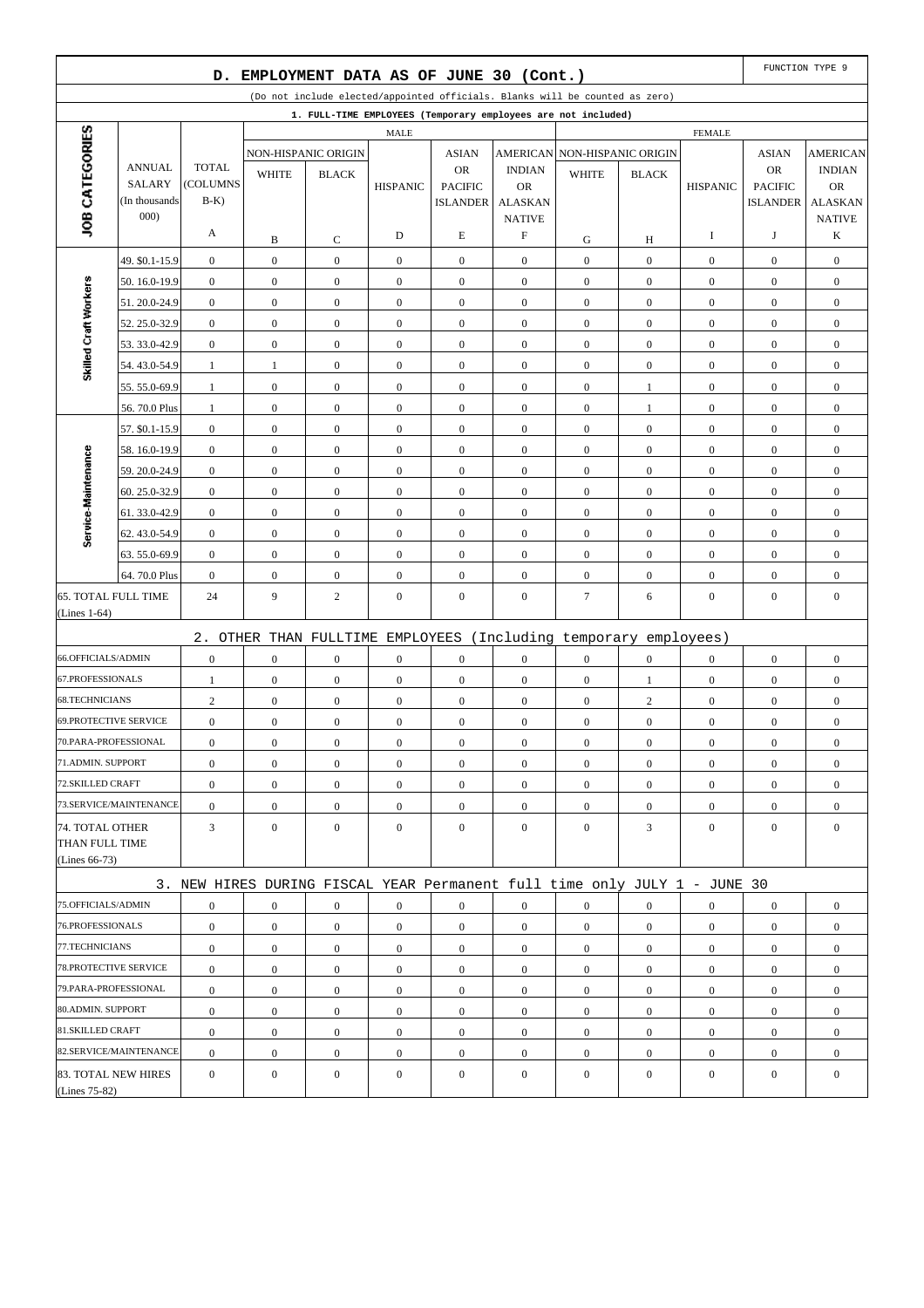**REMARKS (List National Crime Information Center (NCIC) number assigned to any Criminal Justice Agencies whose data are included in this report)**

**\*\*\*LIST AGENCIES INCLUDED ON THIS FORM\*\*\***

The City of Gainesville

|             | NAME OF PERSON TO CONTACT REGARDING THIS FORM       |                                         | <b>TITLE</b>                               |                   |              |
|-------------|-----------------------------------------------------|-----------------------------------------|--------------------------------------------|-------------------|--------------|
|             | Gwendolyn Saffo                                     |                                         | <b>Equal Opportunity Specialist Senior</b> |                   |              |
|             | ADDRESS (Number and Street, City, State, Zip Code)  | <b>TELEPHONE NUMBER</b>                 | Ext                                        | <b>FAX NUMBER</b> |              |
|             | 222 East University Ave Gainesville , Florida 32601 | 352-334-5051                            |                                            |                   | 352-334-2088 |
| <b>DATE</b> | EMAIL.                                              | TYPED NAME/TITLE OF AUTHORIZED OFFICIAL |                                            | <b>SIGNATURE</b>  |              |
| 2015-10-29  | AlstonTL@cityofgainesville.or                       | Torey Alston EO Director                |                                            |                   |              |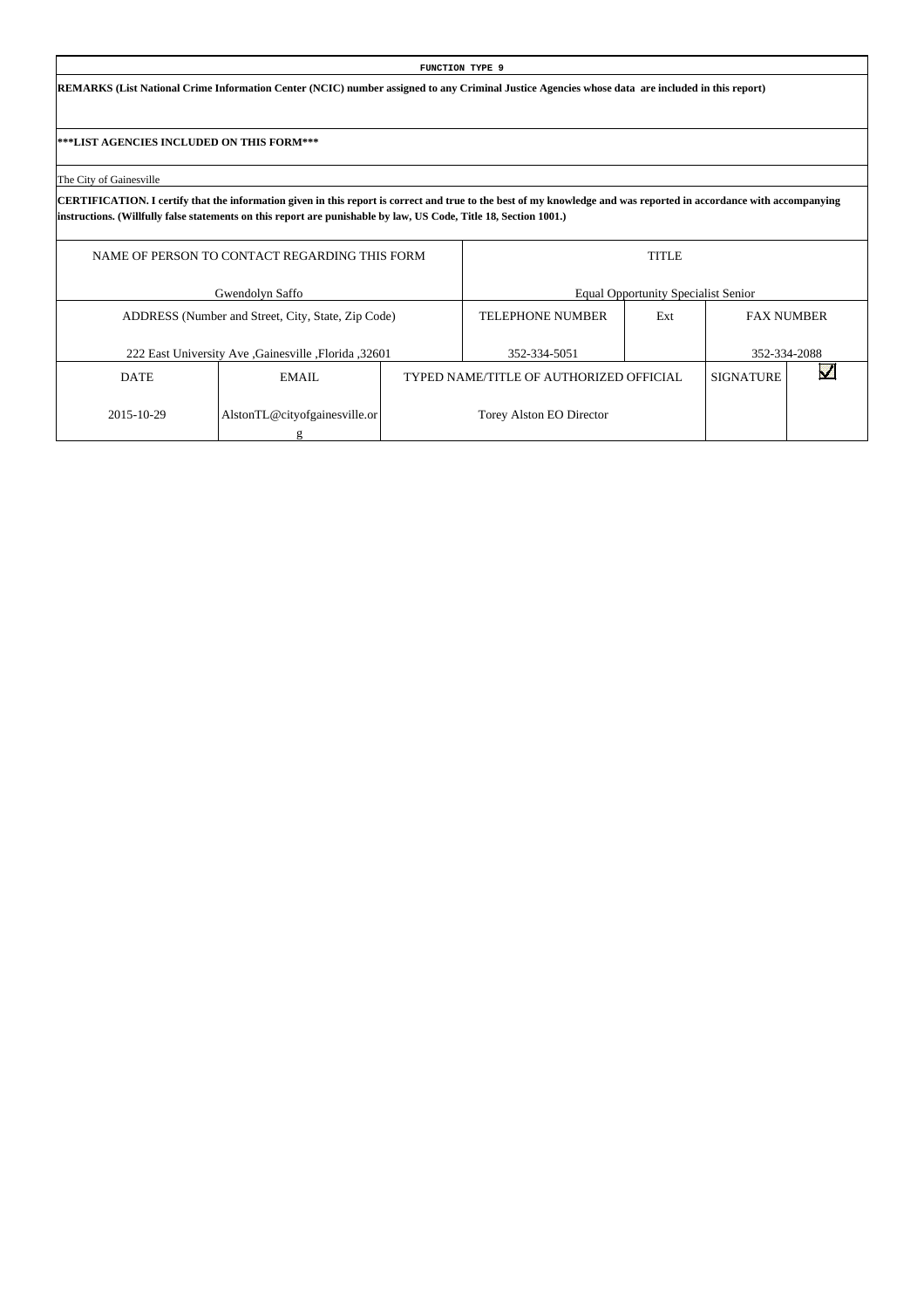|                              |                              |                                      | D.                           | EMPLOYMENT DATA AS OF JUNE 30    |                                      |                                      |                                            |                                                                              |                                      |                                      |                                      | FUNCTION TYPE 10                     |
|------------------------------|------------------------------|--------------------------------------|------------------------------|----------------------------------|--------------------------------------|--------------------------------------|--------------------------------------------|------------------------------------------------------------------------------|--------------------------------------|--------------------------------------|--------------------------------------|--------------------------------------|
|                              |                              |                                      |                              |                                  |                                      |                                      |                                            | (Do not include elected/appointed officials. Blanks will be counted as zero) |                                      |                                      |                                      |                                      |
|                              |                              |                                      |                              |                                  |                                      |                                      |                                            | 1. FULL-TIME EMPLOYEES (Temporary employees are not included)                |                                      |                                      |                                      |                                      |
| JOB CATEGORIES               |                              |                                      |                              |                                  | MALE                                 |                                      |                                            |                                                                              |                                      | <b>FEMALE</b>                        |                                      |                                      |
|                              | <b>ANNUAL</b>                | <b>TOTAL</b>                         |                              | NON-HISPANIC ORIGIN              |                                      | <b>ASIAN</b><br><b>OR</b>            | <b>AMERICAN</b><br><b>INDIAN</b>           |                                                                              | <b>NON-HISPANIC ORIGIN</b>           |                                      | <b>ASIAN</b><br>OR                   | <b>AMERICAN</b><br><b>INDIAN</b>     |
|                              | <b>SALARY</b>                | (COLUMNS                             | <b>WHITE</b>                 | <b>BLACK</b>                     | <b>HISPANIC</b>                      | <b>PACIFIC</b>                       | <b>OR</b>                                  | <b>WHITE</b>                                                                 | <b>BLACK</b>                         | <b>HISPANIC</b>                      | <b>PACIFIC</b>                       | <b>OR</b>                            |
|                              | (In thousands)               | $B-K$ )                              |                              |                                  |                                      | <b>ISLANDER</b>                      | <b>ALASKAN</b>                             |                                                                              |                                      |                                      | <b>ISLANDER</b>                      | <b>ALASKAN</b>                       |
|                              | 000)                         | А                                    | B                            | С                                | D                                    | $\mathbf E$                          | <b>NATIVE</b><br>$\boldsymbol{\mathrm{F}}$ | G                                                                            | H                                    | I                                    | J                                    | <b>NATIVE</b><br>K                   |
|                              | 1. \$0.1-15.9                | $\boldsymbol{0}$                     | $\mathbf{0}$                 | $\boldsymbol{0}$                 | $\mathbf{0}$                         | $\boldsymbol{0}$                     | $\boldsymbol{0}$                           | $\mathbf{0}$                                                                 | $\mathbf{0}$                         | $\boldsymbol{0}$                     | $\boldsymbol{0}$                     | $\boldsymbol{0}$                     |
|                              | 2. 16.0-19.9                 | $\boldsymbol{0}$                     | $\boldsymbol{0}$             | $\mathbf{0}$                     | $\boldsymbol{0}$                     | $\boldsymbol{0}$                     | $\boldsymbol{0}$                           | $\mathbf{0}$                                                                 | $\overline{0}$                       | $\mathbf{0}$                         | $\boldsymbol{0}$                     | $\boldsymbol{0}$                     |
|                              | 3.20.0-24.9                  | $\boldsymbol{0}$                     | $\boldsymbol{0}$             | $\mathbf{0}$                     | $\mathbf{0}$                         | $\boldsymbol{0}$                     | $\boldsymbol{0}$                           | $\boldsymbol{0}$                                                             | $\mathbf{0}$                         | $\boldsymbol{0}$                     | $\boldsymbol{0}$                     | $\boldsymbol{0}$                     |
|                              | 4.25.0-32.9                  | $\boldsymbol{0}$                     | $\boldsymbol{0}$             | $\boldsymbol{0}$                 | $\boldsymbol{0}$                     | $\boldsymbol{0}$                     | $\boldsymbol{0}$                           | $\mathbf{0}$                                                                 | $\overline{0}$                       | $\boldsymbol{0}$                     | $\boldsymbol{0}$                     | $\boldsymbol{0}$                     |
| Officials and Administrators | 5.33.0-42.9                  | $\boldsymbol{0}$                     | $\boldsymbol{0}$             | $\boldsymbol{0}$                 | $\boldsymbol{0}$                     | $\boldsymbol{0}$                     | $\boldsymbol{0}$                           | $\mathbf{0}$                                                                 | $\mathbf{0}$                         | $\boldsymbol{0}$                     | $\boldsymbol{0}$                     | $\boldsymbol{0}$                     |
|                              | 6.43.0-54.9                  | $\boldsymbol{0}$                     | $\boldsymbol{0}$             | $\boldsymbol{0}$                 | $\boldsymbol{0}$                     | $\boldsymbol{0}$                     | $\boldsymbol{0}$                           | $\mathbf{0}$                                                                 | $\mathbf{0}$                         | $\boldsymbol{0}$                     | $\boldsymbol{0}$                     | $\boldsymbol{0}$                     |
|                              | 7.55.0-69.9                  | $\overline{c}$                       | $\mathbf{2}$                 | $\mathbf{0}$                     | $\mathbf{0}$                         | $\boldsymbol{0}$                     | $\boldsymbol{0}$                           | $\boldsymbol{0}$                                                             | $\mathbf{0}$                         | $\boldsymbol{0}$                     | $\boldsymbol{0}$                     | $\boldsymbol{0}$                     |
|                              | 8.70.0 Plus                  | $\boldsymbol{7}$                     | $\mathfrak{Z}$               | $\mathbf{1}$                     | $\boldsymbol{0}$                     | $\boldsymbol{0}$                     | $\boldsymbol{0}$                           | $\mathfrak{Z}$                                                               | $\overline{0}$                       | $\boldsymbol{0}$                     | $\boldsymbol{0}$                     | $\boldsymbol{0}$                     |
|                              | 9. \$0.1-15.9                | $\boldsymbol{0}$                     | $\boldsymbol{0}$             | $\boldsymbol{0}$                 | $\mathbf{0}$                         | $\boldsymbol{0}$                     | $\boldsymbol{0}$                           | $\boldsymbol{0}$                                                             | $\mathbf{0}$                         | $\boldsymbol{0}$                     | $\boldsymbol{0}$                     | $\boldsymbol{0}$                     |
|                              | 10.16.0-19.9                 | $\boldsymbol{0}$                     | $\boldsymbol{0}$             | $\mathbf{0}$                     | $\boldsymbol{0}$                     | $\boldsymbol{0}$                     | $\boldsymbol{0}$                           | $\mathbf{0}$                                                                 | $\mathbf{0}$                         | $\boldsymbol{0}$                     | $\boldsymbol{0}$                     | $\boldsymbol{0}$                     |
|                              | 11.20.0-24.9                 | $\boldsymbol{0}$                     | $\boldsymbol{0}$             | $\mathbf{0}$                     | $\boldsymbol{0}$                     | $\boldsymbol{0}$                     | $\boldsymbol{0}$                           | $\boldsymbol{0}$                                                             | $\mathbf{0}$                         | $\boldsymbol{0}$                     | $\boldsymbol{0}$                     | $\boldsymbol{0}$                     |
| Professionals                | 12.25.0-32.9                 | $\boldsymbol{0}$                     | $\boldsymbol{0}$             | $\boldsymbol{0}$                 | $\boldsymbol{0}$                     | $\boldsymbol{0}$                     | $\boldsymbol{0}$                           | $\mathbf{0}$                                                                 | $\overline{0}$                       | $\boldsymbol{0}$                     | $\boldsymbol{0}$                     | $\boldsymbol{0}$                     |
|                              | 13.33.0-42.9                 | $\boldsymbol{0}$                     | $\boldsymbol{0}$             | $\boldsymbol{0}$                 | $\mathbf{0}$                         | $\boldsymbol{0}$                     | $\boldsymbol{0}$                           | $\mathbf{0}$                                                                 | $\mathbf{0}$                         | $\boldsymbol{0}$                     | $\boldsymbol{0}$                     | $\boldsymbol{0}$                     |
|                              | 14.43.0-54.9                 | $\mathfrak{Z}$                       | $\sqrt{2}$                   | $\mathbf{1}$                     | $\boldsymbol{0}$                     | $\boldsymbol{0}$                     | $\boldsymbol{0}$                           | $\boldsymbol{0}$                                                             | $\mathbf{0}$                         | $\boldsymbol{0}$                     | $\boldsymbol{0}$                     | $\boldsymbol{0}$                     |
|                              | 15.55.0-69.9                 | $\tau$                               | $\mathbf{2}$                 | $\mathbf{1}$                     | 1                                    | $\boldsymbol{0}$                     | $\boldsymbol{0}$                           | 3                                                                            | $\mathbf{0}$                         | $\boldsymbol{0}$                     | $\boldsymbol{0}$                     | $\boldsymbol{0}$                     |
|                              | 16.70.0 Plus                 | $\mathfrak{Z}$                       | $\sqrt{2}$                   | $\mathbf{1}$                     | $\boldsymbol{0}$                     | $\boldsymbol{0}$                     | $\boldsymbol{0}$                           | $\boldsymbol{0}$                                                             | $\overline{0}$                       | $\boldsymbol{0}$                     | $\boldsymbol{0}$                     | $\boldsymbol{0}$                     |
|                              | 17. \$0.1-15.9               | $\boldsymbol{0}$                     | $\boldsymbol{0}$             | $\boldsymbol{0}$                 | $\mathbf{0}$                         | $\boldsymbol{0}$                     | $\boldsymbol{0}$                           | $\boldsymbol{0}$                                                             | $\mathbf{0}$                         | $\boldsymbol{0}$                     | $\boldsymbol{0}$                     | $\boldsymbol{0}$                     |
|                              | 18.16.0-19.9                 | $\boldsymbol{0}$                     | $\boldsymbol{0}$             | $\mathbf{0}$                     | $\boldsymbol{0}$                     | $\boldsymbol{0}$                     | $\boldsymbol{0}$                           | $\mathbf{0}$                                                                 | $\mathbf{0}$                         | $\boldsymbol{0}$                     | $\boldsymbol{0}$                     | $\boldsymbol{0}$                     |
|                              | 19.20.0-24.9                 | $\boldsymbol{0}$                     | $\boldsymbol{0}$             | $\mathbf{0}$                     | $\boldsymbol{0}$                     | $\boldsymbol{0}$                     | $\boldsymbol{0}$                           | $\boldsymbol{0}$                                                             | $\mathbf{0}$                         | $\boldsymbol{0}$                     | $\boldsymbol{0}$                     | $\boldsymbol{0}$                     |
| Technicians                  | 20. 25.0-32.9                | $\boldsymbol{0}$                     | $\boldsymbol{0}$             | $\boldsymbol{0}$                 | $\boldsymbol{0}$                     | $\boldsymbol{0}$                     | $\boldsymbol{0}$                           | $\mathbf{0}$                                                                 | $\overline{0}$                       | $\boldsymbol{0}$                     | $\boldsymbol{0}$                     | $\boldsymbol{0}$                     |
|                              | 21.33.0-42.9                 | $\boldsymbol{0}$                     | $\boldsymbol{0}$             | $\boldsymbol{0}$                 | $\mathbf{0}$                         | $\boldsymbol{0}$                     | $\boldsymbol{0}$                           | $\boldsymbol{0}$                                                             | $\mathbf{0}$                         | $\boldsymbol{0}$                     | $\boldsymbol{0}$                     | $\boldsymbol{0}$                     |
|                              | 22.43.0-54.9                 | $\boldsymbol{0}$                     | $\boldsymbol{0}$             | $\boldsymbol{0}$                 | $\boldsymbol{0}$                     | $\boldsymbol{0}$                     | $\boldsymbol{0}$                           | $\boldsymbol{0}$                                                             | $\overline{0}$                       | $\boldsymbol{0}$                     | $\boldsymbol{0}$                     | $\boldsymbol{0}$                     |
|                              | 23.55.0-69.9                 | 16                                   | 14                           | $\boldsymbol{0}$                 | $\boldsymbol{0}$                     | $\boldsymbol{0}$                     | $\boldsymbol{0}$                           | $\mathbf{2}$                                                                 | $\overline{0}$                       | $\boldsymbol{0}$                     | $\boldsymbol{0}$                     | $\boldsymbol{0}$                     |
|                              | 24.70.0 Plus                 | $\mathbf{1}$                         | $\mathbf{1}$                 | $\mathbf{0}$                     | $\boldsymbol{0}$                     | $\boldsymbol{0}$                     | $\boldsymbol{0}$                           | $\boldsymbol{0}$                                                             | $\boldsymbol{0}$                     | $\boldsymbol{0}$                     | $\boldsymbol{0}$                     | $\boldsymbol{0}$                     |
|                              | 25. \$0.1-15.9               | $\boldsymbol{0}$                     | $\boldsymbol{0}$             | $\boldsymbol{0}$                 | $\boldsymbol{0}$                     | $\boldsymbol{0}$                     | $\boldsymbol{0}$                           | $\boldsymbol{0}$                                                             | $\boldsymbol{0}$                     | $\boldsymbol{0}$                     | $\boldsymbol{0}$                     | $\boldsymbol{0}$                     |
|                              | 26. 16.0-19.9                | $\mathbf{0}$                         | $\overline{0}$               | $\overline{0}$                   | $\boldsymbol{0}$                     | $\mathbf{0}$                         | $\overline{0}$                             | $\mathbf{0}$                                                                 | $\overline{0}$                       | $\mathbf{0}$                         | $\mathbf{0}$                         | $\mathbf{0}$                         |
|                              | 27.20.0-24.9                 | $\boldsymbol{0}$                     | $\boldsymbol{0}$             | $\boldsymbol{0}$                 | $\mathbf{0}$                         | $\boldsymbol{0}$                     | $\mathbf{0}$                               | $\boldsymbol{0}$                                                             | $\boldsymbol{0}$                     | $\boldsymbol{0}$                     | $\mathbf{0}$                         | $\boldsymbol{0}$                     |
|                              | 28.25.0-32.9<br>29.33.0-42.9 | $\boldsymbol{0}$                     | $\boldsymbol{0}$             | $\boldsymbol{0}$                 | $\boldsymbol{0}$                     | $\boldsymbol{0}$                     | $\mathbf{0}$                               | $\mathbf{0}$                                                                 | $\boldsymbol{0}$                     | $\boldsymbol{0}$                     | $\boldsymbol{0}$                     | $\boldsymbol{0}$                     |
|                              | 30.43.0-54.9                 | $\boldsymbol{0}$<br>$\boldsymbol{0}$ | $\mathbf{0}$<br>$\mathbf{0}$ | $\boldsymbol{0}$<br>$\mathbf{0}$ | $\boldsymbol{0}$<br>$\boldsymbol{0}$ | $\boldsymbol{0}$<br>$\boldsymbol{0}$ | $\mathbf{0}$<br>$\mathbf{0}$               | $\boldsymbol{0}$<br>$\mathbf{0}$                                             | $\boldsymbol{0}$<br>$\boldsymbol{0}$ | $\boldsymbol{0}$<br>$\boldsymbol{0}$ | $\boldsymbol{0}$<br>$\boldsymbol{0}$ | $\boldsymbol{0}$<br>$\boldsymbol{0}$ |
| Protective Service Workers   | 31.55.0-69.9                 | $\boldsymbol{0}$                     | $\boldsymbol{0}$             | $\boldsymbol{0}$                 | $\mathbf{0}$                         | $\boldsymbol{0}$                     | $\boldsymbol{0}$                           | $\boldsymbol{0}$                                                             | $\boldsymbol{0}$                     | $\boldsymbol{0}$                     | $\mathbf{0}$                         | $\boldsymbol{0}$                     |
|                              | 32.70.0 Plus                 | $\boldsymbol{0}$                     | $\boldsymbol{0}$             | $\mathbf{0}$                     | $\boldsymbol{0}$                     | $\boldsymbol{0}$                     | $\mathbf{0}$                               | $\boldsymbol{0}$                                                             | $\boldsymbol{0}$                     | $\boldsymbol{0}$                     | $\boldsymbol{0}$                     | $\boldsymbol{0}$                     |
|                              | 33. \$0.1-15.9               | $\boldsymbol{0}$                     | $\boldsymbol{0}$             | $\boldsymbol{0}$                 | $\boldsymbol{0}$                     | $\boldsymbol{0}$                     | $\mathbf{0}$                               | $\boldsymbol{0}$                                                             | $\boldsymbol{0}$                     | $\boldsymbol{0}$                     | $\boldsymbol{0}$                     | $\boldsymbol{0}$                     |
|                              | 34. 16.0-19.9                | $\boldsymbol{0}$                     | $\boldsymbol{0}$             | $\boldsymbol{0}$                 | $\boldsymbol{0}$                     | $\boldsymbol{0}$                     | $\boldsymbol{0}$                           | $\mathbf{0}$                                                                 | $\boldsymbol{0}$                     | $\boldsymbol{0}$                     | $\boldsymbol{0}$                     | $\boldsymbol{0}$                     |
| Paraprofessionals            | 35.20.0-24.9                 | $\boldsymbol{0}$                     | $\boldsymbol{0}$             | $\boldsymbol{0}$                 | $\mathbf{0}$                         | $\boldsymbol{0}$                     | $\mathbf{0}$                               | $\boldsymbol{0}$                                                             | $\boldsymbol{0}$                     | $\boldsymbol{0}$                     | $\mathbf{0}$                         | $\boldsymbol{0}$                     |
|                              | 36.25.0-32.9                 | $\boldsymbol{0}$                     | $\boldsymbol{0}$             | $\boldsymbol{0}$                 | $\boldsymbol{0}$                     | $\boldsymbol{0}$                     | $\mathbf{0}$                               | $\mathbf{0}$                                                                 | $\boldsymbol{0}$                     | $\boldsymbol{0}$                     | $\boldsymbol{0}$                     | $\boldsymbol{0}$                     |
|                              | 37.33.0-42.9                 | $\boldsymbol{0}$                     | $\boldsymbol{0}$             | $\boldsymbol{0}$                 | $\boldsymbol{0}$                     | $\boldsymbol{0}$                     | $\mathbf{0}$                               | $\boldsymbol{0}$                                                             | $\boldsymbol{0}$                     | $\boldsymbol{0}$                     | $\boldsymbol{0}$                     | $\boldsymbol{0}$                     |
|                              | 38.43.0-54.9                 | $\boldsymbol{0}$                     | $\boldsymbol{0}$             | $\mathbf{0}$                     | $\boldsymbol{0}$                     | $\boldsymbol{0}$                     | $\mathbf{0}$                               | $\boldsymbol{0}$                                                             | $\boldsymbol{0}$                     | $\boldsymbol{0}$                     | $\boldsymbol{0}$                     | $\boldsymbol{0}$                     |
|                              | 39.55.0-69.9                 | $\mathbf{1}$                         | $\boldsymbol{0}$             | $\boldsymbol{0}$                 | $\mathbf{0}$                         | $\boldsymbol{0}$                     | $\boldsymbol{0}$                           | $\boldsymbol{0}$                                                             | $\boldsymbol{0}$                     | $\mathbf{1}$                         | $\mathbf{0}$                         | $\boldsymbol{0}$                     |
|                              | 40.70.0 Plus                 | $\boldsymbol{0}$                     | $\mathbf{0}$                 | $\mathbf{0}$                     | $\boldsymbol{0}$                     | $\boldsymbol{0}$                     | $\boldsymbol{0}$                           | $\boldsymbol{0}$                                                             | $\boldsymbol{0}$                     | $\boldsymbol{0}$                     | $\boldsymbol{0}$                     | $\boldsymbol{0}$                     |
|                              | 41. \$0.1-15.9               | $\boldsymbol{0}$                     | $\boldsymbol{0}$             | $\boldsymbol{0}$                 | $\boldsymbol{0}$                     | $\boldsymbol{0}$                     | $\mathbf{0}$                               | $\boldsymbol{0}$                                                             | $\boldsymbol{0}$                     | $\boldsymbol{0}$                     | $\boldsymbol{0}$                     | $\boldsymbol{0}$                     |
|                              | 42. 16.0-19.9                | $\boldsymbol{0}$                     | $\boldsymbol{0}$             | $\boldsymbol{0}$                 | $\boldsymbol{0}$                     | $\boldsymbol{0}$                     | $\boldsymbol{0}$                           | $\mathbf{0}$                                                                 | $\boldsymbol{0}$                     | $\boldsymbol{0}$                     | $\boldsymbol{0}$                     | $\boldsymbol{0}$                     |
|                              | 43.20.0-24.9                 | $\boldsymbol{0}$                     | $\boldsymbol{0}$             | $\boldsymbol{0}$                 | $\mathbf{0}$                         | $\boldsymbol{0}$                     | $\overline{0}$                             | $\boldsymbol{0}$                                                             | $\boldsymbol{0}$                     | $\boldsymbol{0}$                     | $\mathbf{0}$                         | $\boldsymbol{0}$                     |
|                              | 44.25.0-32.9                 | 3                                    | $\overline{c}$               | $\boldsymbol{0}$                 | $\boldsymbol{0}$                     | $\boldsymbol{0}$                     | $\boldsymbol{0}$                           | $\mathbf{1}$                                                                 | $\boldsymbol{0}$                     | $\boldsymbol{0}$                     | $\boldsymbol{0}$                     | $\boldsymbol{0}$                     |
|                              | 45.33.0-42.9                 | $\overline{4}$                       | $\mathbf{1}$                 | $\boldsymbol{0}$                 | $\boldsymbol{0}$                     | $\boldsymbol{0}$                     | $\mathbf{0}$                               | $\overline{2}$                                                               | $\mathbf{1}$                         | $\boldsymbol{0}$                     | $\boldsymbol{0}$                     | $\boldsymbol{0}$                     |
| Administrative Support       | 46.43.0-54.9                 | $\boldsymbol{0}$                     | $\boldsymbol{0}$             | $\mathbf{0}$                     | $\boldsymbol{0}$                     | $\boldsymbol{0}$                     | $\mathbf{0}$                               | $\boldsymbol{0}$                                                             | $\boldsymbol{0}$                     | $\boldsymbol{0}$                     | $\boldsymbol{0}$                     | $\boldsymbol{0}$                     |
|                              | 47.55.0-69.9                 | $\boldsymbol{0}$                     | $\boldsymbol{0}$             | $\boldsymbol{0}$                 | $\mathbf{0}$                         | $\boldsymbol{0}$                     | $\boldsymbol{0}$                           | $\boldsymbol{0}$                                                             | $\boldsymbol{0}$                     | $\boldsymbol{0}$                     | $\boldsymbol{0}$                     | $\boldsymbol{0}$                     |
|                              | 48.70.0 Plus                 | $\boldsymbol{0}$                     | $\boldsymbol{0}$             | $\boldsymbol{0}$                 | $\mathbf{0}$                         | $\boldsymbol{0}$                     | $\boldsymbol{0}$                           | $\boldsymbol{0}$                                                             | $\boldsymbol{0}$                     | $\boldsymbol{0}$                     | $\boldsymbol{0}$                     | $\boldsymbol{0}$                     |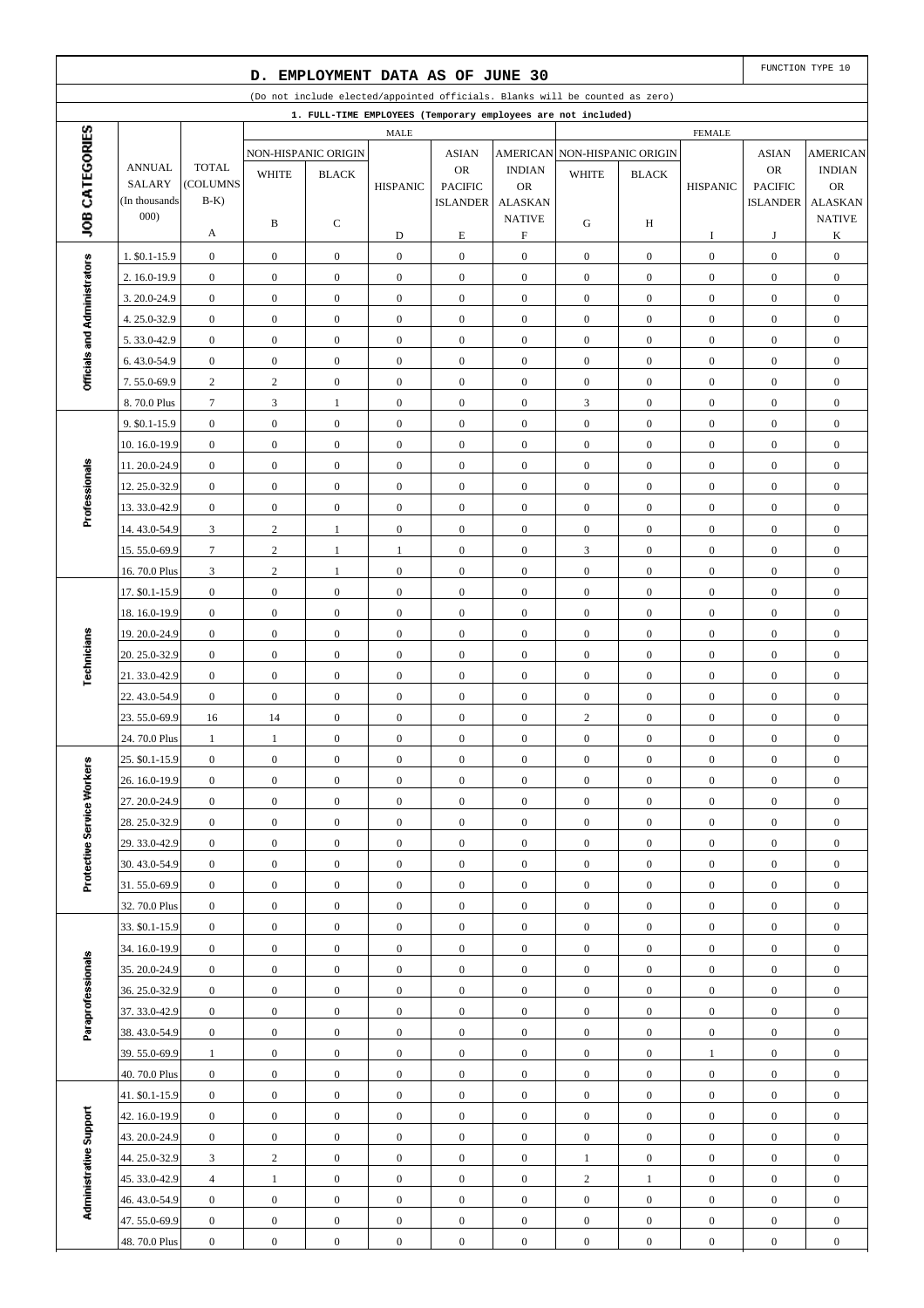|                              |                                                                                                                                               | D.                       |                  | EMPLOYMENT DATA AS OF JUNE 30 (Cont.) |                  |                                   |                             |                                                                           |                  |                  |                                   | FUNCTION TYPE 10            |
|------------------------------|-----------------------------------------------------------------------------------------------------------------------------------------------|--------------------------|------------------|---------------------------------------|------------------|-----------------------------------|-----------------------------|---------------------------------------------------------------------------|------------------|------------------|-----------------------------------|-----------------------------|
|                              | (Do not include elected/appointed officials. Blanks will be counted as zero)<br>1. FULL-TIME EMPLOYEES (Temporary employees are not included) |                          |                  |                                       |                  |                                   |                             |                                                                           |                  |                  |                                   |                             |
|                              |                                                                                                                                               |                          |                  |                                       |                  |                                   |                             |                                                                           |                  |                  |                                   |                             |
| JOB CATEGORIES               |                                                                                                                                               |                          |                  |                                       | <b>MALE</b>      |                                   |                             |                                                                           |                  | <b>FEMALE</b>    |                                   |                             |
|                              |                                                                                                                                               |                          |                  | NON-HISPANIC ORIGIN                   |                  | <b>ASIAN</b>                      |                             | AMERICAN NON-HISPANIC ORIGIN                                              |                  |                  | <b>ASIAN</b>                      | <b>AMERICAN</b>             |
|                              | <b>ANNUAL</b><br><b>SALARY</b>                                                                                                                | <b>TOTAL</b><br>(COLUMNS | <b>WHITE</b>     | <b>BLACK</b>                          |                  | <b>OR</b>                         | <b>INDIAN</b>               | <b>WHITE</b>                                                              | <b>BLACK</b>     |                  | <b>OR</b>                         | <b>INDIAN</b>               |
|                              | (In thousands)                                                                                                                                | $B-K$                    |                  |                                       | <b>HISPANIC</b>  | <b>PACIFIC</b><br><b>ISLANDER</b> | <b>OR</b><br><b>ALASKAN</b> |                                                                           |                  | <b>HISPANIC</b>  | <b>PACIFIC</b><br><b>ISLANDER</b> | <b>OR</b><br><b>ALASKAN</b> |
|                              | 000                                                                                                                                           |                          |                  |                                       |                  |                                   | <b>NATIVE</b>               |                                                                           |                  |                  |                                   | <b>NATIVE</b>               |
|                              |                                                                                                                                               | A                        | B                | C                                     | D                | E                                 | $\boldsymbol{\mathrm{F}}$   | G                                                                         | Н                | 1                | J                                 | K                           |
|                              | 49. \$0.1-15.9                                                                                                                                | $\boldsymbol{0}$         | $\boldsymbol{0}$ | $\boldsymbol{0}$                      | $\boldsymbol{0}$ | $\mathbf{0}$                      | $\mathbf{0}$                | $\boldsymbol{0}$                                                          | $\mathbf{0}$     | $\boldsymbol{0}$ | $\boldsymbol{0}$                  | $\boldsymbol{0}$            |
|                              | 50.16.0-19.9                                                                                                                                  | $\boldsymbol{0}$         | $\boldsymbol{0}$ | $\boldsymbol{0}$                      | $\overline{0}$   | $\boldsymbol{0}$                  | $\overline{0}$              | $\boldsymbol{0}$                                                          | $\overline{0}$   | $\boldsymbol{0}$ | $\boldsymbol{0}$                  | $\boldsymbol{0}$            |
| Skilled Craft Workers        | 51.20.0-24.9                                                                                                                                  | $\boldsymbol{0}$         | $\boldsymbol{0}$ | $\boldsymbol{0}$                      | $\boldsymbol{0}$ | $\boldsymbol{0}$                  | $\boldsymbol{0}$            | $\boldsymbol{0}$                                                          | $\mathbf{0}$     | $\boldsymbol{0}$ | $\boldsymbol{0}$                  | $\boldsymbol{0}$            |
|                              | 52.25.0-32.9                                                                                                                                  | $\boldsymbol{0}$         | $\mathbf{0}$     | $\overline{0}$                        | $\boldsymbol{0}$ | $\boldsymbol{0}$                  | $\overline{0}$              | $\boldsymbol{0}$                                                          | $\overline{0}$   | $\boldsymbol{0}$ | $\boldsymbol{0}$                  | $\boldsymbol{0}$            |
|                              | 53.33.0-42.9                                                                                                                                  | $\boldsymbol{0}$         | $\boldsymbol{0}$ | $\boldsymbol{0}$                      | $\boldsymbol{0}$ | $\mathbf{0}$                      | $\overline{0}$              | $\boldsymbol{0}$                                                          | $\overline{0}$   | $\boldsymbol{0}$ | $\boldsymbol{0}$                  | $\boldsymbol{0}$            |
|                              | 54.43.0-54.9                                                                                                                                  | $\boldsymbol{0}$         | $\boldsymbol{0}$ | $\boldsymbol{0}$                      | $\boldsymbol{0}$ | $\boldsymbol{0}$                  | $\overline{0}$              | $\boldsymbol{0}$                                                          | $\overline{0}$   | $\boldsymbol{0}$ | $\boldsymbol{0}$                  | $\boldsymbol{0}$            |
|                              | 55.55.0-69.9                                                                                                                                  | $\boldsymbol{0}$         | $\boldsymbol{0}$ | $\boldsymbol{0}$                      | $\boldsymbol{0}$ | $\boldsymbol{0}$                  | $\boldsymbol{0}$            | $\boldsymbol{0}$                                                          | $\mathbf{0}$     | $\boldsymbol{0}$ | $\boldsymbol{0}$                  | $\boldsymbol{0}$            |
|                              | 56.70.0 Plus                                                                                                                                  | $\boldsymbol{0}$         | $\boldsymbol{0}$ | $\mathbf{0}$                          | $\boldsymbol{0}$ | $\boldsymbol{0}$                  | $\overline{0}$              | $\boldsymbol{0}$                                                          | $\overline{0}$   | $\boldsymbol{0}$ | $\boldsymbol{0}$                  | $\boldsymbol{0}$            |
|                              | 57. \$0.1-15.9                                                                                                                                | $\boldsymbol{0}$         | $\boldsymbol{0}$ | $\boldsymbol{0}$                      | $\boldsymbol{0}$ | $\mathbf{0}$                      | $\overline{0}$              | $\boldsymbol{0}$                                                          | $\mathbf{0}$     | $\boldsymbol{0}$ | $\boldsymbol{0}$                  | $\boldsymbol{0}$            |
|                              | 58.16.0-19.9                                                                                                                                  | $\boldsymbol{0}$         | $\boldsymbol{0}$ | $\boldsymbol{0}$                      | $\boldsymbol{0}$ | $\boldsymbol{0}$                  | $\overline{0}$              | $\boldsymbol{0}$                                                          | $\overline{0}$   | $\boldsymbol{0}$ | $\boldsymbol{0}$                  | $\boldsymbol{0}$            |
|                              | 59.20.0-24.9                                                                                                                                  | $\boldsymbol{0}$         | $\boldsymbol{0}$ | $\boldsymbol{0}$                      | $\boldsymbol{0}$ | $\boldsymbol{0}$                  | $\boldsymbol{0}$            | $\boldsymbol{0}$                                                          | $\mathbf{0}$     | $\boldsymbol{0}$ | $\boldsymbol{0}$                  | $\boldsymbol{0}$            |
|                              | 60.25.0-32.9                                                                                                                                  | $\boldsymbol{0}$         | $\mathbf{0}$     | $\overline{0}$                        | $\boldsymbol{0}$ | $\boldsymbol{0}$                  | $\overline{0}$              | $\boldsymbol{0}$                                                          | $\overline{0}$   | $\boldsymbol{0}$ | $\boldsymbol{0}$                  | $\boldsymbol{0}$            |
| Service-Maintenance          | 61.33.0-42.9                                                                                                                                  | $\boldsymbol{0}$         | $\boldsymbol{0}$ | $\boldsymbol{0}$                      | $\boldsymbol{0}$ | $\mathbf{0}$                      | $\overline{0}$              | $\boldsymbol{0}$                                                          | $\overline{0}$   | $\boldsymbol{0}$ | $\boldsymbol{0}$                  | $\boldsymbol{0}$            |
|                              | 62.43.0-54.9                                                                                                                                  | $\boldsymbol{0}$         | $\boldsymbol{0}$ | $\boldsymbol{0}$                      | $\boldsymbol{0}$ | $\boldsymbol{0}$                  | $\mathbf{0}$                | $\boldsymbol{0}$                                                          | $\overline{0}$   | $\boldsymbol{0}$ | $\boldsymbol{0}$                  | $\boldsymbol{0}$            |
|                              | 63.55.0-69.9                                                                                                                                  | $\boldsymbol{0}$         | $\boldsymbol{0}$ | $\boldsymbol{0}$                      | $\boldsymbol{0}$ | $\boldsymbol{0}$                  | $\boldsymbol{0}$            | $\boldsymbol{0}$                                                          | $\mathbf{0}$     | $\boldsymbol{0}$ | $\boldsymbol{0}$                  | $\boldsymbol{0}$            |
|                              | 64.70.0 Plus                                                                                                                                  | $\boldsymbol{0}$         | $\mathbf{0}$     | $\overline{0}$                        | $\overline{0}$   | $\boldsymbol{0}$                  | $\overline{0}$              | $\boldsymbol{0}$                                                          | $\overline{0}$   | $\boldsymbol{0}$ | $\boldsymbol{0}$                  | $\boldsymbol{0}$            |
| <b>65. TOTAL FULL TIME</b>   |                                                                                                                                               | 47                       | 29               | 4                                     | 1                | $\boldsymbol{0}$                  | $\mathbf{0}$                | 11                                                                        | 1                | 1                | $\boldsymbol{0}$                  | $\boldsymbol{0}$            |
| (Lines 1-64)                 |                                                                                                                                               |                          |                  |                                       |                  |                                   |                             |                                                                           |                  |                  |                                   |                             |
|                              |                                                                                                                                               | 2.                       |                  |                                       |                  |                                   |                             | OTHER THAN FULLTIME EMPLOYEES (Including temporary employees)             |                  |                  |                                   |                             |
| 66.OFFICIALS/ADMIN           |                                                                                                                                               | $\boldsymbol{0}$         | $\mathbf{0}$     | $\overline{0}$                        | $\boldsymbol{0}$ | $\boldsymbol{0}$                  | $\overline{0}$              | $\boldsymbol{0}$                                                          | $\overline{0}$   | $\boldsymbol{0}$ | $\boldsymbol{0}$                  | $\boldsymbol{0}$            |
| 67.PROFESSIONALS             |                                                                                                                                               | $\boldsymbol{0}$         | $\boldsymbol{0}$ | $\boldsymbol{0}$                      | $\boldsymbol{0}$ | $\mathbf{0}$                      | $\mathbf{0}$                | $\boldsymbol{0}$                                                          | $\mathbf{0}$     | $\boldsymbol{0}$ | $\boldsymbol{0}$                  | $\boldsymbol{0}$            |
| <b>68.TECHNICIANS</b>        |                                                                                                                                               | $\overline{c}$           | $\boldsymbol{0}$ | $\boldsymbol{0}$                      | $\boldsymbol{0}$ | $\boldsymbol{0}$                  | $\mathbf{0}$                | $\mathbf{1}$                                                              | $\overline{0}$   | $\mathbf{0}$     | 1                                 | $\boldsymbol{0}$            |
| <b>69.PROTECTIVE SERVICE</b> |                                                                                                                                               | $\boldsymbol{0}$         | $\boldsymbol{0}$ | $\boldsymbol{0}$                      | $\boldsymbol{0}$ | $\boldsymbol{0}$                  | $\boldsymbol{0}$            | $\boldsymbol{0}$                                                          | $\boldsymbol{0}$ | $\boldsymbol{0}$ | $\boldsymbol{0}$                  | $\boldsymbol{0}$            |
| 70.PARA-PROFESSIONAL         |                                                                                                                                               | $\boldsymbol{0}$         | $\mathbf{0}$     | $\overline{0}$                        | $\boldsymbol{0}$ | $\boldsymbol{0}$                  | $\overline{0}$              | $\boldsymbol{0}$                                                          | $\mathbf{0}$     | $\boldsymbol{0}$ | $\boldsymbol{0}$                  | $\boldsymbol{0}$            |
| 71.ADMIN. SUPPORT            |                                                                                                                                               | $\boldsymbol{0}$         | $\boldsymbol{0}$ | $\boldsymbol{0}$                      | $\boldsymbol{0}$ | $\boldsymbol{0}$                  | $\mathbf{0}$                | $\boldsymbol{0}$                                                          | $\boldsymbol{0}$ | $\boldsymbol{0}$ | $\boldsymbol{0}$                  | $\boldsymbol{0}$            |
| 72.SKILLED CRAFT             |                                                                                                                                               | $\boldsymbol{0}$         | $\overline{0}$   | $\boldsymbol{0}$                      | $\overline{0}$   | $\overline{0}$                    | $\overline{0}$              | $\overline{0}$                                                            | $\overline{0}$   | $\overline{0}$   | $\overline{0}$                    | $\boldsymbol{0}$            |
|                              | 73.SERVICE/MAINTENANCE                                                                                                                        | $\boldsymbol{0}$         | $\boldsymbol{0}$ | $\boldsymbol{0}$                      | $\boldsymbol{0}$ | $\boldsymbol{0}$                  | $\boldsymbol{0}$            | $\boldsymbol{0}$                                                          | $\overline{0}$   | $\mathbf{0}$     | $\boldsymbol{0}$                  | $\boldsymbol{0}$            |
| 74. TOTAL OTHER              |                                                                                                                                               | $\mathbf{2}$             | $\overline{0}$   | $\overline{0}$                        | $\overline{0}$   | $\mathbf{0}$                      | $\overline{0}$              | $\mathbf{1}$                                                              | $\overline{0}$   | $\overline{0}$   | $\mathbf{1}$                      | $\mathbf{0}$                |
| THAN FULL TIME               |                                                                                                                                               |                          |                  |                                       |                  |                                   |                             |                                                                           |                  |                  |                                   |                             |
| (Lines 66-73)                |                                                                                                                                               |                          |                  |                                       |                  |                                   |                             |                                                                           |                  |                  |                                   |                             |
|                              |                                                                                                                                               |                          |                  |                                       |                  |                                   |                             | 3. NEW HIRES DURING FISCAL YEAR Permanent full time only JULY 1 - JUNE 30 |                  |                  |                                   |                             |
| 75.OFFICIALS/ADMIN           |                                                                                                                                               | $\boldsymbol{0}$         | $\boldsymbol{0}$ | $\boldsymbol{0}$                      | $\boldsymbol{0}$ | $\boldsymbol{0}$                  | $\boldsymbol{0}$            | $\boldsymbol{0}$                                                          | $\boldsymbol{0}$ | $\boldsymbol{0}$ | $\overline{0}$                    | $\boldsymbol{0}$            |
| 76.PROFESSIONALS             |                                                                                                                                               | $\overline{4}$           | 1                | $\overline{0}$                        | $\overline{0}$   | $\boldsymbol{0}$                  | $\overline{0}$              | $\overline{c}$                                                            | $\mathbf{1}$     | $\mathbf{0}$     | $\boldsymbol{0}$                  | $\overline{0}$              |
| 77.TECHNICIANS               |                                                                                                                                               | $\boldsymbol{0}$         | $\overline{0}$   | $\overline{0}$                        | $\overline{0}$   | $\mathbf{0}$                      | $\overline{0}$              | $\overline{0}$                                                            | $\overline{0}$   | $\mathbf{0}$     | $\overline{0}$                    | $\overline{0}$              |
| 78. PROTECTIVE SERVICE       |                                                                                                                                               | $\boldsymbol{0}$         | $\boldsymbol{0}$ | $\boldsymbol{0}$                      | $\boldsymbol{0}$ | $\boldsymbol{0}$                  | $\mathbf{0}$                | $\overline{0}$                                                            | $\overline{0}$   | $\mathbf{0}$     | $\boldsymbol{0}$                  | $\overline{0}$              |
| 79.PARA-PROFESSIONAL         |                                                                                                                                               | $\boldsymbol{0}$         | $\overline{0}$   | $\boldsymbol{0}$                      | $\boldsymbol{0}$ | $\boldsymbol{0}$                  | $\overline{0}$              | $\boldsymbol{0}$                                                          | $\overline{0}$   | $\mathbf{0}$     | $\overline{0}$                    | $\overline{0}$              |
| 80.ADMIN. SUPPORT            |                                                                                                                                               | $\boldsymbol{0}$         | $\boldsymbol{0}$ | $\boldsymbol{0}$                      | $\boldsymbol{0}$ | $\boldsymbol{0}$                  | $\boldsymbol{0}$            | $\boldsymbol{0}$                                                          | $\boldsymbol{0}$ | $\mathbf{0}$     | $\boldsymbol{0}$                  | $\overline{0}$              |
| 81.SKILLED CRAFT             |                                                                                                                                               | $\boldsymbol{0}$         | $\boldsymbol{0}$ | $\overline{0}$                        | $\overline{0}$   | $\mathbf{0}$                      | $\overline{0}$              | $\overline{0}$                                                            | $\overline{0}$   | $\mathbf{0}$     | $\boldsymbol{0}$                  | $\overline{0}$              |
|                              | 82.SERVICE/MAINTENANCE                                                                                                                        | $\boldsymbol{0}$         | $\boldsymbol{0}$ | $\boldsymbol{0}$                      | $\boldsymbol{0}$ | $\boldsymbol{0}$                  | $\boldsymbol{0}$            | $\boldsymbol{0}$                                                          | $\overline{0}$   | $\boldsymbol{0}$ | $\boldsymbol{0}$                  | $\boldsymbol{0}$            |
| 83. TOTAL NEW HIRES          |                                                                                                                                               | $\overline{4}$           | 1                | $\boldsymbol{0}$                      | $\overline{0}$   | $\boldsymbol{0}$                  | $\mathbf{0}$                | $\overline{c}$                                                            | 1                | $\mathbf{0}$     | $\boldsymbol{0}$                  | $\boldsymbol{0}$            |
| (Lines 75-82)                |                                                                                                                                               |                          |                  |                                       |                  |                                   |                             |                                                                           |                  |                  |                                   |                             |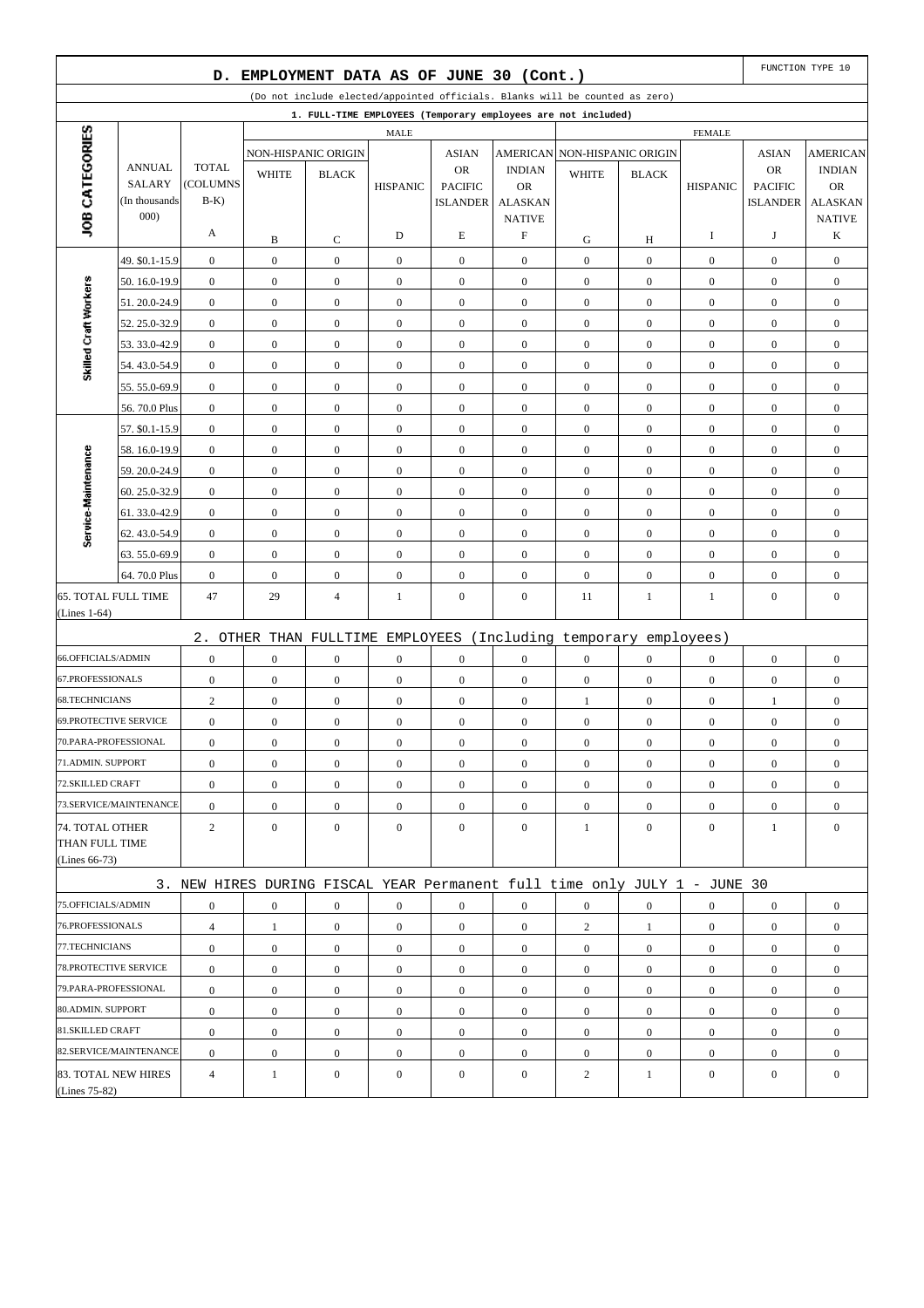**REMARKS (List National Crime Information Center (NCIC) number assigned to any Criminal Justice Agencies whose data are included in this report)**

**\*\*\*LIST AGENCIES INCLUDED ON THIS FORM\*\*\***

The City of Gainesville

|             | NAME OF PERSON TO CONTACT REGARDING THIS FORM       |                                         | <b>TITLE</b>                               |                   |              |
|-------------|-----------------------------------------------------|-----------------------------------------|--------------------------------------------|-------------------|--------------|
|             | Gwendolyn Saffo                                     |                                         | <b>Equal Opportunity Specialist Senior</b> |                   |              |
|             | ADDRESS (Number and Street, City, State, Zip Code)  | <b>TELEPHONE NUMBER</b>                 | Ext                                        | <b>FAX NUMBER</b> |              |
|             | 222 East University Ave Gainesville , Florida 32601 | 352-334-5051                            |                                            |                   | 352-334-2088 |
| <b>DATE</b> | EMAIL.                                              | TYPED NAME/TITLE OF AUTHORIZED OFFICIAL |                                            | <b>SIGNATURE</b>  |              |
| 2015-10-29  | AlstonTL@cityofgainesville.or                       | Torey Alston EO Director                |                                            |                   |              |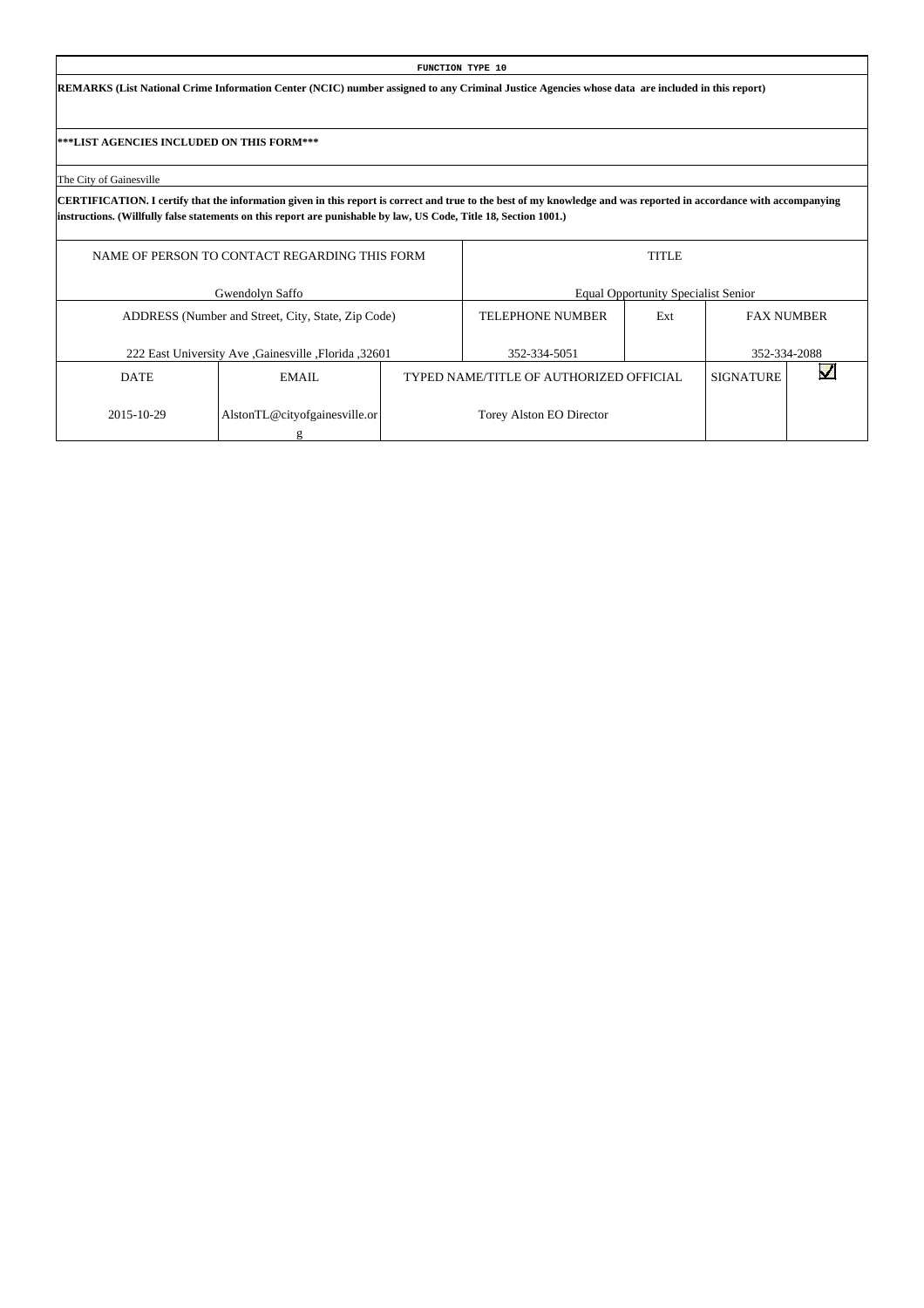|                              |                               |                                      | D.                                   | EMPLOYMENT DATA AS OF JUNE 30        |                                  |                                      |                                      |                                                                              |                                |                                      |                                      | FUNCTION TYPE 12                     |
|------------------------------|-------------------------------|--------------------------------------|--------------------------------------|--------------------------------------|----------------------------------|--------------------------------------|--------------------------------------|------------------------------------------------------------------------------|--------------------------------|--------------------------------------|--------------------------------------|--------------------------------------|
|                              |                               |                                      |                                      |                                      |                                  |                                      |                                      | (Do not include elected/appointed officials. Blanks will be counted as zero) |                                |                                      |                                      |                                      |
|                              |                               |                                      |                                      |                                      |                                  |                                      |                                      | 1. FULL-TIME EMPLOYEES (Temporary employees are not included)                |                                |                                      |                                      |                                      |
| JOB CATEGORIES               |                               |                                      |                                      |                                      | MALE                             |                                      |                                      |                                                                              |                                | <b>FEMALE</b>                        |                                      |                                      |
|                              | <b>ANNUAL</b>                 | <b>TOTAL</b>                         |                                      | NON-HISPANIC ORIGIN                  |                                  | <b>ASIAN</b><br><b>OR</b>            | <b>AMERICAN</b><br><b>INDIAN</b>     |                                                                              | NON-HISPANIC ORIGIN            |                                      | <b>ASIAN</b><br>OR                   | <b>AMERICAN</b><br><b>INDIAN</b>     |
|                              | <b>SALARY</b>                 | <b>COLUMNS</b>                       | <b>WHITE</b>                         | <b>BLACK</b>                         | <b>HISPANIC</b>                  | <b>PACIFIC</b>                       | <b>OR</b>                            | <b>WHITE</b>                                                                 | <b>BLACK</b>                   | <b>HISPANIC</b>                      | <b>PACIFIC</b>                       | <b>OR</b>                            |
|                              | (In thousands                 | $B-K$                                |                                      |                                      |                                  | <b>ISLANDER</b>                      | <b>ALASKAN</b>                       |                                                                              |                                |                                      | <b>ISLANDER</b>                      | <b>ALASKAN</b>                       |
|                              | 000)                          |                                      | B                                    | C                                    |                                  |                                      | <b>NATIVE</b>                        | G                                                                            | H                              |                                      |                                      | <b>NATIVE</b>                        |
|                              |                               | A                                    |                                      |                                      | D                                | E                                    | $\boldsymbol{\mathrm{F}}$            |                                                                              |                                | 1                                    | J                                    | K                                    |
|                              | 1. \$0.1-15.9<br>2.16.0-19.9  | $\boldsymbol{0}$<br>$\boldsymbol{0}$ | $\boldsymbol{0}$<br>$\boldsymbol{0}$ | $\boldsymbol{0}$<br>$\overline{0}$   | $\mathbf{0}$<br>$\boldsymbol{0}$ | $\boldsymbol{0}$<br>$\boldsymbol{0}$ | $\boldsymbol{0}$<br>$\boldsymbol{0}$ | $\boldsymbol{0}$<br>$\mathbf{0}$                                             | $\overline{0}$<br>$\mathbf{0}$ | $\boldsymbol{0}$<br>$\boldsymbol{0}$ | $\mathbf{0}$<br>$\boldsymbol{0}$     | $\boldsymbol{0}$<br>$\boldsymbol{0}$ |
|                              | 3.20.0-24.9                   | $\mathbf{0}$                         | $\mathbf{0}$                         | $\mathbf{0}$                         | $\mathbf{0}$                     | $\mathbf{0}$                         | $\boldsymbol{0}$                     | $\mathbf{0}$                                                                 | $\mathbf{0}$                   | $\boldsymbol{0}$                     | $\boldsymbol{0}$                     | $\boldsymbol{0}$                     |
|                              | 4.25.0-32.9                   | $\mathbf{0}$                         | $\boldsymbol{0}$                     | $\boldsymbol{0}$                     | $\mathbf{0}$                     | $\mathbf{0}$                         | $\boldsymbol{0}$                     | $\boldsymbol{0}$                                                             | $\mathbf{0}$                   | $\boldsymbol{0}$                     | $\boldsymbol{0}$                     | $\boldsymbol{0}$                     |
| Officials and Administrators | 5.33.0-42.9                   | $\boldsymbol{0}$                     | $\boldsymbol{0}$                     | $\boldsymbol{0}$                     | $\boldsymbol{0}$                 | $\boldsymbol{0}$                     | $\boldsymbol{0}$                     | $\boldsymbol{0}$                                                             | $\boldsymbol{0}$               | $\boldsymbol{0}$                     | $\boldsymbol{0}$                     | $\boldsymbol{0}$                     |
|                              | 6.43.0-54.9                   | 15                                   | 10                                   | $\sqrt{2}$                           | $\overline{c}$                   | $\boldsymbol{0}$                     | $\boldsymbol{0}$                     | $\boldsymbol{0}$                                                             | $\mathbf{1}$                   | $\boldsymbol{0}$                     | $\boldsymbol{0}$                     | $\boldsymbol{0}$                     |
|                              | 7.55.0-69.9                   | $\overline{4}$                       | $\mathbf{0}$                         | $\mathbf{1}$                         | $\mathbf{1}$                     | $\mathbf{0}$                         | $\boldsymbol{0}$                     | $\mathbf{2}$                                                                 | $\mathbf{0}$                   | $\boldsymbol{0}$                     | $\boldsymbol{0}$                     | $\boldsymbol{0}$                     |
|                              | 8.70.0 Plus                   | 34                                   | $23\,$                               | $\sqrt{2}$                           | $\overline{c}$                   | $\mathbf{0}$                         | $\boldsymbol{0}$                     | 5                                                                            | $\overline{c}$                 | $\boldsymbol{0}$                     | $\boldsymbol{0}$                     | $\boldsymbol{0}$                     |
|                              | 9. \$0.1-15.9                 | $\mathbf{0}$                         | $\boldsymbol{0}$                     | $\boldsymbol{0}$                     | $\boldsymbol{0}$                 | $\boldsymbol{0}$                     | $\boldsymbol{0}$                     | $\mathbf{0}$                                                                 | $\overline{0}$                 | $\boldsymbol{0}$                     | $\boldsymbol{0}$                     | $\boldsymbol{0}$                     |
|                              | 10.16.0-19.9                  | $\boldsymbol{0}$                     | $\boldsymbol{0}$                     | $\overline{0}$                       | $\mathbf{0}$                     | $\boldsymbol{0}$                     | $\boldsymbol{0}$                     | $\mathbf{0}$                                                                 | $\mathbf{0}$                   | $\boldsymbol{0}$                     | $\boldsymbol{0}$                     | $\boldsymbol{0}$                     |
|                              | 11.20.0-24.9                  | $\mathbf{0}$                         | $\mathbf{0}$                         | $\mathbf{0}$                         | $\mathbf{0}$                     | $\boldsymbol{0}$                     | $\boldsymbol{0}$                     | $\mathbf{0}$                                                                 | $\mathbf{0}$                   | $\boldsymbol{0}$                     | $\boldsymbol{0}$                     | $\boldsymbol{0}$                     |
| Professionals                | 12.25.0-32.9                  | $\mathbf{0}$                         | $\boldsymbol{0}$                     | $\boldsymbol{0}$                     | $\mathbf{0}$                     | $\boldsymbol{0}$                     | $\boldsymbol{0}$                     | $\boldsymbol{0}$                                                             | $\mathbf{0}$                   | $\boldsymbol{0}$                     | $\boldsymbol{0}$                     | $\boldsymbol{0}$                     |
|                              | 13.33.0-42.9                  | $\mathbf{0}$                         | $\boldsymbol{0}$                     | $\boldsymbol{0}$                     | $\boldsymbol{0}$                 | $\boldsymbol{0}$                     | $\boldsymbol{0}$                     | $\boldsymbol{0}$                                                             | $\boldsymbol{0}$               | $\boldsymbol{0}$                     | $\boldsymbol{0}$                     | $\boldsymbol{0}$                     |
|                              | 14.43.0-54.9                  | 14                                   | 5                                    | $\boldsymbol{0}$                     | $\mathbf{0}$                     | $\boldsymbol{0}$                     | $\boldsymbol{0}$                     | $\tau$                                                                       | $\overline{c}$                 | $\boldsymbol{0}$                     | $\boldsymbol{0}$                     | $\boldsymbol{0}$                     |
|                              | 15.55.0-69.9                  | 40                                   | 26                                   | 3                                    | 1                                | $\mathbf{1}$                         | $\boldsymbol{0}$                     | 5                                                                            | $\overline{2}$                 | 1                                    | $\mathbf{1}$                         | $\boldsymbol{0}$                     |
|                              | 16.70.0 Plus                  | 70                                   | 49                                   | $\sqrt{2}$                           | 3                                | $\mathbf{1}$                         | $\boldsymbol{0}$                     | 10                                                                           | 5                              | $\boldsymbol{0}$                     | $\boldsymbol{0}$                     | $\boldsymbol{0}$                     |
|                              | 17. \$0.1-15.9                | $\mathbf{1}$                         | $\boldsymbol{0}$                     | $\boldsymbol{0}$                     | $\boldsymbol{0}$                 | $\boldsymbol{0}$                     | $\boldsymbol{0}$                     | $\mathbf{0}$                                                                 | $\mathbf{0}$                   | $\boldsymbol{0}$                     | $\boldsymbol{0}$                     | 1                                    |
|                              | 18.16.0-19.9                  | $\overline{4}$                       | $\overline{4}$                       | $\boldsymbol{0}$                     | $\mathbf{0}$                     | $\boldsymbol{0}$                     | $\boldsymbol{0}$                     | $\mathbf{0}$                                                                 | $\mathbf{0}$                   | $\boldsymbol{0}$                     | $\boldsymbol{0}$                     | $\boldsymbol{0}$                     |
|                              | 19.20.0-24.9                  | 2                                    | $\mathbf{0}$                         | $\mathbf{0}$                         | $\mathbf{0}$                     | $\mathbf{0}$                         | $\boldsymbol{0}$                     | $\mathbf{0}$                                                                 | $\overline{c}$                 | $\boldsymbol{0}$                     | $\boldsymbol{0}$                     | $\boldsymbol{0}$                     |
| Technicians                  | 20. 25.0-32.9<br>21.33.0-42.9 | 40<br>45                             | 29<br>35                             | 3<br>$\overline{4}$                  | $\mathbf{0}$<br>$\boldsymbol{0}$ | $\mathbf{0}$<br>$\boldsymbol{0}$     | $\boldsymbol{0}$<br>$\boldsymbol{0}$ | $\overline{4}$<br>5                                                          | $\overline{c}$<br>$\mathbf{1}$ | $\boldsymbol{0}$<br>$\boldsymbol{0}$ | $\boldsymbol{0}$<br>$\boldsymbol{0}$ | $\sqrt{2}$<br>$\boldsymbol{0}$       |
|                              | 22.43.0-54.9                  | 8                                    | 1                                    | $\mathbf{1}$                         | $\boldsymbol{0}$                 | $\boldsymbol{0}$                     | $\boldsymbol{0}$                     | $\overline{4}$                                                               | $\overline{c}$                 | $\boldsymbol{0}$                     | $\boldsymbol{0}$                     | $\boldsymbol{0}$                     |
|                              | 23.55.0-69.9                  | 37                                   | 24                                   | 5                                    | $\boldsymbol{0}$                 | $\boldsymbol{0}$                     | $\boldsymbol{0}$                     | $\sqrt{6}$                                                                   | $\overline{c}$                 | $\boldsymbol{0}$                     | $\boldsymbol{0}$                     | $\boldsymbol{0}$                     |
|                              | 24.70.0 Plus                  | 3                                    | $\sqrt{2}$                           | $\mathbf{1}$                         | $\boldsymbol{0}$                 | $\boldsymbol{0}$                     | $\boldsymbol{0}$                     | $\boldsymbol{0}$                                                             | $\mathbf{0}$                   | $\boldsymbol{0}$                     | $\boldsymbol{0}$                     | $\boldsymbol{0}$                     |
|                              | 25. \$0.1-15.9                | $\boldsymbol{0}$                     | $\boldsymbol{0}$                     | $\boldsymbol{0}$                     | $\boldsymbol{0}$                 | $\boldsymbol{0}$                     | $\boldsymbol{0}$                     | $\boldsymbol{0}$                                                             | $\boldsymbol{0}$               | $\boldsymbol{0}$                     | $\boldsymbol{0}$                     | $\boldsymbol{0}$                     |
|                              | 26. 16.0-19.9                 | $\overline{0}$                       | $\mathbf{0}$                         | $\overline{0}$                       | $\boldsymbol{0}$                 | $\boldsymbol{0}$                     | $\boldsymbol{0}$                     | $\overline{0}$                                                               | $\mathbf{0}$                   | $\mathbf{0}$                         | $\mathbf{0}$                         | $\boldsymbol{0}$                     |
|                              | 27.20.0-24.9                  | $\mathbf{0}$                         | $\mathbf{0}$                         | $\boldsymbol{0}$                     | $\mathbf{0}$                     | $\boldsymbol{0}$                     | $\boldsymbol{0}$                     | $\mathbf{0}$                                                                 | $\mathbf{0}$                   | $\boldsymbol{0}$                     | $\mathbf{0}$                         | $\boldsymbol{0}$                     |
| Protective Service Workers   | 28.25.0-32.9                  | $\boldsymbol{0}$                     | $\boldsymbol{0}$                     | $\boldsymbol{0}$                     | $\mathbf{0}$                     | $\boldsymbol{0}$                     | $\boldsymbol{0}$                     | $\boldsymbol{0}$                                                             | $\overline{0}$                 | $\boldsymbol{0}$                     | $\boldsymbol{0}$                     | $\boldsymbol{0}$                     |
|                              | 29.33.0-42.9                  | $\boldsymbol{0}$                     | $\boldsymbol{0}$                     | $\boldsymbol{0}$                     | $\boldsymbol{0}$                 | $\boldsymbol{0}$                     | $\boldsymbol{0}$                     | $\boldsymbol{0}$                                                             | $\overline{0}$                 | $\boldsymbol{0}$                     | $\boldsymbol{0}$                     | $\boldsymbol{0}$                     |
|                              | 30.43.0-54.9                  | $\mathbf{0}$                         | $\boldsymbol{0}$                     | $\boldsymbol{0}$                     | $\boldsymbol{0}$                 | $\boldsymbol{0}$                     | $\boldsymbol{0}$                     | $\mathbf{0}$                                                                 | $\mathbf{0}$                   | $\boldsymbol{0}$                     | $\boldsymbol{0}$                     | $\boldsymbol{0}$                     |
|                              | 31.55.0-69.9                  | $\boldsymbol{0}$                     | $\boldsymbol{0}$                     | $\boldsymbol{0}$                     | $\boldsymbol{0}$                 | $\boldsymbol{0}$                     | $\boldsymbol{0}$                     | $\boldsymbol{0}$                                                             | $\mathbf{0}$                   | $\boldsymbol{0}$                     | $\boldsymbol{0}$                     | $\boldsymbol{0}$                     |
|                              | 32.70.0 Plus                  | $\boldsymbol{0}$                     | $\boldsymbol{0}$                     | $\boldsymbol{0}$                     | $\boldsymbol{0}$                 | $\boldsymbol{0}$                     | $\boldsymbol{0}$                     | $\boldsymbol{0}$                                                             | $\boldsymbol{0}$               | $\boldsymbol{0}$                     | $\boldsymbol{0}$                     | $\boldsymbol{0}$                     |
|                              | 33. \$0.1-15.9                | $\boldsymbol{0}$                     | $\boldsymbol{0}$                     | $\boldsymbol{0}$                     | $\boldsymbol{0}$                 | $\boldsymbol{0}$                     | $\boldsymbol{0}$                     | $\boldsymbol{0}$                                                             | $\overline{0}$                 | $\boldsymbol{0}$                     | $\boldsymbol{0}$                     | $\boldsymbol{0}$                     |
|                              | 34. 16.0-19.9                 | $\boldsymbol{0}$                     | $\boldsymbol{0}$                     | $\boldsymbol{0}$                     | $\boldsymbol{0}$                 | $\boldsymbol{0}$                     | $\boldsymbol{0}$                     | $\boldsymbol{0}$                                                             | $\boldsymbol{0}$               | $\boldsymbol{0}$                     | $\boldsymbol{0}$                     | $\boldsymbol{0}$                     |
| Paraprofessionals            | 35.20.0-24.9<br>36.25.0-32.9  | $\boldsymbol{0}$<br>$\boldsymbol{0}$ | $\boldsymbol{0}$<br>$\boldsymbol{0}$ | $\boldsymbol{0}$<br>$\boldsymbol{0}$ | $\mathbf{0}$<br>$\mathbf{0}$     | $\boldsymbol{0}$<br>$\boldsymbol{0}$ | $\boldsymbol{0}$<br>$\boldsymbol{0}$ | $\boldsymbol{0}$<br>$\boldsymbol{0}$                                         | $\mathbf{0}$<br>$\mathbf{0}$   | $\boldsymbol{0}$<br>$\boldsymbol{0}$ | $\mathbf{0}$<br>$\boldsymbol{0}$     | $\boldsymbol{0}$<br>$\boldsymbol{0}$ |
|                              | 37.33.0-42.9                  | $\boldsymbol{0}$                     | $\boldsymbol{0}$                     | $\boldsymbol{0}$                     | $\boldsymbol{0}$                 | $\boldsymbol{0}$                     | $\boldsymbol{0}$                     | $\mathbf{0}$                                                                 | $\overline{0}$                 | $\boldsymbol{0}$                     | $\boldsymbol{0}$                     | $\boldsymbol{0}$                     |
|                              | 38.43.0-54.9                  | $\mathbf{0}$                         | $\boldsymbol{0}$                     | $\mathbf{0}$                         | $\boldsymbol{0}$                 | $\boldsymbol{0}$                     | $\boldsymbol{0}$                     | $\mathbf{0}$                                                                 | $\mathbf{0}$                   | $\boldsymbol{0}$                     | $\boldsymbol{0}$                     | $\boldsymbol{0}$                     |
|                              | 39.55.0-69.9                  | $\mathfrak{Z}$                       | $\boldsymbol{0}$                     | $\boldsymbol{0}$                     | $\boldsymbol{0}$                 | $\boldsymbol{0}$                     | $\boldsymbol{0}$                     | $\boldsymbol{0}$                                                             | $\overline{c}$                 | $\boldsymbol{0}$                     | $\mathbf{1}$                         | $\boldsymbol{0}$                     |
|                              | 40.70.0 Plus                  | $\mathbf{1}$                         | $\boldsymbol{0}$                     | $\boldsymbol{0}$                     | $\boldsymbol{0}$                 | $\boldsymbol{0}$                     | $\boldsymbol{0}$                     | $\boldsymbol{0}$                                                             | $\mathbf{1}$                   | $\boldsymbol{0}$                     | $\boldsymbol{0}$                     | $\boldsymbol{0}$                     |
|                              | 41. \$0.1-15.9                | $\boldsymbol{0}$                     | $\boldsymbol{0}$                     | $\boldsymbol{0}$                     | $\boldsymbol{0}$                 | $\boldsymbol{0}$                     | $\boldsymbol{0}$                     | $\boldsymbol{0}$                                                             | $\boldsymbol{0}$               | $\boldsymbol{0}$                     | $\boldsymbol{0}$                     | $\boldsymbol{0}$                     |
|                              | 42. 16.0-19.9                 | 64                                   | $\boldsymbol{0}$                     | $\boldsymbol{0}$                     | $\boldsymbol{0}$                 | $\boldsymbol{0}$                     | $\boldsymbol{0}$                     | $47\,$                                                                       | 15                             | $\boldsymbol{2}$                     | $\boldsymbol{0}$                     | $\boldsymbol{0}$                     |
|                              | 43.20.0-24.9                  | 30                                   | $\tau$                               | $\overline{9}$                       | $\mathbf{0}$                     | $\boldsymbol{0}$                     | $\mathbf{1}$                         | 10                                                                           | $\mathbf{1}$                   | $\mathbf{1}$                         | $\boldsymbol{0}$                     | $\mathbf{1}$                         |
|                              | 44.25.0-32.9                  | 46                                   | $23\,$                               | $\mathfrak{Z}$                       | $\overline{c}$                   | $\boldsymbol{0}$                     | $\boldsymbol{0}$                     | 18                                                                           | $\mathbf{0}$                   | $\boldsymbol{0}$                     | $\boldsymbol{0}$                     | $\boldsymbol{0}$                     |
|                              | 45.33.0-42.9                  | 18                                   | 3                                    | $\boldsymbol{0}$                     | $\boldsymbol{0}$                 | $\boldsymbol{0}$                     | $\boldsymbol{0}$                     | 12                                                                           | $\mathfrak{Z}$                 | $\boldsymbol{0}$                     | $\boldsymbol{0}$                     | $\boldsymbol{0}$                     |
| Administrative Support       | 46.43.0-54.9                  | 19                                   | $\mathbf{1}$                         | $\mathbf{0}$                         | $\boldsymbol{0}$                 | $\boldsymbol{0}$                     | $\boldsymbol{0}$                     | 14                                                                           | $\overline{4}$                 | $\boldsymbol{0}$                     | $\boldsymbol{0}$                     | $\boldsymbol{0}$                     |
|                              | 47.55.0-69.9                  | 6                                    | $\mathbf{1}$                         | $\boldsymbol{0}$                     | $\mathbf{0}$                     | $\boldsymbol{0}$                     | $\boldsymbol{0}$                     | $\overline{4}$                                                               | $\mathbf{1}$                   | $\boldsymbol{0}$                     | $\boldsymbol{0}$                     | $\boldsymbol{0}$                     |
|                              | 48.70.0 Plus                  | $\boldsymbol{0}$                     | $\boldsymbol{0}$                     | $\boldsymbol{0}$                     | $\boldsymbol{0}$                 | $\boldsymbol{0}$                     | $\boldsymbol{0}$                     | $\boldsymbol{0}$                                                             | $\boldsymbol{0}$               | $\boldsymbol{0}$                     | $\boldsymbol{0}$                     | $\boldsymbol{0}$                     |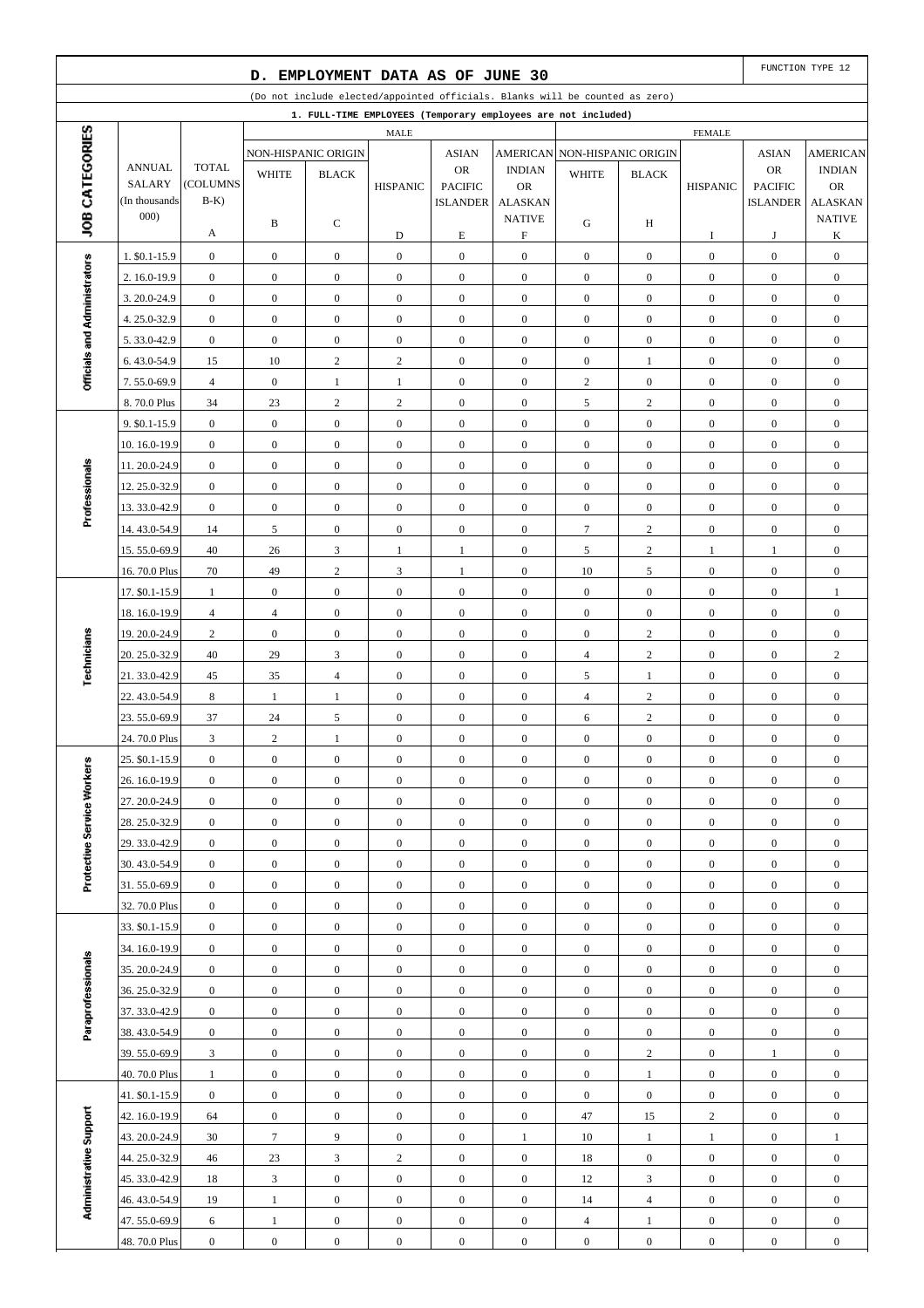|                              |                                                                                                                                               | D.                       |                  | EMPLOYMENT DATA AS OF JUNE 30 (Cont.) |                         |                                   |                            |                                                                           |                  |                  |                                   | FUNCTION TYPE 12           |
|------------------------------|-----------------------------------------------------------------------------------------------------------------------------------------------|--------------------------|------------------|---------------------------------------|-------------------------|-----------------------------------|----------------------------|---------------------------------------------------------------------------|------------------|------------------|-----------------------------------|----------------------------|
|                              | (Do not include elected/appointed officials. Blanks will be counted as zero)<br>1. FULL-TIME EMPLOYEES (Temporary employees are not included) |                          |                  |                                       |                         |                                   |                            |                                                                           |                  |                  |                                   |                            |
|                              |                                                                                                                                               |                          |                  |                                       |                         |                                   |                            |                                                                           |                  |                  |                                   |                            |
| JOB CATEGORIES               |                                                                                                                                               |                          |                  |                                       | <b>MALE</b>             |                                   |                            |                                                                           |                  | <b>FEMALE</b>    |                                   |                            |
|                              |                                                                                                                                               |                          |                  | NON-HISPANIC ORIGIN                   |                         | <b>ASIAN</b>                      |                            | AMERICAN NON-HISPANIC ORIGIN                                              |                  |                  | <b>ASIAN</b>                      | <b>AMERICAN</b>            |
|                              | <b>ANNUAL</b><br><b>SALARY</b>                                                                                                                | <b>TOTAL</b><br>(COLUMNS | <b>WHITE</b>     | <b>BLACK</b>                          |                         | <b>OR</b>                         | <b>INDIAN</b><br><b>OR</b> | <b>WHITE</b>                                                              | <b>BLACK</b>     |                  | <b>OR</b>                         | <b>INDIAN</b><br><b>OR</b> |
|                              | (In thousands)                                                                                                                                | $B-K$                    |                  |                                       | <b>HISPANIC</b>         | <b>PACIFIC</b><br><b>ISLANDER</b> | <b>ALASKAN</b>             |                                                                           |                  | <b>HISPANIC</b>  | <b>PACIFIC</b><br><b>ISLANDER</b> | <b>ALASKAN</b>             |
|                              | 000                                                                                                                                           |                          |                  |                                       |                         |                                   | <b>NATIVE</b>              |                                                                           |                  |                  |                                   | <b>NATIVE</b>              |
|                              |                                                                                                                                               | A                        | B                | C                                     | D                       | E                                 | $\boldsymbol{\mathrm{F}}$  | G                                                                         | Н                | 1                | J                                 | K                          |
|                              | 49. \$0.1-15.9                                                                                                                                | $\boldsymbol{0}$         | $\boldsymbol{0}$ | $\boldsymbol{0}$                      | $\boldsymbol{0}$        | $\boldsymbol{0}$                  | $\mathbf{0}$               | $\boldsymbol{0}$                                                          | $\mathbf{0}$     | $\boldsymbol{0}$ | $\boldsymbol{0}$                  | $\boldsymbol{0}$           |
|                              | 50.16.0-19.9                                                                                                                                  | 79                       | 13               | 55                                    | 6                       | 1                                 | 3                          | $\boldsymbol{0}$                                                          | $\overline{0}$   | 1                | $\boldsymbol{0}$                  | $\boldsymbol{0}$           |
| Skilled Craft Workers        | 51.20.0-24.9                                                                                                                                  | 20                       | $\boldsymbol{0}$ | 12                                    | 6                       | $\mathbf{1}$                      | $\mathbf{1}$               | $\boldsymbol{0}$                                                          | $\mathbf{0}$     | $\boldsymbol{0}$ | $\boldsymbol{0}$                  | $\boldsymbol{0}$           |
|                              | 52.25.0-32.9                                                                                                                                  | $\boldsymbol{0}$         | $\mathbf{0}$     | $\overline{0}$                        | $\boldsymbol{0}$        | $\boldsymbol{0}$                  | $\overline{0}$             | $\boldsymbol{0}$                                                          | $\overline{0}$   | $\boldsymbol{0}$ | $\boldsymbol{0}$                  | $\boldsymbol{0}$           |
|                              | 53.33.0-42.9                                                                                                                                  | 26                       | 22               | $\overline{\mathbf{c}}$               | $\overline{\mathbf{c}}$ | $\mathbf{0}$                      | $\boldsymbol{0}$           | $\boldsymbol{0}$                                                          | $\mathbf{0}$     | $\boldsymbol{0}$ | $\boldsymbol{0}$                  | $\boldsymbol{0}$           |
|                              | 54.43.0-54.9                                                                                                                                  | 65                       | 53               | 9                                     | $\overline{c}$          | 1                                 | $\overline{0}$             | $\boldsymbol{0}$                                                          | $\overline{0}$   | $\boldsymbol{0}$ | $\boldsymbol{0}$                  | $\boldsymbol{0}$           |
|                              | 55.55.0-69.9                                                                                                                                  | 104                      | 87               | 11                                    | $\boldsymbol{0}$        | $\boldsymbol{0}$                  | $\mathbf{1}$               | 5                                                                         | $\boldsymbol{0}$ | $\boldsymbol{0}$ | $\boldsymbol{0}$                  | $\boldsymbol{0}$           |
|                              | 56.70.0 Plus                                                                                                                                  | 35                       | 30               | $\overline{4}$                        | $\overline{0}$          | 1                                 | $\overline{0}$             | $\boldsymbol{0}$                                                          | $\overline{0}$   | $\boldsymbol{0}$ | $\boldsymbol{0}$                  | $\boldsymbol{0}$           |
|                              | 57. \$0.1-15.9                                                                                                                                | $\boldsymbol{0}$         | $\boldsymbol{0}$ | $\boldsymbol{0}$                      | $\boldsymbol{0}$        | $\mathbf{0}$                      | $\overline{0}$             | $\boldsymbol{0}$                                                          | $\boldsymbol{0}$ | $\boldsymbol{0}$ | $\boldsymbol{0}$                  | $\boldsymbol{0}$           |
|                              | 58.16.0-19.9                                                                                                                                  | $\boldsymbol{0}$         | $\boldsymbol{0}$ | $\boldsymbol{0}$                      | $\boldsymbol{0}$        | $\boldsymbol{0}$                  | $\overline{0}$             | $\boldsymbol{0}$                                                          | $\overline{0}$   | $\boldsymbol{0}$ | $\boldsymbol{0}$                  | $\boldsymbol{0}$           |
|                              | 59.20.0-24.9                                                                                                                                  | 39                       | 29               | 6                                     | $\sqrt{2}$              | $\mathbf{1}$                      | $\boldsymbol{0}$           | $\mathbf{1}$                                                              | $\mathbf{0}$     | $\boldsymbol{0}$ | $\boldsymbol{0}$                  | $\boldsymbol{0}$           |
|                              | 60.25.0-32.9                                                                                                                                  | 169                      | 73               | 60                                    | 15                      | 1                                 | $\overline{0}$             | 8                                                                         | 12               | $\boldsymbol{0}$ | $\boldsymbol{0}$                  | $\boldsymbol{0}$           |
| Service-Maintenance          | 61.33.0-42.9                                                                                                                                  | 14                       | 10               | $\overline{4}$                        | $\boldsymbol{0}$        | $\mathbf{0}$                      | $\overline{0}$             | $\boldsymbol{0}$                                                          | $\mathbf{0}$     | $\boldsymbol{0}$ | $\boldsymbol{0}$                  | $\boldsymbol{0}$           |
|                              | 62.43.0-54.9                                                                                                                                  | $\boldsymbol{0}$         | $\boldsymbol{0}$ | $\boldsymbol{0}$                      | $\boldsymbol{0}$        | $\boldsymbol{0}$                  | $\mathbf{0}$               | $\boldsymbol{0}$                                                          | $\overline{0}$   | $\boldsymbol{0}$ | $\boldsymbol{0}$                  | $\boldsymbol{0}$           |
|                              | 63.55.0-69.9                                                                                                                                  | $\boldsymbol{0}$         | $\boldsymbol{0}$ | $\boldsymbol{0}$                      | $\boldsymbol{0}$        | $\boldsymbol{0}$                  | $\boldsymbol{0}$           | $\boldsymbol{0}$                                                          | $\boldsymbol{0}$ | $\boldsymbol{0}$ | $\boldsymbol{0}$                  | $\boldsymbol{0}$           |
|                              | 64.70.0 Plus                                                                                                                                  | $\boldsymbol{0}$         | $\mathbf{0}$     | $\overline{0}$                        | $\overline{0}$          | $\boldsymbol{0}$                  | $\overline{0}$             | $\boldsymbol{0}$                                                          | $\overline{0}$   | $\boldsymbol{0}$ | $\boldsymbol{0}$                  | $\boldsymbol{0}$           |
| <b>65. TOTAL FULL TIME</b>   |                                                                                                                                               | 1055                     | 560              | 199                                   | 44                      | 8                                 | 6                          | 167                                                                       | 60               | 5                | $\overline{c}$                    | $\overline{4}$             |
| $(Lines 1-64)$               |                                                                                                                                               |                          |                  |                                       |                         |                                   |                            |                                                                           |                  |                  |                                   |                            |
|                              |                                                                                                                                               |                          |                  |                                       |                         |                                   |                            | 2. OTHER THAN FULLTIME EMPLOYEES (Including temporary employees)          |                  |                  |                                   |                            |
| 66.OFFICIALS/ADMIN           |                                                                                                                                               | 1                        | $\mathbf{0}$     | $\boldsymbol{0}$                      | 1                       | $\boldsymbol{0}$                  | $\overline{0}$             | $\boldsymbol{0}$                                                          | $\overline{0}$   | $\boldsymbol{0}$ | $\boldsymbol{0}$                  | $\boldsymbol{0}$           |
| 67.PROFESSIONALS             |                                                                                                                                               | 26                       | 13               | 1                                     | $\overline{c}$          | $\mathbf{0}$                      | $\mathbf{0}$               | 5                                                                         | $\mathbf{1}$     | $\sqrt{2}$       | $\boldsymbol{0}$                  | $\boldsymbol{2}$           |
| <b>68.TECHNICIANS</b>        |                                                                                                                                               | 6                        | $\overline{4}$   | $\boldsymbol{0}$                      | 1                       | $\boldsymbol{0}$                  | $\mathbf{0}$               | 1                                                                         | $\mathbf{0}$     | $\boldsymbol{0}$ | $\boldsymbol{0}$                  | $\boldsymbol{0}$           |
| <b>69.PROTECTIVE SERVICE</b> |                                                                                                                                               | $\boldsymbol{0}$         | $\boldsymbol{0}$ | $\boldsymbol{0}$                      | $\boldsymbol{0}$        | $\boldsymbol{0}$                  | $\boldsymbol{0}$           | $\boldsymbol{0}$                                                          | $\boldsymbol{0}$ | $\boldsymbol{0}$ | $\boldsymbol{0}$                  | $\boldsymbol{0}$           |
| 70.PARA-PROFESSIONAL         |                                                                                                                                               | $\boldsymbol{0}$         | $\mathbf{0}$     | $\overline{0}$                        | $\boldsymbol{0}$        | $\boldsymbol{0}$                  | $\overline{0}$             | $\boldsymbol{0}$                                                          | $\mathbf{0}$     | $\boldsymbol{0}$ | $\boldsymbol{0}$                  | $\boldsymbol{0}$           |
| 71.ADMIN. SUPPORT            |                                                                                                                                               | 11                       | $\boldsymbol{0}$ | $\boldsymbol{0}$                      | $\boldsymbol{0}$        | $\boldsymbol{0}$                  | $\mathbf{0}$               | 5                                                                         | $\overline{4}$   | $\overline{c}$   | $\boldsymbol{0}$                  | $\boldsymbol{0}$           |
| 72.SKILLED CRAFT             |                                                                                                                                               | 1                        | 1                | $\boldsymbol{0}$                      | $\overline{0}$          | $\overline{0}$                    | $\overline{0}$             | $\overline{0}$                                                            | $\overline{0}$   | $\overline{0}$   | $\overline{0}$                    | $\overline{0}$             |
|                              | 73.SERVICE/MAINTENANCE                                                                                                                        | $\boldsymbol{0}$         | $\boldsymbol{0}$ | $\boldsymbol{0}$                      | $\boldsymbol{0}$        | $\boldsymbol{0}$                  | $\boldsymbol{0}$           | $\boldsymbol{0}$                                                          | $\mathbf{0}$     | $\mathbf{0}$     | $\boldsymbol{0}$                  | $\boldsymbol{0}$           |
| 74. TOTAL OTHER              |                                                                                                                                               | 45                       | 18               | $\mathbf{1}$                          | $\overline{4}$          | $\mathbf{0}$                      | $\overline{0}$             | 11                                                                        | 5                | $\overline{4}$   | $\boldsymbol{0}$                  | $\mathbf{2}$               |
| THAN FULL TIME               |                                                                                                                                               |                          |                  |                                       |                         |                                   |                            |                                                                           |                  |                  |                                   |                            |
| (Lines 66-73)                |                                                                                                                                               |                          |                  |                                       |                         |                                   |                            |                                                                           |                  |                  |                                   |                            |
|                              |                                                                                                                                               |                          |                  |                                       |                         |                                   |                            | 3. NEW HIRES DURING FISCAL YEAR Permanent full time only JULY 1 - JUNE 30 |                  |                  |                                   |                            |
| 75.OFFICIALS/ADMIN           |                                                                                                                                               | $\boldsymbol{0}$         | $\boldsymbol{0}$ | $\boldsymbol{0}$                      | $\boldsymbol{0}$        | $\boldsymbol{0}$                  | $\boldsymbol{0}$           | $\boldsymbol{0}$                                                          | $\boldsymbol{0}$ | $\boldsymbol{0}$ | $\overline{0}$                    | $\boldsymbol{0}$           |
| 76.PROFESSIONALS             |                                                                                                                                               | 44                       | 19               | $\mathbf{1}$                          | $\overline{c}$          | $\mathbf{1}$                      | $\mathbf{1}$               | $\tau$                                                                    | 10               | $\overline{c}$   | $\boldsymbol{0}$                  | $\mathbf{1}$               |
| 77.TECHNICIANS               |                                                                                                                                               | 17                       | 1                | 3                                     | $\overline{0}$          | $\mathbf{0}$                      | $\overline{0}$             | $\overline{0}$                                                            | 11               | $\overline{c}$   | $\overline{0}$                    | $\boldsymbol{0}$           |
| 78. PROTECTIVE SERVICE       |                                                                                                                                               | $\boldsymbol{0}$         | $\boldsymbol{0}$ | $\boldsymbol{0}$                      | $\boldsymbol{0}$        | $\boldsymbol{0}$                  | $\mathbf{0}$               | $\overline{0}$                                                            | $\overline{0}$   | $\mathbf{0}$     | $\boldsymbol{0}$                  | $\boldsymbol{0}$           |
| 79.PARA-PROFESSIONAL         |                                                                                                                                               | $\boldsymbol{0}$         | $\boldsymbol{0}$ | $\boldsymbol{0}$                      | $\boldsymbol{0}$        | $\boldsymbol{0}$                  | $\overline{0}$             | $\boldsymbol{0}$                                                          | $\overline{0}$   | $\mathbf{0}$     | $\overline{0}$                    | $\boldsymbol{0}$           |
| 80.ADMIN. SUPPORT            |                                                                                                                                               | $\boldsymbol{0}$         | $\boldsymbol{0}$ | $\boldsymbol{0}$                      | $\boldsymbol{0}$        | $\boldsymbol{0}$                  | $\boldsymbol{0}$           | $\boldsymbol{0}$                                                          | $\boldsymbol{0}$ | $\mathbf{0}$     | $\boldsymbol{0}$                  | $\boldsymbol{0}$           |
| 81.SKILLED CRAFT             |                                                                                                                                               | 44                       | 8                | 13                                    | $\overline{c}$          | $\mathbf{0}$                      | $\overline{c}$             | 6                                                                         | 10               | 2                | 1                                 | $\boldsymbol{0}$           |
|                              | 82.SERVICE/MAINTENANCE                                                                                                                        | $\boldsymbol{0}$         | $\boldsymbol{0}$ | $\boldsymbol{0}$                      | $\boldsymbol{0}$        | $\boldsymbol{0}$                  | $\boldsymbol{0}$           | $\boldsymbol{0}$                                                          | $\overline{0}$   | $\mathbf{0}$     | $\boldsymbol{0}$                  | $\boldsymbol{0}$           |
|                              | 83. TOTAL NEW HIRES                                                                                                                           | 105                      | 28               | 17                                    | $\overline{4}$          | $\mathbf{1}$                      | 3                          | 13                                                                        | 31               | 6                | 1                                 | $\mathbf{1}$               |
| (Lines 75-82)                |                                                                                                                                               |                          |                  |                                       |                         |                                   |                            |                                                                           |                  |                  |                                   |                            |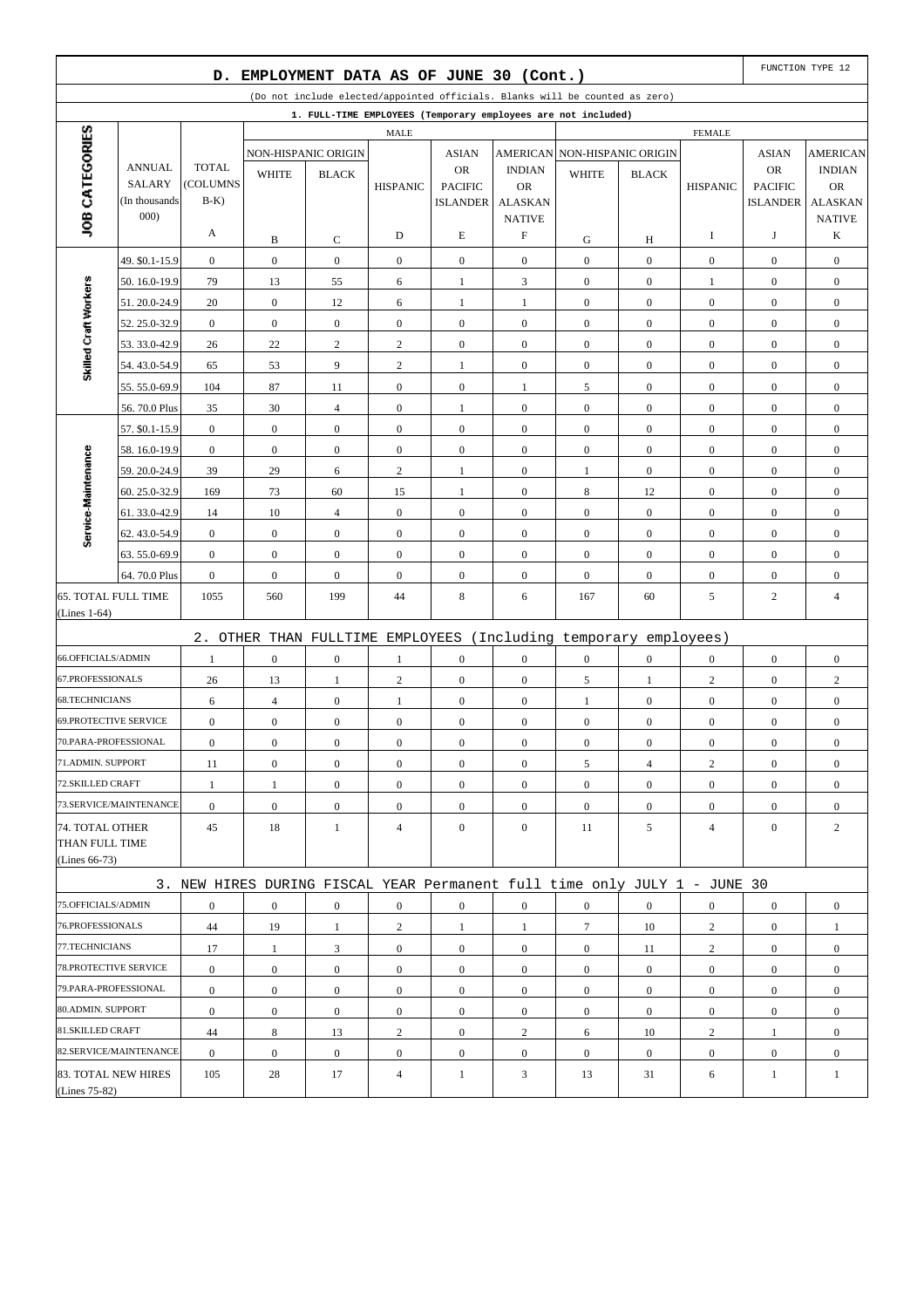**REMARKS (List National Crime Information Center (NCIC) number assigned to any Criminal Justice Agencies whose data are included in this report)**

**\*\*\*LIST AGENCIES INCLUDED ON THIS FORM\*\*\***

The City of Gainesville

|             | NAME OF PERSON TO CONTACT REGARDING THIS FORM       | <b>TITLE</b>            |                                            |                   |              |  |  |  |
|-------------|-----------------------------------------------------|-------------------------|--------------------------------------------|-------------------|--------------|--|--|--|
|             | Gwendolyn Saffo                                     |                         | <b>Equal Opportunity Specialist Senior</b> |                   |              |  |  |  |
|             | ADDRESS (Number and Street, City, State, Zip Code)  | <b>TELEPHONE NUMBER</b> | Ext                                        | <b>FAX NUMBER</b> |              |  |  |  |
|             | 222 East University Ave Gainesville , Florida 32601 |                         | 352-334-5051                               |                   | 352-334-2088 |  |  |  |
| <b>DATE</b> | EMAIL.                                              |                         | TYPED NAME/TITLE OF AUTHORIZED OFFICIAL    | <b>SIGNATURE</b>  |              |  |  |  |
| 2015-10-29  | AlstonTL@cityofgainesville.or                       |                         | Torey Alston EO Director                   |                   |              |  |  |  |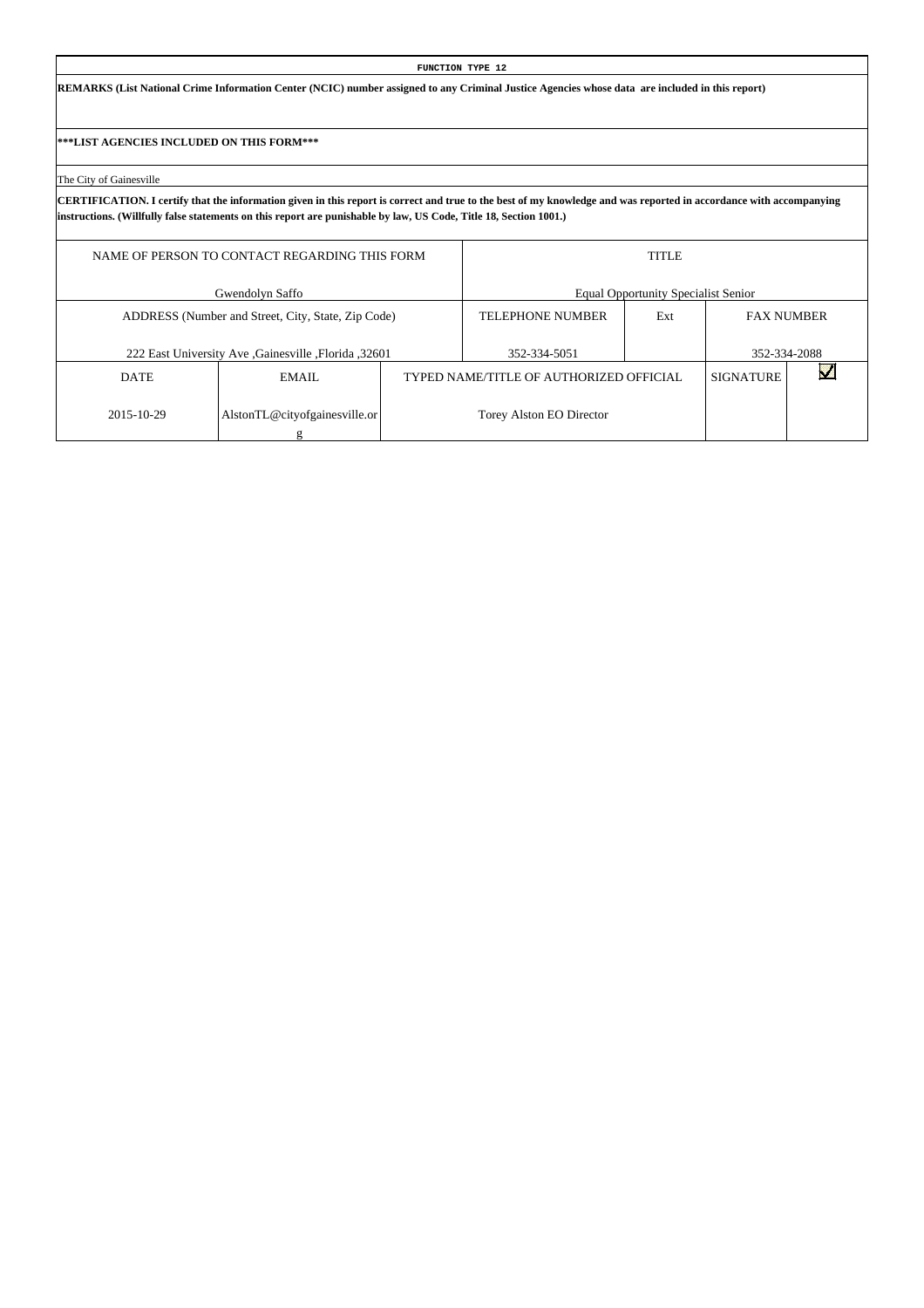| EMPLOYMENT DATA AS OF JUNE 30<br>D.                                          |                              |                                      |                                      |                                  |                                      |                                      |                                            |                                                               | FUNCTION TYPE 13                     |                                      |                                      |                                      |
|------------------------------------------------------------------------------|------------------------------|--------------------------------------|--------------------------------------|----------------------------------|--------------------------------------|--------------------------------------|--------------------------------------------|---------------------------------------------------------------|--------------------------------------|--------------------------------------|--------------------------------------|--------------------------------------|
| (Do not include elected/appointed officials. Blanks will be counted as zero) |                              |                                      |                                      |                                  |                                      |                                      |                                            |                                                               |                                      |                                      |                                      |                                      |
|                                                                              |                              |                                      |                                      |                                  |                                      |                                      |                                            | 1. FULL-TIME EMPLOYEES (Temporary employees are not included) |                                      |                                      |                                      |                                      |
| JOB CATEGORIES                                                               |                              |                                      |                                      |                                  | MALE                                 |                                      |                                            |                                                               |                                      | <b>FEMALE</b>                        |                                      |                                      |
|                                                                              | <b>ANNUAL</b>                | <b>TOTAL</b>                         |                                      | NON-HISPANIC ORIGIN              |                                      | <b>ASIAN</b><br><b>OR</b>            | <b>AMERICAN</b><br><b>INDIAN</b>           |                                                               | <b>NON-HISPANIC ORIGIN</b>           |                                      | <b>ASIAN</b><br>OR                   | <b>AMERICAN</b><br><b>INDIAN</b>     |
|                                                                              | <b>SALARY</b>                | (COLUMNS                             | <b>WHITE</b>                         | <b>BLACK</b>                     | <b>HISPANIC</b>                      | <b>PACIFIC</b>                       | <b>OR</b>                                  | <b>WHITE</b>                                                  | <b>BLACK</b>                         | <b>HISPANIC</b>                      | <b>PACIFIC</b>                       | <b>OR</b>                            |
|                                                                              | (In thousands)               | $B-K$ )                              |                                      |                                  |                                      | <b>ISLANDER</b>                      | <b>ALASKAN</b>                             |                                                               |                                      |                                      | <b>ISLANDER</b>                      | <b>ALASKAN</b>                       |
|                                                                              | 000)                         | А                                    | B                                    | С                                | D                                    | $\mathbf E$                          | <b>NATIVE</b><br>$\boldsymbol{\mathrm{F}}$ | G                                                             | H                                    | I                                    | J                                    | <b>NATIVE</b><br>K                   |
|                                                                              | 1. \$0.1-15.9                | $\boldsymbol{0}$                     | $\boldsymbol{0}$                     | $\boldsymbol{0}$                 | $\mathbf{0}$                         | $\boldsymbol{0}$                     | $\boldsymbol{0}$                           | $\mathbf{0}$                                                  | $\mathbf{0}$                         | $\boldsymbol{0}$                     | $\boldsymbol{0}$                     | $\boldsymbol{0}$                     |
|                                                                              | 2. 16.0-19.9                 | $\boldsymbol{0}$                     | $\boldsymbol{0}$                     | $\mathbf{0}$                     | $\boldsymbol{0}$                     | $\boldsymbol{0}$                     | $\boldsymbol{0}$                           | $\mathbf{0}$                                                  | $\overline{0}$                       | $\mathbf{0}$                         | $\boldsymbol{0}$                     | $\overline{0}$                       |
| Officials and Administrators                                                 | 3.20.0-24.9                  | $\boldsymbol{0}$                     | $\boldsymbol{0}$                     | $\mathbf{0}$                     | $\mathbf{0}$                         | $\boldsymbol{0}$                     | $\boldsymbol{0}$                           | $\boldsymbol{0}$                                              | $\mathbf{0}$                         | $\boldsymbol{0}$                     | $\boldsymbol{0}$                     | $\boldsymbol{0}$                     |
|                                                                              | 4.25.0-32.9                  | $\boldsymbol{0}$                     | $\boldsymbol{0}$                     | $\mathbf{0}$                     | $\boldsymbol{0}$                     | $\boldsymbol{0}$                     | $\boldsymbol{0}$                           | $\mathbf{0}$                                                  | $\overline{0}$                       | $\boldsymbol{0}$                     | $\boldsymbol{0}$                     | $\boldsymbol{0}$                     |
|                                                                              | 5.33.0-42.9                  | $\boldsymbol{0}$                     | $\boldsymbol{0}$                     | $\boldsymbol{0}$                 | $\boldsymbol{0}$                     | $\boldsymbol{0}$                     | $\boldsymbol{0}$                           | $\mathbf{0}$                                                  | $\mathbf{0}$                         | $\boldsymbol{0}$                     | $\boldsymbol{0}$                     | $\boldsymbol{0}$                     |
|                                                                              | 6.43.0-54.9                  | $\boldsymbol{0}$                     | $\boldsymbol{0}$                     | $\boldsymbol{0}$                 | $\boldsymbol{0}$                     | $\boldsymbol{0}$                     | $\boldsymbol{0}$                           | $\mathbf{0}$                                                  | $\mathbf{0}$                         | $\boldsymbol{0}$                     | $\boldsymbol{0}$                     | $\boldsymbol{0}$                     |
|                                                                              | 7.55.0-69.9                  | $\mathbf{1}$                         | $\mathbf{1}$                         | $\mathbf{0}$                     | $\mathbf{0}$                         | $\boldsymbol{0}$                     | $\boldsymbol{0}$                           | $\boldsymbol{0}$                                              | $\mathbf{0}$                         | $\boldsymbol{0}$                     | $\boldsymbol{0}$                     | $\boldsymbol{0}$                     |
|                                                                              | 8.70.0 Plus                  | $\boldsymbol{0}$                     | $\boldsymbol{0}$                     | $\mathbf{0}$                     | $\boldsymbol{0}$                     | $\boldsymbol{0}$                     | $\boldsymbol{0}$                           | $\mathbf{0}$                                                  | $\overline{0}$                       | $\boldsymbol{0}$                     | $\boldsymbol{0}$                     | $\boldsymbol{0}$                     |
|                                                                              | 9. \$0.1-15.9                | $\boldsymbol{0}$                     | $\boldsymbol{0}$                     | $\boldsymbol{0}$                 | $\mathbf{0}$                         | $\boldsymbol{0}$                     | $\boldsymbol{0}$                           | $\boldsymbol{0}$                                              | $\mathbf{0}$                         | $\boldsymbol{0}$                     | $\boldsymbol{0}$                     | $\boldsymbol{0}$                     |
|                                                                              | 10.16.0-19.9                 | $\boldsymbol{0}$                     | $\boldsymbol{0}$                     | $\mathbf{0}$                     | $\boldsymbol{0}$                     | $\boldsymbol{0}$                     | $\boldsymbol{0}$                           | $\mathbf{0}$                                                  | $\mathbf{0}$                         | $\boldsymbol{0}$                     | $\boldsymbol{0}$                     | $\boldsymbol{0}$                     |
|                                                                              | 11.20.0-24.9                 | $\boldsymbol{0}$                     | $\boldsymbol{0}$                     | $\mathbf{0}$                     | $\boldsymbol{0}$                     | $\boldsymbol{0}$                     | $\boldsymbol{0}$                           | $\boldsymbol{0}$                                              | $\mathbf{0}$                         | $\boldsymbol{0}$                     | $\boldsymbol{0}$                     | $\boldsymbol{0}$                     |
|                                                                              | 12.25.0-32.9                 | $\boldsymbol{0}$                     | $\boldsymbol{0}$                     | $\boldsymbol{0}$                 | $\boldsymbol{0}$                     | $\boldsymbol{0}$                     | $\boldsymbol{0}$                           | $\mathbf{0}$                                                  | $\overline{0}$                       | $\boldsymbol{0}$                     | $\boldsymbol{0}$                     | $\boldsymbol{0}$                     |
| Professionals                                                                | 13.33.0-42.9                 | $\boldsymbol{0}$                     | $\boldsymbol{0}$                     | $\boldsymbol{0}$                 | $\boldsymbol{0}$                     | $\boldsymbol{0}$                     | $\boldsymbol{0}$                           | $\mathbf{0}$                                                  | $\mathbf{0}$                         | $\boldsymbol{0}$                     | $\boldsymbol{0}$                     | $\boldsymbol{0}$                     |
|                                                                              | 14.43.0-54.9                 | $\boldsymbol{0}$                     | $\boldsymbol{0}$                     | $\boldsymbol{0}$                 | $\boldsymbol{0}$                     | $\boldsymbol{0}$                     | $\boldsymbol{0}$                           | $\boldsymbol{0}$                                              | $\mathbf{0}$                         | $\boldsymbol{0}$                     | $\boldsymbol{0}$                     | $\boldsymbol{0}$                     |
|                                                                              | 15.55.0-69.9                 | $\boldsymbol{0}$                     | $\boldsymbol{0}$                     | $\mathbf{0}$                     | $\boldsymbol{0}$                     | $\boldsymbol{0}$                     | $\boldsymbol{0}$                           | $\boldsymbol{0}$                                              | $\mathbf{0}$                         | $\boldsymbol{0}$                     | $\boldsymbol{0}$                     | $\boldsymbol{0}$                     |
|                                                                              | 16.70.0 Plus                 | $\boldsymbol{0}$                     | $\boldsymbol{0}$                     | $\boldsymbol{0}$                 | $\boldsymbol{0}$                     | $\boldsymbol{0}$                     | $\boldsymbol{0}$                           | $\boldsymbol{0}$                                              | $\overline{0}$                       | $\boldsymbol{0}$                     | $\boldsymbol{0}$                     | $\boldsymbol{0}$                     |
|                                                                              | 17. \$0.1-15.9               | $\boldsymbol{0}$                     | $\boldsymbol{0}$                     | $\boldsymbol{0}$                 | $\mathbf{0}$                         | $\boldsymbol{0}$                     | $\boldsymbol{0}$                           | $\boldsymbol{0}$                                              | $\mathbf{0}$                         | $\boldsymbol{0}$                     | $\boldsymbol{0}$                     | $\boldsymbol{0}$                     |
|                                                                              | 18.16.0-19.9                 | $\boldsymbol{0}$                     | $\boldsymbol{0}$                     | $\mathbf{0}$                     | $\boldsymbol{0}$                     | $\boldsymbol{0}$                     | $\boldsymbol{0}$                           | $\mathbf{0}$                                                  | $\mathbf{0}$                         | $\boldsymbol{0}$                     | $\boldsymbol{0}$                     | $\boldsymbol{0}$                     |
|                                                                              | 19.20.0-24.9                 | $\boldsymbol{0}$                     | $\boldsymbol{0}$                     | $\mathbf{0}$                     | $\boldsymbol{0}$                     | $\boldsymbol{0}$                     | $\boldsymbol{0}$                           | $\boldsymbol{0}$                                              | $\mathbf{0}$                         | $\boldsymbol{0}$                     | $\boldsymbol{0}$                     | $\boldsymbol{0}$                     |
| Technicians                                                                  | 20. 25.0-32.9                | $\boldsymbol{0}$                     | $\boldsymbol{0}$                     | $\boldsymbol{0}$                 | $\boldsymbol{0}$                     | $\boldsymbol{0}$                     | $\boldsymbol{0}$                           | $\mathbf{0}$                                                  | $\overline{0}$                       | $\boldsymbol{0}$                     | $\boldsymbol{0}$                     | $\boldsymbol{0}$                     |
|                                                                              | 21.33.0-42.9                 | $\boldsymbol{0}$                     | $\boldsymbol{0}$                     | $\boldsymbol{0}$                 | $\mathbf{0}$                         | $\boldsymbol{0}$                     | $\boldsymbol{0}$                           | $\boldsymbol{0}$                                              | $\mathbf{0}$                         | $\boldsymbol{0}$                     | $\boldsymbol{0}$                     | $\boldsymbol{0}$                     |
|                                                                              | 22.43.0-54.9                 | $\mathbf{1}$                         | $\mathbf{1}$                         | $\boldsymbol{0}$                 | $\boldsymbol{0}$                     | $\boldsymbol{0}$                     | $\boldsymbol{0}$                           | $\boldsymbol{0}$                                              | $\overline{0}$                       | $\boldsymbol{0}$                     | $\boldsymbol{0}$                     | $\boldsymbol{0}$                     |
|                                                                              | 23.55.0-69.9                 | $\mathbf{2}$                         | $\overline{c}$                       | $\boldsymbol{0}$                 | $\boldsymbol{0}$                     | $\boldsymbol{0}$                     | $\boldsymbol{0}$                           | $\boldsymbol{0}$                                              | $\overline{0}$                       | $\boldsymbol{0}$                     | $\boldsymbol{0}$                     | $\boldsymbol{0}$                     |
|                                                                              | 24.70.0 Plus                 | $\boldsymbol{0}$                     | $\boldsymbol{0}$                     | $\mathbf{0}$                     | $\boldsymbol{0}$                     | $\boldsymbol{0}$                     | $\boldsymbol{0}$                           | $\boldsymbol{0}$                                              | $\boldsymbol{0}$                     | $\boldsymbol{0}$                     | $\boldsymbol{0}$                     | $\boldsymbol{0}$                     |
|                                                                              | 25. \$0.1-15.9               | $\boldsymbol{0}$                     | $\boldsymbol{0}$                     | $\boldsymbol{0}$                 | $\boldsymbol{0}$                     | $\boldsymbol{0}$                     | $\boldsymbol{0}$                           | $\boldsymbol{0}$                                              | $\boldsymbol{0}$                     | $\boldsymbol{0}$                     | $\boldsymbol{0}$                     | $\boldsymbol{0}$                     |
|                                                                              | 26. 16.0-19.9                | $\mathbf{0}$                         | $\overline{0}$                       | $\overline{0}$                   | $\boldsymbol{0}$                     | $\mathbf{0}$                         | $\overline{0}$                             | $\mathbf{0}$                                                  | $\overline{0}$                       | $\mathbf{0}$                         | $\mathbf{0}$                         | $\mathbf{0}$                         |
|                                                                              | 27.20.0-24.9                 | $\mathbf{0}$                         | $\boldsymbol{0}$                     | $\boldsymbol{0}$                 | $\boldsymbol{0}$                     | $\boldsymbol{0}$                     | $\mathbf{0}$                               | $\boldsymbol{0}$                                              | $\boldsymbol{0}$                     | $\boldsymbol{0}$                     | $\mathbf{0}$                         | $\boldsymbol{0}$                     |
|                                                                              | 28.25.0-32.9<br>29.33.0-42.9 | $\boldsymbol{0}$                     | $\boldsymbol{0}$                     | $\boldsymbol{0}$                 | $\boldsymbol{0}$                     | $\boldsymbol{0}$                     | $\mathbf{0}$                               | $\mathbf{0}$                                                  | $\boldsymbol{0}$                     | $\boldsymbol{0}$                     | $\boldsymbol{0}$                     | $\boldsymbol{0}$                     |
|                                                                              | 30.43.0-54.9                 | $\boldsymbol{0}$<br>$\boldsymbol{0}$ | $\boldsymbol{0}$<br>$\boldsymbol{0}$ | $\boldsymbol{0}$<br>$\mathbf{0}$ | $\boldsymbol{0}$<br>$\boldsymbol{0}$ | $\boldsymbol{0}$<br>$\boldsymbol{0}$ | $\mathbf{0}$<br>$\mathbf{0}$               | $\boldsymbol{0}$<br>$\mathbf{0}$                              | $\boldsymbol{0}$<br>$\boldsymbol{0}$ | $\boldsymbol{0}$<br>$\boldsymbol{0}$ | $\boldsymbol{0}$<br>$\boldsymbol{0}$ | $\boldsymbol{0}$<br>$\boldsymbol{0}$ |
| Protective Service Workers                                                   | 31.55.0-69.9                 | $\boldsymbol{0}$                     | $\boldsymbol{0}$                     | $\boldsymbol{0}$                 | $\boldsymbol{0}$                     | $\boldsymbol{0}$                     | $\boldsymbol{0}$                           | $\boldsymbol{0}$                                              | $\boldsymbol{0}$                     | $\boldsymbol{0}$                     | $\boldsymbol{0}$                     | $\boldsymbol{0}$                     |
|                                                                              | 32.70.0 Plus                 | $\boldsymbol{0}$                     | $\mathbf{0}$                         | $\mathbf{0}$                     | $\boldsymbol{0}$                     | $\boldsymbol{0}$                     | $\mathbf{0}$                               | $\boldsymbol{0}$                                              | $\boldsymbol{0}$                     | $\boldsymbol{0}$                     | $\boldsymbol{0}$                     | $\boldsymbol{0}$                     |
|                                                                              | 33. \$0.1-15.9               | $\boldsymbol{0}$                     | $\mathbf{0}$                         | $\boldsymbol{0}$                 | $\boldsymbol{0}$                     | $\boldsymbol{0}$                     | $\mathbf{0}$                               | $\boldsymbol{0}$                                              | $\boldsymbol{0}$                     | $\boldsymbol{0}$                     | $\boldsymbol{0}$                     | $\boldsymbol{0}$                     |
|                                                                              | 34. 16.0-19.9                | $\boldsymbol{0}$                     | $\mathbf{0}$                         | $\boldsymbol{0}$                 | $\boldsymbol{0}$                     | $\boldsymbol{0}$                     | $\boldsymbol{0}$                           | $\mathbf{0}$                                                  | $\boldsymbol{0}$                     | $\boldsymbol{0}$                     | $\boldsymbol{0}$                     | $\boldsymbol{0}$                     |
| Paraprofessionals                                                            | 35.20.0-24.9                 | $\boldsymbol{0}$                     | $\boldsymbol{0}$                     | $\boldsymbol{0}$                 | $\mathbf{0}$                         | $\boldsymbol{0}$                     | $\mathbf{0}$                               | $\boldsymbol{0}$                                              | $\boldsymbol{0}$                     | $\boldsymbol{0}$                     | $\mathbf{0}$                         | $\boldsymbol{0}$                     |
|                                                                              | 36.25.0-32.9                 | $\boldsymbol{0}$                     | $\boldsymbol{0}$                     | $\boldsymbol{0}$                 | $\boldsymbol{0}$                     | $\boldsymbol{0}$                     | $\mathbf{0}$                               | $\mathbf{0}$                                                  | $\boldsymbol{0}$                     | $\boldsymbol{0}$                     | $\boldsymbol{0}$                     | $\boldsymbol{0}$                     |
|                                                                              | 37.33.0-42.9                 | $\boldsymbol{0}$                     | $\mathbf{0}$                         | $\boldsymbol{0}$                 | $\boldsymbol{0}$                     | $\boldsymbol{0}$                     | $\mathbf{0}$                               | $\boldsymbol{0}$                                              | $\boldsymbol{0}$                     | $\boldsymbol{0}$                     | $\boldsymbol{0}$                     | $\boldsymbol{0}$                     |
|                                                                              | 38.43.0-54.9                 | $\boldsymbol{0}$                     | $\mathbf{0}$                         | $\mathbf{0}$                     | $\boldsymbol{0}$                     | $\boldsymbol{0}$                     | $\mathbf{0}$                               | $\boldsymbol{0}$                                              | $\boldsymbol{0}$                     | $\boldsymbol{0}$                     | $\boldsymbol{0}$                     | $\boldsymbol{0}$                     |
|                                                                              | 39.55.0-69.9                 | $\boldsymbol{0}$                     | $\boldsymbol{0}$                     | $\boldsymbol{0}$                 | $\mathbf{0}$                         | $\boldsymbol{0}$                     | $\boldsymbol{0}$                           | $\boldsymbol{0}$                                              | $\boldsymbol{0}$                     | $\boldsymbol{0}$                     | $\mathbf{0}$                         | $\boldsymbol{0}$                     |
|                                                                              | 40.70.0 Plus                 | $\boldsymbol{0}$                     | $\boldsymbol{0}$                     | $\mathbf{0}$                     | $\boldsymbol{0}$                     | $\boldsymbol{0}$                     | $\boldsymbol{0}$                           | $\boldsymbol{0}$                                              | $\boldsymbol{0}$                     | $\boldsymbol{0}$                     | $\boldsymbol{0}$                     | $\boldsymbol{0}$                     |
|                                                                              | 41. \$0.1-15.9               | $\boldsymbol{0}$                     | $\boldsymbol{0}$                     | $\boldsymbol{0}$                 | $\boldsymbol{0}$                     | $\boldsymbol{0}$                     | $\mathbf{0}$                               | $\boldsymbol{0}$                                              | $\boldsymbol{0}$                     | $\boldsymbol{0}$                     | $\boldsymbol{0}$                     | $\boldsymbol{0}$                     |
|                                                                              | 42. 16.0-19.9                | $\boldsymbol{0}$                     | $\mathbf{0}$                         | $\boldsymbol{0}$                 | $\boldsymbol{0}$                     | $\boldsymbol{0}$                     | $\boldsymbol{0}$                           | $\boldsymbol{0}$                                              | $\boldsymbol{0}$                     | $\boldsymbol{0}$                     | $\boldsymbol{0}$                     | $\boldsymbol{0}$                     |
|                                                                              | 43.20.0-24.9                 | $\boldsymbol{0}$                     | $\boldsymbol{0}$                     | $\boldsymbol{0}$                 | $\mathbf{0}$                         | $\boldsymbol{0}$                     | $\overline{0}$                             | $\boldsymbol{0}$                                              | $\boldsymbol{0}$                     | $\boldsymbol{0}$                     | $\mathbf{0}$                         | $\boldsymbol{0}$                     |
|                                                                              | 44.25.0-32.9                 | $\mathbf{1}$                         | $\boldsymbol{0}$                     | $\boldsymbol{0}$                 | $\boldsymbol{0}$                     | $\boldsymbol{0}$                     | $\boldsymbol{0}$                           | $\mathbf{1}$                                                  | $\boldsymbol{0}$                     | $\boldsymbol{0}$                     | $\boldsymbol{0}$                     | $\boldsymbol{0}$                     |
| Administrative Support                                                       | 45.33.0-42.9                 | $\boldsymbol{0}$                     | $\mathbf{0}$                         | $\boldsymbol{0}$                 | $\boldsymbol{0}$                     | $\boldsymbol{0}$                     | $\mathbf{0}$                               | $\boldsymbol{0}$                                              | $\boldsymbol{0}$                     | $\boldsymbol{0}$                     | $\boldsymbol{0}$                     | $\boldsymbol{0}$                     |
|                                                                              | 46.43.0-54.9                 | $\mathbf{1}$                         | $\mathbf{0}$                         | $\mathbf{0}$                     | $\boldsymbol{0}$                     | $\boldsymbol{0}$                     | $\mathbf{0}$                               | $\boldsymbol{0}$                                              | $\mathbf{1}$                         | $\boldsymbol{0}$                     | $\boldsymbol{0}$                     | $\boldsymbol{0}$                     |
|                                                                              | 47.55.0-69.9                 | $\boldsymbol{0}$                     | $\boldsymbol{0}$                     | $\boldsymbol{0}$                 | $\mathbf{0}$                         | $\boldsymbol{0}$                     | $\boldsymbol{0}$                           | $\boldsymbol{0}$                                              | $\boldsymbol{0}$                     | $\boldsymbol{0}$                     | $\boldsymbol{0}$                     | $\boldsymbol{0}$                     |
|                                                                              | 48.70.0 Plus                 | $\boldsymbol{0}$                     | $\boldsymbol{0}$                     | $\boldsymbol{0}$                 | $\mathbf{0}$                         | $\boldsymbol{0}$                     | $\boldsymbol{0}$                           | $\boldsymbol{0}$                                              | $\boldsymbol{0}$                     | $\boldsymbol{0}$                     | $\boldsymbol{0}$                     | $\boldsymbol{0}$                     |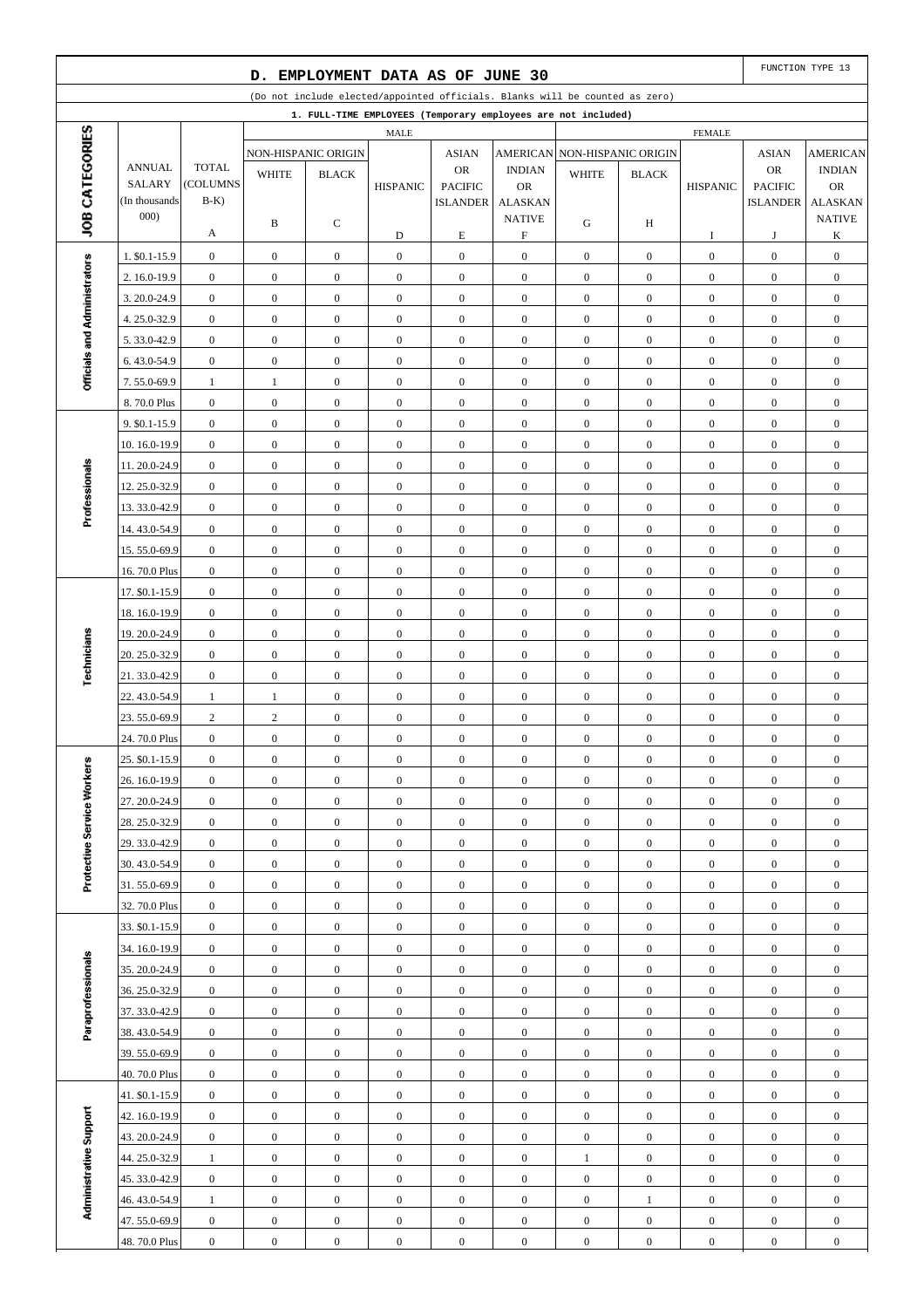| EMPLOYMENT DATA AS OF JUNE 30 (Cont.)<br>D.                                  |                                |                                      |                                      |                                    |                                    |                                      |                                    | FUNCTION TYPE 13                                                          |                                    |                                  |                                    |                                      |
|------------------------------------------------------------------------------|--------------------------------|--------------------------------------|--------------------------------------|------------------------------------|------------------------------------|--------------------------------------|------------------------------------|---------------------------------------------------------------------------|------------------------------------|----------------------------------|------------------------------------|--------------------------------------|
| (Do not include elected/appointed officials. Blanks will be counted as zero) |                                |                                      |                                      |                                    |                                    |                                      |                                    |                                                                           |                                    |                                  |                                    |                                      |
|                                                                              |                                |                                      |                                      |                                    |                                    |                                      |                                    | 1. FULL-TIME EMPLOYEES (Temporary employees are not included)             |                                    |                                  |                                    |                                      |
| JOB CATEGORIES                                                               | <b>FEMALE</b><br><b>MALE</b>   |                                      |                                      |                                    |                                    |                                      |                                    |                                                                           |                                    |                                  |                                    |                                      |
|                                                                              |                                |                                      |                                      | NON-HISPANIC ORIGIN                |                                    | <b>ASIAN</b>                         |                                    | AMERICAN NON-HISPANIC ORIGIN                                              |                                    |                                  | <b>ASIAN</b>                       | <b>AMERICAN</b>                      |
|                                                                              | <b>ANNUAL</b><br><b>SALARY</b> | <b>TOTAL</b><br>(COLUMNS             | <b>WHITE</b>                         | <b>BLACK</b>                       |                                    | <b>OR</b>                            | <b>INDIAN</b>                      | <b>WHITE</b>                                                              | <b>BLACK</b>                       |                                  | <b>OR</b>                          | <b>INDIAN</b>                        |
|                                                                              | (In thousands)                 | $B-K$                                |                                      |                                    | <b>HISPANIC</b>                    | <b>PACIFIC</b><br><b>ISLANDER</b>    | <b>OR</b><br><b>ALASKAN</b>        |                                                                           |                                    | <b>HISPANIC</b>                  | <b>PACIFIC</b><br><b>ISLANDER</b>  | <b>OR</b><br><b>ALASKAN</b>          |
|                                                                              | 000                            |                                      |                                      |                                    |                                    |                                      | <b>NATIVE</b>                      |                                                                           |                                    |                                  |                                    | <b>NATIVE</b>                        |
|                                                                              |                                | A                                    | B                                    | C                                  | D                                  | E                                    | $\boldsymbol{\mathrm{F}}$          | G                                                                         | Н                                  | 1                                | J                                  | K                                    |
|                                                                              | 49. \$0.1-15.9                 | $\boldsymbol{0}$                     | $\boldsymbol{0}$                     | $\boldsymbol{0}$                   | $\boldsymbol{0}$                   | $\mathbf{0}$                         | $\mathbf{0}$                       | $\boldsymbol{0}$                                                          | $\mathbf{0}$                       | $\boldsymbol{0}$                 | $\boldsymbol{0}$                   | $\boldsymbol{0}$                     |
|                                                                              | 50.16.0-19.9                   | $\boldsymbol{0}$                     | $\boldsymbol{0}$                     | $\boldsymbol{0}$                   | $\overline{0}$                     | $\boldsymbol{0}$                     | $\overline{0}$                     | $\boldsymbol{0}$                                                          | $\overline{0}$                     | $\boldsymbol{0}$                 | $\boldsymbol{0}$                   | $\boldsymbol{0}$                     |
| Skilled Craft Workers                                                        | 51.20.0-24.9                   | $\boldsymbol{0}$                     | $\boldsymbol{0}$                     | $\boldsymbol{0}$                   | $\boldsymbol{0}$                   | $\boldsymbol{0}$                     | $\boldsymbol{0}$                   | $\boldsymbol{0}$                                                          | $\mathbf{0}$                       | $\boldsymbol{0}$                 | $\boldsymbol{0}$                   | $\boldsymbol{0}$                     |
|                                                                              | 52.25.0-32.9                   | 1                                    | $\mathbf{0}$                         | 1                                  | $\boldsymbol{0}$                   | $\boldsymbol{0}$                     | $\overline{0}$                     | $\boldsymbol{0}$                                                          | $\overline{0}$                     | $\boldsymbol{0}$                 | $\boldsymbol{0}$                   | $\boldsymbol{0}$                     |
|                                                                              | 53.33.0-42.9                   | $\sqrt{2}$                           | $\sqrt{2}$                           | $\boldsymbol{0}$                   | $\boldsymbol{0}$                   | $\mathbf{0}$                         | $\overline{0}$                     | $\boldsymbol{0}$                                                          | $\overline{0}$                     | $\boldsymbol{0}$                 | $\boldsymbol{0}$                   | $\boldsymbol{0}$                     |
|                                                                              | 54.43.0-54.9                   | 3                                    | 3                                    | $\boldsymbol{0}$                   | $\boldsymbol{0}$                   | $\boldsymbol{0}$                     | $\mathbf{0}$                       | $\boldsymbol{0}$                                                          | $\overline{0}$                     | $\boldsymbol{0}$                 | $\boldsymbol{0}$                   | $\boldsymbol{0}$                     |
|                                                                              | 55.55.0-69.9                   | $\boldsymbol{0}$                     | $\boldsymbol{0}$                     | $\boldsymbol{0}$                   | $\boldsymbol{0}$                   | $\boldsymbol{0}$                     | $\boldsymbol{0}$                   | $\boldsymbol{0}$                                                          | $\mathbf{0}$                       | $\boldsymbol{0}$                 | $\boldsymbol{0}$                   | $\boldsymbol{0}$                     |
|                                                                              | 56.70.0 Plus                   | $\boldsymbol{0}$                     | $\boldsymbol{0}$                     | $\mathbf{0}$                       | $\boldsymbol{0}$                   | $\boldsymbol{0}$                     | $\overline{0}$                     | $\boldsymbol{0}$                                                          | $\overline{0}$                     | $\boldsymbol{0}$                 | $\boldsymbol{0}$                   | $\boldsymbol{0}$                     |
|                                                                              | 57. \$0.1-15.9                 | $\boldsymbol{0}$                     | $\boldsymbol{0}$                     | $\boldsymbol{0}$                   | $\boldsymbol{0}$                   | $\mathbf{0}$                         | $\overline{0}$                     | $\boldsymbol{0}$                                                          | $\mathbf{0}$                       | $\boldsymbol{0}$                 | $\boldsymbol{0}$                   | $\boldsymbol{0}$                     |
|                                                                              | 58.16.0-19.9                   | $\boldsymbol{0}$                     | $\boldsymbol{0}$                     | $\boldsymbol{0}$                   | $\boldsymbol{0}$                   | $\boldsymbol{0}$                     | $\overline{0}$                     | $\boldsymbol{0}$                                                          | $\overline{0}$                     | $\boldsymbol{0}$                 | $\boldsymbol{0}$                   | $\boldsymbol{0}$                     |
|                                                                              | 59.20.0-24.9                   | $\boldsymbol{0}$                     | $\boldsymbol{0}$                     | $\boldsymbol{0}$                   | $\boldsymbol{0}$                   | $\boldsymbol{0}$                     | $\boldsymbol{0}$                   | $\boldsymbol{0}$                                                          | $\mathbf{0}$                       | $\boldsymbol{0}$                 | $\boldsymbol{0}$                   | $\boldsymbol{0}$                     |
|                                                                              | 60.25.0-32.9                   | 9                                    | $\overline{c}$                       | 5                                  | $\boldsymbol{0}$                   | $\boldsymbol{0}$                     | $\overline{0}$                     | $\boldsymbol{0}$                                                          | $\overline{c}$                     | $\boldsymbol{0}$                 | $\boldsymbol{0}$                   | $\boldsymbol{0}$                     |
| Service-Maintenance                                                          | 61.33.0-42.9                   | $\boldsymbol{0}$                     | $\boldsymbol{0}$                     | $\boldsymbol{0}$                   | $\boldsymbol{0}$                   | $\mathbf{0}$                         | $\overline{0}$                     | $\boldsymbol{0}$                                                          | $\mathbf{0}$                       | $\boldsymbol{0}$                 | $\boldsymbol{0}$                   | $\boldsymbol{0}$                     |
|                                                                              | 62.43.0-54.9                   | $\boldsymbol{0}$                     | $\boldsymbol{0}$                     | $\boldsymbol{0}$                   | $\boldsymbol{0}$                   | $\boldsymbol{0}$                     | $\mathbf{0}$                       | $\boldsymbol{0}$                                                          | $\overline{0}$                     | $\boldsymbol{0}$                 | $\boldsymbol{0}$                   | $\boldsymbol{0}$                     |
|                                                                              | 63.55.0-69.9                   | $\boldsymbol{0}$                     | $\boldsymbol{0}$                     | $\boldsymbol{0}$                   | $\boldsymbol{0}$                   | $\boldsymbol{0}$                     | $\boldsymbol{0}$                   | $\boldsymbol{0}$                                                          | $\mathbf{0}$                       | $\boldsymbol{0}$                 | $\boldsymbol{0}$                   | $\boldsymbol{0}$                     |
|                                                                              | 64.70.0 Plus                   | $\boldsymbol{0}$                     | $\mathbf{0}$                         | $\overline{0}$                     | $\boldsymbol{0}$                   | $\boldsymbol{0}$                     | $\overline{0}$                     | $\boldsymbol{0}$                                                          | $\overline{0}$                     | $\boldsymbol{0}$                 | $\boldsymbol{0}$                   | $\boldsymbol{0}$                     |
| <b>65. TOTAL FULL TIME</b>                                                   |                                | 21                                   | 11                                   | 6                                  | $\boldsymbol{0}$                   | $\boldsymbol{0}$                     | $\mathbf{0}$                       | 1                                                                         | 3                                  | $\boldsymbol{0}$                 | $\boldsymbol{0}$                   | $\boldsymbol{0}$                     |
| $(Lines 1-64)$                                                               |                                |                                      |                                      |                                    |                                    |                                      |                                    |                                                                           |                                    |                                  |                                    |                                      |
|                                                                              |                                | 2.                                   |                                      |                                    |                                    |                                      |                                    | OTHER THAN FULLTIME EMPLOYEES (Including temporary employees)             |                                    |                                  |                                    |                                      |
| 66.OFFICIALS/ADMIN                                                           |                                | $\boldsymbol{0}$                     | $\mathbf{0}$                         | $\overline{0}$                     | $\boldsymbol{0}$                   | $\boldsymbol{0}$                     | $\overline{0}$                     | $\boldsymbol{0}$                                                          | $\overline{0}$                     | $\boldsymbol{0}$                 | $\boldsymbol{0}$                   | $\boldsymbol{0}$                     |
| 67.PROFESSIONALS                                                             |                                | 1                                    | 1                                    | $\boldsymbol{0}$                   | $\boldsymbol{0}$                   | $\mathbf{0}$                         | $\mathbf{0}$                       | $\boldsymbol{0}$                                                          | $\mathbf{0}$                       | $\boldsymbol{0}$                 | $\boldsymbol{0}$                   | $\boldsymbol{0}$                     |
| <b>68.TECHNICIANS</b>                                                        |                                | $\boldsymbol{0}$                     | $\boldsymbol{0}$                     | $\boldsymbol{0}$                   | $\boldsymbol{0}$                   | $\boldsymbol{0}$                     | $\mathbf{0}$                       | $\boldsymbol{0}$                                                          | $\overline{0}$                     | $\mathbf{0}$                     | $\boldsymbol{0}$                   | $\boldsymbol{0}$                     |
| <b>69.PROTECTIVE SERVICE</b>                                                 |                                | $\boldsymbol{0}$                     | $\boldsymbol{0}$                     | $\boldsymbol{0}$                   | $\boldsymbol{0}$                   | $\boldsymbol{0}$                     | $\boldsymbol{0}$                   | $\boldsymbol{0}$                                                          | $\boldsymbol{0}$                   | $\boldsymbol{0}$                 | $\boldsymbol{0}$                   | $\boldsymbol{0}$                     |
| 70.PARA-PROFESSIONAL                                                         |                                | $\boldsymbol{0}$                     | $\mathbf{0}$                         | $\overline{0}$                     | $\boldsymbol{0}$                   | $\boldsymbol{0}$                     | $\overline{0}$                     | $\boldsymbol{0}$                                                          | $\mathbf{0}$                       | $\boldsymbol{0}$                 | $\boldsymbol{0}$                   | $\boldsymbol{0}$                     |
| 71.ADMIN. SUPPORT                                                            |                                | $\boldsymbol{0}$                     | $\boldsymbol{0}$                     | $\boldsymbol{0}$                   | $\boldsymbol{0}$                   | $\boldsymbol{0}$                     | $\mathbf{0}$                       | $\boldsymbol{0}$                                                          | $\boldsymbol{0}$                   | $\boldsymbol{0}$                 | $\boldsymbol{0}$                   | $\boldsymbol{0}$                     |
| 72.SKILLED CRAFT                                                             |                                | $\boldsymbol{0}$                     | $\overline{0}$                       | $\boldsymbol{0}$                   | $\overline{0}$                     | $\overline{0}$                       | $\overline{0}$                     | $\overline{0}$                                                            | $\overline{0}$                     | $\overline{0}$                   | $\overline{0}$                     | $\boldsymbol{0}$                     |
|                                                                              | 73.SERVICE/MAINTENANCE         | $\boldsymbol{0}$                     | $\boldsymbol{0}$                     | $\boldsymbol{0}$                   | $\boldsymbol{0}$                   | $\boldsymbol{0}$                     | $\boldsymbol{0}$                   | $\boldsymbol{0}$                                                          | $\overline{0}$                     | $\mathbf{0}$                     | $\boldsymbol{0}$                   | $\boldsymbol{0}$                     |
| 74. TOTAL OTHER                                                              |                                | $\mathbf{1}$                         | $\mathbf{1}$                         | $\overline{0}$                     | $\overline{0}$                     | $\boldsymbol{0}$                     | $\overline{0}$                     | $\boldsymbol{0}$                                                          | $\overline{0}$                     | $\overline{0}$                   | $\boldsymbol{0}$                   | $\mathbf{0}$                         |
| THAN FULL TIME<br>(Lines 66-73)                                              |                                |                                      |                                      |                                    |                                    |                                      |                                    |                                                                           |                                    |                                  |                                    |                                      |
|                                                                              |                                |                                      |                                      |                                    |                                    |                                      |                                    |                                                                           |                                    |                                  |                                    |                                      |
| 75.OFFICIALS/ADMIN                                                           |                                |                                      |                                      |                                    |                                    |                                      |                                    | 3. NEW HIRES DURING FISCAL YEAR Permanent full time only JULY 1 - JUNE 30 |                                    |                                  |                                    |                                      |
| 76.PROFESSIONALS                                                             |                                | $\boldsymbol{0}$<br>$\boldsymbol{0}$ | $\boldsymbol{0}$<br>$\boldsymbol{0}$ | $\boldsymbol{0}$<br>$\overline{0}$ | $\boldsymbol{0}$<br>$\overline{0}$ | $\boldsymbol{0}$<br>$\boldsymbol{0}$ | $\boldsymbol{0}$<br>$\overline{0}$ | $\boldsymbol{0}$<br>$\overline{0}$                                        | $\boldsymbol{0}$<br>$\overline{0}$ | $\boldsymbol{0}$<br>$\mathbf{0}$ | $\overline{0}$<br>$\boldsymbol{0}$ | $\boldsymbol{0}$<br>$\boldsymbol{0}$ |
| 77.TECHNICIANS                                                               |                                | $\boldsymbol{0}$                     | $\overline{0}$                       | $\overline{0}$                     | $\overline{0}$                     | $\mathbf{0}$                         | $\overline{0}$                     | $\overline{0}$                                                            | $\overline{0}$                     | $\mathbf{0}$                     | $\overline{0}$                     | $\boldsymbol{0}$                     |
| 78. PROTECTIVE SERVICE                                                       |                                | $\boldsymbol{0}$                     | $\boldsymbol{0}$                     | $\boldsymbol{0}$                   | $\boldsymbol{0}$                   | $\boldsymbol{0}$                     | $\mathbf{0}$                       | $\overline{0}$                                                            | $\overline{0}$                     | $\mathbf{0}$                     | $\boldsymbol{0}$                   | $\boldsymbol{0}$                     |
| 79.PARA-PROFESSIONAL                                                         |                                | $\boldsymbol{0}$                     | $\overline{0}$                       | $\boldsymbol{0}$                   | $\boldsymbol{0}$                   | $\boldsymbol{0}$                     | $\overline{0}$                     | $\boldsymbol{0}$                                                          | $\overline{0}$                     | $\mathbf{0}$                     | $\overline{0}$                     | $\boldsymbol{0}$                     |
| 80.ADMIN. SUPPORT                                                            |                                | $\boldsymbol{0}$                     | $\boldsymbol{0}$                     | $\boldsymbol{0}$                   | $\boldsymbol{0}$                   | $\boldsymbol{0}$                     | $\boldsymbol{0}$                   | $\boldsymbol{0}$                                                          | $\boldsymbol{0}$                   | $\mathbf{0}$                     | $\boldsymbol{0}$                   | $\boldsymbol{0}$                     |
| 81.SKILLED CRAFT                                                             |                                | $\boldsymbol{0}$                     | $\boldsymbol{0}$                     | $\overline{0}$                     | $\overline{0}$                     | $\mathbf{0}$                         | $\overline{0}$                     | $\overline{0}$                                                            | $\overline{0}$                     | $\mathbf{0}$                     | $\boldsymbol{0}$                   | $\boldsymbol{0}$                     |
|                                                                              | 82.SERVICE/MAINTENANCE         | $\boldsymbol{0}$                     | $\boldsymbol{0}$                     | $\boldsymbol{0}$                   | $\boldsymbol{0}$                   | $\boldsymbol{0}$                     | $\boldsymbol{0}$                   | $\boldsymbol{0}$                                                          | $\overline{0}$                     | $\boldsymbol{0}$                 | $\boldsymbol{0}$                   | $\boldsymbol{0}$                     |
| 83. TOTAL NEW HIRES                                                          |                                | $\boldsymbol{0}$                     | $\overline{0}$                       | $\boldsymbol{0}$                   | $\overline{0}$                     | $\boldsymbol{0}$                     | $\overline{0}$                     | $\boldsymbol{0}$                                                          | $\overline{0}$                     | $\mathbf{0}$                     | $\boldsymbol{0}$                   | $\boldsymbol{0}$                     |
| (Lines 75-82)                                                                |                                |                                      |                                      |                                    |                                    |                                      |                                    |                                                                           |                                    |                                  |                                    |                                      |